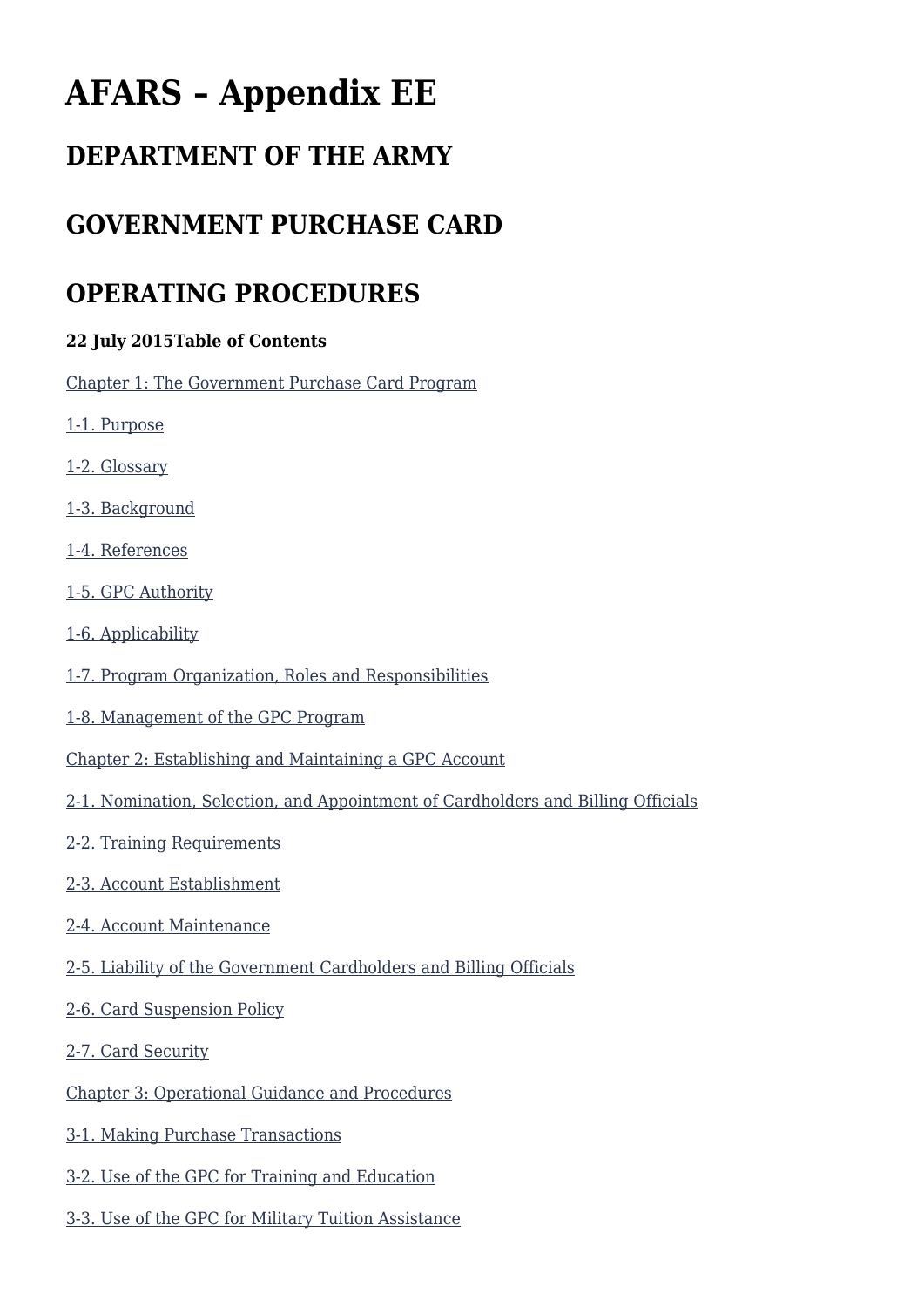- [3-4. Reimbursement of Training Expenses](#page--1-0)
- [3-5. Required Sources of Supplies and Services](#page--1-0)
- [3-6. Separation of Duties](#page--1-0)
- [3-7. Span of Control](#page--1-0)
- [3-8. Tax-Exempt Status](#page--1-0)
- [3-9. Surcharges](#page--1-0)
- [3-10. Property Accountability](#page--1-0)
- [3-11. Statement Reconciliation and Certification](#page--1-0)
- [3-12. Confirm and Pay](#page--1-0)
- [3-13. File Retention](#page--1-0)
- [3-14. Convenience Checks and Foreign Draft Checks](#page--1-0)
- [3-15. Office Supply Blanket Purchase Agreements \(BPAs\)](#page--1-0)
- [3-16. Rebates/Credits](#page--1-0)
- [Chapter 4: Management Controls and Program Oversight](#page--1-0)
- [4-1. Management Controls](#page--1-0)
- [4-2. Surveillance Reporting and Surveillance Reviews](#page--1-0)
- [4-3. Suspected Fraud or Abuse](#page--1-0)
- [4-4. Purchase Card Online System \(PCOLS\)](#page--1-0)
- [4-5. Violation of Army GPC Procedures](#page--1-0)
- [Appendix A: Best Practices](#page--1-0)
- [Appendix B: References](#page--1-0)
- [Appendix C: Prohibited Purchases](#page--1-0)
- [Appendix D: DOD Purchase Card Checklist and Certification Template](#page--1-0)
- [Appendix E: DD Form 577 for Appointing a Certifying Officer](#page--1-0)
- [Appendix F: Sample GPC Appointment Letters](#page--1-0)
- [Appendix G: Formal Reporting Requirements](#page--1-0)
- [Appendix H: Semi-Annual Surveillance Report Template](#page--1-0)
- [Appendix I: GPC Thresholds](#page--1-0)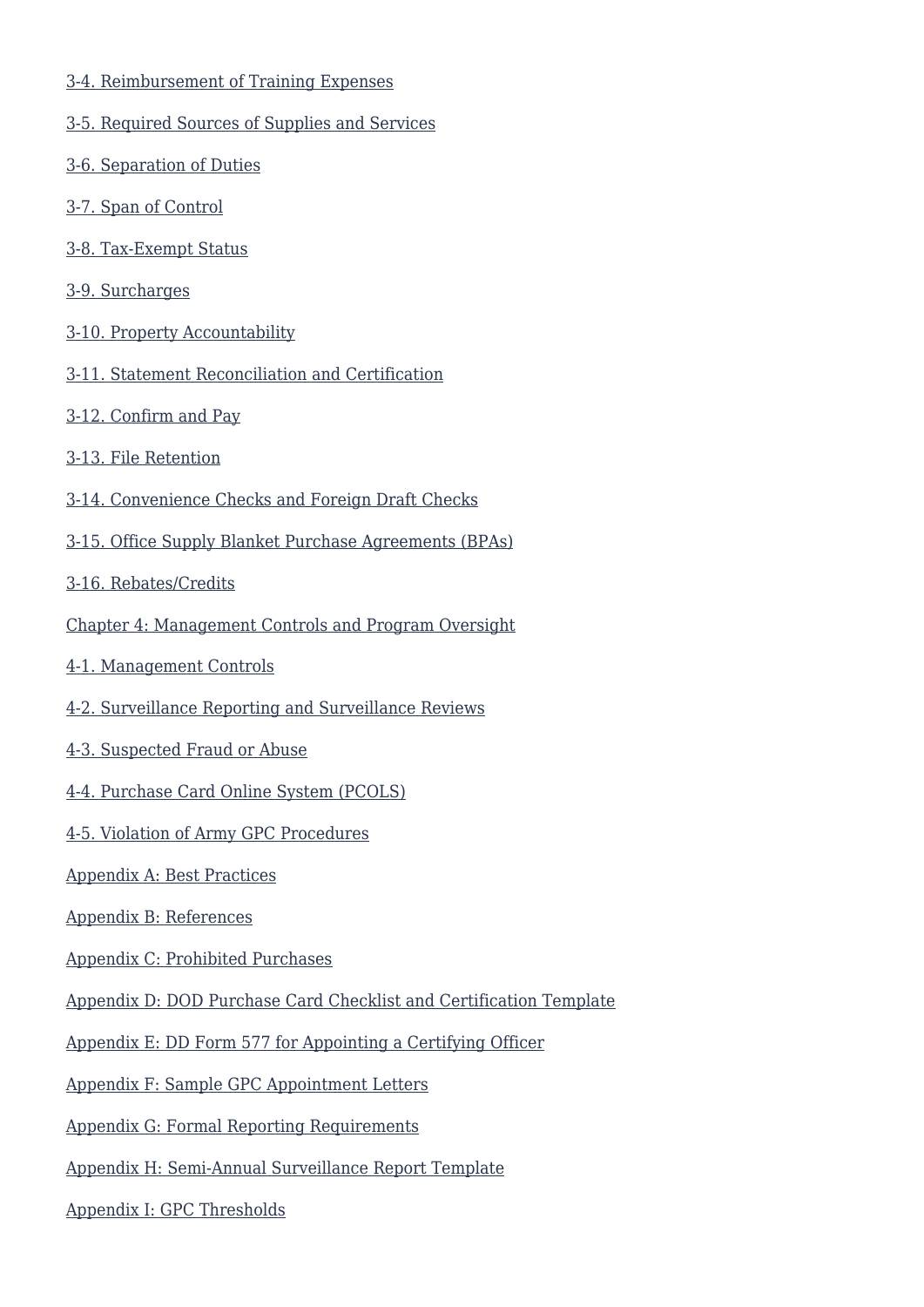# **Chapter 1: The Government Purchase Card Program**

# **1-1. Purpose**

a. This document provides the procedures to be used within the Army to establish and manage the Army Government Purchase Card (GPC) program. Best practices are identified in Appendix A. Army activities may adopt more stringent internal control requirements than the requirements cited herein. However, as these are risk-managed programs, activities should maintain a proper balance between the control environment and ease of use to ensure that the benefits of the card continue to accrue. These procedures establish Army-wide standards designed to provide all Army activities with a foundation upon which to build specific standard operating procedures governing their programs.

b. Nonappropriated activities implement policies and procedures governing the Army's morale, welfare, and recreation programs and general policies on Nonappropriated Fund Instrumentalities (NAFI). Chaplaincy activities implement policies and procedures governing Army Chaplain Corps activities. Army NAFIs/entities must operate within the parameters of these procedures.

# **1-2. Glossary**

Acronyms and special terms are in the Glossary, Appendix J.

# **1-3. Background**

The General Services Administration (GSA) awarded a multiple award schedule contract for U.S. Government commercial purchase card services. The contractor (hereinafter referred to as the "Servicing Bank") provides commercial GPCs and associated services. The Army issues a task order to the servicing bank for its GPC services.

### **1-4. References**

a. Federal Acquisition Regulation (FAR), Part 13 "Simplified Acquisition Procedures"

b. Defense Federal Acquisition Regulation Supplement (DFARS), Part 213.301 "Government-wide commercial purchase card"

c. Army Federal Acquisition Regulation Supplement (AFARS), Part 5113.2 "Simplified Acquisition Procedures"

d. Treasury Financial Manual, - Vol. I, Part 4, Ch. 4500, "Government Purchase Cards"

e. Department of Defense (DOD) Financial Management Regulation (FMR) Vol. 10, Ch. 23, "Purchase Card Payments"

f. DOD FMR Vol. 10, Ch. 23, Annex 1, "Purchase Card Certification Statements"

g. DOD FMR Vol. 10, Ch. 2, "Discount Offers and Rebates/Refunds"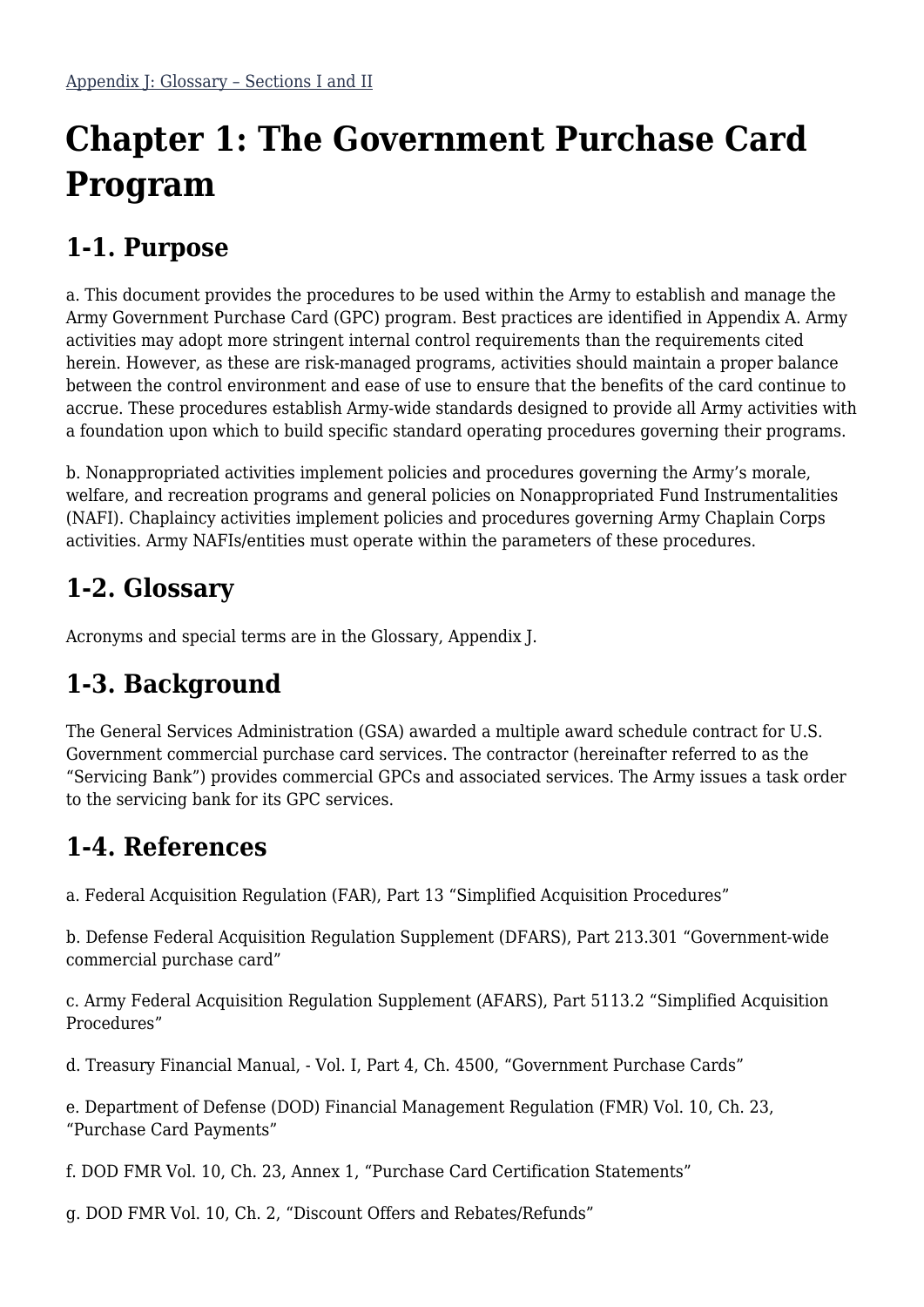h. DOD Government Charge Card Guidebook for Establishing and Managing Purchase, Travel, and Fuel Card Programs (DOD Guidebook)

i. OMB Circular No. A-123, Appendix B Revised

# **1-5. GPC Authority**

a. The Chief of the Contracting Office (CCO) shall delegate micro-purchase procurement authority to individuals at the lowest level in accordance with FAR Part 1-603-3(b). This authority may be redelegated in writing to the Level 3 or 4 Agency/Organization Program Coordinator (A/OPC). Sample appointment letters are located at Appendix F.

b. Orientation and training on the Army purchase card program is a prerequisite to receiving a GPC.

c. Generally, only government employees can be cardholders. However, a number of exceptions apply:

(1) Under certain conditions, GSA can authorize contractors to establish cards directly with the issuing bank, if necessary. (DOD Guidebook page A-1). Requests for GPC by contractors working under cost type contracts shall be forwarded to the Army contracting officer for the costreimbursable contract. If the contracting officer determines that the contractors are eligible, the contractors must file a Request for Eligibility Determination with the GSA SmartPay contracting officer. (AFARS 5113.202-90(b)).

(2) Foreign nationals may be designated as accountable officials - Billing Officials (BOs) and Cardholders (CHs) provided they are direct hires, even though they may not be subject to pecuniary liability under U.S. law. Given the above, purchase cards may be issued to foreign national employees of the Army if they meet accountable official requirements (nomination and training). They are subject to the same disciplinary actions for card misuse as U.S. citizen employees, subject to host country agreements and local law. (DOD Guidebook page A-1 and DOD FMR Volume 5, Chapter 33, paragraph 330204)

(3) Junior Reserve Officer Training Corps (JROTC) Instructors are members of the Armed Forces in accordance with AR 145-2, paragraph 4-3, and may be designated micro-purchase procurement authority as GPC cardholders. (FAR Part 1-603-3(b))

d. Army cardholders who are ordering officers may be authorized to use the GPC as a payment instrument for orders made against Federal Supply Schedule contracts (FSS), Blanket Purchase Agreements (BPAs), DOD Indefinite Delivery/Indefinite Quantity (IDIQ) contracts that contain a provision authorizing payment by purchase card, or other contracts when authorized by the contracting officer.

e. The GPC may provide a streamlined way of paying for contracts and other contracts than those listed above, but a contracting officer shall first determine that use of the GPC is in the best interest of the government (AFARS 5113.202-90(d)). See FAR Subpart 32.1110(d) and 32.1108 for instructions for use of the appropriate clause when payment under a written contract is made through use of the card. If payment under a written contract is made by the GPC, then the contracting officer shall insert the FAR clause 52.232-36, Payment by Third Party, in solicitations and contracts. Payment by a purchase card may also be made under a contract that does not contain the clause at 52.232-36, to the extent the contractor agrees to accept that method of payment. When the clause at 52.232-36 is included in a solicitation or contract, the contracting officer shall also insert the clause at 52.232-33, Payment by Electronic Funds Transfer—Central Contractor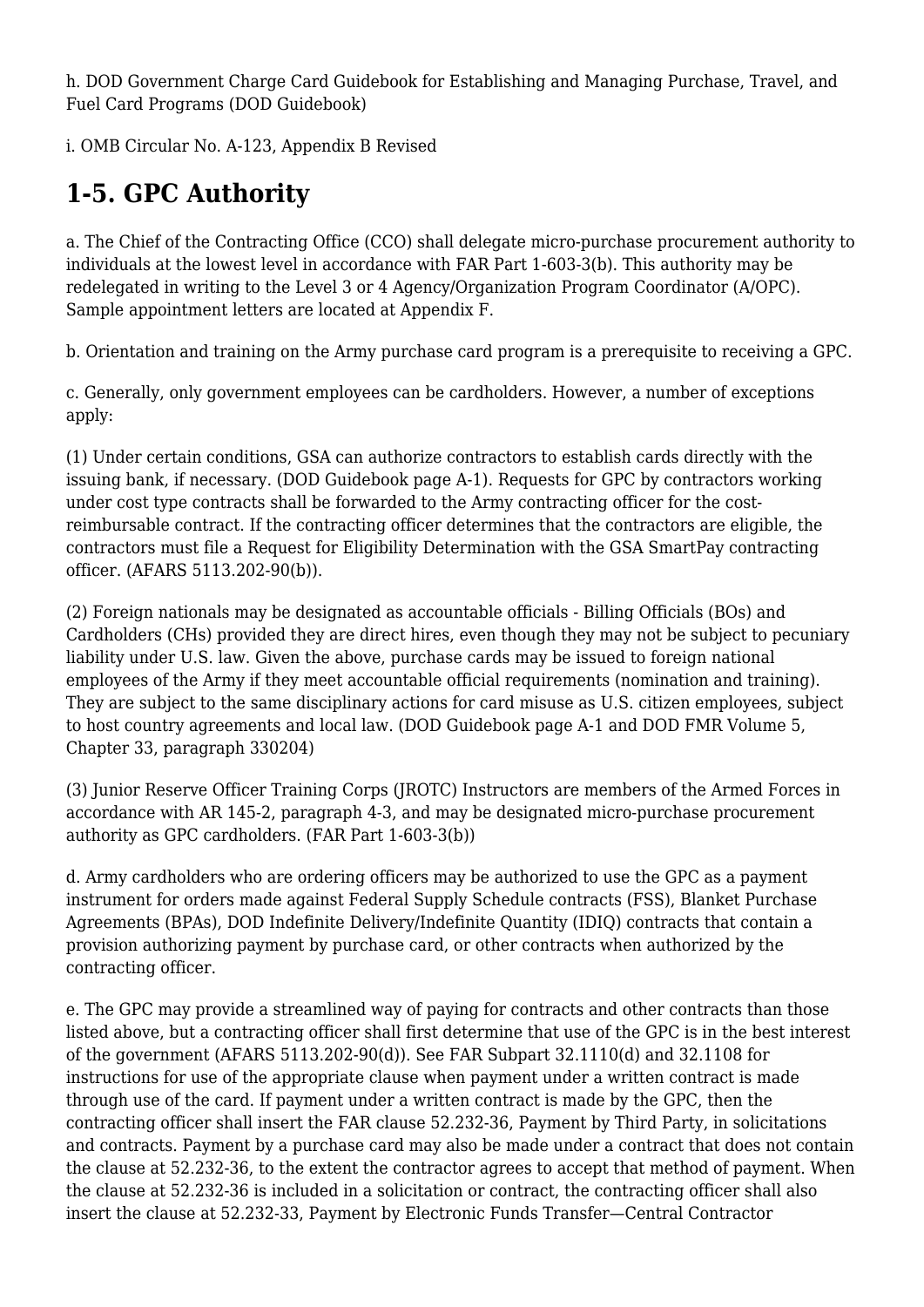Registration, or 52.232-34, Payment by Electronic Funds Transfer—Other Than Central Contractor Registration, as appropriate.

f. The maximum single transaction dollar limit for the GPC for stand-alone purchases shall be the micro-purchase threshold as defined at FAR 2.101, DFARS 213.301(2) and AFARS 5113.270-90. The maximum single transaction dollar limit for contract payments against existing contracts shall be as identified in the contract and shall be within the limits defined in the CH written Delegation of Authority letter or the contracting officer's warrant. In the event of an emergency need for contingency or humanitarian aid operations, the Executive Office of the President may sign into law an emergency procurement authority allowing increased GPC and convenience check limits and revised procedures in support of contingency and humanitarian aid operations. In such circumstances, the Director of Defense Procurement and Acquisition Policy also may authorize class deviations to allow organizations to deviate from the FAR and DFARS. Such deviations may include raising GPC spending limits. These contingency/emergency purchases require separate training and Delegation of Authority by the A/OPC on contingency/emergency procedures and authority must be issued/granted by the Chief of Contracting or other authorized person.

g. The GPC shall be used to pay for government-owned material or government-performed services received from other government sources (e.g. Defense Logistics Agency Document Services, GSA Global, and Defense Logistics Agency).

h. The GPC shall be used as a method of payment for all commercial training \$25,000 and below. The Standard Form (SF) 182 must be completed for training up to \$25,000. If training costs exceed \$25,000, submit the training requirement to your local contracting office. A separate and dedicated training GPC card must be issued and used to purchase training. These GPC training cards are only used to purchase training requirements.

i. Where it is identified that the purchase is processed via a third party merchant (such as PayPal), the CH should make every attempt to choose another merchant with whom to procure the goods and/or services. If found necessary to procure using a third party payment merchant, the BO must ensure adequate supporting documentation showing that there was a detailed review of the purchase and that the use of the third party payment merchant was unavoidable.

# **1-6. Applicability**

These procedures apply to all GPC purchases with cards issued by the Army. Non-Army tenant organizations issued Army GPCs or convenience checks by an Army contracting office are also subject to these procedures. All BOs, CHs, A/OPCs (at all levels), Resource Managers (RMs), Logisticians, and other stakeholders that participate in the GSA SmartPay Purchase Card Program under the Army Level 2 hierarchy are subject to these procedures. The policy established in this document supersedes previous guidance issued in the Draft Army Regulation (AR715-xx). Explanation of the Army level hierarchy is provided at 1-8.

# **1-7. Program Organization, Roles and Responsibilities**

The general roles and responsibilities of the participants in the purchase card program are presented in the references listed in paragraph 1-4 and the following: AFARS 5113.201, Chapter 2 and Appendix A of the DOD Government Charge Card Guidebook; Volume 1, Part 4, Chapter 4500 of the Treasury Financial Manual; Office of Management and Budget (OMB) Circular 123, Appendix B Revised, Chapters 4.3, 4.4, and 4.8; 31 U.S.C. §3528 "Responsibilities and Relief from Liability of Certifying Officials; DOD Financial Management Regulation (DOD FMR) Volume 5, Chapter 33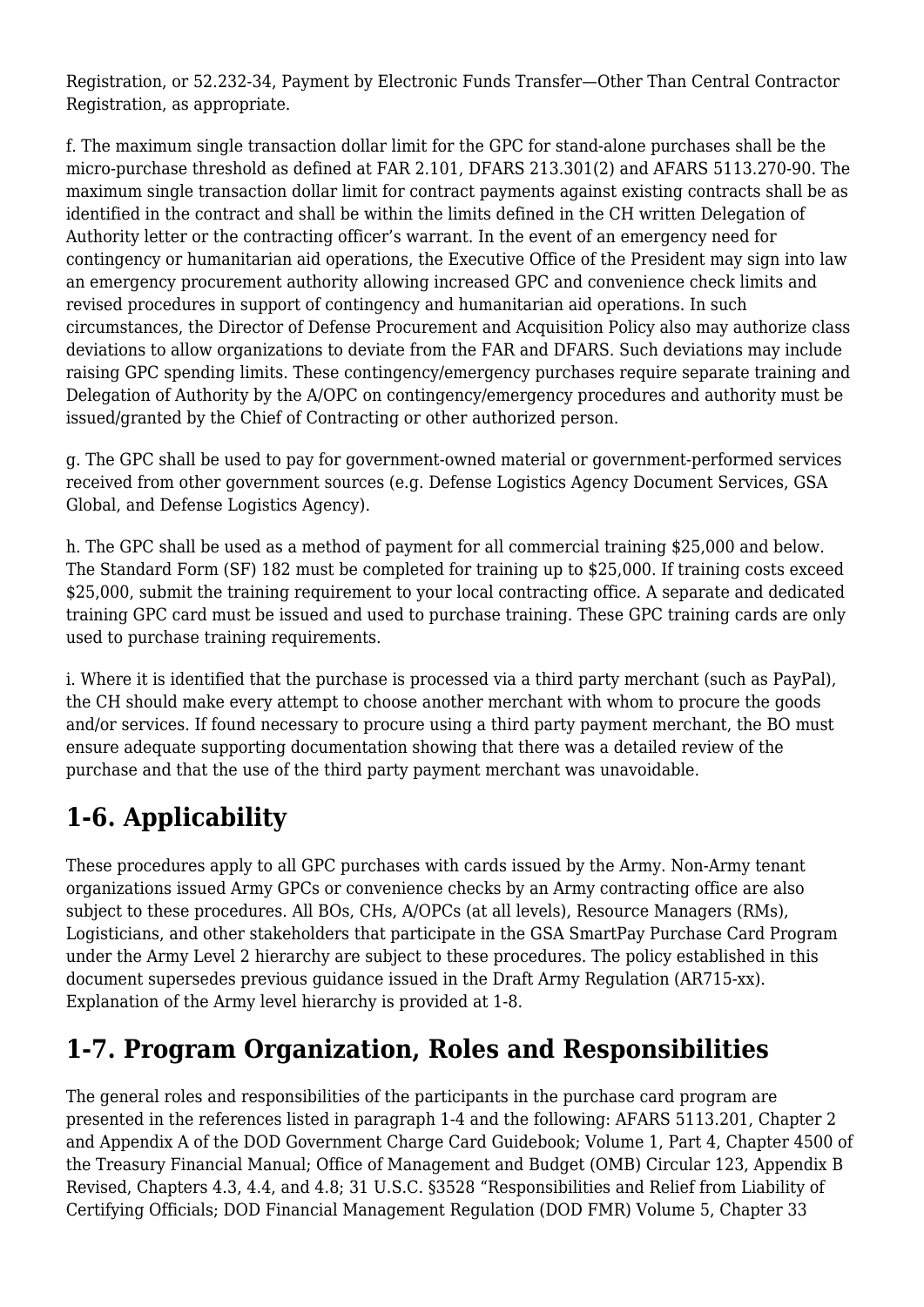"Departmental Accountable Officials, Certifying Officers and Review Officials", and DOD FMR Volume 10, Chapter 23, paragraph 2303 and 2304.

| Army Level Hierarchy GPC Program structure<br>uses a multi-level approach defined by level numbers |                                                     |                                                                                                                                                                                                                                                                                                                            |  |
|----------------------------------------------------------------------------------------------------|-----------------------------------------------------|----------------------------------------------------------------------------------------------------------------------------------------------------------------------------------------------------------------------------------------------------------------------------------------------------------------------------|--|
| Level 1<br>A/OPC                                                                                   | <b>DOD</b>                                          | DOD Purchase Card Program Management Office<br>(PCPMO) is the reporting agency representative to<br>DOD.                                                                                                                                                                                                                   |  |
| Level <sub>2</sub><br>A/OPC                                                                        | ASA(ALT)<br>DASA(P)<br>SAAL-PP                      | Assistant Secretary of the Army (Acquisition, Logistics,<br>and Technology), Office of the Deputy Assistant<br>Secretary of the Army for Procurement Policy<br>Programs and Oversight staff member serves as the<br>Level 2 A/OPC                                                                                          |  |
| Level 3<br>A/OPC                                                                                   | Army Command<br>(ACOM) or<br>equivalent             | □ ACOM or equivalent organization must possess Head<br>of Contracting Activity authority and the SCO<br>designates a Level 3 A/OPC and alternate<br>$\Box$ The Level 3 A/OPC reports to the Level 2 A/OPC as<br>required<br>$\Box$ The SCO's management responsibility for the GPC<br>program may be delegated to the CCO. |  |
| Level 4<br>A/OPC                                                                                   | Installation or<br>equivalent                       | $\Box$ The installation or equivalent organization's CCO<br>designates a contracting staff member as the Level 4<br>A/OPC - The Level 4 A/OPC reports to the Level 3<br>A/OPC as required                                                                                                                                  |  |
| Level 5                                                                                            | <b>Billing Official</b><br>(BO) and<br>Alternate BO | $\Box$ BO appointed by COC - may be delegated to Level 4<br>A/OPC - see sample letter in Appendix F<br>$\Box$ Certifying Officer (which is the Billing Official)<br>appointed by Installation Commanders or activity<br>directors on DD577<br>□ BO monitors and approves CH purchases and<br>certifies billing statements  |  |
| Level 6                                                                                            | Cardholder                                          | $\Box$ Individual issued the GPC or convenience checks<br>□ Appointed by Level 4 A/OPC (when COC delegates<br>the authority to A/OPC)<br>$\Box$ CH must acknowledge authority and duties by<br>signing appointment letter                                                                                                  |  |

#### a. **Level 2 – A/OPC duties:**

(1) administering the Army GPC Program;

(2) establishing policies and guidelines;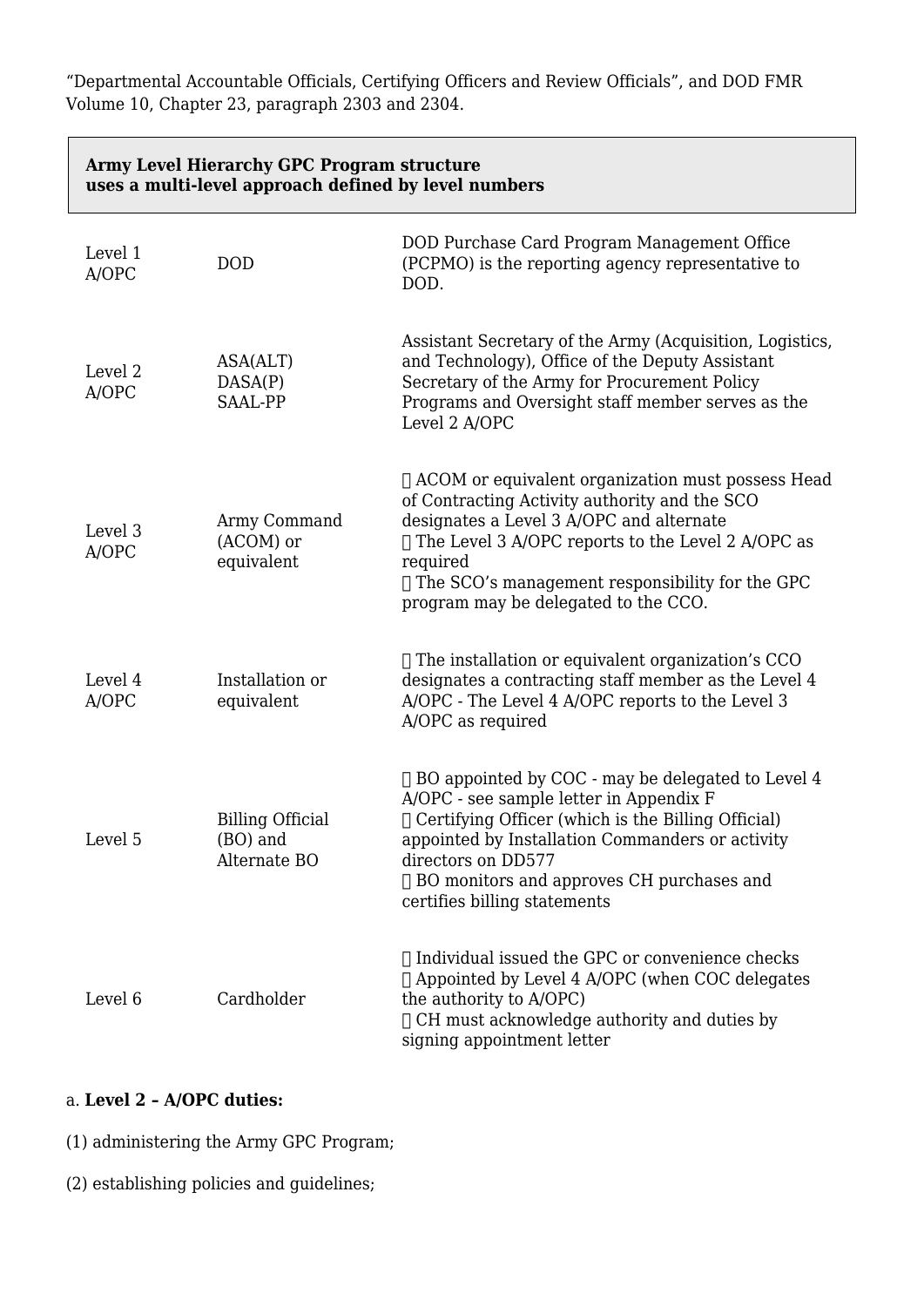(3) designing and maintaining hierarchies and approving subordinate A/OPCs;

(4) ensuring effective surveillance within the ACOMs, Army Service Component Commands, Direct Reporting Unit;

(5) serving as a liaison with Army organizations, the Servicing Bank, the PCPMO, and GSA; and,

#### (6) **managing and implementing technical enhancements (developing, testing and deployment of GPC hardware/software/networking systems enhancements).**

b. **Level 3 – A/OPC duties:** Alternate Level 3 A/OPC duties are the same as the Primary Level 3 A/OPC.

(1) implementing, administering, and monitoring the ACOM GPC program subject to DOD and Army policies;

(2) serving as a liaison with Army Headquarters, the Servicing Bank, ACOM staff, and field organizations;

(3) keeping Level 2 A/OPC apprised of GPC Program trends and issues as they arise;

(4) providing program support to ACOM and installation Level 4 A/OPCs;

(5) establishing and implementing ACOM-specific policy and guidelines;

(6) disseminating GPC Program-related information to Level 4 A/OPCs

(7) developing and writing GPC program internal control requirements, reporting mechanisms and surveillance plan.

(8) participating in GPC programs meetings sponsored by US Bank and Headquarters;

(9) tracking training requirements for Level 4 A/OPCs (see section 2-2);

(10) ensuring all Level 4 A/OPCs and Alternates hold appointment letters

(11) leading systems implementation at Command level;

(12) maintaining GPC Program documentation: Level 4 A/OPC training records, appointment letters, certifications, etc.;

(13) ensuring all Level 4 A/OPCs meet education, training and certifications requirements (see Section 1-8(b));

(14) coordinating GPC program changes with Level 2 A/OPC, including hierarchy changes, Level 3 appointments, etc.;

(15) responding to all data calls timely and with concise, current data;

(16) overseeing Level 4 A/OPC program controls, including BO account reviews, semi-annual surveillance, etc; and,

(17) Manage agent numbers: periodically assess the ongoing need for agent numbers.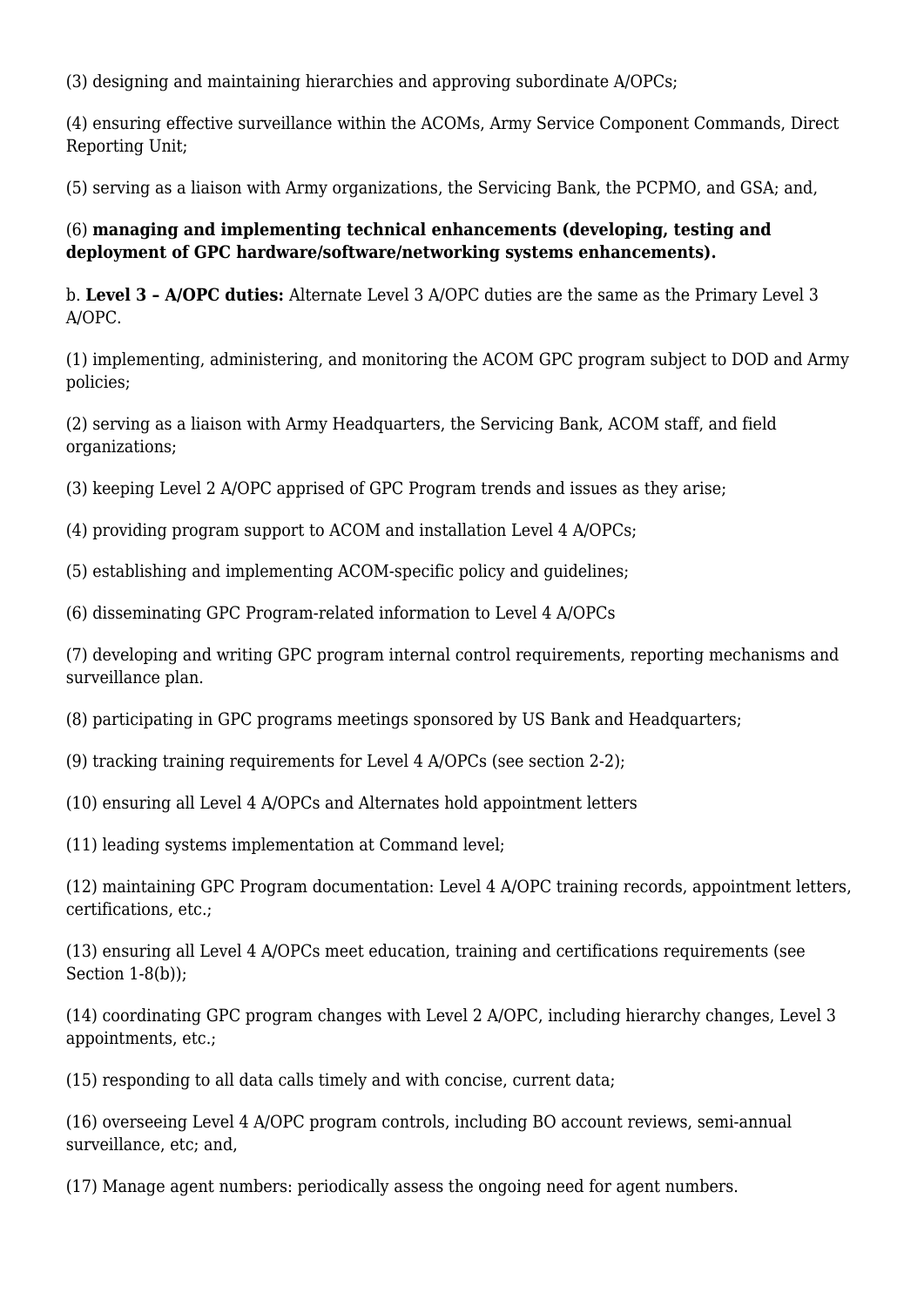c. **Level 4 - A/OPC duties:** Alternate Level 4 A/OPC duties are the same as the Primary Level 4 A/OPC.

(1) managing the day-to-day operation of the GPC Program at the installation/organization;

(2) assisting CHs and BOs in fulfilling their responsibilities;

(3) ensuring local agency training is provided to CHs and BOs via an appropriate training method (i.e. classroom, VTC, electronic, etc.) prior to participation in the GPC program;

(4) ensuring installation-specific training is provided to CHs on property accountability procedures (in coordination with local Property Book Officers);

(5) ensuring an alternate billing official is in place;

(6) oversight responsibilities that may not be redelegated (e.g. annually reviewing BO and CH accounts, span of control);

(7) maintaining delegation of authority appointment letters and a current listing of all CHs and BOs under the Level 4 A/OPC's jurisdiction;

(8) determining annually each CH's continuing need to maintain an account;

(9) issuing purchase cards in controlled limited quantities to authorized personnel with a demonstrated need to make purchases when reasonably necessary to meet operational requirements;

(10) cancelling accounts with no activity for six months; or

a) set the single purchase limit to \$1 in the event of unauthorized activity/fraud on the account.

b) receive justification in writing when individuals are deployed or other authorized absence for six months or longer;

c) receive justification in writing from BOs when accounts that have little activity must remain open in the event of an emergency service outage, emergency repair, contingency, etc.

(11) developing and implementing local procedures to identify and make CHs aware of unauthorized and prohibited items from purchase with the GPC;

(12) ensuring completion of the following training for all CHs and BOs (see Section 2-2 for training links);

a) mandatory Defense Acquisition University (DAU) initial GPC training

b) local specific agency training through any authorized training method deemed appropriate by the activity

c) mandatory refresher training every two years

d) mandatory annual ethics training

e) U.S. Bank Access Online web based training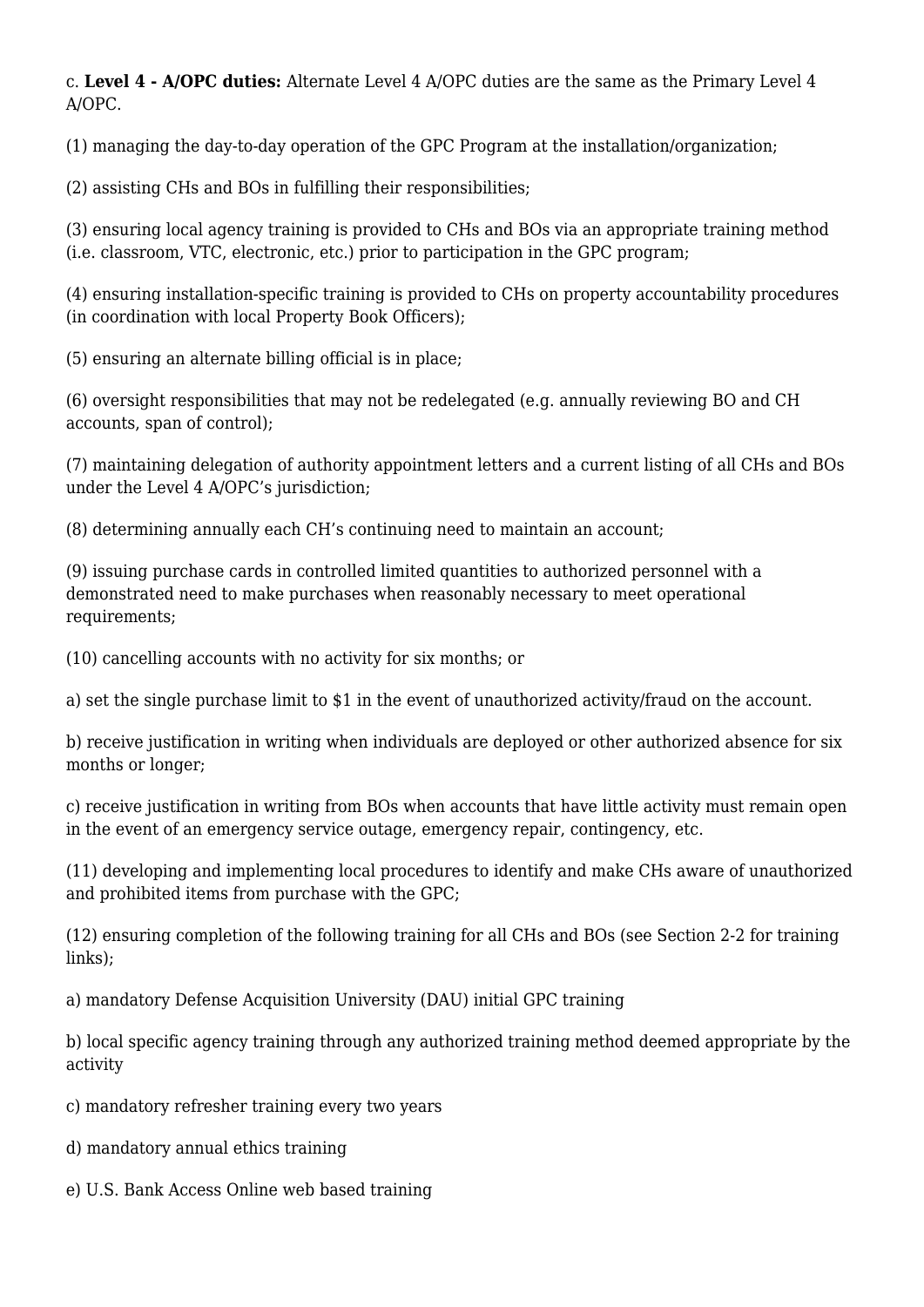(13) maintaining training records including a database of all completed training;

(14) monitoring bank transaction reports to disclose potential prohibited or improper use, and taking immediate action to address suspected legal or policy violations;

(15) monitoring bank transaction declination reports to identify potential fraud activity;

(16) conducting an annual review of each assigned BO's records and procedures ensuring a minimum representative sample size review of 25% of all transactions;

(17) reviewing transactions and buying logs within four months of newly appointed CHs; and,

(18) processing requests for user identifications and passwords for the Servicing Bank's Electronic Access System (EAS).

d. **Level 5 – Billing Official duties:** Alternate BO duties are the same as the Primary BO, and should only be performed in the absence of the Primary BO.

(1) BO should be in the CH's direct chain of command;

(2) providing written approval/disapproval of purchases to the CH;

(3) reconciling invoices and timely certifying the billing statement for payment and verifying payments to be legal, proper, necessary, and correct in accordance with government rules and regulations;

(4) ensuring CHs fulfill their responsibilities by conducting an annual review of all CHs:

(5) reporting questionable transactions to the Level 4 A/OPC and/or appropriate authorities for investigation;

(6) recommending in writing appropriate GPC credit limits to the Resource Manager and Level 4 A/OPC for CHs under the BO's oversight;

(7) reviewing CH's statement and approving CH statement in the CH's absence within the required time frames;

(8) identifying and communicating billing discrepancies to the bank's transaction dispute point of contact when the CH is unavailable - for Access Online users;

(9) retaining an electronic (printable) or manual copy of each billing statement, and maintaining with the billing statement all original supporting documentation, receipts, logs, invoices, delivery tickets, approvals, etc. for six years and three months after final payment;

(10) reviewing and reconciling CH statements against receipts and documentation;

(11) notifying the Level 4 A/OPC (in most cases 30 days prior to the event) to close any CH accounts for individuals who have transferred, terminated, are in "absent without leave" status, retired or have otherwise no further need for use of the GPC;

(12) notifying the Level 4 A/OPC of any lost, stolen or compromised cards (in addition to the CH's immediate notification of the Servicing Bank) and submitting a report to the Level 4 A/OPC within five business days to detail the circumstances of the lost, stolen or compromised card;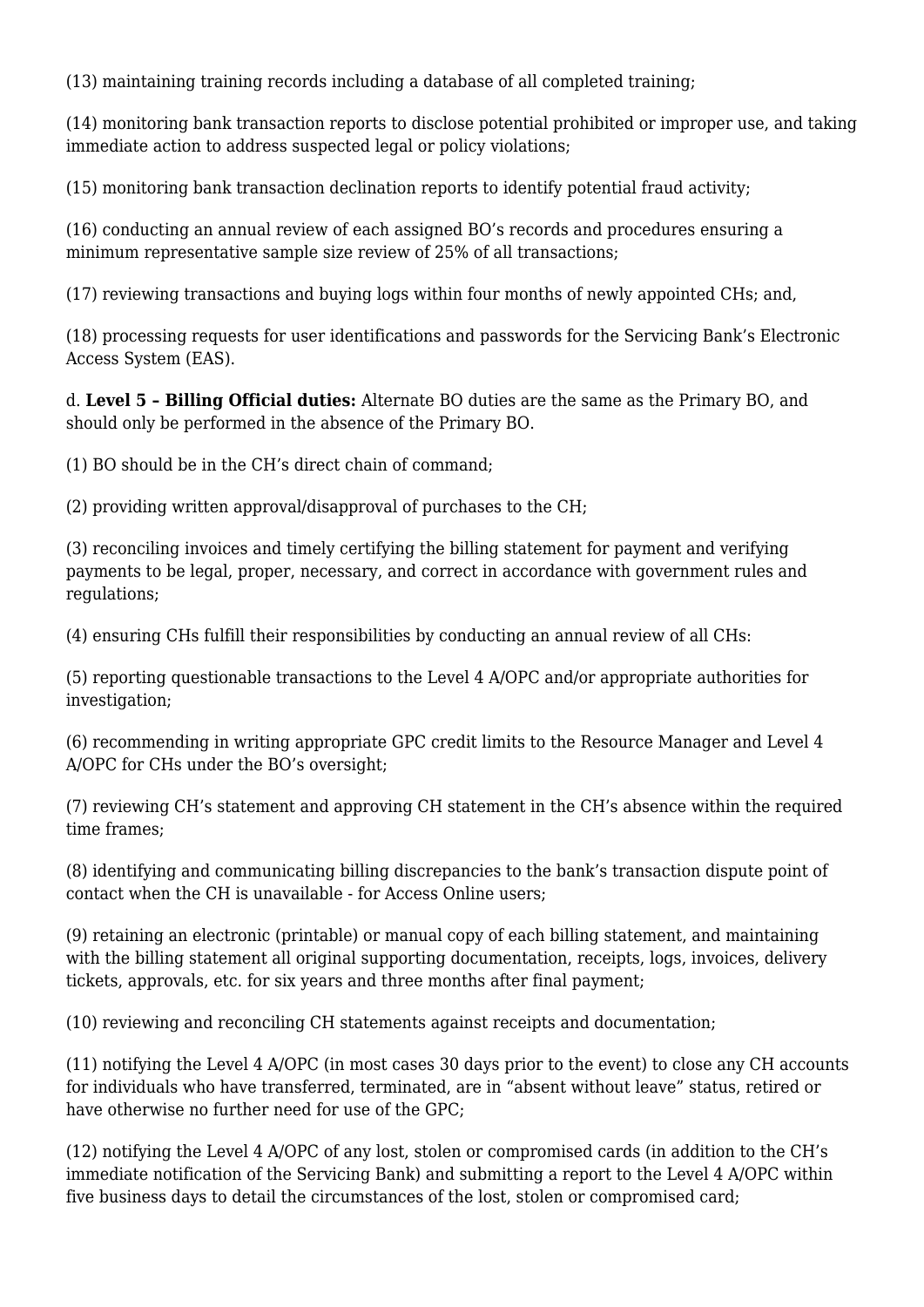(13) resolving any questionable purchases with the CH;

(14) certifying billing statements electronically within 5 business days for electronic data interchange (EDI) enabled accounts for Access Online users, and forward the official invoice to the Paying Office for payment in the case of manually paid accounts within 15 days of receipt;

(15) ensuring designation of the proper line of accounting;

(16) ensuring an Alternate BO is appointed;

(17) notifying the Level 4 A/OPC to terminate or reassign a BO account to a new BO prior to the BO's reassignment to other duties and/or departure from the installation/activity;

(18) ensuring adequate funding exists prior to approving the purchase;

(19) working with the bank to resolve payment issues; and,

(20) performing an annual review of CH files using the checklist in Appendix D, Section 2 (separate review from the mandatory annual A/OPC review of BOs)

#### e. **Level 6 – Cardholder duties:**

- (1) making authorized purchases;
- (2) collecting and maintaining the required documentation;
- (3) maintaining files and records;
- (4) rotating merchants when practicable;
- (5) verifying independent receipt and acceptance of goods and services;
- (6) verifying the establishment of the legitimate government need;
- (7) complying with required sources:
- (a) FAR Part 8 and DFARS 208 Required Sources of Supply/Service
- (b) Utilize mandatory BPAs to purchase office supplies
- (c) Utilize CHESS for IT hardware and software purchases;
- (d) Section 508 of the Rehabilitation Act of 1973, as amended (29 U.S.C. §794d)
- (e) Environmentally Preferable Purchasing (EPP). FAR Part 23.
- (8) obtaining all required pre-purchase approvals in support of requirements;

(9) Screen all requirements for their availability from the mandatory Government sources of supply (i.e. Office Supplies - FSSI BPAs on Army Corridor of DOD EMALL);

(10) verifying receipt/acceptance of purchased goods or services received including tracking of partial shipments and components that must be received within the dispute window;

(11) reviewing and reconciling monthly statements;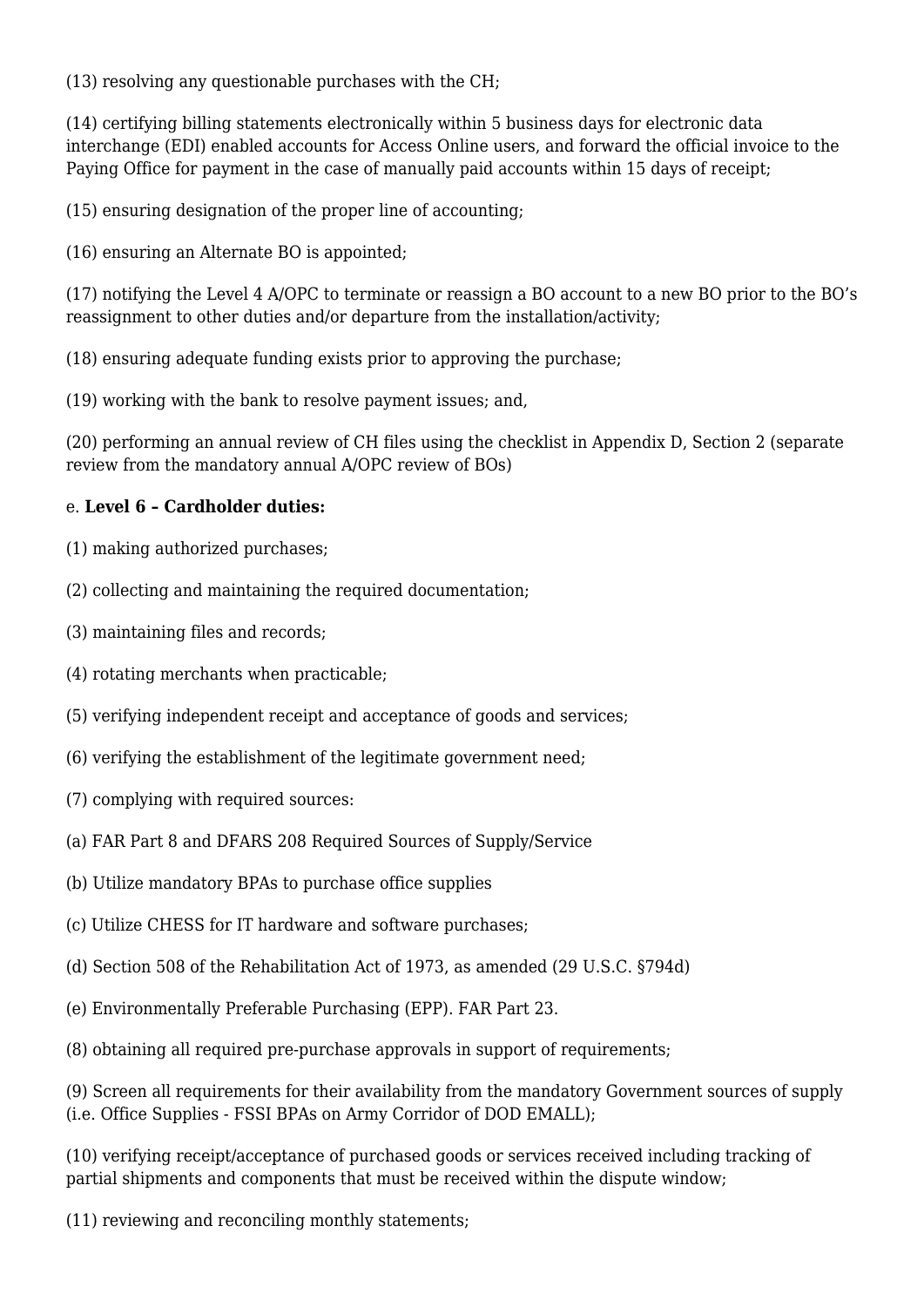(12) resolving unauthorized, erroneous, or questionable transactions with merchants;

(13) disputing questionable transactions and disputing with the merchant any unresolved transaction for which a charge occurred during the prior billing cycle(s) but the item(s) have not been received, and tracking the dispute to completion;

(14) notifying the BO of unusual/questionable requests and disputable transactions;

(15) maintaining physical security of the GPC (and convenience checks) to avoid unauthorized use, allow no one but the CH to use the GPC, and do not release the GPC account number to entities other than a merchant processing a transaction;

(16) notifying the BO of a lost, stolen, or compromised GPC within one business day so the BO can meet the requirement to submit a report to the Level 4 A/OPC within five business days;

(17) maintaining the Servicing Bank's electronic access system (EAS) purchase log throughout the billing cycle, reconciling all transactions, and approving the statement of account within three business days of the end of the billing cycle;

(18) maintaining a manual purchase log if the electronic purchase log is not accessible;

(19) ensuring adequate funding is available prior to the purchase;

(20) properly allocating the transactions to the proper line of accounting;

(21) checking with the Property Book Officer to determine what is considered pilferable property to be recorded in the property control systems records or which items can be placed on a hand receipt;

(22) ensuring all pilferable and other vulnerable property receipts are provided to the supporting Property Book Officer (PBO) within five working days to enable the PBO to establish accountability and asset-safeguarding controls by recording the asset in the property control system records;

(23) notifying the BO prior to departure, when you are on leave or travel and are not available to promptly sign and forward the CH statement of account. Forward all sales receipts and credit vouchers to the BO; and,

(24) providing to the BO upon departure the disposition of CH records and transfer all CH records to the BO with all statements, supporting documentation, receipts, logs.

f. **Resource Managers (RMs)** fund GPC purchases using the General Fund Enterprise Business System (GFEBS), and in the case of organizations on legacy systems, continue to use the "bulk" method in lieu of creating and citing unique accounting classifications for each individual GPC purchase. The bulk funding method requires a periodic (monthly, bimonthly, quarterly, or annually) fund reservation, through obligation, equal to the anticipated purchases for that period. Bulk funds may be assigned as a single line of accounting to each CH account to cover anticipated GPC purchases for a specified period. The Resource Manager's duties:

(1) Provide a system of positive funds control by coordinating credit and cycle limits with the BO and Level 4 A/OPC;

(2) establishing funding for each account, at either the CH or BO level; non-applicable to U.S. Army Corps of Engineers;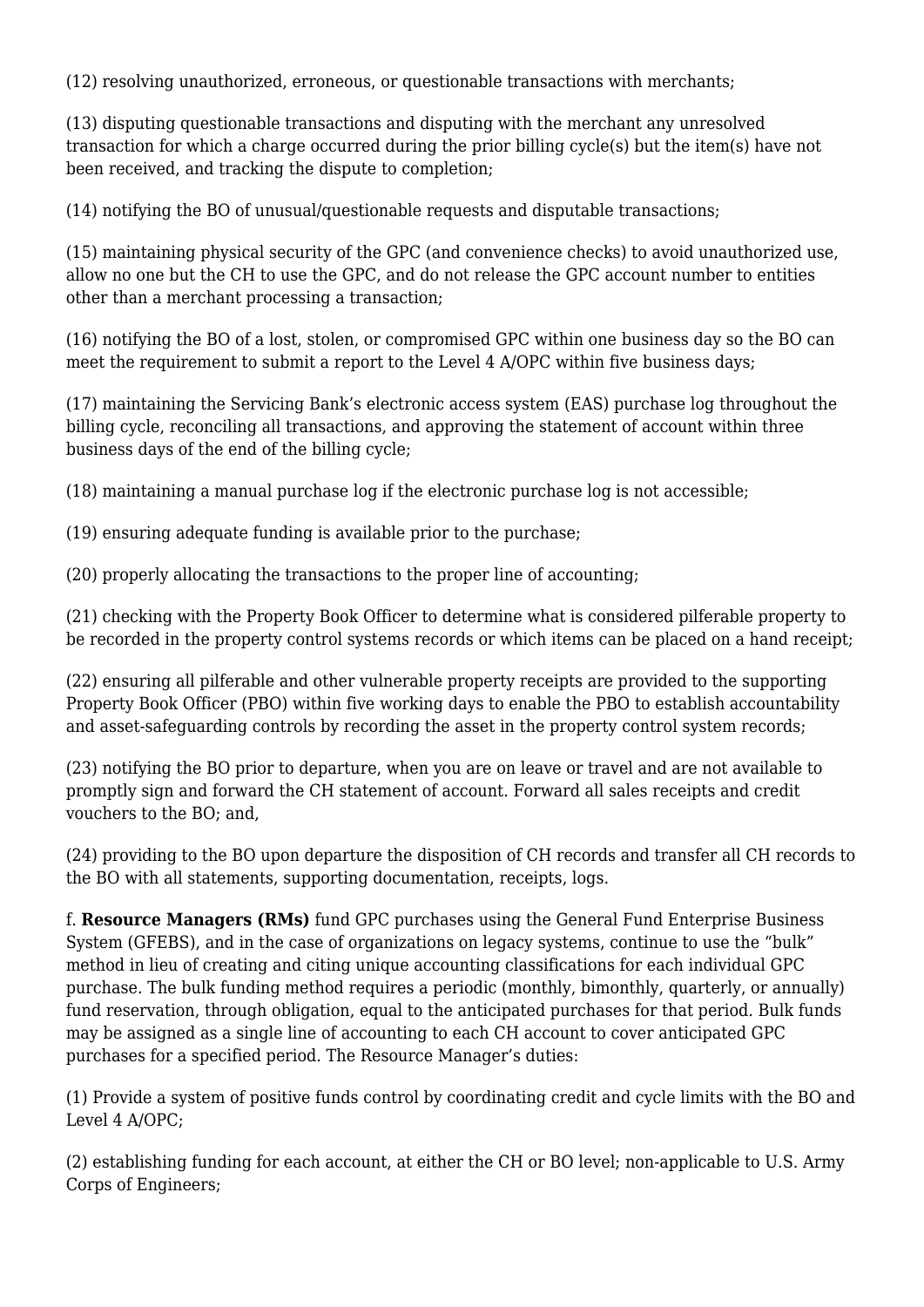(3) assisting the Level 4 A/OPC in establishing and maintaining BO and CH accounts in the Servicing Bank's EAS; non-applicable to U.S. Army Corps of Engineers;

(4) assigning default and alternate lines of accounting as appropriate;

(5) ensuring obligations are posted prior to invoicing for non-EDI accounts;

(6) assisting with resolving accounts that are in a delinquent status and providing payment information when requested;

(7) assisting the Level 4 A/OPC with the surveillance of assigned accounts;

(8) monitoring GFEBS daily to identify account payment issues to prevent and resolve GPC payment delinquencies, correct Intermediate Document (IDOC) errors, and provide payment information upon request; and,

(9) providing guidance and training to installation RMs, certifying officials, and cardholders on GFEBS processes.

#### g. **Defense Finance and Accounting Service (DFAS)** duties:

(1) maintaining the DD Form 577 for certifying officials;

(2) receiving and processing EDI transaction sets 821, Obligation Files; and 810, invoice files, and notifying the responsible installation or activity when the corresponding files are not received;

(3) notifying the installation/activity, within one day, of rejects and interest penalties assessed to individual accounts (confirm-does this happen):

(4) receiving and processing requests for manual payments; for example, bank system rejects and non-EDI accounts; and,

(5) assisting in resolving GPC payment issues.

#### h. **Property Book Officer** duties:

(1) Ensuring established property control and accountability procedures are developed and disseminated to all personnel who are entrusted with the acquisition of Army property and equipment;

(2) Assisting the A/OPC in review of the purchase card account to ensure that property accountability procedures are being followed;

(3) Compliance with accountability procedures in AR 710-2, AR 735-5;

(4) Promptly record in agency property systems, sensitive and pilferable property purchased with the GPC; and,

(5) Determining the accounting requirements for the GPC purchased property, such as nonexpendable or controlled (requires property to be accounted for on property book records), durable (requires control when issued to the user) and expendable (no requirement to account for on property book records).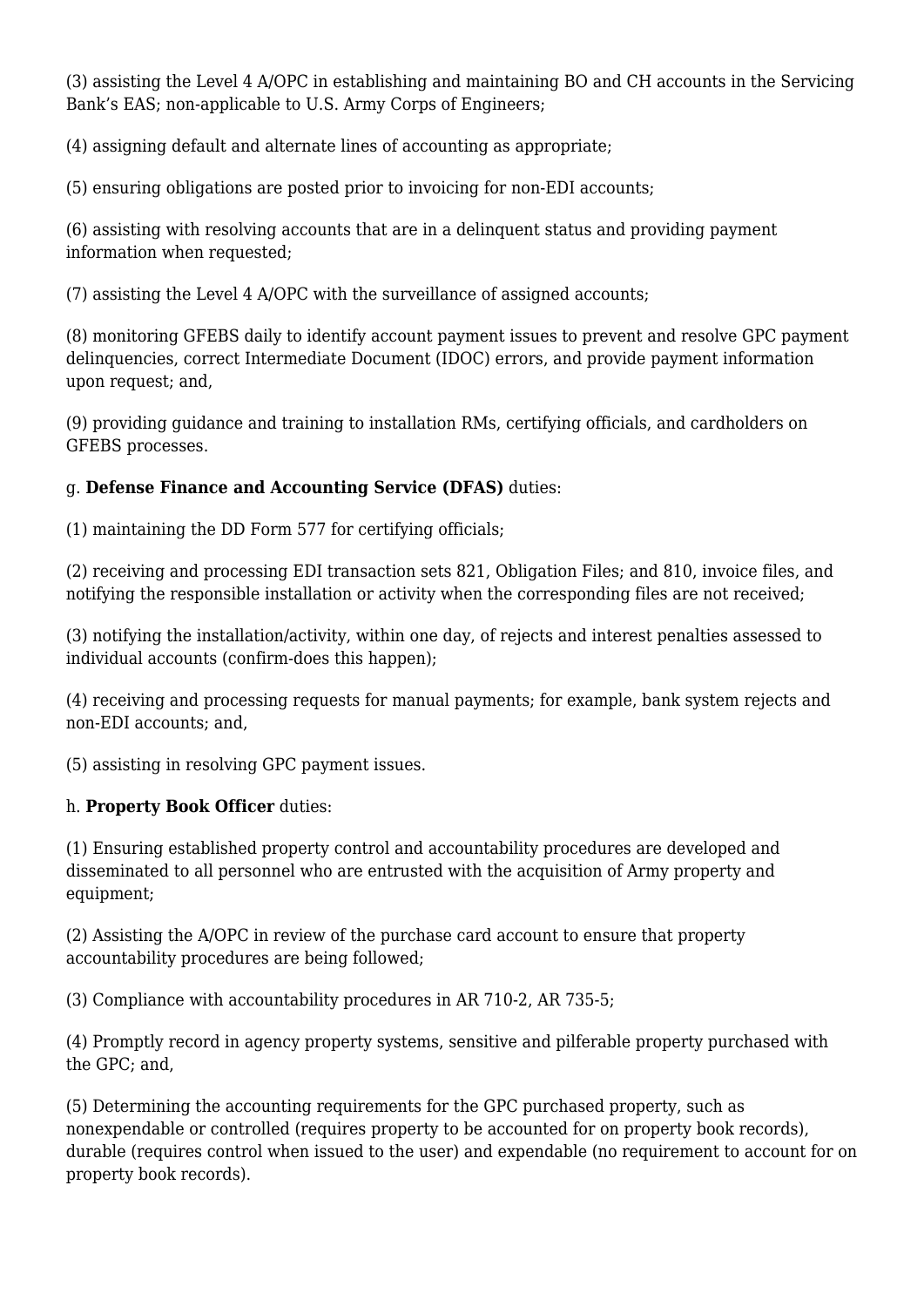# **1-8. Management of the GPC Program**

a. Responsibility for the establishment and operation of an agency's GPC program is delegated to the agency's Senior Contracting Official (SCO). The SCO, or in activities that do not have a SCO, the Chief of the Contracting Office (CCO), designates a Level 3 A/OPC and an alternate(s) who once appointed is dedicated to the GPC Program within their agency/organization.

b. The SCO or CCO forwards the Level 3 A/OPC Appointment Letter to the Level 2 A/OPC using the template found at Appendix F. The letter delegates responsibility for managing the agency GPC program and details responsibilities, training and certification requirements, and grade level preferences for the Level 3 A/OPC role. The Level 2 A/OPC reviews the nomination and ensures the Level 3 A/OPC meets all requirements of the position. Once approved, the Level 2 A/OPC provides written endorsement and coordinates Level 3 A/OPC appointment with the servicing bank. The Level 2 A/OPC is the final approval authority for agency Level 3 A/OPC appointments.

c. SCOs must ensure adequate resources are dedicated to the GPC program within their agency/organization to ensure successful management of the program. Adequate GPC resources refer to an agency's efficient and effective deployment of assets (such as number of personnel, training, funding, facilities, knowledge and skills, etc.) when and where needed to meet agency requirements in compliance with the laws and regulations governing the GPC Program. Adequate resources must be deployed to reasonably ensure that programs achieve their intended results; resources are used consistent with agency mission; programs and resources are protected from fraud, waste, and mismanagement; laws and regulations are followed; and reliable and timely information is obtained, maintained, reported and used for decision making.

d. Individuals meeting the following criteria may be appointed as Level 3 or 4 A/OPCs for the GPC Program; GPC knowledge, training, and experience, basic contracting knowledge and/or acquisition training. The Defense Acquisition Workforce Improvement Act (DAWIA) requires the Department of Defense to establish education and training standards, requirements, and courses for the civilian and military workforce. The DAWIA certification requirements are located at [DAU Certification](https://dap.dau.mil/career/pur/Pages/Certification.aspx) [Requirements.](https://dap.dau.mil/career/pur/Pages/Certification.aspx) DAWIA contracting or purchasing certification includes a training, education, and experience requirement. The Army requires Level 3 and Level 4 A/OPCs to be DAWIA Level II certified in contracting. A/OPCs that are not DAWIA Level 2 certified in contracting must either complete the DAWIA Level 2 contracting training requirement within 24 months or achieve DAWIA Level 2 certification in purchasing within 24 months of being assigned to the Level 3 or Level 4 A/OPC position. This requirement is effective immediately upon appointment of all A/OPCs. Although the Level 3 A/OPC position typically warrants a minimum equivalent grade of GS-13 or higher, the grade depends on the responsibilities, complexity, and volume of the program. In addition to certification requirements, Level 3 and 4 A/OPCs are required to have completed the training requirements detailed in Section 2-2.

e. The SCO management responsibility authority for the GPC Program is further delegated to the CCO. The CCO must ensure adequate resources are dedicated to the GPC program within their installation/activity to allow effective administration of the program. The CCO coordinates with the local personnel office(s) to ensure procedures are established requiring individuals involved in the GPC Program to clear through the Level 4 A/OPC when they out-process from the installation. The Level 4 A/OPC is appointed at a sufficient grade/rank to exercise their authority depending on the responsibilities, complexity, and volume of the program. Only individuals who meet the criteria in paragraphs 1-8(d) may be appointed as A/OPCs for the GPC Program.

1. The Level 3 and 4 A/OPCs must have the following knowledge, skills, and abilities: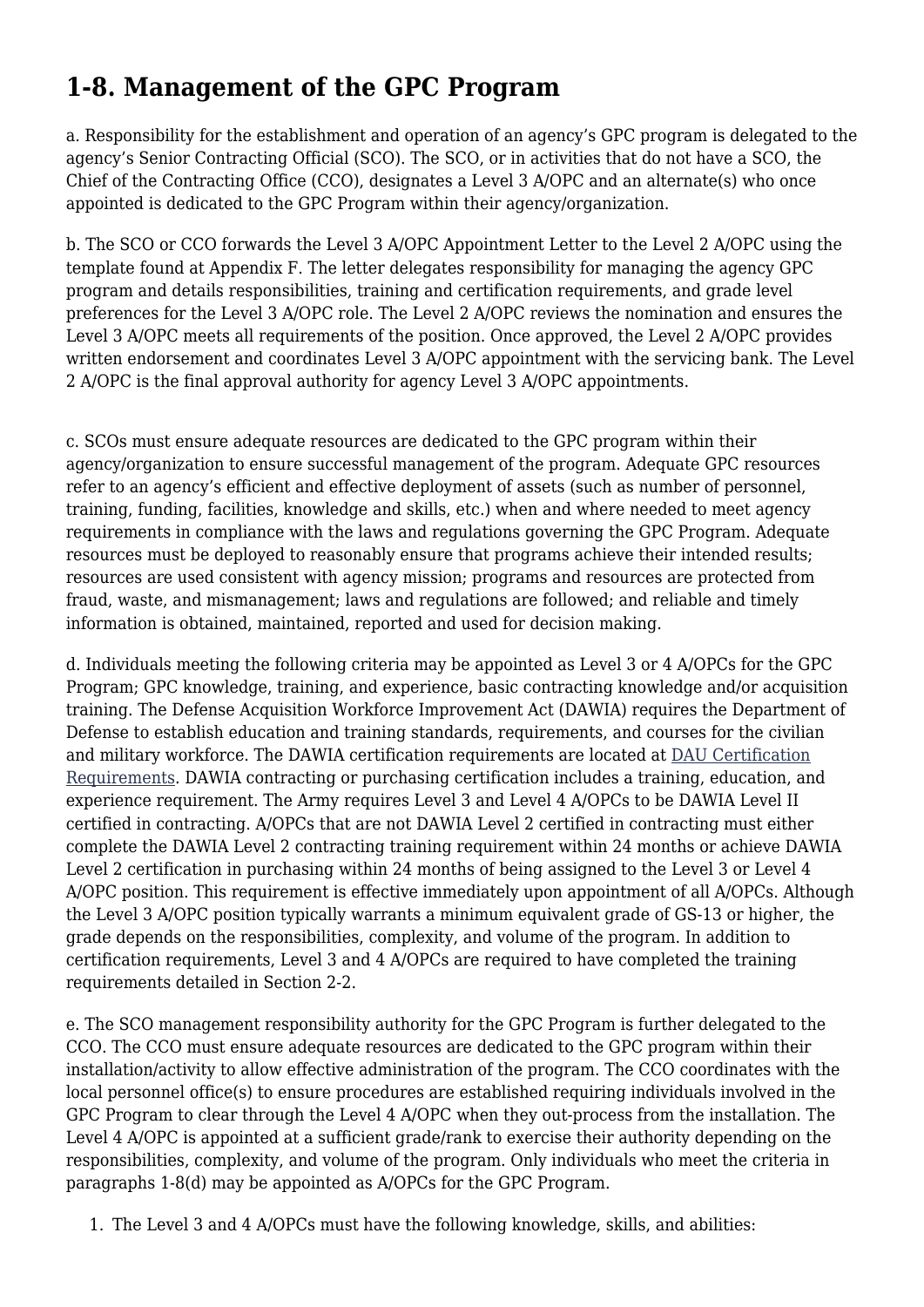- (1) understanding of the relevant policies, procedures, and commercial contracting practices;
- (2) understanding of the relevant procurement laws and regulations;
- (3) understanding of what constitutes and authorized purchase transaction;
- (4) understanding of procurement methods and standards;
- (5) ability to communicate, organize, and manage effectively;
- (6) basic analytical and computer skills;

(7) ability to summarize data, draft reports and write effectively using proper grammar, punctuation, and tone;

(8) ability to analyze, research, and provide concise recommendations to the chain of command on required actions to anticipate, prevent, or correct problems in business processes that are supported by the GPC.

#### **Chapter 2: Establishing and Maintaining a GPC Account**

### **2-1. Nomination, Selection, and Appointment of Cardholders and Billing Officials**

a. Nomination, selection, and appointment of CHs and BOs are in accordance with AFARS Part 5113. The nominating official must be in the supervisory chain of the individual being nominated. CHs, BOs, and Checkwriters must be issued written authority identifying their limits of authority, duties, responsibilities, credit limits, and the written authority must reference mandatory compliance with the AFARS Subpart 5113.2 and the Army Government Purchase Card Operating Procedures. The BO, or CH will acknowledge receipt (electronic signature and date permissible) of appointment letters. Warranted contracting officers do not require a separate delegation of authority to use the GPC.

b. The CH is also a Departmental Accountable Official (DAO) according to paragraph 3305 and 3306, Chapter 33, Volume 5, of the DOD FMR. CHs must successfully complete the required GPC and ethics training to be delegated micro-purchase authority prior to receiving a GPC (see paragraph 2-2). The SCO or COC may delegate in writing to the Level 3 or 4 A/OPC the authority to delegate micro-purchase authority to CHs. A sample delegation of micro-purchase authority is provided at Appendix F.

c. The BO is also a Certifying Officer within the context of the GPC program. The Certifying Officer's minimum qualifications and eligibility are further discussed in DOD FMR Volume 5, Chapter 33. BOs are responsible for the accuracy of payments, including designation of the proper appropriation(s) or other funds certified to the paying office and Disbursing Officer. BOs are financially responsible for any illegal, improper, or incorrect payment as a result of an inaccurate or misleading certification. To certify GPC invoices for payment by the DFAS, the BO must be appointed as and accept the responsibilities of a Certifying Officer using the DD Form 577 and complete ethics and fiscal law training (see paragraph 2-2). The BO completes and signs the DD577 and provides to the A/OPC in order for the A/OPC to set up the BO account. The A/OPC provides the original signed and completed DD Form 577 to the supporting DFAS, ATTN: GPC. The BO and A/OPC retain a copy.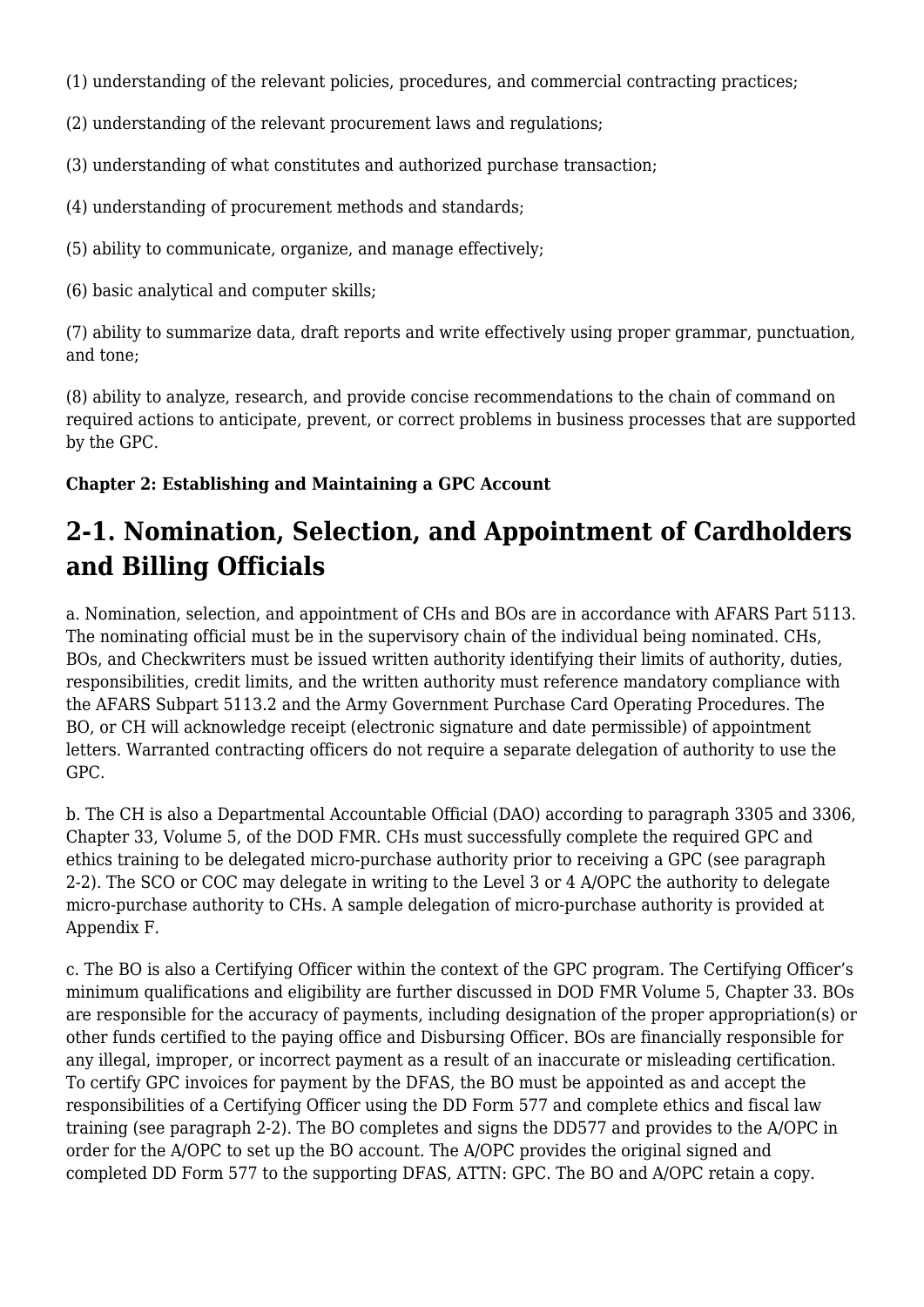# **2-2. Training Requirements**

a. Individuals must complete the training identified in the chart below. The training must be completed prior to issuance of appointment letters and/or establishment of GPC accounts. Proof of training must be documented and retrained by the A/OPC.

| <b>GPC Training Requirements</b>                                   |             |                                                                                                                       |  |
|--------------------------------------------------------------------|-------------|-----------------------------------------------------------------------------------------------------------------------|--|
| <b>Training</b><br><b>Requirement</b>                              | Role        | <b>Source</b>                                                                                                         |  |
| <b>Mandatory Training</b>                                          |             |                                                                                                                       |  |
| Ethics                                                             | A/OPC/CH/BO | AR 350-1 paragraph G-18 and DOD 5500.7-R, the Joint Ethics<br>Regulation<br>HBS 415 Ethics at Work http://clc.dau.mil |  |
| U.S. Bank<br><b>Access Online</b>                                  | A/OPC/CH/BO | https://access.usbank.com/cpsApp1/index.jsp                                                                           |  |
| Purchase<br>Card Online<br>System<br>(PCOLS)<br><b>CLG 005</b>     | A/OPC/CH/BO | http://clc.dau.mil/                                                                                                   |  |
| Local GPC<br>Training                                              | CH, BO      | Activity/Level 3 A/OPC developed                                                                                      |  |
| DoD GPC<br>(CLG001)                                                | A/OPC/CH/BO | http://clc.dau.mil/                                                                                                   |  |
| DoD GPC<br>Refresher<br>Training<br>(every 2<br>years)<br>(CLG004) | A/OPC/CH/BO | http://clc.dau.mil/                                                                                                   |  |
| <b>Suggested Training</b>                                          |             |                                                                                                                       |  |
| Fraud<br>Awareness<br>(AUD 1283)                                   | A/OPC/CH/BO | http://clc.dau.mil/                                                                                                   |  |
| Effective<br>Report<br>Writing<br>(AUD 6115)                       | A/OPC/CH/BO | http://clc.dau.mil/                                                                                                   |  |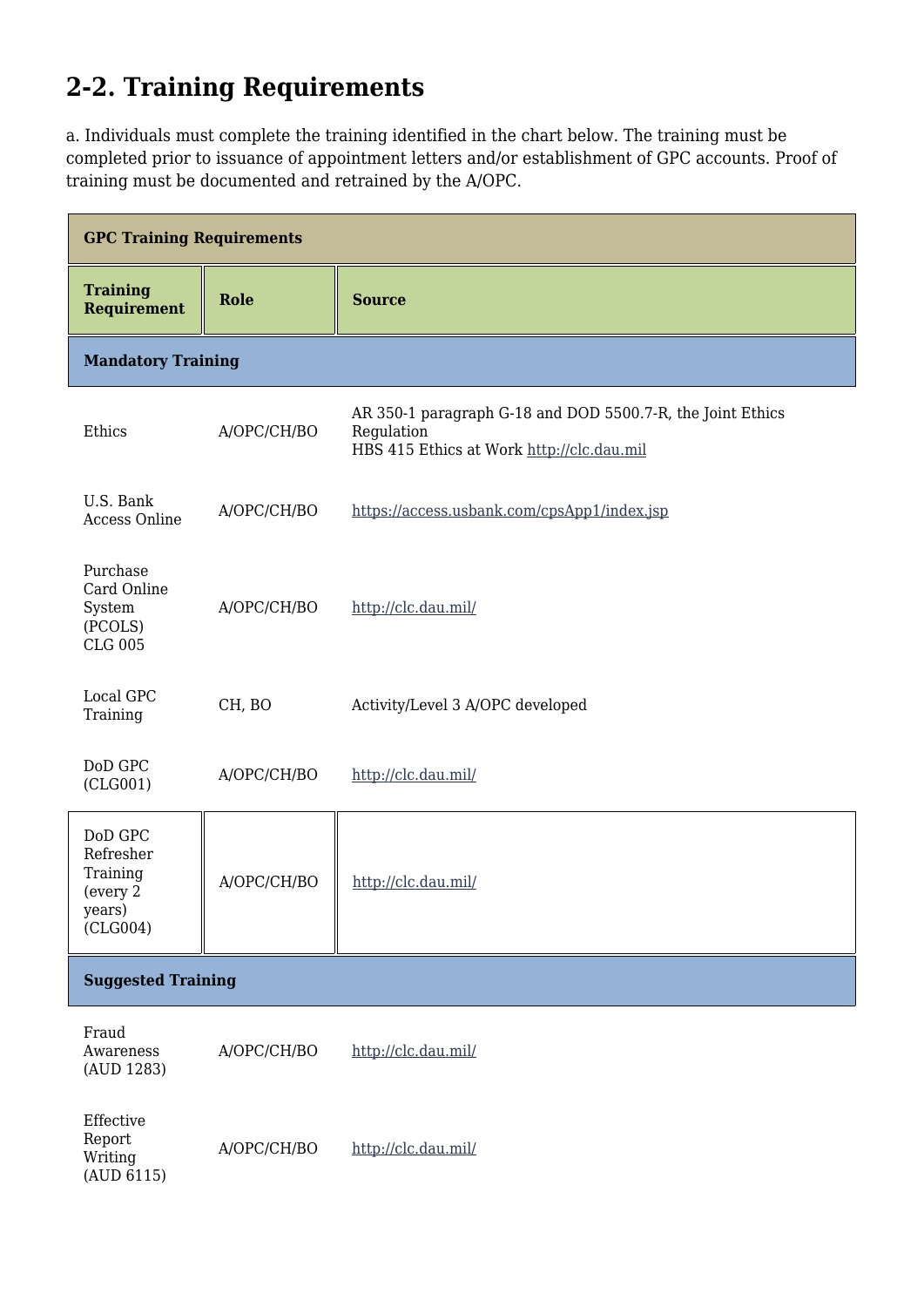Simplified Acquisition Procedures (CON 237) Ordering Officers <http://clc.dau.mil/> GSA SmartPay Purchase Card Training (CH) CH <https://training.smartpay.gsa.gov/training/purchase-card-cardholders> GSA SmartPay Purchase Card Training (A/OPC) A/OPC <https://training.smartpay.gsa.gov/training/purchase-card-aopc>

b. Each Level 4 A/OPC is responsible for providing training to CHs and BOs. No exceptions or substitutions for this training are authorized. At a minimum, the local training for CHs and BOs must cover the following:

- (1) Army Purchase Card Program policies and procedures
- (2) CH and BO duties and responsibilities
- (3) CH and BO guides developed by the Servicing Bank
- (4) Procedures and techniques for the use of the Servicing Bank's EAS
- (5) Funding, billing, payment, and file documentation requirements
- (6) Property accountability procedures
- (7) Ethics Training
- (8) Required sources of supply
- (9) FAR/DFARS/AFARS coverage of simplified acquisition procedures
- (10) Record retention requirements
- (11) Prohibited items and items that require pre-approval for purchase
- (12) Dispute procedures
- (13) Cancellation and lost, stolen, or compromised card procedures
- (14) Convenience check usage
- (15) Oversight tools and techniques
- (16) Card Security
- (17) Emphasize consideration of small business concerns when making micro-purchases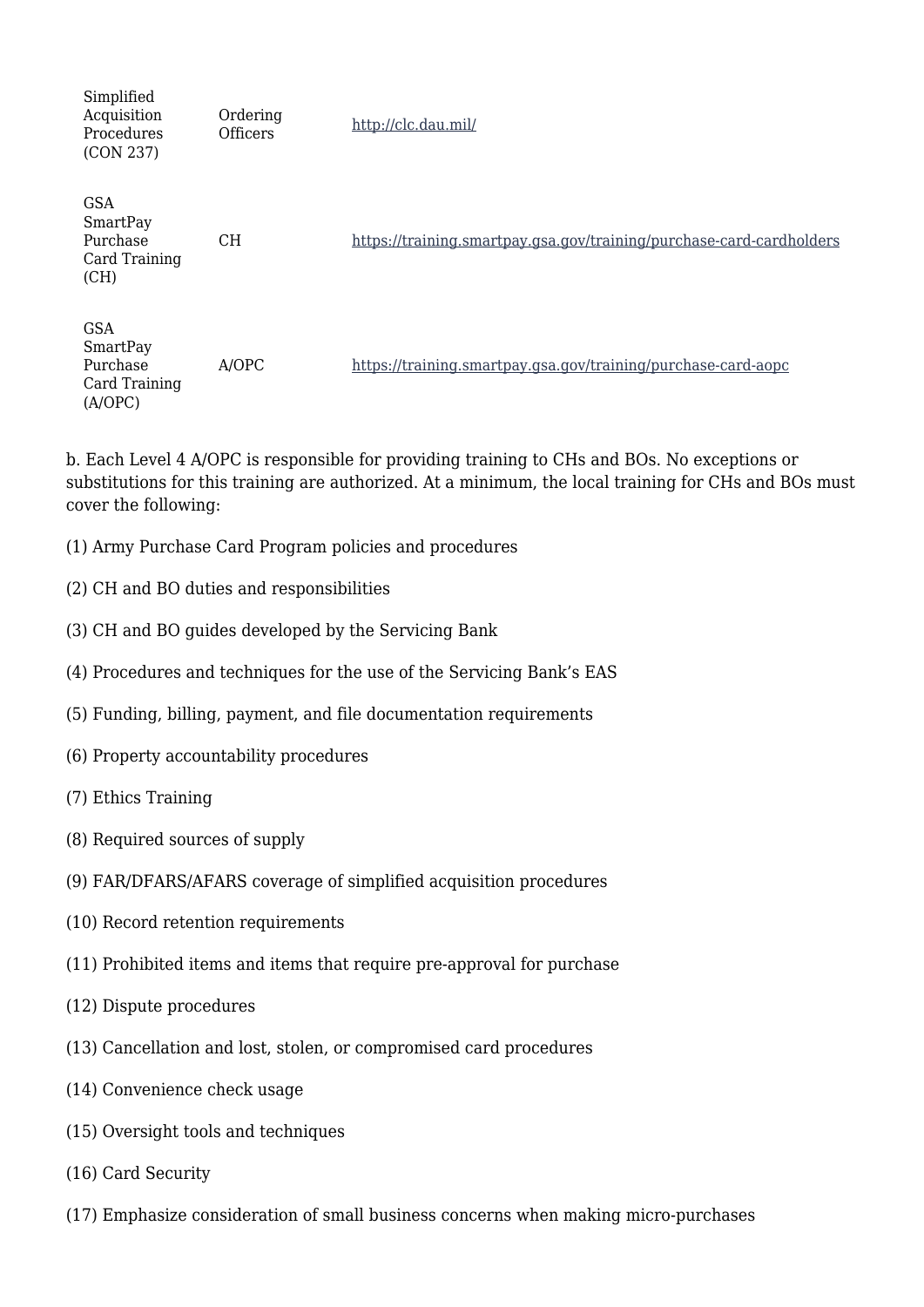(18) Mandatory use of Office Supply BPAs located on DOD EMALL Army Corridor

(19) Use of the AbilityOne Base Supply Centers

c. A/OPCs provide additional training on simplified acquisitions procedures and required documentation to CHs who are given authority to place orders above the micro-purchase threshold against existing contracts (appointed as Ordering Officers), and for CHs outside the continental United States (OCONUS) who have a single purchase limit in excess of \$3,000 but does not exceed \$25,000 (DFARS 213.301).

d. GPC A/OPCs are required to track the training (including refresher training) of all program participants (CHs, A/BOs, Certifying Officers (CO), and A/OPCs) in a system of records and ensure that the required DAU initial and refresher training (Courses CLG001 and CLG004, respectively) have been completed. Successful completion of the initial training course is required before issuing cards. Successful completion of the refresher training course must be satisfied once every two years by program officials in order to continue in their roles. A/OPCs must ensure completion of the refresher training requirement is part of their annual review of all managing accounts under their cognizance.

e. CHs and BOs who fail to complete biennial refresher training must have their GPC account suspended until training is completed. The SCO or the local GPC activity may require refresher training more frequently to satisfy their training or operational needs. The training requirement for CHs and BOs trained at a previous duty station may be abbreviated or waived, in writing, as determined by the current A/OPC.

f. All trainees must sign a statement of training certifying they have received the initial GPC program training, they understand the training provided, GPC program training materials have been provided or made available, and they understand the penalties associated with misuse of the card. Cardholders should provide their Level 4 A/OPC with a copy of the training certificate and retain the original.

g. Level 3 and Level 4 A/OPCs should notify all participants in the GPC program of changes, as they occur, through the most efficient means (e.g. e-mail, newsletters, etc.).

h. Attendance at the annual GSA SmartPay Conference is mandatory for all Level 3 and 4 A/OPCs as funding permits.

i. All GPC personnel must receive mandatory ethics training annually in accordance with AR 350-1 paragraph G-18 and DOD 5500.7-R, the Joint Ethics Regulation.

j. GSA developed and hosts an online training course for to help A/OPCs and CHs understand their role and responsibilities. To visit the Purchase Charge Card Online Training, go to the GSA SmartPay® website at [https://training.smartpay.gsa.gov.](https://training.smartpay.gsa.gov)

The servicing bank provides an A/OPC Guide available in hard copy and/or via the Internet at <https://access.usbank.com/cpsApp1/index.jsp2476933>.

k. Section 508 of the Rehabilitation Act (29 U.S.C 794d), as amended, requires that Federal agencies purchase and use electronic and information technology (EIT) that is accessible to people with disabilities and conforms to Section 508 standards. Visit<http://www.section508.gov/>for more information and Section 508 compliance training titled "Micro-purchases and Section 508" [http://www.section508.gov/index.cfm.](http://www.section508.gov/index.cfm) GSA developed several online and CD training modules that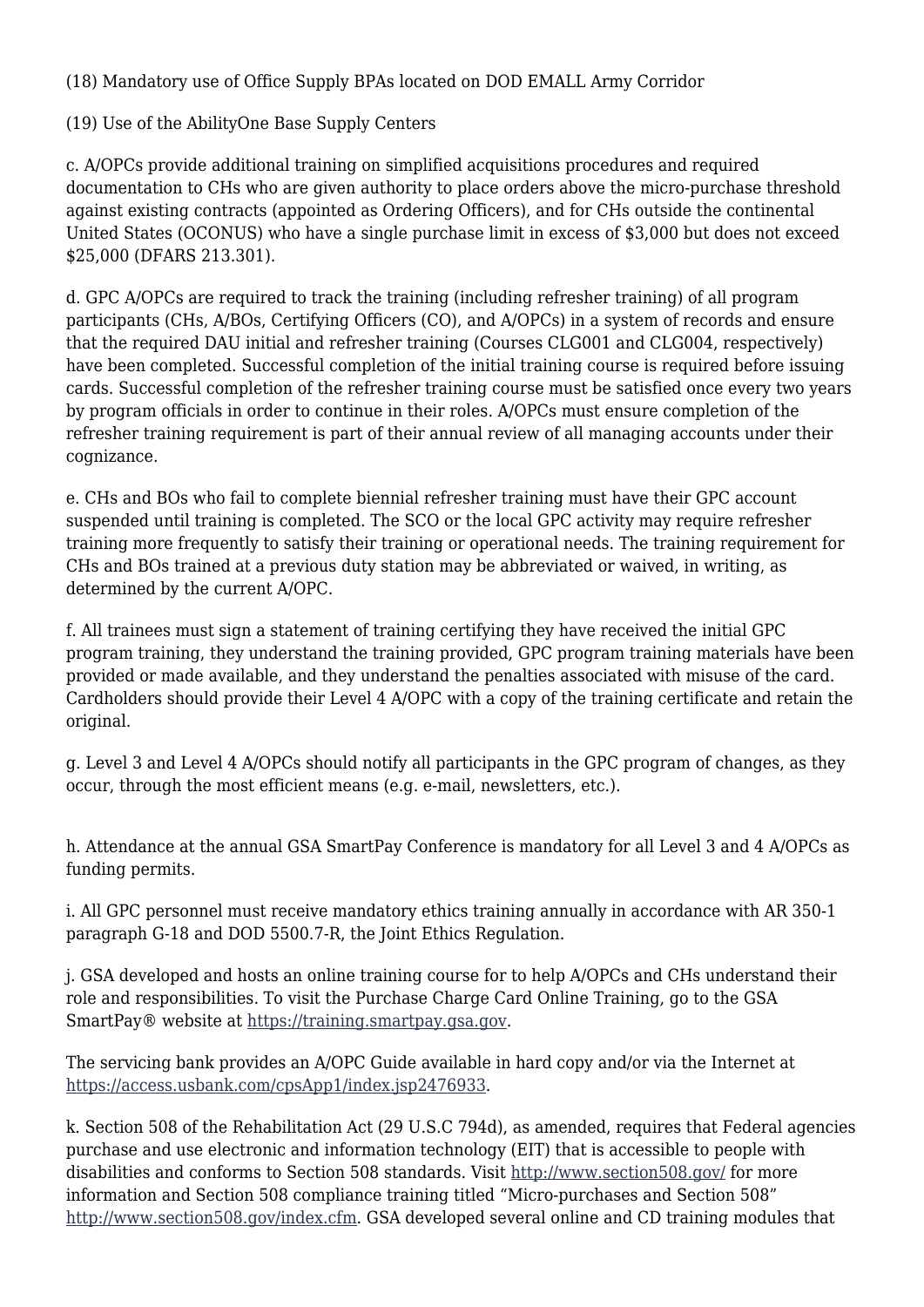can be accessed at:<http://www.section508.gov/index.cfm?FuseAction=Content&ID=5>. The requiring activity must identify IT deliverables covered by Section 508 and then identify the applicable technical standards; functional performance criteria; and information, documentation and support that apply to each IT deliverable to produce products that conform to the accessibility standard.

# **2-3. Account Establishment**

a. GPCs are issued only as mission requirements dictate. Only DOD civilian employees, military personnel, or members of the Armed Forces may be issued a GPC or be appointed a BO. GPCs may not be issued to contractor personnel, except as provided in Section 1-6. Junior Reserve Officer Training Corps (JROTC) instructors, OCONUS local national employees of the Army, and host Government direct hires for OCONUS agencies/organizations whose salaries are reimbursed by the Army, are not considered DOD contractors, and may be designated as CHs and BOs.

b. The spending limits and cycle limits can be changed as necessary to meet operational needs. The RM Office establishes the default and alternate lines of accounting for the proper designation of appropriation, and inputs the spending limits in Access Online (AXOL).

c. Each GPC account has a single purchase transaction limit and monthly purchase limit. Generally the single purchase limit is the micro-purchase threshold. The cumulative spending total of all CHs' monthly purchases make up the billing cycle limit for the BO. Total monthly purchases may not exceed the billing cycle limit that is established in the Servicing Bank's transaction authorization system. The CH's monthly spending limits are modified by the RM in AXOL when operational circumstances warrant. The Level 4 A/OPC is notified of the monthly spending limits change, approves the change, and forwards the change to the Servicing Bank.

# **2-4. Account Maintenance**

The Level 4 A/OPC is required to maintain current account information.

### **2-5. Liability of the Government Cardholders and Billing Officials**

a. Use of the GPC by an authorized CH to make an unauthorized purchase is the liability of the Government. However, the installation/organization is responsible for taking appropriate action against the CH including efforts to recover the funds.

b. The intentional use of the GPC for other than official Government business may be considered an attempt to commit fraud against the U.S. Government. Misuse may result in immediate cancellation of an individual's card, financial liability, and negative administrative and/or disciplinary action against the CH and, if warranted, against the BO.

c. Liability: GPC BOs are personally and pecuniarily liable for the full amount of any improper payments resulting from misuse, abuse, or unauthorized purchases of the GPC, in accordance with Title 31 U.S.C. § 3528. Strict pecuniary liability attaches automatically when there is an erroneous (illegal, improper, or incorrect) payment. GPC CHs are pecuniarily liable for erroneous payments that result from the negligent performance of duties in the amount of erroneous payment, up to one month's pay. All accountable officials are required to comply with DOD regulations, policies, and procedures, including standard operating procedures. Failure to act in accordance with such regulations, policies, and procedures is generally considered evidence of negligence. Following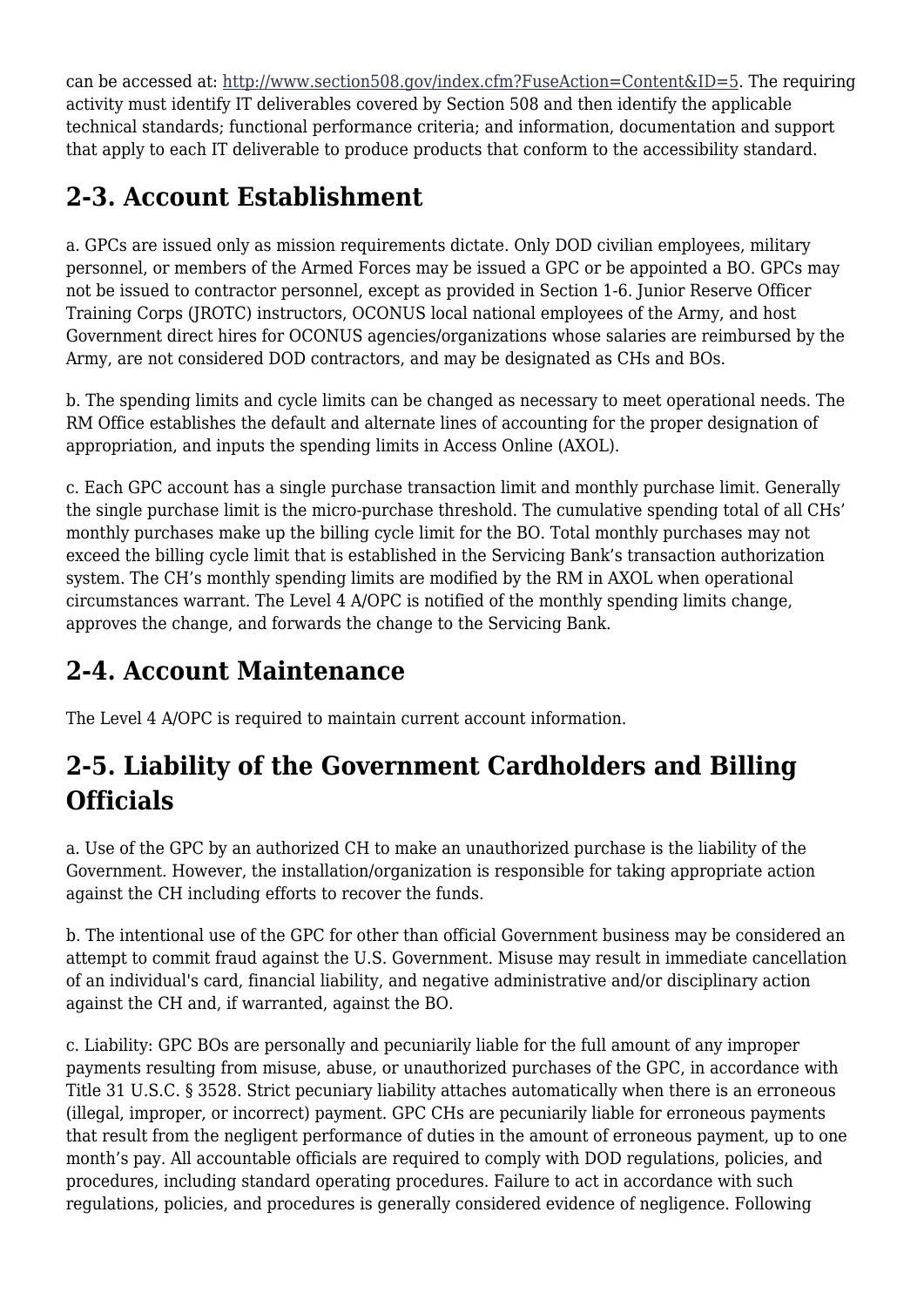orders from superiors that are contrary to regulations, policies, and procedures, is no defense to negligence or bad faith. A heavy workload or a lack of experience, supervision, or training, is not a factor in determining relief from liability.

d. Statutory authority: Any misuse of the GPC is subject to criminal, civil, Uniform Code of Military Justice, administrative, and disciplinary actions as appropriate.

(1) CHs: DOD FMR defines a CH as a DAO, and as such, are liable for up to one month's pay for misuse resulting from their negligent actions. DOD Directive 7000.14-R imposes financial liability for negligent performance of the CH's duties. The FMR Vol. 5, Chapter 33, §3309 also discusses pecuniary liability. Accountable Officials shall be personally and pecuniarily liable for erroneous payments that result from the negligent performance of duties in the amount of the erroneous payment, up to one month's pay.

(2) BOs: Title 31 U.S.C. §3528 provides for personal and pecuniary liability for improper payments resulting from misuse/abuse of the purchase card for Certifying Officials. The GPC BO meets the definition for Certifying Officer in the DOD FMR. The BO is financially liable for improper payments resulting from misuse or abuse of the GPC. The act of certifying a billing statement for payment makes the BO financially responsible for illegal, improper, or incorrect payment due to an inaccurate or misleading certification. Consequently, a BO who knowingly makes a false certification may be asked to repay the Government for the items or service purchased. If a BO is unsure about certification, he/she should contact the supporting Level 4 A/OPC for guidance and/or assistance.

e. Investigation Required: When a review/audit of the GPC account indicates questionable purchases, to include unauthorized purchases, the reviewer must ask the Certifying Officer for justification. If there is no justification, the reviewer must notify the BO's Commander or Director. The Commander or Director must conduct an investigation in accordance with AR 15-6. The investigation must provide the DOD employee or military member with an opportunity to rebut the presumed liability. Failure to follow regulation and policy constitutes negligence.

# **2-6. Card Suspension Policy**

a. In accordance with DOD business practices, when any of the following conditions exist the Servicing Bank automatically suspend BO accounts when:

(1) BO's account goes over 60 days past due (90 days after the billing date), that BO's account, and those of all assigned CHs within the account, is suspended until the delinquent payment is posted at the Servicing Bank.

(2) BO's account goes over 180 days past due (210 days after the billing date) all accounts assigned under the respective Level 4 A/OPC is suspended.

(3) BO's account has more than 20 open Card and/or checking accounts, the BO's account is suspended unless a waiver has been approved by the Army Level 2 A/OPC.

b. Only the Army Level 2 A/OPC may reopen suspended accounts before the cause of the suspension has been corrected. Before reopening a closed account due to a delinquent payment, the Level 3 A/OPC documents the payment was made to the Servicing Bank to clear the delinquency. Accounts will be closed permanently if more than two suspensions occur within a 12-month period. Only the Army Level 2 A/OPC may approve waivers to this policy.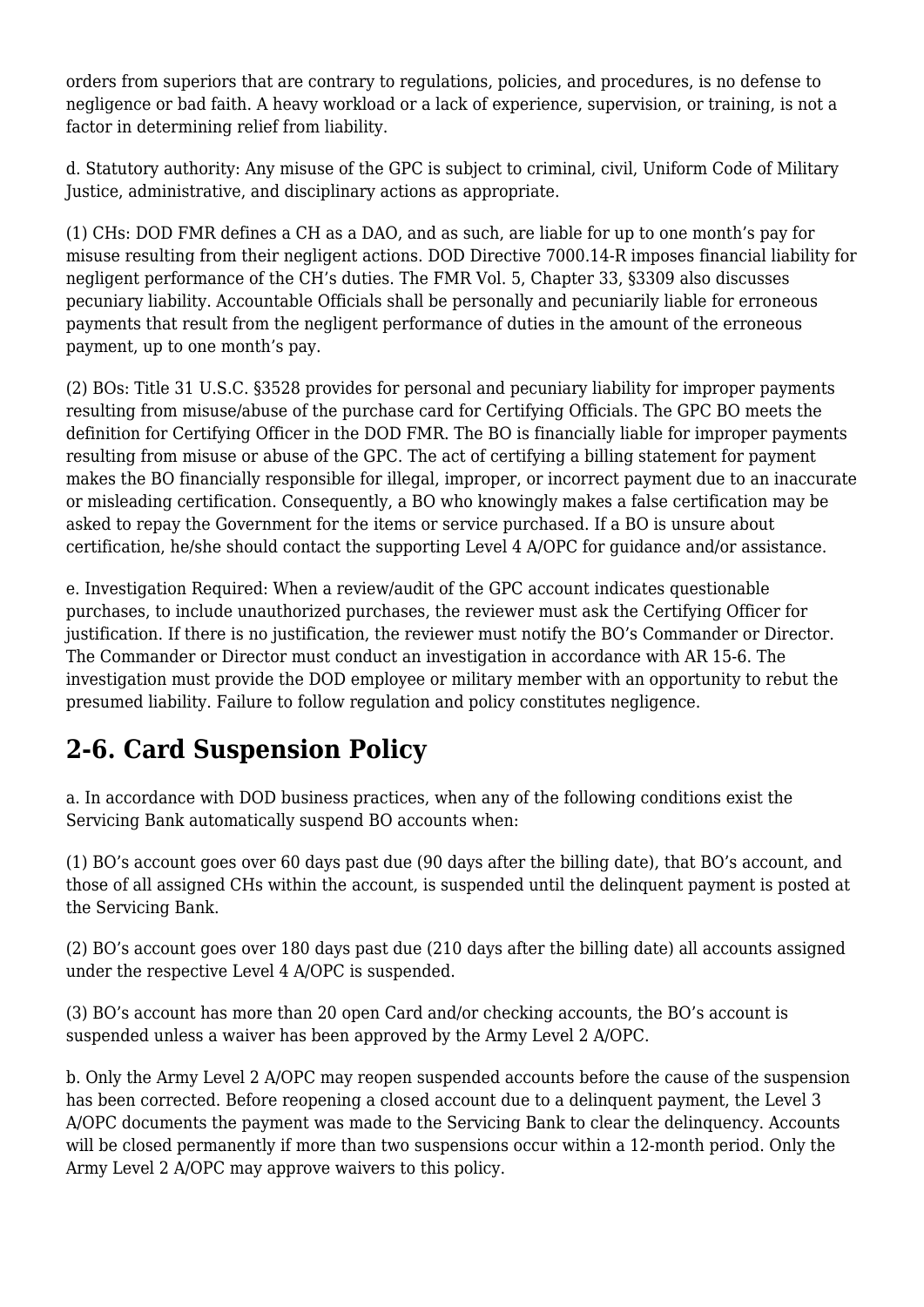# **2-7. Card Security**

a. CHs are responsible for properly using and safeguarding their GPCs. Only the CHs make purchases using their GPC. The CH must maintain the physical security of the card. If the card is lost or stolen, notify the issuing bank, A/BO, and A/OPC immediately.

b. In addition to corrective or disciplinary action, military personnel who misuse their GPC may have their access to classified information modified or revoked if warranted in the interest of national security. Commanders and supervisors shall follow Army guidance to ensure that security clearance reviews are conducted when the holder of a government purchase card comes under investigation for card misuse.

c. The Servicing Bank must ensure that adequate controls are in place to ensure the security of transaction data within their electronic access system. Only the cardholder or A/BO can approve, dispute, or reallocate purchase card transactions. The Servicing Bank must ensure that adequate controls are in place within their data warehouse to preclude anyone other than the A/BO or alternate A/BO from accessing, making changes and certifying the monthly bill.

# **Chapter 3: Operational Guidance and Procedures**

### **3-1. Making Purchase Transactions**

a. Requiring activities must perform acquisition planning to: consider strategic sourcing vehicles; identify procurement needs; and initiate procurement actions with sufficient lead time to buy appropriate products at the right price from the right suppliers in a timely manner. Requirements and logistics personnel should avoid issuing requirements on an urgent basis or with unrealistic delivery or performance schedules, since it generally restricts competition and increases prices.

b. CHs should consider small businesses and installation AbilityOne Base Supply Centers to the maximum extent practicable, when making micro-purchases to increase their participation when using the GPC below the micro-purchase threshold.

c. Purchase requirements exceeding the micro-purchase threshold must be referred to a contracting office for formal contracting action. Splitting requirements into smaller parts to avoid formal contracting procedures, competition requirements, or to keep spending limitations under the micropurchase threshold is prohibited. GPC micro-purchases should be distributed equitably among qualified suppliers, in accordance with FAR 13.202(a)(1), with special consideration paid to supporting your installation AbilityOne Base Supply Center, and local, small, and small disadvantaged businesses. When purchasing from FSSs and BPAs, cardholders must review prices on at least three contracts/agreements, unless it is a competitively awarded BPA and select the best value item for their requirements.

d. CHs who receive authorization and training from their Level 4 A/OPC may use the GPC to make commercial purchases up to \$25,000 if the CH making the purchase is located outside the United States and the purchase is for use outside the United States (OCONUS). CH's must use mandatory sources identified in this regulation (e.g. FAR Part 8, DOD EMALL for office supplies), before deciding to use outside commercial vendors. For the use of the GPC outside the United States, CHs must follow policy in accordance with DFARS 213.301(2).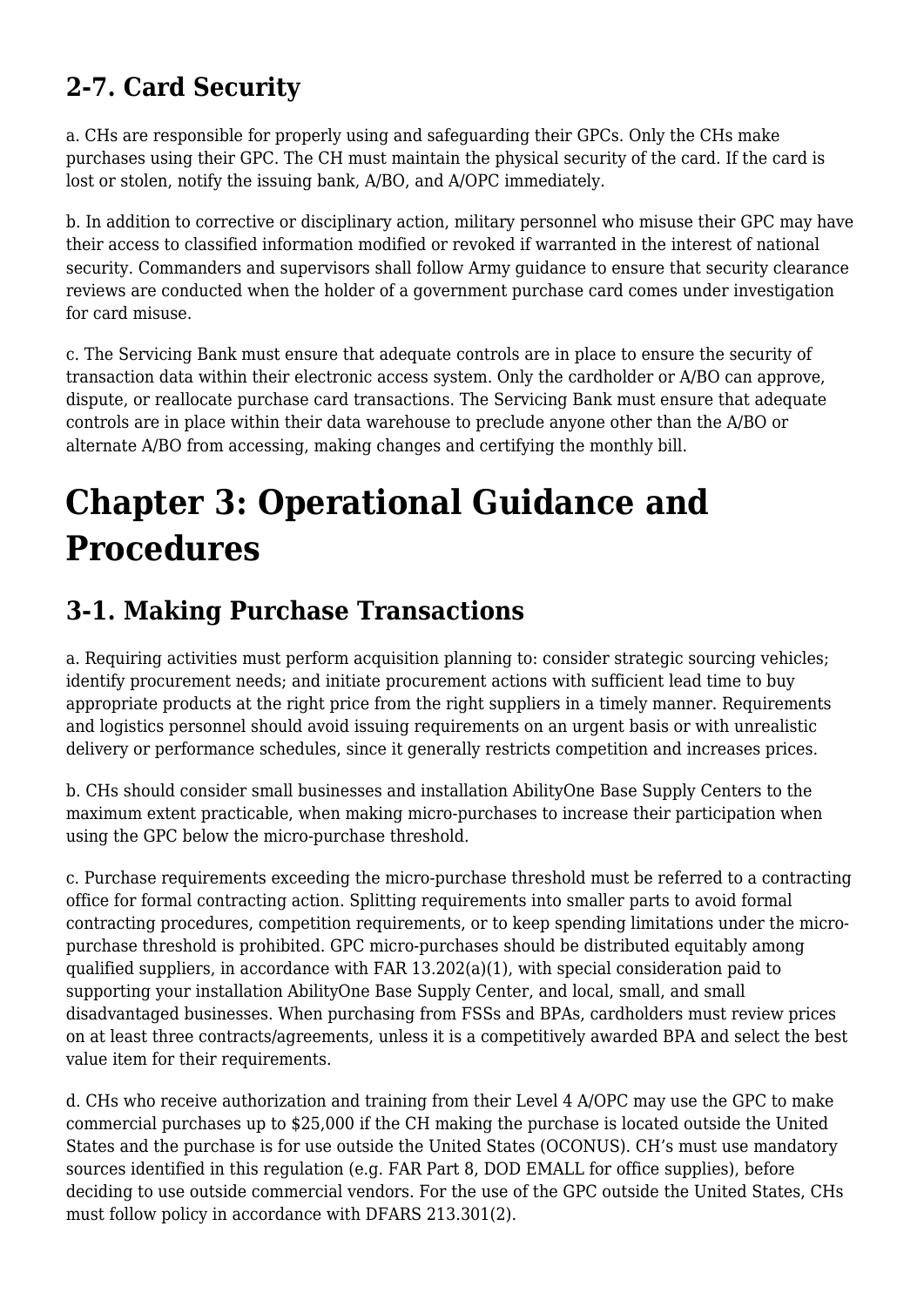e. OCONUS Units. For CONUS purchases for use overseas, the CH must contact their local Director of Logistics Traffic Management Office for assistance regarding transportation and packaging requirements and/or instructions prior to contacting the vendor. CHs must ensure the final price includes all costs associated with the mode of transportation and packaging selected to the destination country, customs import duties, and any other charges that may accrue. Consult DOD Directive 4500.54-E, DOD Foreign Clearance Program (FCP) prior to the requisitioning action to ensure compliance with host nation customs requirements.

f. The GPC may be used as a method of payment (MOP) for simplified acquisitions and contracts in accordance with DFARS 213.301, AFARS 5113.202-90 and 5113.270-90. An individual authorized as an Army ordering officer, and other designated contracting personnel may use the purchase card as a method of payment up to the limit as identified in the contract; under the supervision of the contracting officer or from Army contracts that, by their terms, expressly allow Army ordering officers to place orders and pay with the GPC as identified in AFARS 5113.202-90. GPCs contract payment cards must be issued and dedicated solely for this purpose.

g. Federal Procurement Data System – Next Generation (FPDS). Agencies are responsible for collecting and reporting Army procurement data to FPDS as required by FAR Subpart 4.6. The requirements for reporting GPC actions to the FPDS is contained in DPAP memo dated 26 October 2010, [http://www.acq.osd.mil/dpap/pdi/eb/docs/Reporting\\_GPC\\_Actions\\_to\\_FPDS\\_\(Oct\\_26\\_2010\).pdf,](http://www.acq.osd.mil/dpap/pdi/eb/docs/Reporting_GPC_Actions_to_FPDS_(Oct_26_2010).pdf) and DFARS PGI Part 204.6.

h. CHs may place orders online via the Internet if authorized by their internal agency procedures to do so. When making online purchases, CHs must take appropriate measures to safeguard their account numbers at all times and ensure they are purchasing on a secure Web site.

### **3-2. Use of the GPC for Training and Education**

a. The GPC shall be used by Training and Education Office personnel, and may be used by CHs, to pay for commercial off-the-shelf training and education up to \$25,000 for an individual or planned series of the same training event, activity, or course material - AFARS 5113.270-90(g). GPC training cards must be issued and dedicated solely for this purpose.

b. The Standard Form (SF)-182 (Request, Authorization, Agreement, Certification of Training and Reimbursement) remains the authorized and required training source document. GPC payment for commercial off-the-shelf training must be accompanied by an SF-182.

c. GPC training cards are established with a single purchase limit of \$25,000. Use of the GPC above the training micro-purchase level of \$25,000 constitutes a payment mechanism, not a contracting method. Any use of the GPC above \$25,000 as a payment method for commercial services must have a valid underlying contract in which payment can be made using the GPC. Training cards will have all merchant category codes (MCCs) blocked except the following sources of training:

- 7392 Management, Consulting and Public Relations Services
- 7399 Business Services (Not Elsewhere Classified)
- 8220 Colleges, universities, junior colleges, and other professional schools
- 8241 Correspondence schools
- 8244 All business/secondary schools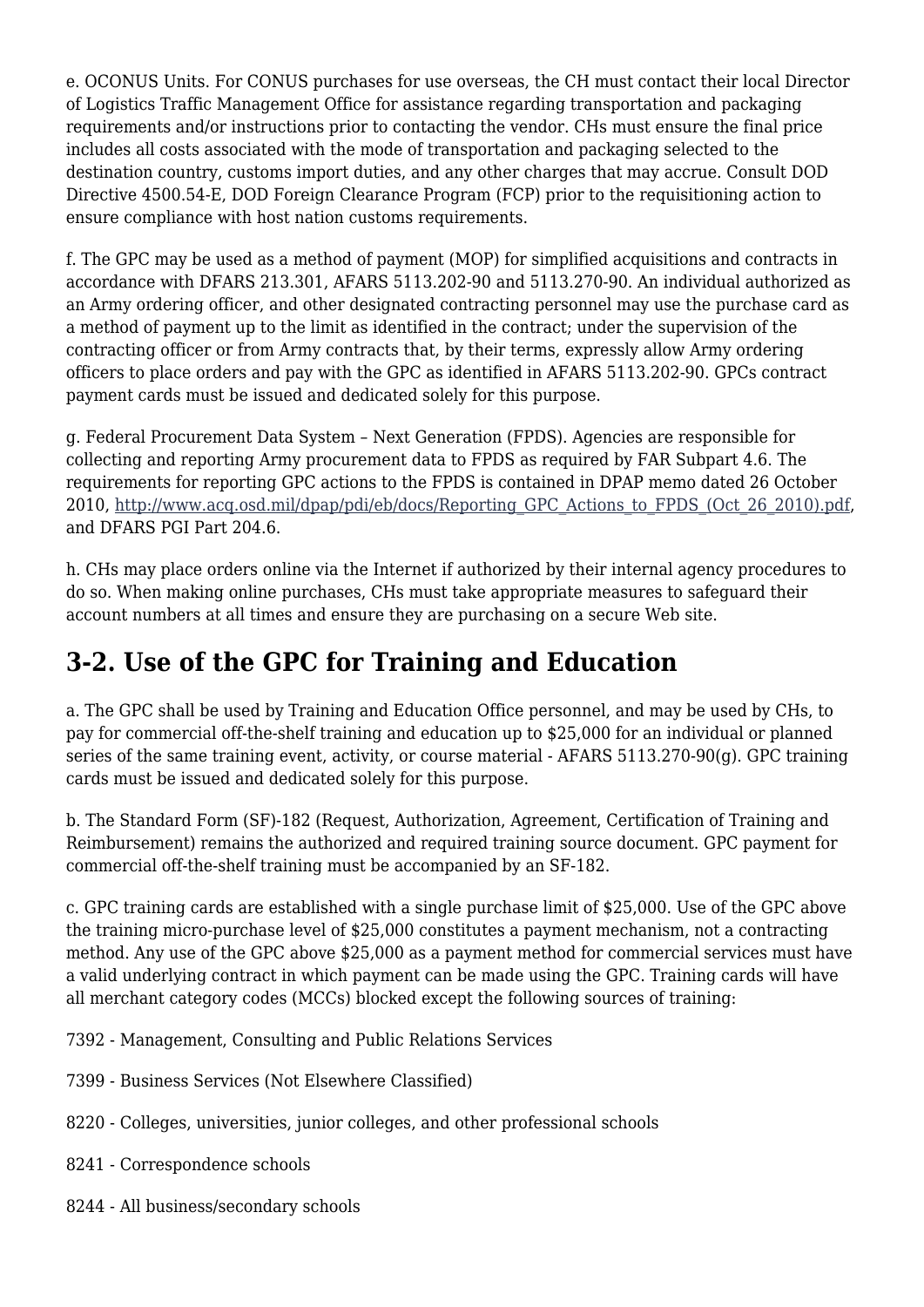8299 - Schools and Education Services (Not Elsewhere Classified)

### **3-3. Use of the GPC for Military Tuition Assistance**

The GPC shall be used for the payment of military tuition assistance invoices. DD Form 2171, Request for Tuition Assistance (TA), provides financial assistance for voluntary off duty education programs in support of soldiers' professional and personal self development. Advance payments are authorized under the TA Program in accordance with AR 621-5. All course enrollments must be approved prior to start of class. Soldiers must request TA through [www.GoArmyEd.com](http://www.GoArmyEd.com), prior to the course start date or before the school's late registration period.

#### **3-4. Reimbursement of Training Expenses**

Commanders at all levels must insure that the Government's interests are protected when an employee fails to complete training for which the Army pays all or part of the training expenses. (This includes both Government and non-Government training.)

a. *Government training*. If an employee fails to complete training satisfactorily, one of the following actions will take place:

(1) If failure is due to the employee's negligence or willful misconduct, disciplinary action will be taken.

(2) If failure is for reasons beyond the employee's control (such as illness or recall by proper authority), no action will be taken.

#### b. *Non-Government training*.

(1) If an activity pays for training only when the training is completed or requires the employee to share the training costs, the activity will fully inform the employee in advance. In some cases, this information may be included in the continued service agreement. (Training must still be approved in advance.)

(2) If an employee fails to complete non-Government training satisfactorily, actions in (a) or (b) below will be taken. Employees must be advised in writing of these requirements before the training starts.

(a) If the failure to complete training is due to the employee's negligence or willful misconduct, he or she must repay training expenses other than salary costs. If appropriate, disciplinary action will be taken.

(b) If failure is for reasons beyond the employee's control, no action will be taken.

### **3-5. Required Sources of Supplies and Services**

a. Specific guidance on use of required sources and order of precedence of sources is prescribed in FAR, Part 8, and DFARS, Part 208, e.g., National Industries for the Blind (NIB), National Industries for the Severely Disabled (NISH), Federal Prison Industries (a.k.a. UNICOR), and FSS/GSA schedule requirements. In addition to those mandatory sources listed in FAR Part 8, cardholders should strongly consider using small and small disadvantaged businesses whenever possible. The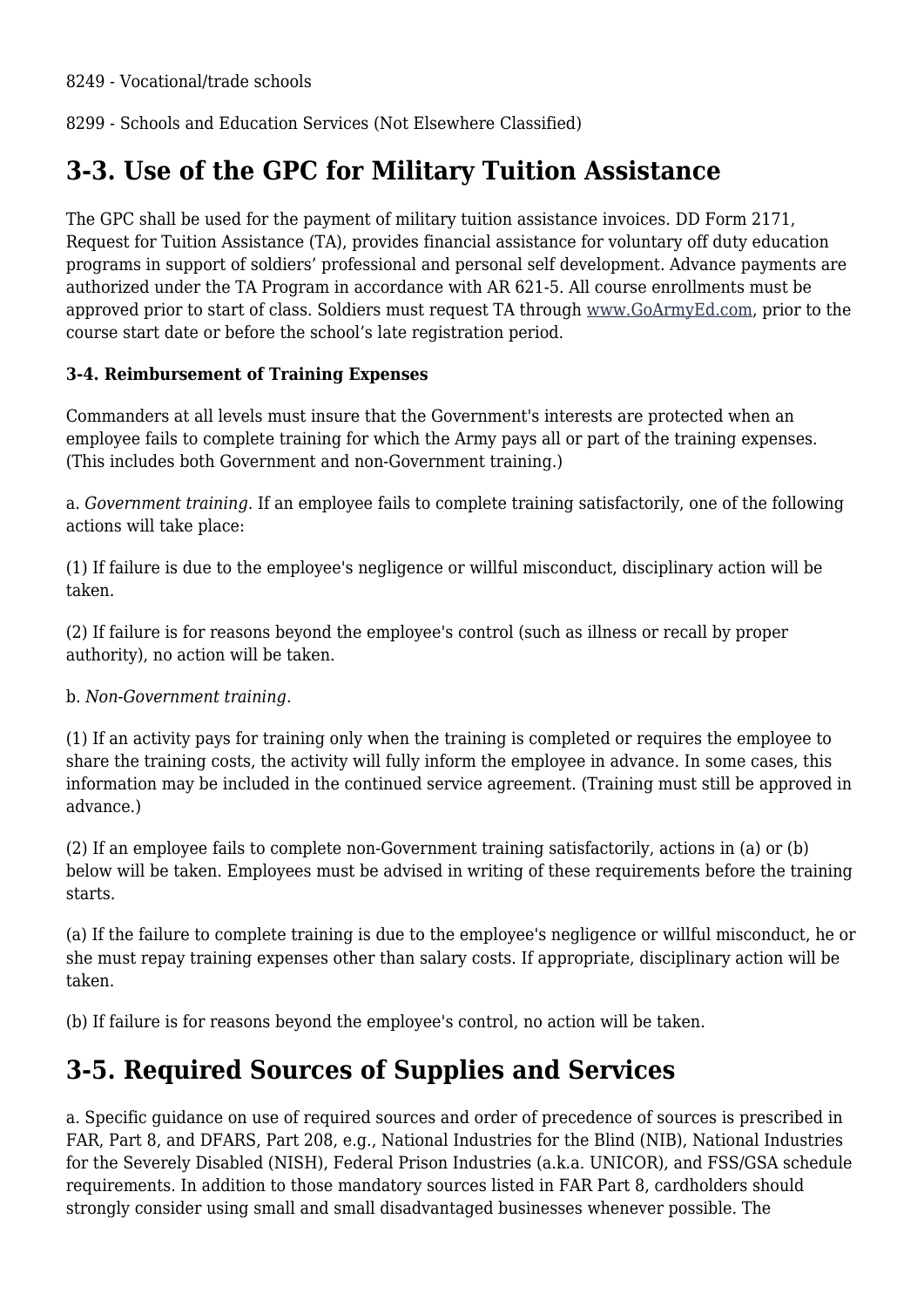AbilityOne Program is a mandatory source of supply, with any procurement method and at any dollar value, in compliance with the Committee for Purchase from People Who Are Blind or Severely Disabled statute, (41 U.S.C. §8501-8506). The AbilityOne Program's mandatory status remains in effect for all purchases--including those under the micro-purchase threshold. A full line of AbilityOne products can be found at your local installation AbilityOne Base Supply Center, DOD EMALL Army Corridor, and through AbilityOne.com where installation agreements do not exist for Base Supply Centers.

#### [http://www.abilityone.com/OA\\_HTML/ibeCZzpHome.jsp?sitex=10020:22372:US](http://www.abilityone.com/OA_HTML/ibeCZzpHome.jsp?sitex=10020:22372:US)

b. In accordance with AFARS 5139.101-90(a), Computer Hardware, Enterprise Software and Solution (CHESS) is the Army's mandatory source for commercial Information Technology (IT) hardware and software purchases. CHESS, accessible at <https://chess.army.mil>, is a set of multiple award Indefinite Delivery Indefinite Quantity (IDIQ) contracts that offer IT products and services that comply with NETCOM, Army and DoD policy and standards. Cardholders must utilize CHESS contracts and DoD enterprise software agreements first regardless of dollar value. Any purchase made outside of the CHESS contracts requires a waiver. The waiver process is located at [https://chess.army.mil.](https://chess.army.mil) Waivers are granted when products are unavailable on CHESS contracts or when hardware and software is available at a lower price from an alternate source. A CHESS waiver does not constitute approval to purchase any product or deviate from any other Army regulation or policy. Individual waivers are approved by CHESS and Army organization/activity blanket waivers are approved by the Army Chief Information Officer (CIO)/G-6. There is no fee associated with using CHESS and cardholders should maximize the use of discounts when ordering off CHESS contracts.

If no small business capability exists, CHESS contract vehicles are the preferred source for acquisition of IT services. Waivers from CHESS are not required when procuring IT services. However, if IT Hardware and Software are required as part of a non-CHESS IT services contract, a waiver for the hardware and software is required.

c. Green procurement is the purchase of environmentally preferable products and services (see FAR 23.202, 23.403, and 23.703). The Army Green Procurement Policy Memorandum, dated 22 Nov 06, established the Army Green Procurement Program (GPP) policy that "All Army personnel must comply with green procurement requirements to facilitate attainment of the DOD goal of 100% compliance with mandatory Federal purchasing preference programs" (see AR 70-1). The Army Green Procurement Guide provides an overview of the Federal procurement preference programs and guidance on implementing an effective GPP including A/OPC and cardholder responsibilities. A copy of the guide can be found at:

#### [http://www.garrison.hawaii.army.mil/sustainability/Documents/SustAcquisition/ArmyGreenProcurem](http://www.garrison.hawaii.army.mil/sustainability/Documents/SustAcquisition/ArmyGreenProcurementGuide.pdf) [entGuide.pdf.](http://www.garrison.hawaii.army.mil/sustainability/Documents/SustAcquisition/ArmyGreenProcurementGuide.pdf)

(1) Training on GPP requirements should be conducted when cards are issued and on a recurring basis to provide updates and remind buyers of responsibilities and procedures. The Level 3/4 A/OPC should ensure that initial card training includes a module on green procurement, particularly the mandatory GPP requirements. Green procurement training is available from sources found in the Army Green Procurement Guide.

(2) The Level 4 A/OPC is responsible for ensuring GPP compliance and documenting noncompliance on the semi-annual surveillance report.

(3) Cardholders must show preference to recycled content and biobased products whenever they are cost effective and meet technical requirements. Installations must consider environmental factors in all purchasing decisions and give preference to those products and services designated by or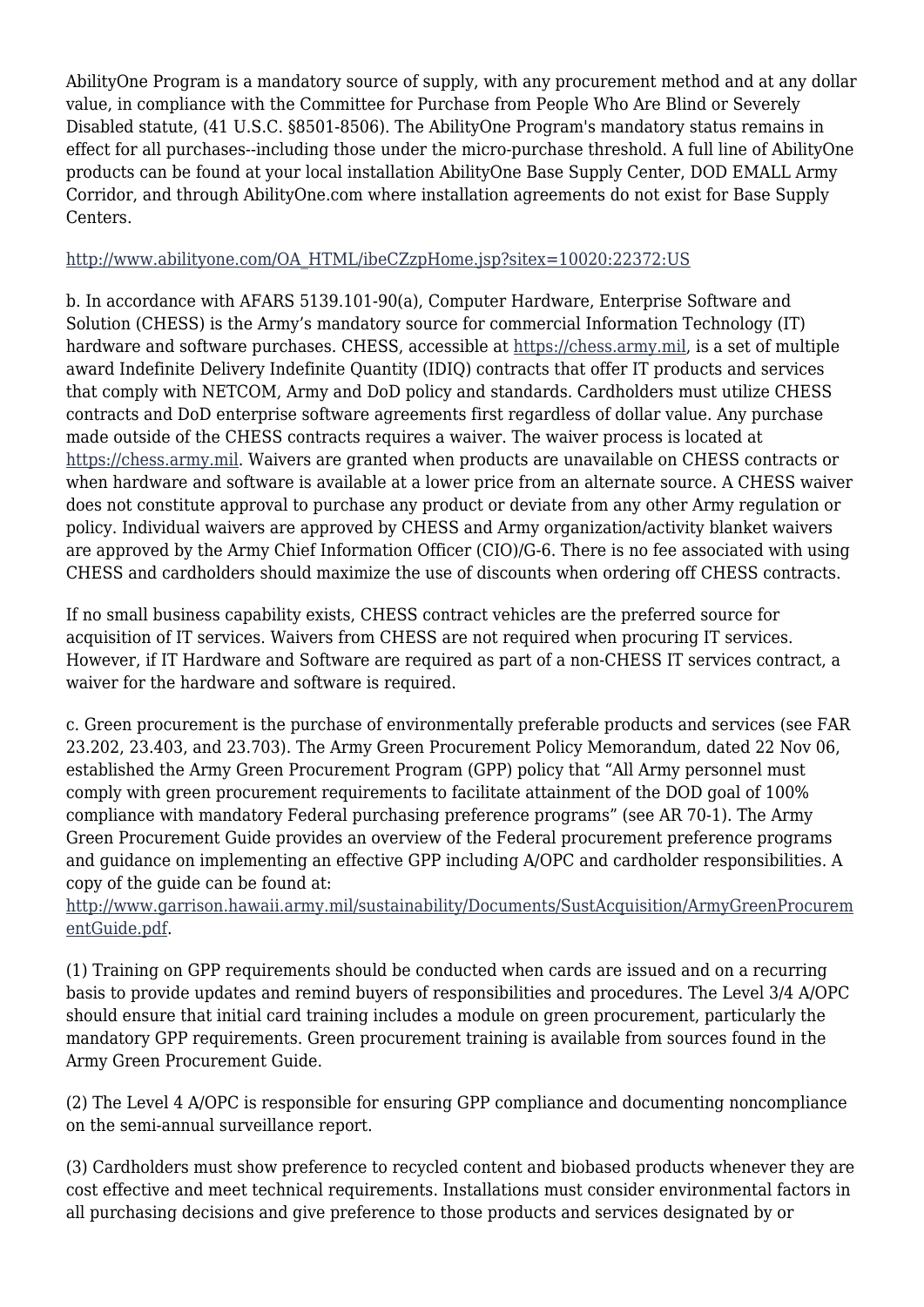recommended in Federal green purchasing preference programs.

(4) Per the National Defense Authorization Act of 1998, as of January 1, 2004, paper purchased using the GPC must be 50% post-consumer recycled paper. If 50% post-consumer recycled paper is not available for purchase, then as an alternative to meeting the standards for all printing and writing papers, the minimum content standard shall be no less than 50% recovered materials.

(5) Acquisition of EPA-designated items that do not meet the EPA minimum recovered material standards must be justified in writing if over the micro-purchase threshold. A written determination must cite one or more of the following reasons and be maintained by the cardholder for exemption from recovered material standards:

(a) Items containing EPA-recommended recovered content standards are not available within a reasonable period of time.

(b) Items are only available at an unreasonable price. Include sufficient information to support price decision.

(c) Items are not available from a sufficient number of sources to maintain a satisfactory level of competition. Include list of sources queried.

(d) Items based upon technical verification fail to meet performance standards or specifications.

### **3-6. Separation of Duties**

a. OMB standards for internal controls require that key duties and responsibilities be divided or segregated among individuals to ensure they do not exceed or abuse their assigned authority, OMB Circular A-123, Appendix B Revised, paragraph 4.3. Separation of duties is an internal control activity, intended to provide checks and balances to the GPC process, to prevent or minimize innocent errors or intentional fraud occurring without detection. This is done by ensuring that no single individual has control over multiple phases of a purchase card transaction. To protect the integrity of the procurement process, no one person is responsible for an entire purchase card transaction. Key purchase card functions must be handled by different individuals. Inadequate separation of duties could allow errors and fraud to occur without detection. Key duties, such as making purchases–CH, authorizing payments–BO, certifying funding–RM, and reviewing transactions–Level 4 A/OPCs and PBOs must be assigned to different individuals in order to minimize the risk of loss to the Government to the greatest extent possible.

b. If resource constraints prevent assignment of the key duties to different individuals, as set forth in paragraph (a) above, the activity must request a waiver through the Level 4 A/OPC and the CCO to the Level 3 A/OPC for approval, and will require additional surveillance.

c. Notwithstanding the above-described waiver process, certain key duties must not be assigned to the same individual. In no case shall the same individual be the CH and the BO for a GPC account. In no case shall the CCO, Property Book Officer, or any Level 4 A/OPC (primary or alternate) also be a CH, BO or contracting officer who is making contract payments with a GPC or executing GPC purchases. A CH, who is a hand receipt holder, should not purchase property for their own use. PCOLS provides the functionality to generate a report identifying potential conflicts of interest in GPC Program duties.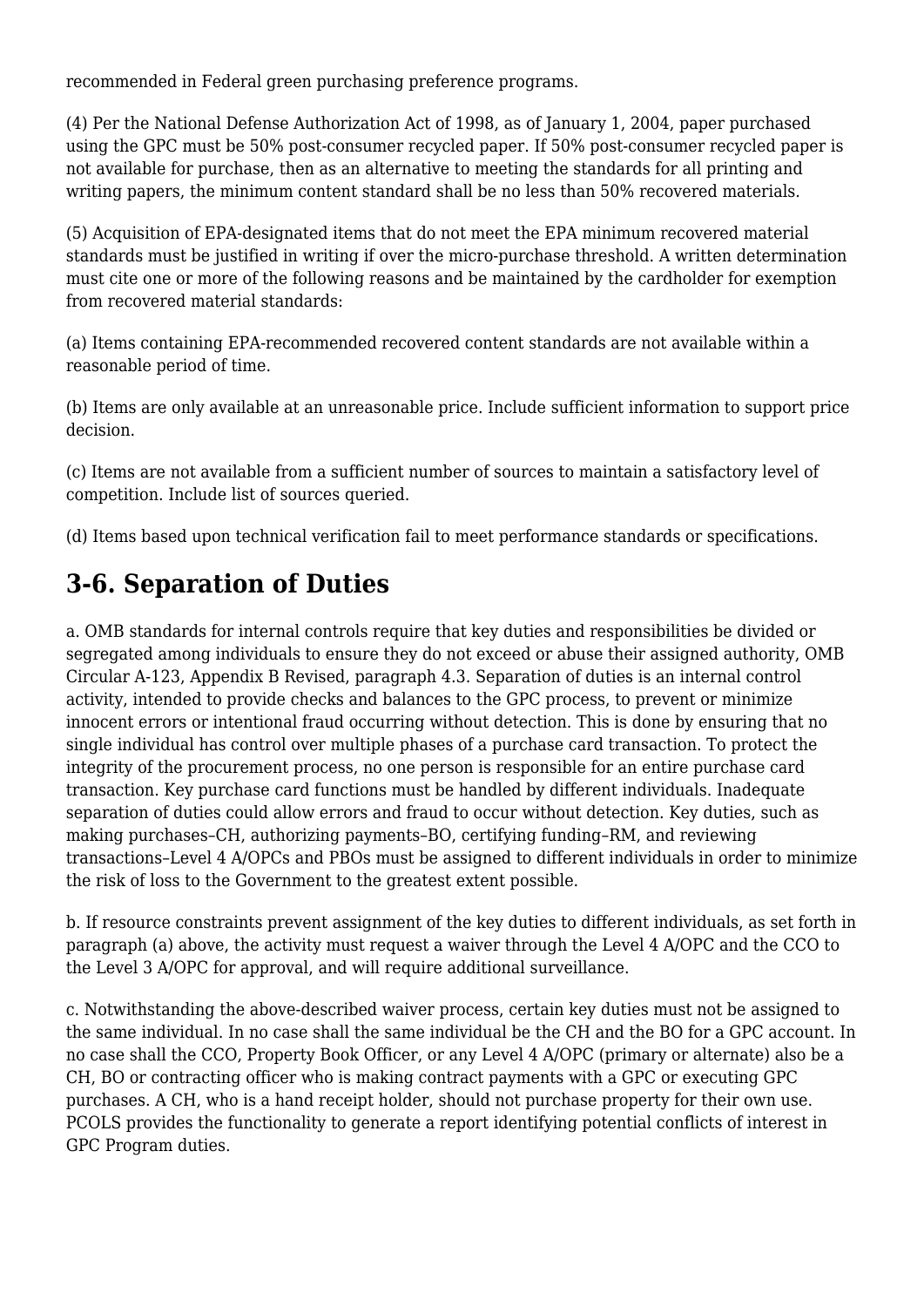# **3-7. Span of Control**

a. The Army standard for span of control for a Level 4 A/OPC is 300 accounts. This number includes both BO and CH accounts. A ratio of not more than seven card accounts to an A/BO is the Army standard. Ensuring a reasonable number of card accounts are assigned to each A/BO or Certifying Officer account is paramount to the effective accomplishment of the A/BO or Certifying Officer's responsibilities. The total number of transactions, as well as the number of assigned card accounts, must be considered when determining an acceptable account-to-A/BO ratio. Span of control refers to the extent of oversight and review responsibilities placed on a single A/OPC or BO. An appropriate span of control must efficiently and effectively allow the A/OPC or BO to provide reasonable assurance they can effectively perform their responsibilities regardless of the number of accounts assigned. The assigned span of control must factor in a Level 4 A/OPC's responsibility to conduct an annual review of all BO accounts including semi-annual surveillance of 25% of all transactions under his/her oversight. A span of control too large may preclude the A/OPC from accomplishing this task effectively and efficiently.

b. When the number of accounts (300:1 accounts per A/OPC) or workload complexity/administration assigned to a Level 4 A/OPC exceeds the Army standard, the SCO and the CCO must ensure adequate resources are made available to allow the Level 4 A/OPC's successful performance of his or her duties. When the span of control exceeds the Army standard by more than 10 percent and the CCO elects not to provide additional resources, the CCO must provide the SCO with formal documentation stating that the CCO has personally reviewed the existing span of control and has determined the span of control is adequate to ensure program administration and surveillance can be performed at a satisfactory level. The Level 3 A/OPC must retain a copy of this documentation.

c. When the ratio for CH accounts to BOs exceeds the Army standard, the BO shall prepare a request for a waiver to policy. The approval levels for waivers are indicated in paragraph 3-7e. The total number of transactions as well as the number of assigned CH accounts must be considered when determining an acceptable card and/or checking account-to-BO ratio.

d. Upon the nomination and approval of a prospective CH and during the annual review of BO accounts, the Level 4 A/OPCs determines if the span of control is acceptable—that is, whether the BO can reasonably be expected to complete a thorough review of all transactions and certify the invoice within five business days of its receipt.

e. The Level 4 A/OPC documents all cases where the CH-to-Billing Official ratio exceeds the Army standard. In these cases, the BO prepares a request for a waiver to policy. The request must address the unique conditions that affect the process and show, with a high degree of certainty, that the BO can be expected to comply with the review and certification procedures. The request must include the number and location of assigned CHs, the total average number of transactions made by the CHs, the amount of time the BO can devote to the certification process, the history of delinquencies, and other factors that seem appropriate. The waiver is approved at the following level indicated below and maintained by the approver with copies furnished to the BO:

(1) 8–10 CHs accounts: Through the Level 4 A/OPC to the CCO.

(2) 11–19 CHs accounts: Through the A/OPC (Level 4 and Level 3) to the SCO.

(3) 20 or more CHs accounts: Through the A/OPC (Level 4, Level 3, to the Level 2).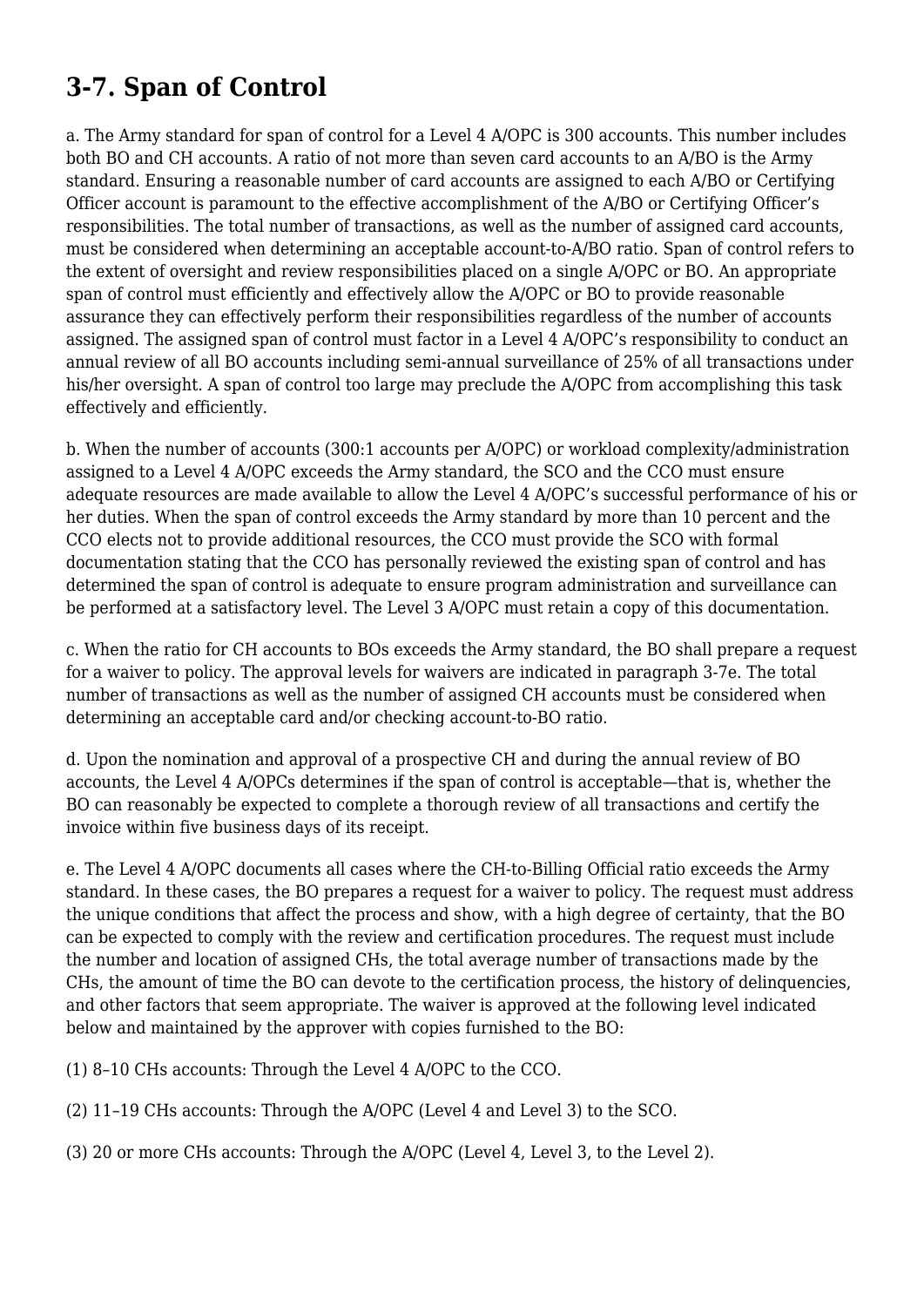### **3-8. Tax-Exempt Status**

a. Centrally Billed GPC accounts are exempt from state tax in EVERY state but require tax exemption forms in 13 states, including Florida, Georgia, Louisiana, Michigan, Minnesota, Rhode Island, South Dakota, Tennessee, Texas, Utah, West Virginia, Wisconsin, and Wyoming. For purchases within the United States, the CH informs the merchant that the purchase is for official U.S. Government purposes and, therefore, is not subject to state or local sales tax. The GPC is embossed with the statement "U.S. GOVT TAX EXEMPT" and the CH will point this statement out to any merchant attempting to apply taxes to a purchase. In those states where a tax exemption form is required, the CH obtains the required form from the GSA SmartPay Website at:

[https://smartpay.gsa.gov/about-gsa-smartpay/tax-information/state-response-letter.](https://smartpay.gsa.gov/about-gsa-smartpay/tax-information/state-response-letter) By clicking on the state in the map, there is a link to download the required forms, as well as contact information for the Department of Revenue should additional questions arise. CHs are responsible for ensuring no sales tax has been included in their purchase, except where applicable.

b. Exceptions to the state tax rules above include Hawaii and Illinois. Both states levy a General Excise Tax (GET) on businesses selling tangible personal property which is allowed to be passed on to the Federal Government (customer).

c. Some companies, such as Amazon, have established a Tax Exemption Program, in which the CH must enroll in order to receive the tax exemption at the point of sale. The GSA SMARTPAY® SMART BULLETINs are found at: <https://smartpay.gsa.gov/news/smart-bulletins>.

| The Federal Government Tax Exemption Information                                      |                                                                                                                                                         |  |
|---------------------------------------------------------------------------------------|---------------------------------------------------------------------------------------------------------------------------------------------------------|--|
| <b>Tax Exempt</b>                                                                     | <b>Not Tax Exempt</b>                                                                                                                                   |  |
| <b>Sales Tax</b>                                                                      | Certain federal and state excise taxes (Hawaii and Illinois)                                                                                            |  |
| <b>Federal communications and</b><br>highway vehicle users tax -<br><b>FAR 29.203</b> | If you pay for a service, you may pay the tax on labor only<br>for work that is performed in that state. (e.g. New Mexico<br>Gross Receipts Tax (NMGRT) |  |
|                                                                                       | The commissary surcharge is a federally mandated charge                                                                                                 |  |
|                                                                                       | Overseas purchases are not exempt from foreign taxes<br>unless foreign tax agreements so specify                                                        |  |
|                                                                                       |                                                                                                                                                         |  |

Tax exemption does not apply at the point of sale for any fuel purchases

### **3-9. Surcharges**

a. Surcharges are fees that a retailer adds to the cost of a purchase when a customer uses a charge/credit card. As a result of the settlement between a class of retailers and the brands, on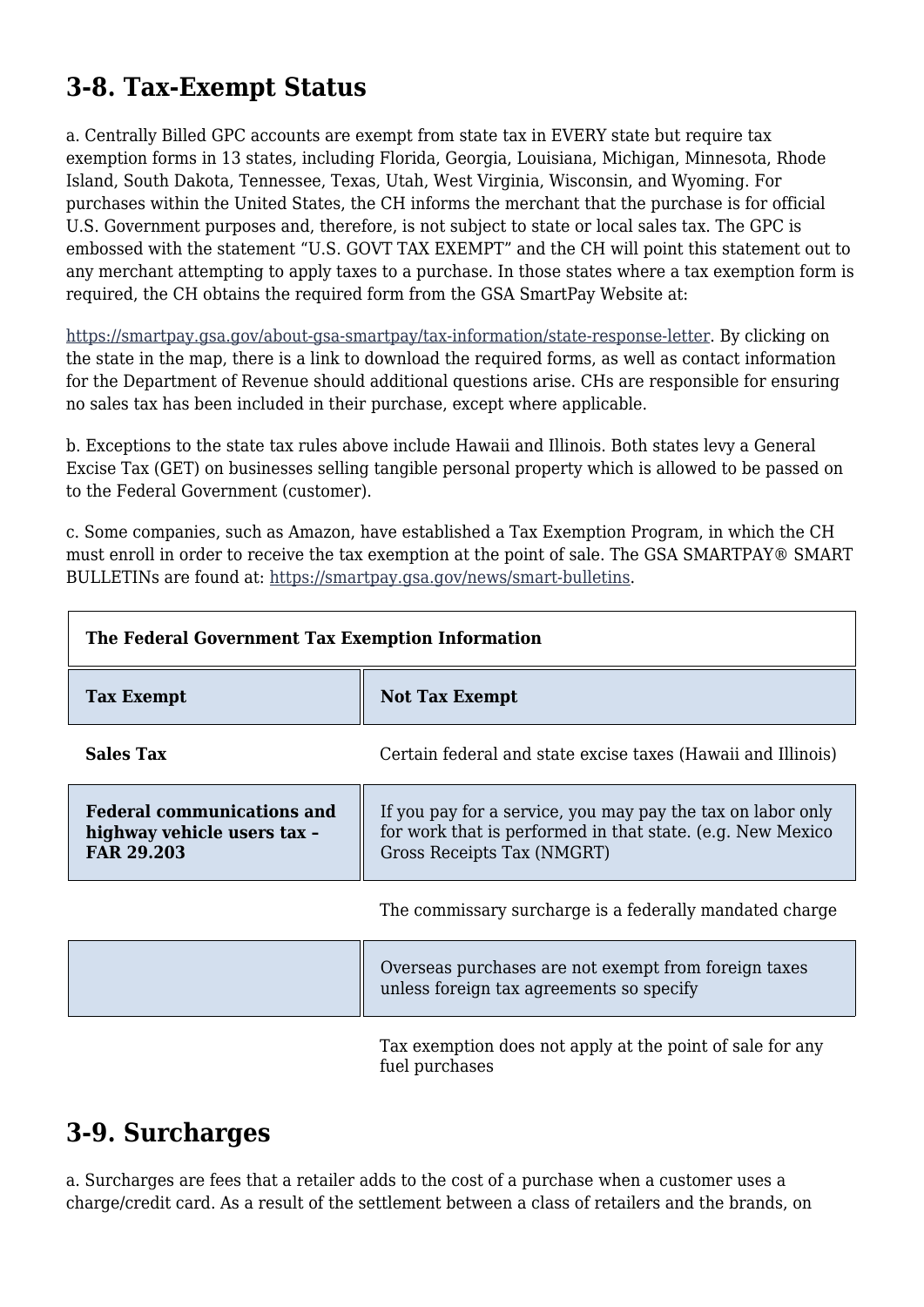January 27, 2013, merchants in the United States and U.S. Territories are permitted to impose a surcharge on cardholders when a charge/credit card is used.

b. Not all merchants impose a surcharge, and some states (California, Colorado, Connecticut, Florida, Kansas, Maine, Massachusetts, New York, Oklahoma and Texas) have laws which do not allow or limit surcharges. Cardholders who receive a surcharge or a check out fee in any of the above mentioned states should report the merchant to the state Attorney General's Office.

c. Surcharges may not be added to debit, prepaid or cash purchases and cardholders are required to be notified in advance of making the purchase if a merchant will impose a surcharge. Merchants must also include the surcharge fee on any receipt(s) provided to the cardholder.

d. Per Visa and MasterCard guidance, there is a limit to the allowable surcharge amounts. These limits vary by brand and by merchant discount rate. Information on surcharge limitations for Visa and MasterCard is available at:

<http://www.mastercard.us/merchants/support/surcharge-rules.html>

[http://usa.visa.com/personal/using\\_visa/checkout\\_fees/index.html](http://usa.visa.com/personal/using_visa/checkout_fees/index.html)

e. A/OPCs should ensure cardholders and other charge card management personnel are aware of the possibility of surcharges when making purchases using credit/charge cards. If a merchant is imposing a surcharge, the cardholder should consider choosing another merchant that offers the same or similar item(s) to avoid paying the surcharge.

# **3-10. Property Accountability**

a. Personnel who are entrusted with the acquisition of Government property are responsible for its proper custody, safekeeping, and accountability in accordance with AR 710-2 and AR 735-5. .

b. GPC Property Book Procedures:

(1) PBO approves purchases on purchase request form prior to delivery of the PR form to the cardholder; (2) Cardholder screens PR form to ensure PBO approval obtained prior to making the purchase:

(3) Cardholder provides purchase receipt to PBO within 5 days of obtaining the receipt per AR 710-2;

(4) Monitoring and oversight reviews must assess whether cardholders provided the GPC receipts to the PBO per AR 710-2; and

(5) Training must be updated to include the above procedures.

# **3-11. Statement Reconciliation and Certification**

a. The CH reconciles the statement of account throughout the month by reviewing it for accuracy and comparing it with his or her purchase log entries. If the statement is correct, the CH approves it within three business days from the end of the billing cycle. If the statement is incorrect, the CH must contact the merchant and request correction. If the merchant does not cooperate or provide the ordered goods and services, the CH disputes the incorrect transaction.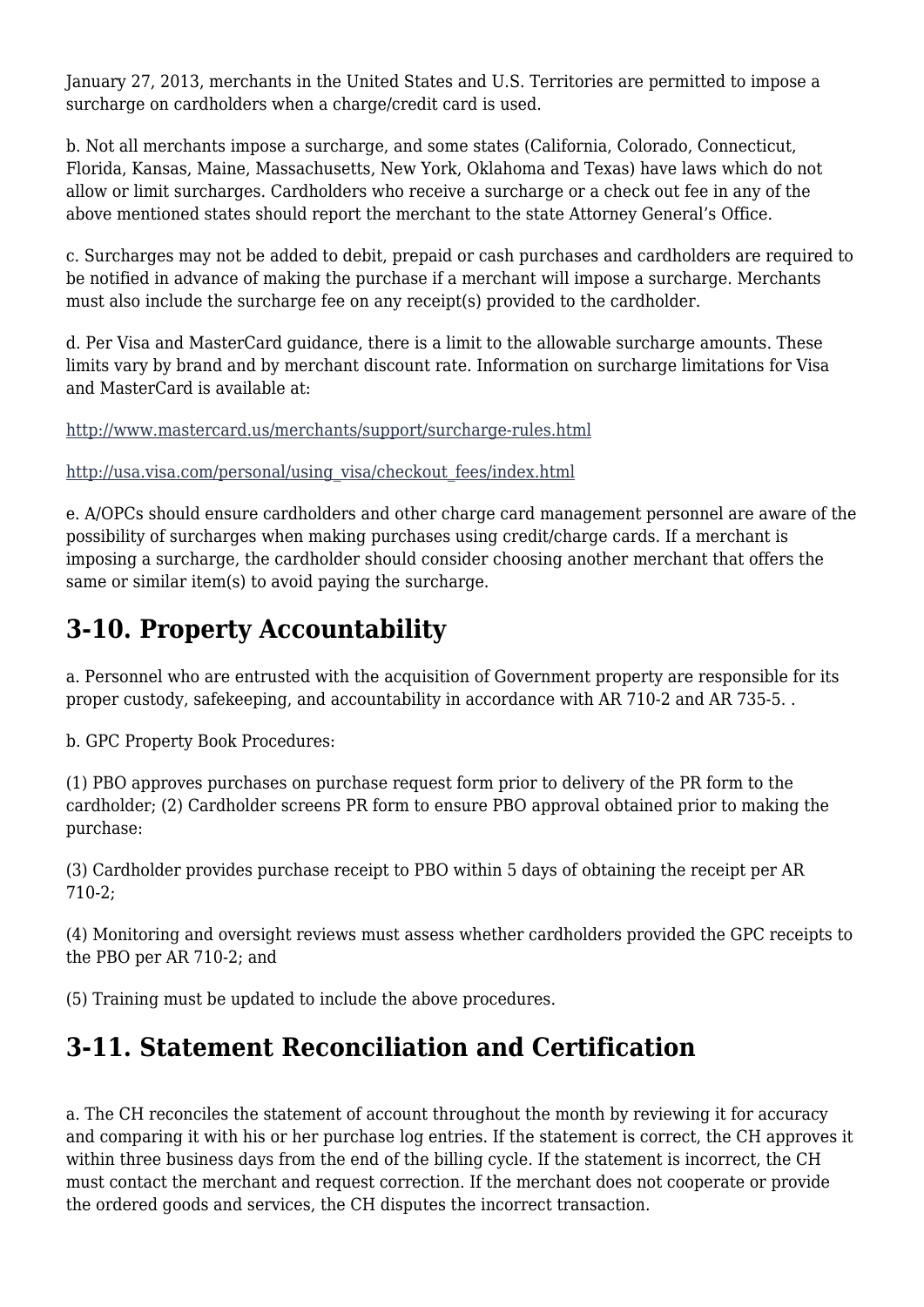b. The BO must ensure GPC transactions are legal, proper, and correct in accordance with Government rules and regulations. If the billing statement is correct following the BO's review throughout the month, certification of the billing statement is done within five business days from the end of the billing cycle. If the BO finds questionable transactions, the CH must be contacted to review supporting documentation. If the BO determines the CH is negligent, the BO takes appropriate action in accordance with DOD and Army policy, and informs the Level 4 A/OPC of the action taken. Disputes must be filed by one of three methods: calling the Servicing Bank, faxing over a Cardholder Statement of Questioned Items form or using the Servicing Bank's dispute process in AXOL, within 60 days of the cycle end date in which the transaction appeared in order to retain the Government's dispute rights.

c. **Independent Receipt and Acceptance**. The cardholder ensures receipt and acceptance of goods, services, and accountable (to include sensitive, classified, and pilferable) property purchased is properly performed and confirmed through proper documentation by an individual other than the CH. The date received, along with the signature (or electronic alternative when supported by appropriate internal controls), printed name, telephone number, and office designator or address of the receiving official will be recorded on the sales invoice, packing slip, bill of lading, or other shipping or receiving document as confirmation of receipt. The billing official verifies the existence of receipt and acceptance documentation during reconciliation of the billing statement.

# **3-12. Confirm and Pay**

a. The Army certifies invoices for payment after all purchased items have been confirmed. This procedure has been called "Confirm and Pay". Each BO must establish a system to flag and track all transactions certified for payment with proof of receipt and acceptance. This procedure ensures all transactions reconciled and approved for payment have receipt verified.

b. Under the following condition, the Army has adopted the following process in order to allow the Servicing Bank to be paid for items that have been shipped by the merchant but not received by the organization to prevent withholding payment of the entire billing statement for a few transactions. Transactions that have been reconciled and approved for payment will have receipt verified no later than 45 days after the date of the original invoice. If receipt and acceptance cannot be verified, the CH shall protect the Government's rights by disputing the transaction prior to the end of the dispute period.

### **3-13. File Retention**

a. The approving or certifying official maintains certified billing statements and supporting documents for six years and three months in accordance with National Archives and Records Administration (NARA), General Records Schedule (GRS) 6, "Accountable Officers' Accounts Records". See DOD FMR Volume 15, Chapter 6 for additional information on document retention for accountable officers' records (10 years from the date of case closure for Foreign Military Sales).

b. All financial records, both paper and electronic, must be retained documenting the GPC transactions in a file to include (1) the BO statement, (2) the CH statement, and (3) all original receipts and documentation for those statements.

c. Receipts are considered supporting documents for the certified billing statement and in accordance with the DOD FMR, Volume 1, Chapter 9, must be retained for six years and three months after final payment. Original receipts are preferred; however, printed electronic forms or copies of an itemized receipt are acceptable. The receipt must be legible; goods must be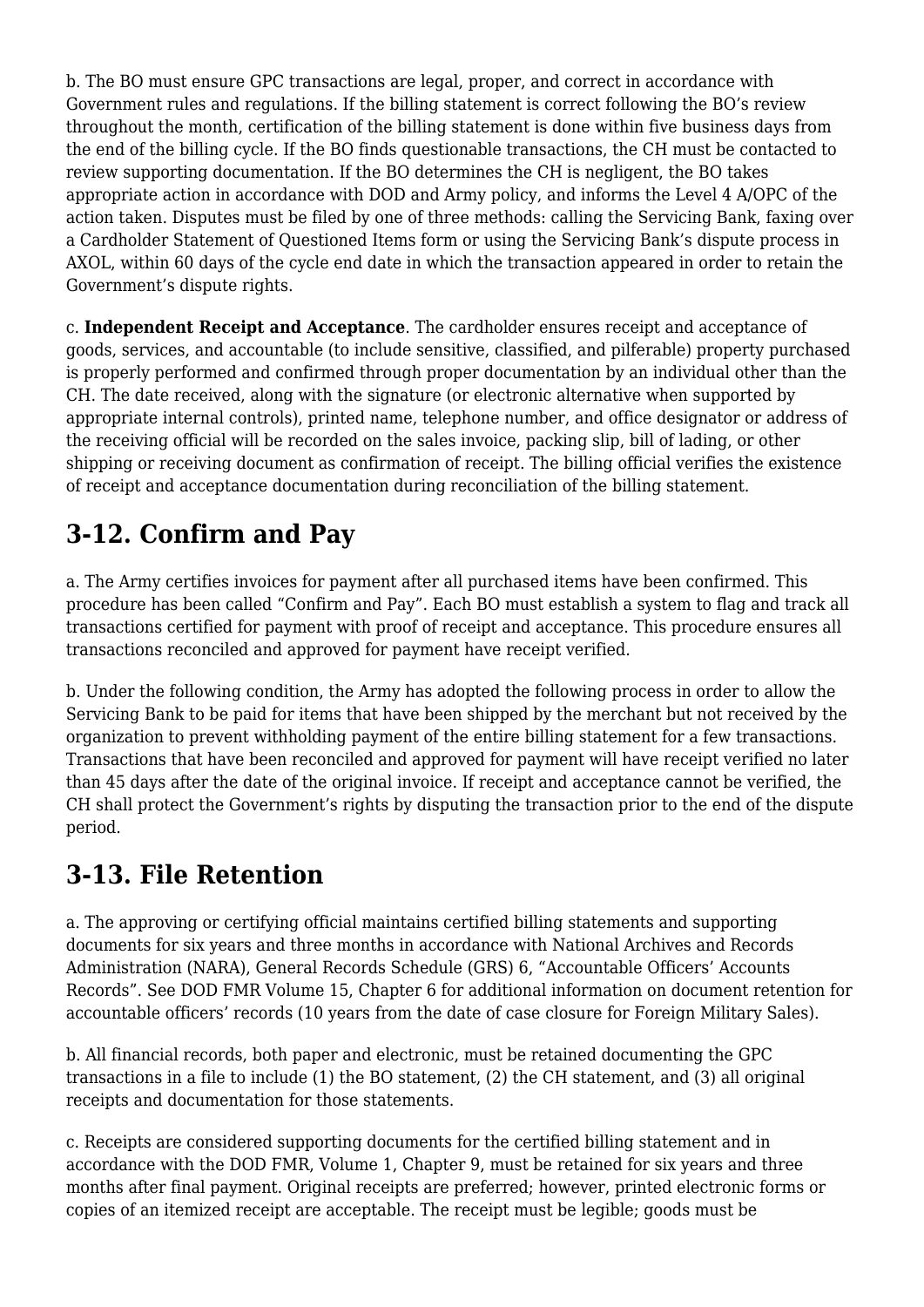itemized/detailed with the item description, quantity, price, and extended price; indicate vendor's name and address; date of the purchase; and must indicate paid by credit card or zero amount due. The BO maintains these records, either physically in his/her physical possession, or when appropriate transfers to a records holding area. However, if certifying electronically, the CH and BO may rely on the Servicing Bank recordkeeping for the BO and CH statements. Original records are the property of the U.S. Government and may not be removed from government control by the BO for any reason.

d. Level 4 A/OPCs shall retain hard copy file documentation for Government credit card files documenting application for cards and approval, account maintenance, letters of GPC delegation (CH or BO), ethics certification (if applicable), required training certifications, results of annual reviews, and related information for three years after the fiscal year in which the card account is cancelled.

e. Documents received and/or generated by the cardholder to support transactions shall be retained for six years and three months after final payment. Data residing in the bank's electronic access system is maintained by the bank for six years and three months. Reports may be retrieved from the Bank's electronic access system (EAS) for the previous two years. Reports covering data for periods beyond the previous two years are available from the Bank upon request.

### **3-14. Convenience Checks and Foreign Draft Checks**

a. Convenience checks and Foreign Draft Checks (FDCs) provide activities with the flexibility to issue checks for payment of supplies and services. With the exception of contingencies, convenience checks shall not be written over the micro-purchase threshold. Convenience checks are issued for domestic purchases valued in U.S. dollars when the merchant does not accept the GPC. DOD activities have the flexibility to issue convenience checks to pay for products and services at the activity level. FDCs are issued for overseas purchases valued in foreign currency when the merchant does not accept the GPC. The following requirements apply to one or both of these financial instruments as specified.

b. The CH shall not use a convenience check or FDC unless its use is considered advantageous to the activity after evaluating all alternative methods of purchase. Convenience checks and FDCs may not be used to avoid the normal GPC payment process. Before a check is issued, the paying agency must make every effort to use the GPC, including making maximum efforts to find and use merchants that accept the GPC. The authority to maintain a checkbook shall be justified on an individual organization basis and controlled and monitored by the organization's CCO. The number of checkbooks per installation must be kept to a minimum. A delegation of procurement authority is granted in writing by the CCO for the maintenance and use of convenience checks.

c. Convenience checkbook accounts are available only to organizations that maintain active GPC accounts in good standing. A convenience checkbook holder may have a GPC account and a separate convenience checkbook account. Convenience checks are pre-numbered, and their use is controlled with a separate convenience check purchase log for each account. Checkbook holder shall maintain original voided checks.

d. Convenience checks and FDCs are not issued for more than the micro-purchase threshold (or the foreign currency equivalent), and must be issued for the exact payment amount. In the case of an FDC, the payment amount includes the administrative processing fee. However, in the case of convenience checks, the payment amount does not include the administrative processing fee. The convenience check processing fee is added by the servicing bank during processing of the transaction, and the addition of the processing fee is not considered a split requirement. "Splitting"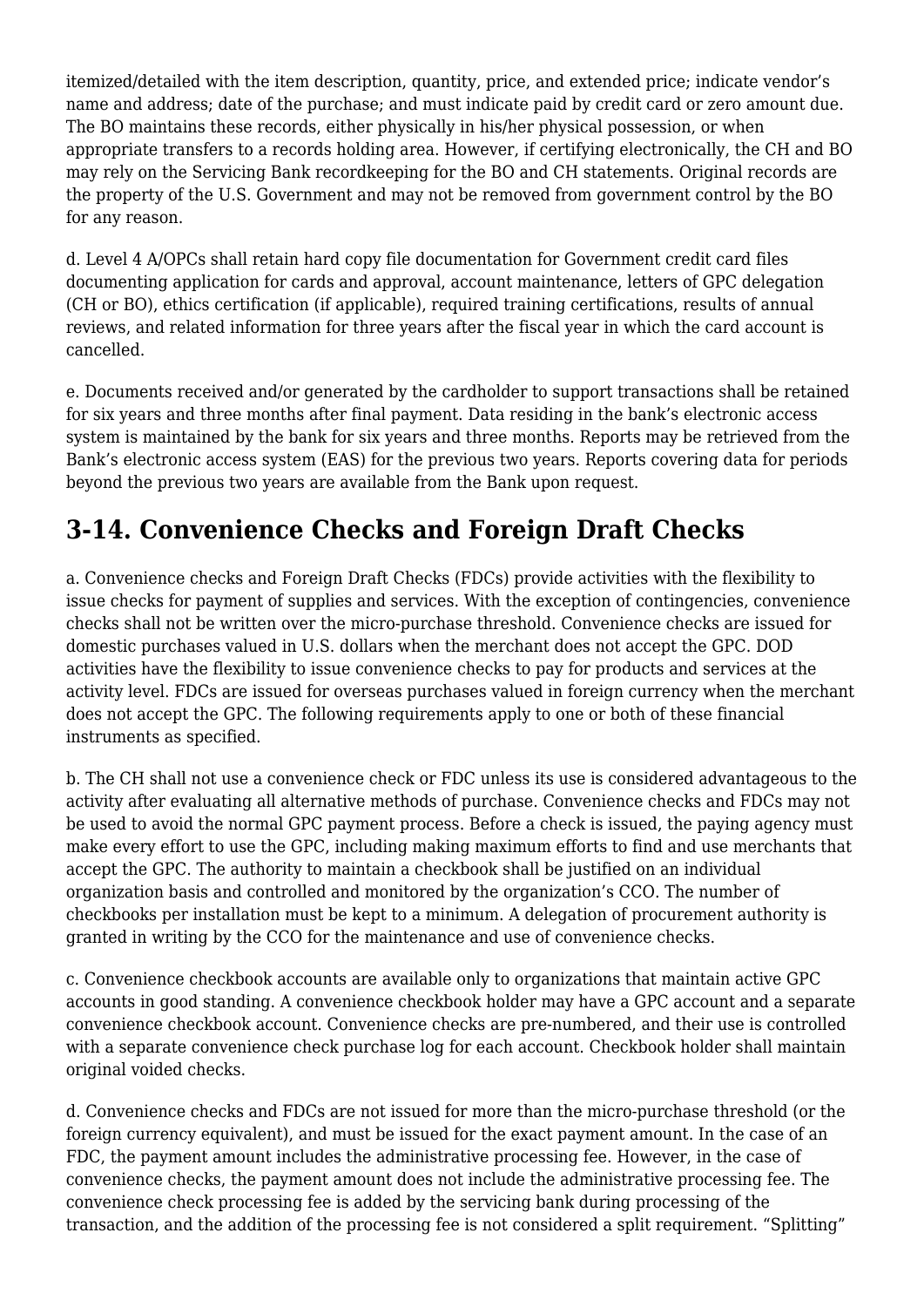payment amounts across more than one convenience check or FDC to keep the purchase amount per check below the micro-purchase threshold limit is prohibited. Convenience checks and FDCs will not be issued as an "exchange-for-cash" vehicle to establish cash funds. If merchants issue credit or refunds by cash or check, the funds must be immediately credited to the account against which the purchase was originally made.

e. Convenience checks and FDCs are negotiable instruments and must be stored in a locked container, such as a safe or locking filing cabinet. Checks must be accounted for appropriately to prevent loss, theft, or potential forgery. Convenience check and FDC accounts must be reviewed quarterly by a disinterested party and not the A/OPC. The checks are reconciled just as other GPC transactions, as a part of the monthly statement billing cycle. Copies of voided checks must be retained through the carbon copy or photocopy the original check as a part of the account-holder's original documentation files.

f. The same purchase prohibitions that apply to the GPC apply to the convenience check and the FDC.

g. The normal dispute process associated with the GPC is not applicable to convenience checks and FDCs. Any concerns over a purchase made with a check must be resolved directly with the merchant. The check writer is solely responsible for securing credit or disputing purchases with the merchant. Each organization is responsible for all checks written on an account; unless it is determined fraud is involved (see Section 4-5 on fraud). In some cases, payment can be stopped on a convenience check that has been written if the check has not yet been posted to an account. To stop payment on a check, the check-writer must call the Servicing Bank's Customer Service Department to receive instructions on processing the action.

h. FDC accounts are established in the contracting office. Customer activities desiring FDC accounts outside the contracting office must justify, in writing, to the CCO why an account is necessary. FDC BOs, cashiers, and custodians must receive standard GPC training prior to being issued active FDC accounts.

i. The check cashier is the only person who has the authority to issue and sign checks. He or she may hold a GPC account in addition to the convenience check FDC account, as long as the accounts are maintained separately.

j. The check custodian orders, receives, stores, issues, inventories, reconciles, and disposes of FDC stock. He or she is not responsible for approving and processing requirements for check writing.

k. The BO authorizes and certifies the issuance of FDCs written by the cashier. In order to maintain effective internal controls, the BO may not perform the check-writing and maintenance functions of the cashier and custodian. All convenience checks and FDCs must be reconciled as a part of the monthly billing statement at the end of the billing cycle.

l. Establishing Convenience Check Accounts. Any U.S. Government employee, military or civilian, including local national employees, may be selected for appointment as a check writer. Contractors working for the Army must not to be selected for appointment. Requests to establish convenience check accounts must be justified in writing by the organization's Commander/Director and forwarded to the Level 4 A/OPC. If approved, a delegation of procurement authority is granted in writing by the CCO, for the maintenance and use of convenience checks. Required information must consist of the following:

(1) Reason for requesting checks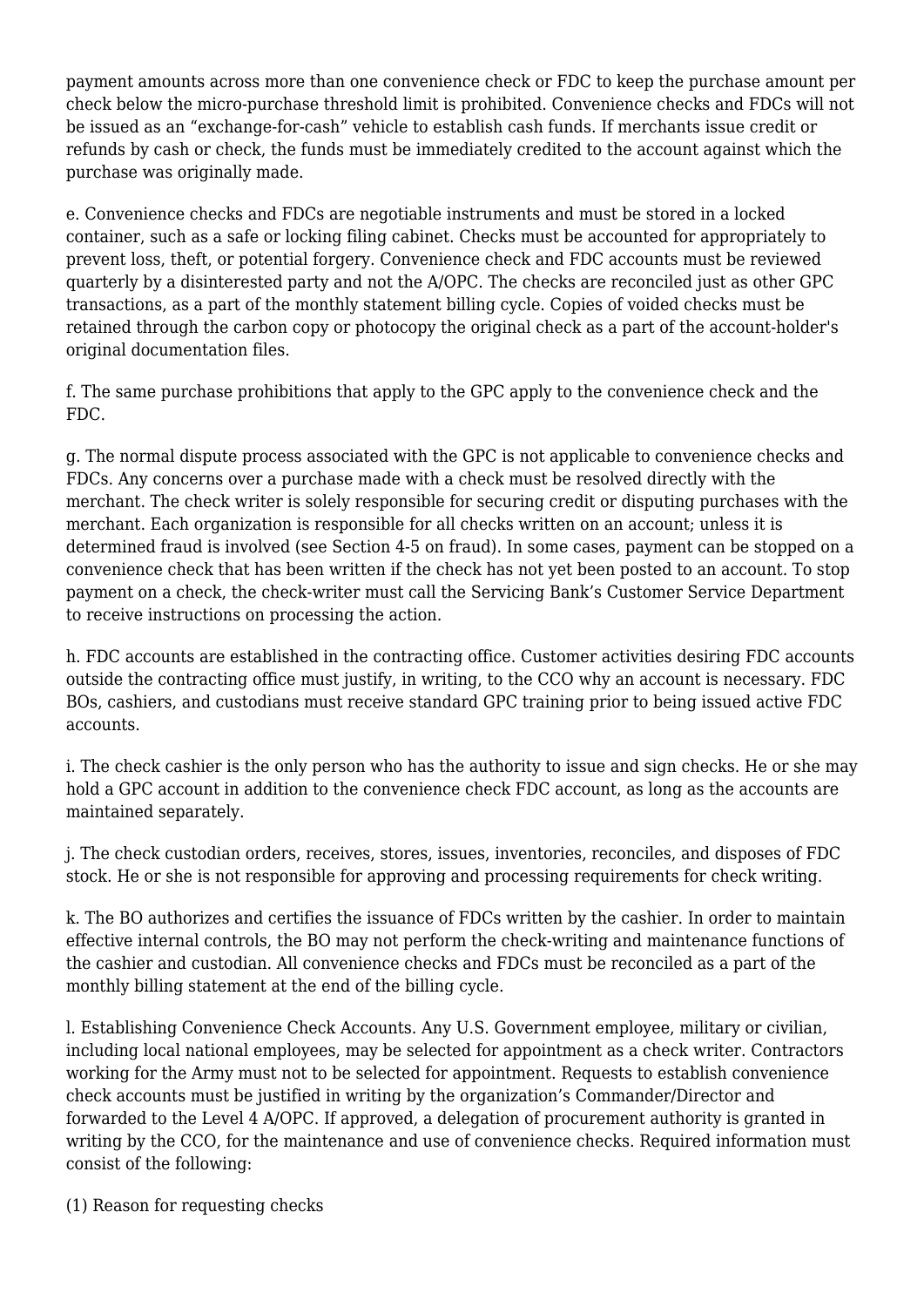- (2) Types of vendors the check will be written to
- (3) Estimated dollar amount of checks intended to be written within a 12-month period
- (4) Single and monthly purchase limits
- (5) Check writer's complete name, office name, address, e-mail, phone/fax number

m. Use of Convenience Check Accounts.

(1) Convenience checks may be used for small purchases, when supplies or service are available for delivery within 15 days whether at the contractor's place of business or at destination. Convenience checks must not be used for employee reimbursements, cash advances, cash awards, travel-related transportation payments, or meals. Purchases made with the check must not require detailed specifications or an inspection report. Convenience checks should not be used for recurring payments.

(2) Convenience checks may be used for purposes not related to small purchases when such expenditures are authorized by other regulations such as:

(a) Delivery charges associated with the purchases made with a convenience check when the contractor is requesting to arrange delivery. These charges include local delivery, parcel post including cash on delivery (COD) postal charges, and line haul or inter-city transportation charges, provided the charges are determined in the best interest of the Government.

(b) C.O.D. charges for supplies ordered for payment with a convenience check upon delivery.

n. Tax Reporting - The 1099 Tax Reporting Process (TRP) was developed to collect convenience checks written for services, rent, medical and health care services and other Internal Revenue Service (IRS) requirements. This data is used to process IRS 1099-MISC forms. The BO is responsible to monitor the check writer's compliance with 1099-TRP.

(1) Convenience check holders must submit check data to DFAS on any checks they issue for tax reportable categories. This should be done throughout the year and is suggested to be completed monthly, and can be done on-line once the check writer and their corresponding A/OPC officially request access to the 1099 TRP. The 1099 TRP is restricted to authorized users only. Access is optional for the BO, but may be necessary to fulfill the BO's responsibility to ensure the check writer is compliant with 1099 TRP.

(2) 1099 TRP System Access: To obtain access, users must complete two system access forms, DD form 2875 and DD form 2869. The link to access the System Access Request Forms is: <https://dfas4dod.dfas.mil/systems/1099/>. Carefully follow the instructions for completing the forms. All check writers and A/OPCs must complete both forms. Fax completed forms to 614-693-5452 or Defense Switched Network (DSN) 869-5452, or scan and email them to [cco.checks@dfas.mil.](mailto:cco.checks@dfas.mil) Prior to accessing the 1099-TRP, all users should read the Convenience Check User's Manual.

# **3-15. Office Supply Blanket Purchase Agreements (BPAs)**

The Army must satisfy requirements for supplies and services from or through the sources and publications listed in the descending order of priority in FAR Part 8.002. The Office Supply BPAs fall under mandatory Federal supply schedules and must be utilized for office supply purchases unless an exception applies. The Office Supply BPAs can be accessed through the Army Corridor of the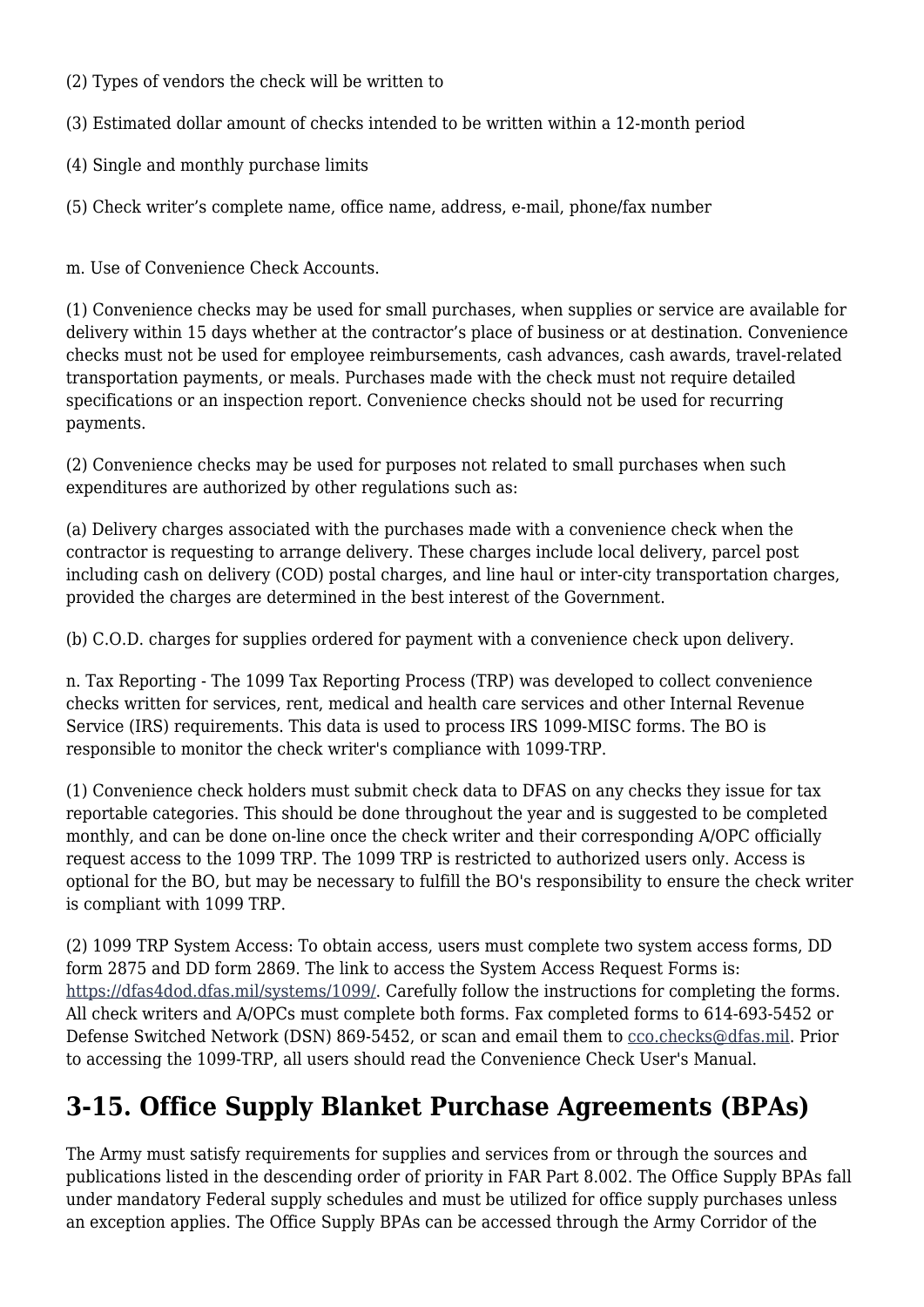DOD EMALL site: <https://dod-emall.dla.mil/acct/>. The primary goals of the Office Supply BPAs are to ensure that office product purchases are in compliance with the statutory preferences afforded to products manufactured under the AbilityOne Program, capture economies of scale, and realize significant savings while providing opportunities for small business. Exceptions to the mandatory use of the BPAs and DOD EMALL are as follows:

(1) This policy does not apply to purchases made Outside the Continental United States (OCONUS).

(2) Purchases made directly from AbilityOne or from AbilityOne Base Supply Centers (BSCs). Cardholders may purchase office and cleaning supplies directly from AbilityOne Base Supply Centers and are exempt from using the Office Supply BPAs. These products are available at Base Supply Centers on military installations or in federal buildings.

(3) Cardholders may purchase National Stock Number (NSN) items directly from AbilityOne BSCs and are exempt from using the Standard Army Retail Supply System (SARSS) or the Office Supply BPAs. When NSN products are not available from the BSCs, then cardholders should use the SARSS to purchase NSN Products.

(4) **Purchases made from wholesale supply sources such as stock programs of the General Services Administration** (e.g. GSA Global Supply Center).

(5) Cardholders may purchase an item from another source if an urgent need exists for an unplanned requirement needed for the same day. Poor acquisition planning and inadequate market research would not apply to this exception. Use of this exception requires valid documentation and retention in the purchase card file.

(6) NAFI cardholders must comply with the required sources (see paragraph 3-5). When purchasing office supplies, NAFI GPC cardholders shall consider the AbilityOne Base Supply Centers or the Office Supply BPAs on the DOD EMALL Army Corridor as a practical choice. If it is not in the best interest of the NAFI to purchase through AbilityOne Base Supply Centers or the Office Supply BPAs, the cardholder may consider other required sources. The cardholder must adequately document the decision to not purchase from the AbilityOne Base Supply Centers or the Office Supply BPAs before an open-market source can be considered.

(7) In the event the DoD EMALL is unavailable for more than 24 hours, cardholders may place orders with the Office Supply BPA vendor through another form of communication.

#### **3-16. Rebates/Credits**

a. Rebates are posted as credits against billing statements and applied at the billing statement level unless specified otherwise by the Level 2 A/OPC. Rebates are automatically assigned to the default line of accounting (LOA) on the billing statement. BOs should reallocate the rebates across various LOAs (of the same appropriation) to the extent that no single LOA has a credit balance. Under no circumstance will the CH retain gift checks, vendor rebates or other purchase incentives that can be converted to personal use. If received, these items must be turned over to the U.S. Treasury.

b. Unless specific authority exists allowing rebates to be used for other purposes, rebates must be returned to the appropriation or account from which they were expended, and can be used for any legitimate purchase by the appropriation or account to which they were returned, or as otherwise authorized by statute.

c. Credit transactions are posted as credits against billing statements, applied at the billing statement level. When a closed account carries a credit balance the amount shall be sent via check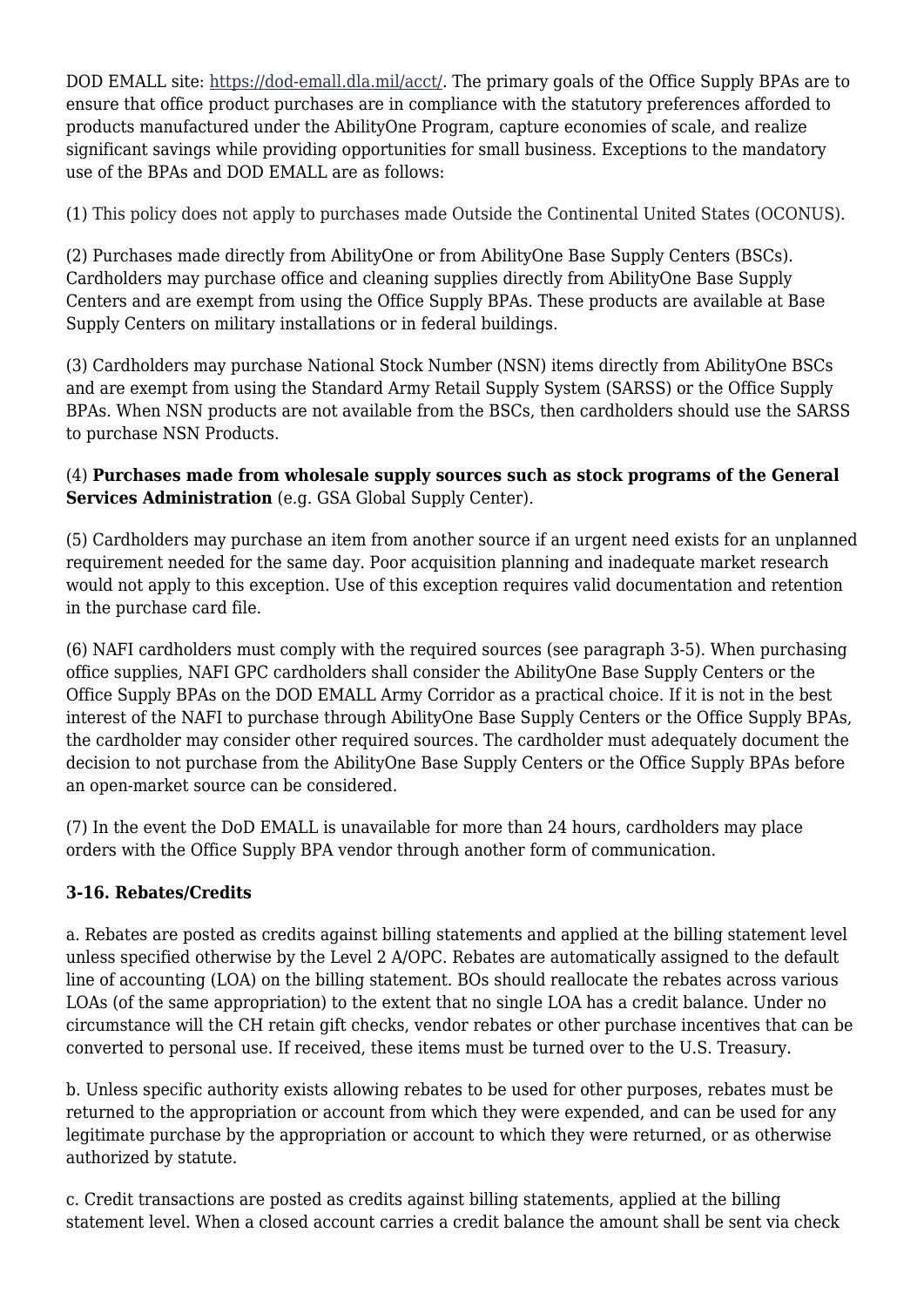to the Level 4 A/OPC. The check will be addressed to US Government or US Treasury. The Level 4 A/OPC shall work with his/her RM in identifying an account and in determining how the credit is distributed within the installation.

d. Reimbursements such as rebates, merchant credits, or other credits attributable to accounts closed during the quarter or accounts not having enough purchases to offset the credit, require the Servicing Bank to issue quarterly checks to the Level 4 A/OPC. Merchant credits must be applied back to the funding appropriation. Rebates must be used in the fiscal year they are received.

e. Each Level 4 A/OPC is directed to deliver all reimbursement check(s) to their RM within five (5) days of receipt, retain a copy of each reimbursement check(s), and obtain the RM's signature acknowledging their receipt and acceptance of the reimbursement check(s). The CH, BO, and RM should have a process to ensure adequate controls are in place to track credits and rebates. Questions related to reimbursements in the form of a rebate, merchant credit, or other credit should be directed to your local RM. CHs must forward their monthly cardholder statement to the BO with the appropriate supporting documentation, within 5 working days, to maximize rebates and minimize prompt payment penalties.

f. Rebate policy guidance is available in the DOD FMR Volume 10 Chapter 2, OMB Circular A-123 Appendix B Chapter 7, and DOD Charge Card Guidebook Appendix K paragraph 13.

#### **Chapter 4: Management Controls and Program Oversight**

### **4-1. Management Controls**

a. This section provides specific management controls required of GPC programs, guidelines for disciplining abusers, and other control information. Office of Management and Budget (OMB) Circular A-123, Appendix B, provides additional guidance on implementing strong internal controls. PCOLS is designed to both maintain the integrity of these controls and validate their effectiveness in safeguarding Government resources. Management officials are responsible for establishing a process of internal controls that is (1) designed to provide reasonable assurance that the GPC program is used efficiently, effectively, and legally to achieve the purpose for which the program was established and (2) is in compliance with applicable laws and regulations.

b. Required Management Controls include:

(1) **Maintain Purchase Log:** All CHs are required to maintain either an electronic or a manual log (if not electronically enabled) for each transaction made using the card.

(2) **Maintain Positive System of Funds Control:** Spending limits (such as monthly and office limits) are tied directly to the funding allocated for each card account (monthly, quarterly, and semiannually). Fund limits should be consistent with historical spending patterns to minimize Government exposure and ensure adequate funds availability. This provides an overall control to ensure funding is available prior to purchases being made with the card.

(3) **Ensure Separation of Duties:** For the GPC, a mandatory management control is the separation of duties. Key duties such as making purchases (CH), verifying purchases are proper (A/BO), authorizing payments (BO and FSO), certifying funding (Finance and Resource Managers), independent acceptance for accountable property, and reviewing and auditing functions (A/OPC and Property Book Officers) must be assigned to different individuals to the greatest extent possible to minimize the risk of loss to the Government.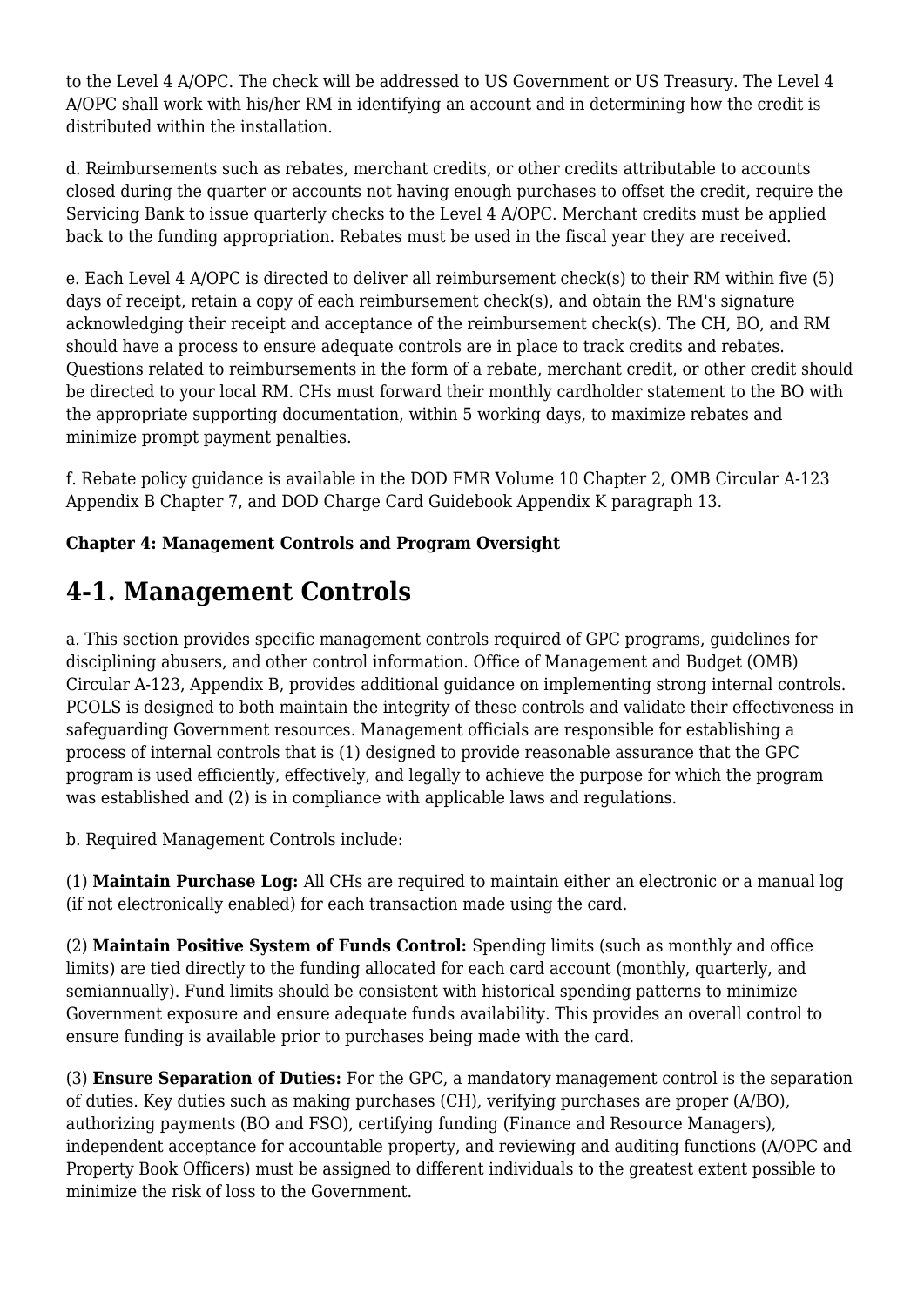(4) **Reconciliation/Approval by the CH:** During each billing cycle, CHs are required to reconcile the CH statement they receive from the issuing bank against the purchase card log they are required to maintain for card purchases.

(5) **Reconciliation/Approval by the A/BO:** After the CH has approved his/her entire CH statement, he/she forwards the electronic or hard copy file to the cognizant A/BO. The A/BO is required to approve or reject each purchase made by the CHs under his/her hierarchy. When the A/BO has completed their review of each invoice submitted for his/her card accounts, the A/BO, acting in the role of Certifying Officer, can certify the entire invoice as legal, proper, and correct in accordance with his/her responsibilities.

(6) **Exercise Dispute Authority:** The CH has 60 days from the date of the billing statement to dispute the transaction.

(7) **Exercise/Maintain Authorization Controls:** Appropriate spending limits and Merchant Category Code (MCC) access are tailored to each CH account. Spending limits and MCC access should reflect historical buying patterns/trends.

(8) **Systems Access Security:** Appropriate safeguards must be in place to control issuance and safeguarding of access credentials to the EAS.

(9) **Available Funding Integrity:** Certified lines of accounting (LOAs) must be traceable through disbursement. All changes to LOAs must be documented and certified.

(10) **Invoice Integrity:** An electronic certification process ensures the original electronic invoice is traceable from the vendor through the certification and entitlement processes and retained in a Government record. Should the original invoice submitted by the contractor be in paper form, the Certifying Officer shall determine if the invoice is proper for payment and affix his/her signature in accordance with the governing provisions of the [DoDFMR.](http://comptroller.defense.gov/fmr/05/05_33.pdf) If appropriate, the Certifying Officer makes any required "pen and ink" changes on the original invoice to reallocate the payment to different funding lines from those reflected on the original invoice. The Certifying Officer determines whether these changes are proper and affix his/her signature with the standard certification language on the original paper invoice.

### **4-2. Surveillance Reporting and Surveillance Reviews**

a. The Level 4 A/OPC must conduct a review of 100% of BO accounts annually to include a minimum representative sample size of 25% of transactions for each BO account. The A/OPC should utilize PCOLS Data Mining/Risk Assessment (DM/RA) reviews, transactional reports from the Bank's EAS (or other electronic oversight process), DoD Checklist and Certification Template (appendix D), and the Formal Reporting Requirements Template (Appendix G) to perform the review.

b. Reviews may be conducted in person, remotely, or electronically depending on the size, complexity, and past review history of the BO account. Reviews should focus on transaction activity and overall adherence to the purchase card program requirements, as well as provide a response to previous findings and recommendations and resulting corrective actions taken. Results of the review should be documented and briefed to the BO and the BO's supervisor detailing findings, discrepancies, issues, and/or identifiable trends.

c. In conjunction with reviewing all BO accounts annually, the Level 4 A/OPC is responsible for drafting a semi-annual surveillance report and providing it to the Level 3 A/OPC (due April  $21<sup>st</sup>$  and October 21<sup>st</sup>). The report should address all aspects of the activity's GPC program, including BO/CH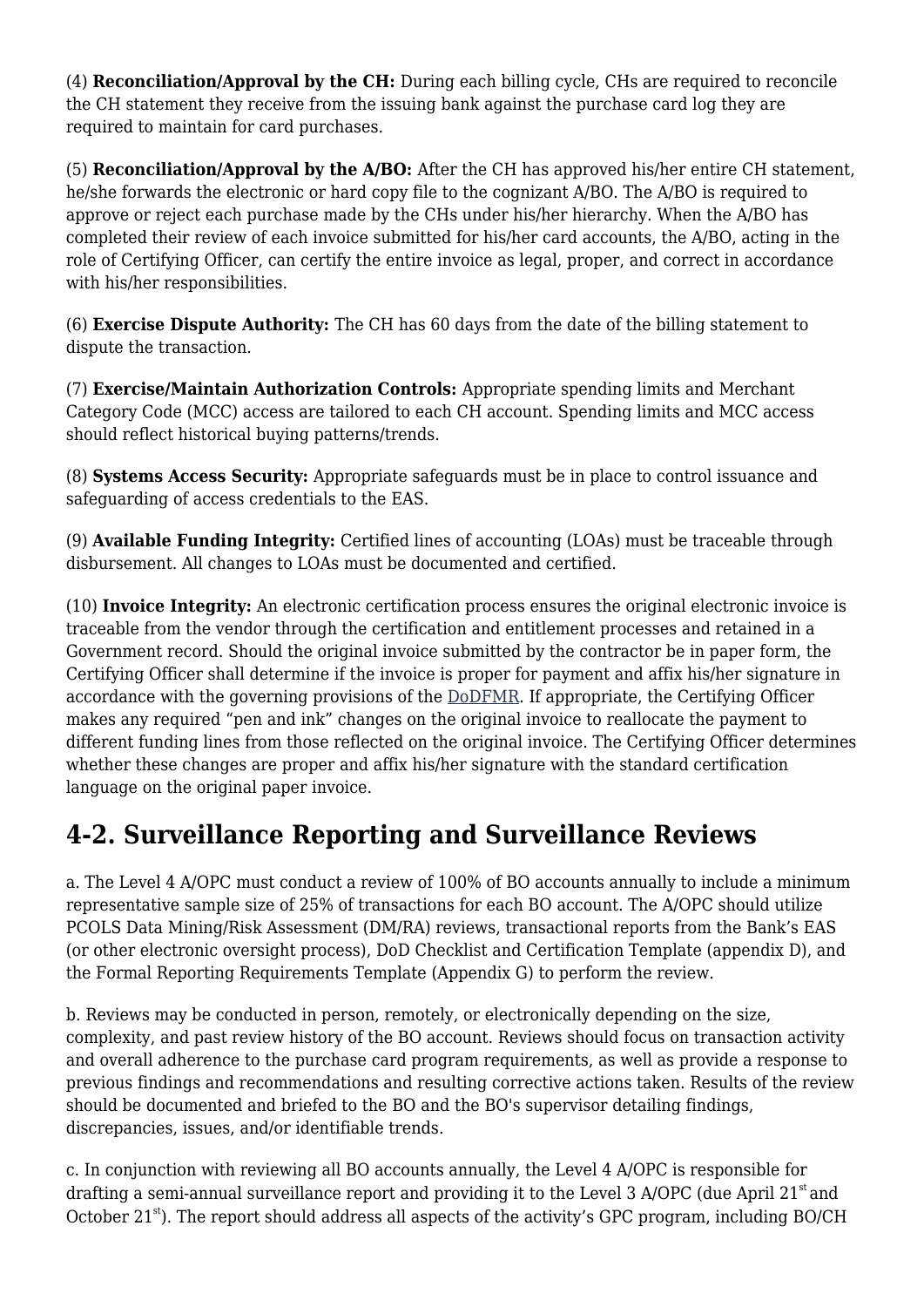account/transaction reviews; appointment and account issuance/maintenance; GPC usage requirements; GPC documentation, processing, and financial requirements; convenience check writer requirements; and training.

d. In reporting BO/CH account and transaction data, the review should include the following: at least 25% of transactions based on a representative sample of data, inclusion of high risk transactions as flagged in Access Online and PCOLS, and transactions from every BO and CH account. The semiannual surveillance report must thoroughly analyze and summarize all items addressed in the DoD Checklist and Certification Template (Appendix D) and the Formal Reporting Requirement Template (Appendix G). The report should be all-inclusive as to provide a clear, precise representation of the agency GPC Program and its daily operations.

e. Level 3 A/OPCs must conduct semi-annual reviews of all Level 4 Programs within their oversight and must provide a formal semi-annual report (due May 1 and November 1) to the Army Level 2 A/OPC. The report should provide the results of the surveillance programs for their prospective organization, should summarize repetitive or systemic weaknesses by activity, and should address all aspects of a surveillance plan. The surveillance report should provide a detailed summary of the reports provided by his/her respective Level 4 A/OPCs. The report must be drafted and presented to the Level 2 A/OPC using the template found at Appendix H which summarizes all aspects of the GPC Program, consistent with the DoD Checklist and Certification. All area of the template should be fully analyzed, discussed, and supported with metrics, concrete examples and evidence that a surveillance plan was implemented and surveillance conducted throughout the reporting period.

f. The Level 2 A/OPC will provide an Army-wide GPC Semi-annual surveillance report describing the Army GPC Program. The report will identify trends, corrective actions, and dates for implementing changes throughout the GPC community to support identified program trends, strengths and weaknesses. The Level 2 A/OPC may interview Level 3 and/or Level 4 A/OPCs to gain further insight into GPC trends across the Army GPC program and may perform a separate random sample review of GPC transaction to determine whether or not identified trends are substantiated.

- 1. Review reports must be maintained on file for six years and three months. Repeat findings from the previous fiscal year review report may result in suspension of your account.
- 2. Convenience check and FDC accounts shall be reviewed quarterly by a disinterested party and not the BO of the convenience check account or A/OPC.
- 3. Reports of surveillance reviews must provide information to each management level, which identifies repetitive problems and systemic weaknesses at the individual and organizational levels.
- 4. A/OPCs, BOs, and CHs must use PCOLS to assist and monitor the use of the GPC.
- 5. The Army shall use PCOLS as an electronic tool for managing its GPC program.

See section 4.4 for a description of PCOLS. PCOLS enables A/OPCs to conduct oversight and surveillance of an organization's GPC program utilizing PCOLS reporting capabilities. By clicking on the "PCOLS Reporting" section upon logging into the PCOLS website, the A/OPC is able to run various reports based upon her/her role in PCOLS. These reports assist the A/OPC in identifying GPC program trends and strengths and weakness and should be monitored and used in conjunction with conducting GPC surveillance. The Army GPC Program Office will utilize PCOLS reporting capabilities to decipher the overall health of the GPC Program and to validate finding of each agency's semi-annual surveillance and Office of Management and Budget (OMB) report findings.

#### **4-3. Suspected Fraud or Abuse**

a. All instances of suspected fraud or abuse must be reported. Various channels of reporting include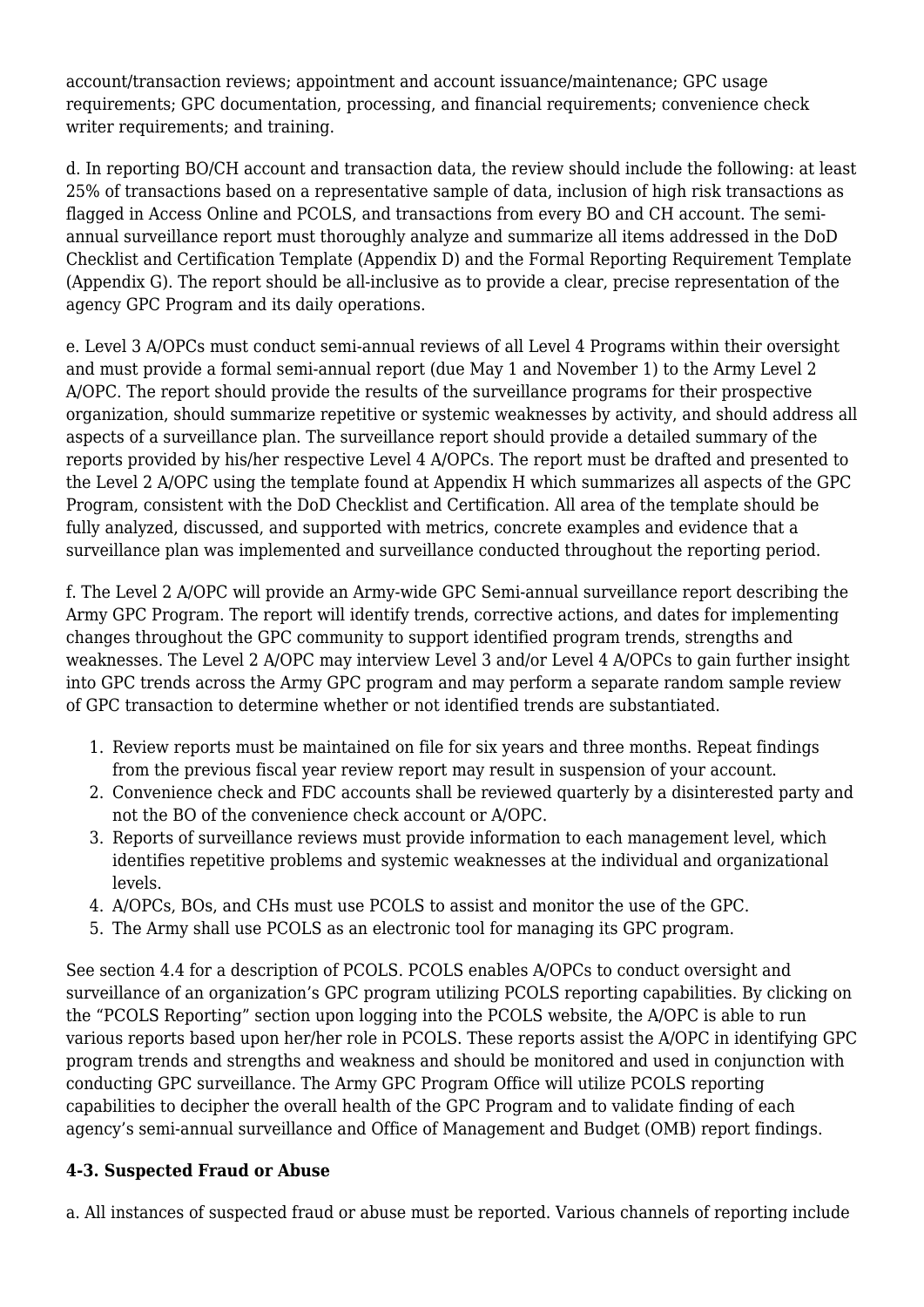the Chain of Command, the A/OPC, the command's procurement fraud advisor (Staff/Command Judge Advocate), the servicing Criminal Investigation Division office, internal review organizations, and Inspector Generals at all levels.

b. The following may be indicators of possible fraud, waste, or abuse:

- (1) Repetitive buys from the same merchant;
- (2) Lack of documentation for a purchase;
- (3) Failure to safeguard cards and account numbers;
- (4) CHs/BO authorizing the use of their cards by others;
- (5) Inadequate oversight by BOs and agencies;
- (6) Payments made for items not received;
- (7) Split purchases to avoid spending limitations;
- (8) Lack of accounting for items requiring accountability;
- (9) Payment delinquencies incurring interest penalties;
- (10) Approval of a CH's statement of account by someone other than the CH or A/BO;
- (11) Unauthorized purchases; and,

(12) CHs returning merchandise to merchants for store credit vouchers instead of having credits issued back to their GPC accounts.

# **4-4. Purchase Card Online System (PCOLS)**

a. PCOLS is a DoD-wide suite of electronic systems that GPC officials use to improve the management and accountability within their GPC program organizations. PCOLS is comprised of five applications: Enterprise Monitoring and Management of Accounts (EMMA), Authorization, Issuance, and Maintenance (AIM), PCOLS Reporting, Data Mining (DM), and Risk Assessment (RA). PCOLS is Common Access Card (CAC) enabled to ensure secure authentication and nonrepudiation. Due to enhancement of program oversight, the Purchase Card On-Line System (PCOLS) is mandated for GPC participants Army-wide and accessible at: **[https://www.dmdc.osd.mil/appj/pcols-web](https://www.dmdc.osd.mil/appj/pcols-web/)**[/](https://www.dmdc.osd.mil/appj/pcols-web/).

b. *EMMA* is used to capture and define organizational purchase card hierarchies, document authority chains, and identify relationships among purchase card roles. EMMA increases the accuracy of personnel data and institute more robust inclusion of supervisors (e.g., cardholder and managing account supervisors). EMMA acts to electronically define the GPC hierarchy, the roles within the hierarchy, and assigns individuals to those roles. Additionally, EMMA enables the A/OPC to alter or remove any personnel from assigned roles reflecting changes to hierarchy structures, also known as provisioning.

c. *AIM* is used to initiate, approve, and transmit requests for GPC issuance and maintenance actions. AIM draws from hierarchies (e.g., role responsibilities and permissions) established in EMMA. It directly engages GPC supervisors, helps ensure business rules comply with internal organizational management controls, and is a workflow tool performing various GPC Program account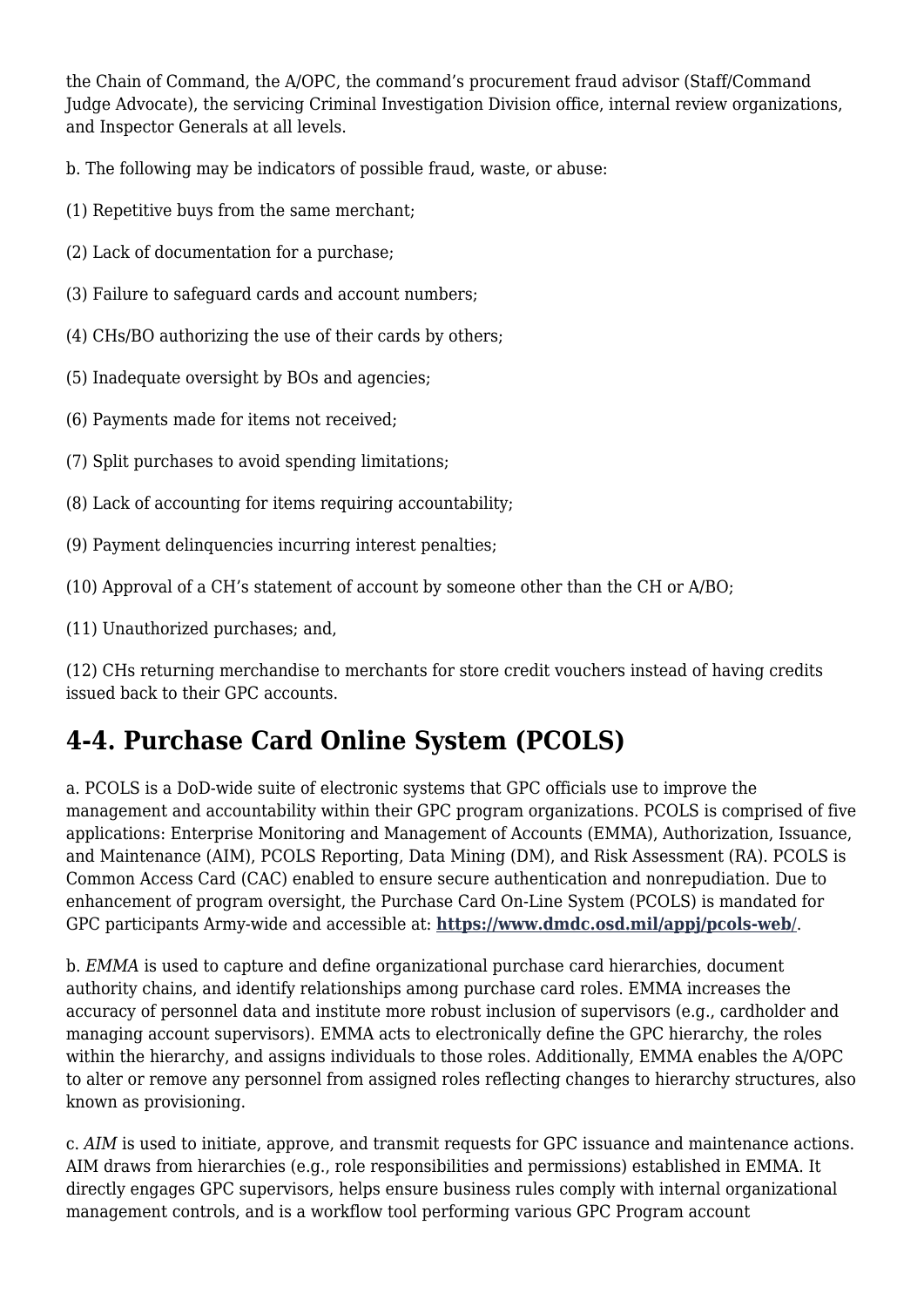authorization and maintenance functions.

d. *Data Mining (DM)* programmatically reviews 100% of the DoD purchase card transactions using sophisticated intelligent/learning software and identifies correlations, patterns, and trends in purchase card buying actions. This transaction review allows daily, near-real-time mining of the data. The Case Manager, which is an integral component of DM, interprets the referred transactions and creates specific cases that are assigned to the Approving/Billing Officials (A/BOs) for review. Through the use of the Case Manager Interview Process, the A/BO demonstrates that due diligence is exercised in the review of the referred transactions. With this DM tool, scarce human resources can be targeted on identified high-risk transactions and maintain a record of actions taken on referred transaction reviews for improved internal audit ability of the program.

e. *Risk Assessment (RA)*, together with results from the DM Application, assess and report on the overall "health" of a DoD organization's purchase card program. RA allows users to monitor risks associated with their purchase card program. Users assess the risk of their purchase card program by monitoring certain risk controls on a cycle-by-cycle basis. This monitoring is accomplished through the following components within the RA Application: controls, dashboards, and quarterly reports.

f. PCOLS automatically un-provisions, or removes users from their PCOLS roles in EMMA when their retirements or separations are reported to the Defense Enrollment Eligibility Reporting System (DEERS). DEERS receives personnel information updates from the DoD services and agencies on a regular basis.

g. As discussed in Section 2-2, PCOLS users are responsible for completing DAU GLG005, Purchase Card Online System (PCOLS) prior to GPC appointment and GPC account issuance. DAU GL 005 provides comprehensive role-based PCOLS training and assists in understanding how to utilize the preceding applications in providing oversight of your GPC Program.

#### **4-5. Violation of Army GPC Procedures**

If, as a result of findings from a surveillance visit, or by any other means, the A/OPC discovers a CH or BO has violated GPC procedures, the A/OPC shall document the violation and take action to resolve the noncompliance to include, if necessary, retraining of the CH or BO and/or temporarily suspending the CH or BO's GPC privileges. Any determinations to cancel or permanently suspend a CH or BO account shall be made by the Level 2 A/OPC, CCO or designee (e.g. Level 3 or 4 A/OPC), and their findings forwarded to the CH or BO's supervisor. Continual violation of GPC procedures by an individual CH or BO shall result in termination of GPC privileges. A/OPCs shall verify that all potentially fraudulent and erroneous transactions that have been identified are disputed and properly resolved. Evidence of deliberate abuse shall be referred to the CH's and/or BO's Commander by the CCO for appropriate action in accordance with the Uniform Code of Military Justice or civilian disciplinary rules. Evidence of fraud or other criminal activity shall be referred, by the Commander/CCO, to the appropriate investigative body (e.g. Office of the Inspector General (OIG), Army Audit Agency (AAA)) or other investigative body for a follow up investigation. The violation and action taken shall be documented in the A/OPC's files.

# **Appendix A: Best Practices**

# **1. Account Establishment**

a. Only those personnel with a continuing need to use the GPC are appointed as CHs. The BO must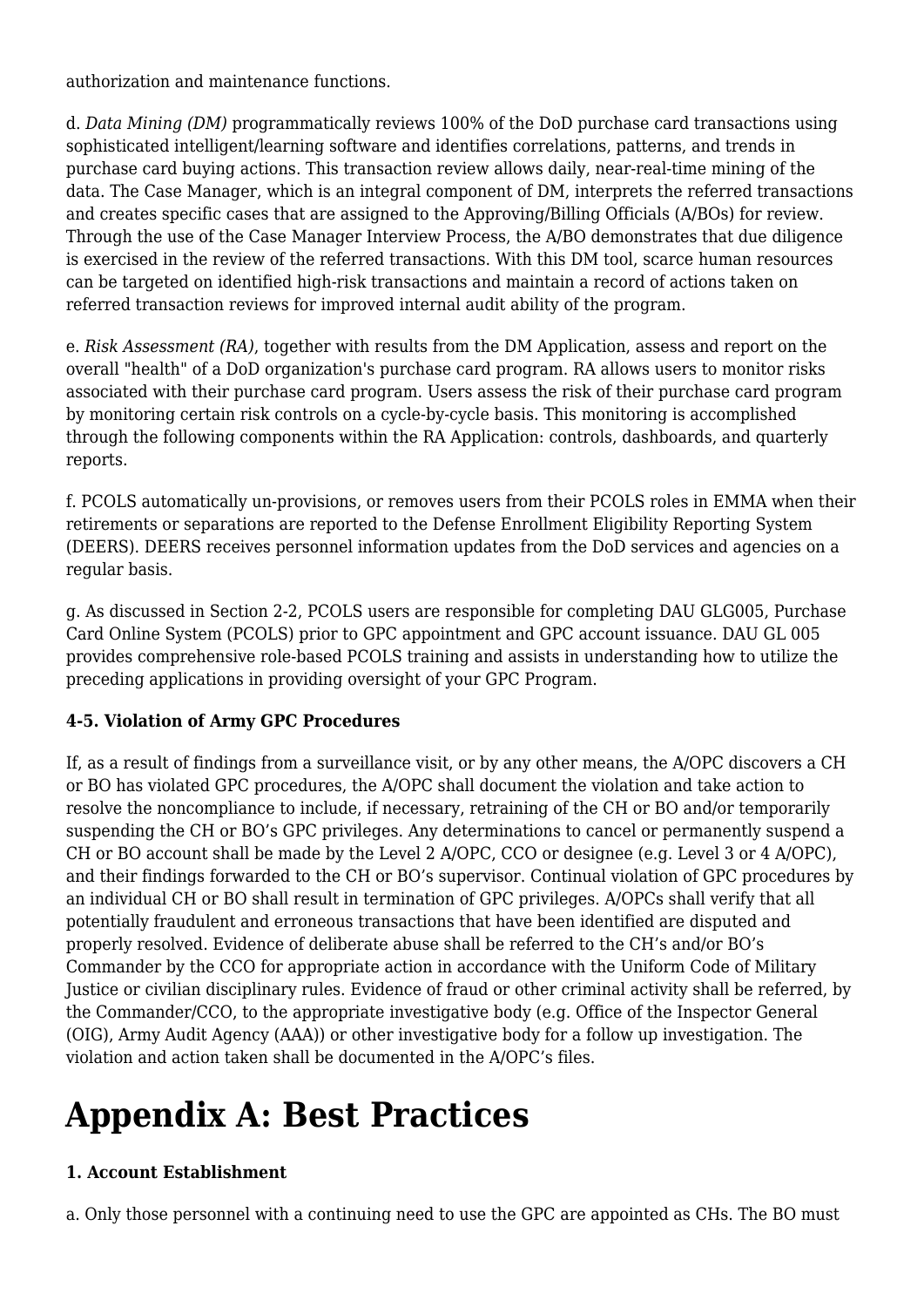advise the Level 4 A/OPC when one or more of the following conditions apply: CH no longer has a continuing need to use the card; CH transfers to other duties or organizations, retires, or leaves Government service. The BO must confirm in writing the actual card assigned to the CH was returned and destroyed. During the annual review of a BO's account, the BO will advise/recommend to the Level 4 A/OPC whether, based on mission requirements and purchase history, a continuing need for the GPC is justified for each assigned CH.

b. The Level 4 A/OPC reviews and approves the spending limits the RM assigns to the CHs, and forwards to the bank the approved spending limits and merchant codes based on a reasonable estimation of what the CH needs to buy as part of the activity mission and function (RM setup for BOs/CHs in EAS). The spending limits and cycle limits must be set at a level commensurate with historical spending, anticipated requirements, and available funding of the activity or organization. Limits should not be based on unlikely contingencies.

#### **2. Account Maintenance**

The Level 4 A/OPC is required to update account information (i.e. changes in a CH's name, address, spending limits). The CH must promptly report lost, stolen, or compromised cards to the Servicing Bank's Customer Service Center, BO, and Level 4 A/OPC. The Servicing Bank must immediately block the account from accepting additional charges.

#### **3. Use of the GPC for Non-Personal Services**

*Recurring services* performed at regular intervals having a demand that can be accurately predicted on an annual basis may be purchased with the GPC if they do not exceed \$2,500 per fiscal year. Recurring services requirements estimated to exceed \$2,500 per fiscal year shall be acquired through the servicing contracting office. *Non-recurring services* involve one-time, unpredictable, or occasional requirements, and may be purchased with the GPC up to \$2,500 whenever a requirement occurs. If any doubt exists as to which category a service falls under, the cardholder shall consult with the local contracting office for a written determination.

#### **4. Card Security**

CHs must take appropriate precautions comparable to those taken to secure personal checks, credit cards, or cash. CHs must maintain physical security of the card to preclude compromise. The card should never be surrendered unless it is going to be cancelled. Additionally, the account number should not be released to other than the vendor

#### Appendix A: Best Practices (continued)

processing the transaction. The card is not to be used as a company card (e.g. if the CH is to be away, someone in the office, who is not the authorized CH, borrows the CH card and makes purchases using the card). This is prohibited. Only the CHs can make purchases using their GPC.

#### **5. AbilityOne Program**

The AbilityOne Program strives to ensure that its products are priced within the fair market range. Obtaining a commercial product at a lower price than an AbilityOne product is not a valid reason to circumvent the AbilityOne Program mandate. If you feel the AbilityOne product is priced significantly higher than a commercial item, you should contact the AbilityOne Program for guidance. AbilityOne does not offer a general-use, white, 8.5 x 11 or 30% recycled copy paper. AbilityOne's copy paper is for letterhead application and is archival quality. Since AbilityOne is not a mandatory source for a general-use paper (30% recycled is considered general use), you don't need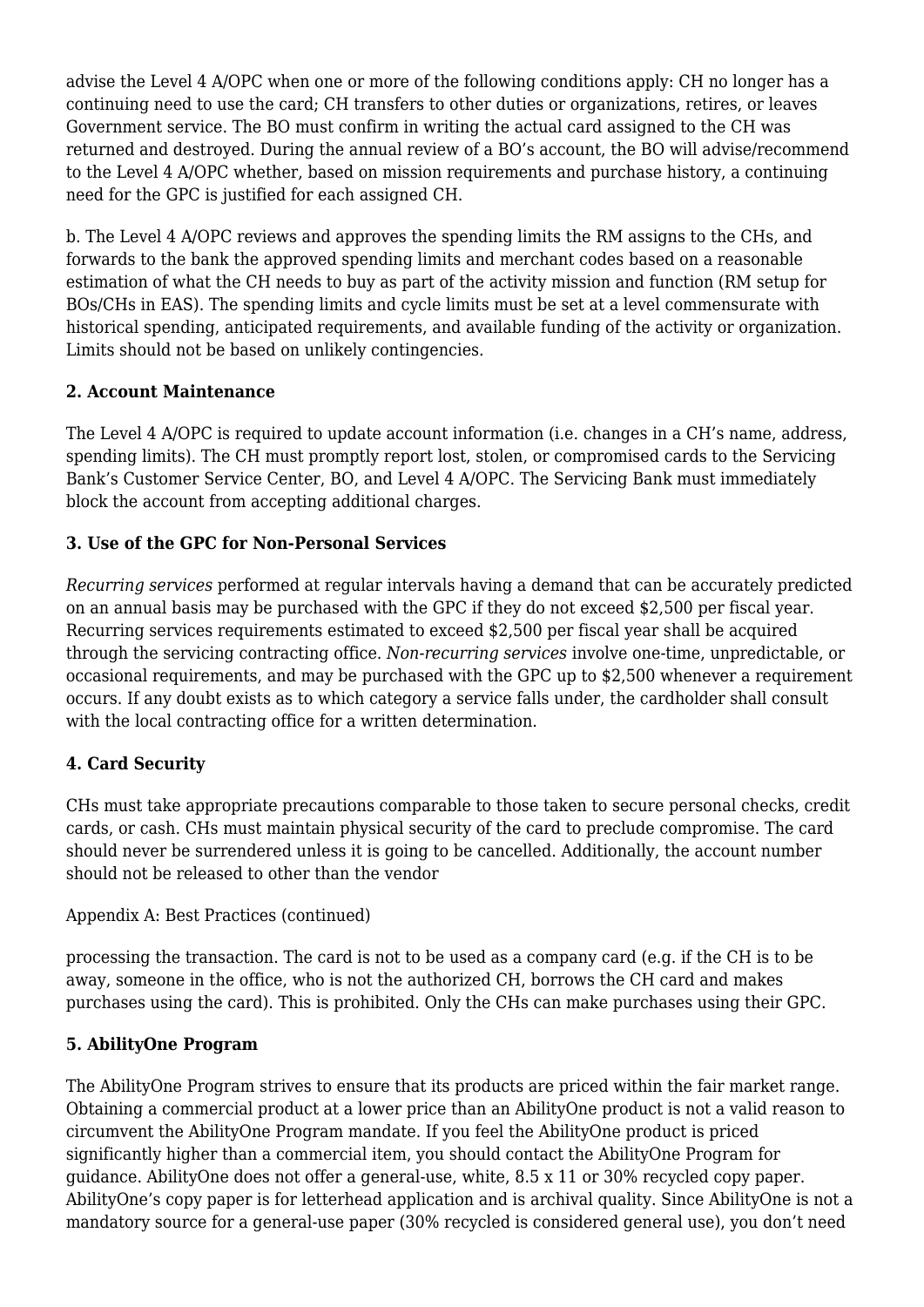a waiver from AbilityOne for the purchase of general-use copy paper and may purchase from AbilityOne Base Supply Centers or another source such as the office supply BPAs on the DOD EMALL Army Corridor.

# **6. Property Accountability**

The PBO will acknowledge screening of all purchase requests on the purchase request form and the cardholder will screen the purchase request form for PBO approval prior to making the purchase. The cardholder must provide a copy of the purchase receipt to the PBO within 5 days after receipt In rare situations where scarce human resources and operation readiness dictates, a PBO may be appointed as a CH or BO, but to ensure separation of duties, PBOs that are also BOs or CHs may not purchase items they use requiring property accountability. PBOs or their representatives will ensure property accountability procedures are being followed. .

#### **7. Contingency Operations**

a. Active Component Units: Units deploying in support of contingency operations should take their locally issued GPCs with them to use while deployed. Prior to deployment, coordinate with the Contracting Activity that has contracting authority in the contingency area to see if there are special requirements for using the GPC while deployed in the Area of Responsibility (AOR), and ensure the cards' lines of accounting are properly funded. If after coordination with the contracting authority for the deployed area, it is determined the deploying units are not taking their GPCs, these accounts must be temporarily suspended by the A/OPC, upon notification from the BO, during the period of deployment. If GPCs are authorized while deployed, the local RM must make appropriate adjustments to the lines of accounting/EDI flags and routers, and additional information must be entered in the Servicing Bank's EAS. The BO must notify the

Appendix A: Best Practices (continued)

A/OPC in writing if GPCs are authorized while deployed. GPCs OCONUS will be managed to meet program requirements of the issuing agency.

b. Reserve Units and National Guard: Mobilizing reservists may use their GPC once they arrive at the Mobilization (MOB) station. The reserve issued GPC shall no longer be used. The Reserve A/OPC deactivates the mobilized soldier's GPC account at this point, through temporary closure or termination. The gaining activity in the contingency operation area determines if a soldier requires a GPC. If it is determined that the mobilized reservist requires a GPC, the unit's command identifies the FORSCOM home station responsible for its issuance. All GPC accounts (CH and BO) for mobilized reservists are managed by the FORSCOM home station installation A/OPC to which the contingency unit is assigned. Cards are to be used in theater for mission essential requirements only. The A/OPC provides a GPC CH worksheet to the CH to assist the CH with contingency purchases.

# **8. Prohibited Purchases and Restrictions on GPC Use**

Each CH is authorized to buy necessary supplies and services provided there is adequate funding, the items are purchased at a reasonable price, and are not prohibited.

Appendix C provides general rules regarding prohibited purchases. In most cases, Appendix C allows the CH to determine whether a particular buy is appropriate. This list is not all-inclusive and should be supplemented by ACOM and installation GPC standard operating procedures, as necessary. In addition to the items listed in Appendix C, CHs must obtain pre-purchase approval and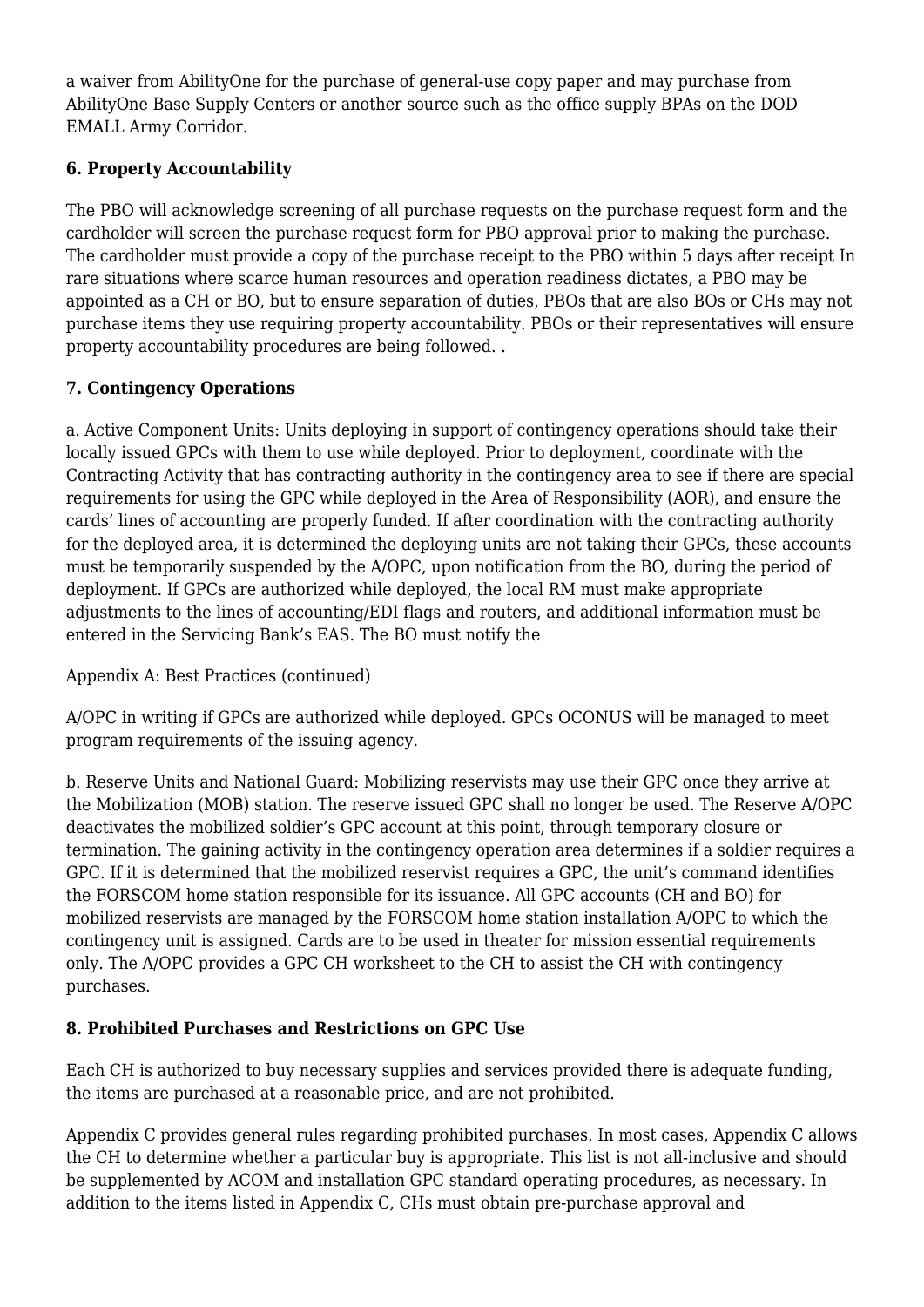documentation addressing the bona fide need for requirements that appear to be outside the normal needs of the requesting organization. CHs must ensure that all purchases are properly documented, and that necessary approvals are obtained prior to making the purchase.

#### **9. Merchant category Code Blocks and Overrides**

a. The banking community has established a code system to categorize merchants by the goods and services they provide. These MCCs are used within the Servicing Bank's card processing system to authorize or decline purchase transactions based on controls established for each GPC account.

b. Based on their MCCs, various classes of merchants have been blocked from doing business with the Army through the GPC. These merchants have identified themselves as specializing in certain products or services that are not authorized for official purchases with the GPC. The unauthorized MCCs are:

- (1) 4829 Wire Transfer/Money Orders
- (2) 5932 Antique Shops
- (3) 5933 Pawn Shops
- (4) 5937 Antique Reproductions

Appendix A: Best Practices (continued)

- (5) 5944 Jewelry Stores
- (6) 5960 Direct Marketing Insurance
- (7) 6010 Financial Institutions: Manual Cash Advance
- (8) 6011 Financial Institutions: Automatic Cash Advance
- (9) 6012 Financial Institutions: Merchandise and Services
- (10) 6051 Non-Financial Institutions: Foreign Currency, Money Orders, and Travelers Checks
- (11) 6211 Security Brokers/Dealers
- (12) 6760 Savings Bonds
- (13) 7012 Timeshares
- (14) 7273 Dating and Escort Services
- (15) 7995 Betting, Casino Gaming Chips, and Off-Track Betting
- (16) 8651 Political Organizations
- (17) 9211 Court Costs, Alimony, and Child Support
- (18) 9222 Fines
- (19) 9223 Bail and Bond Payments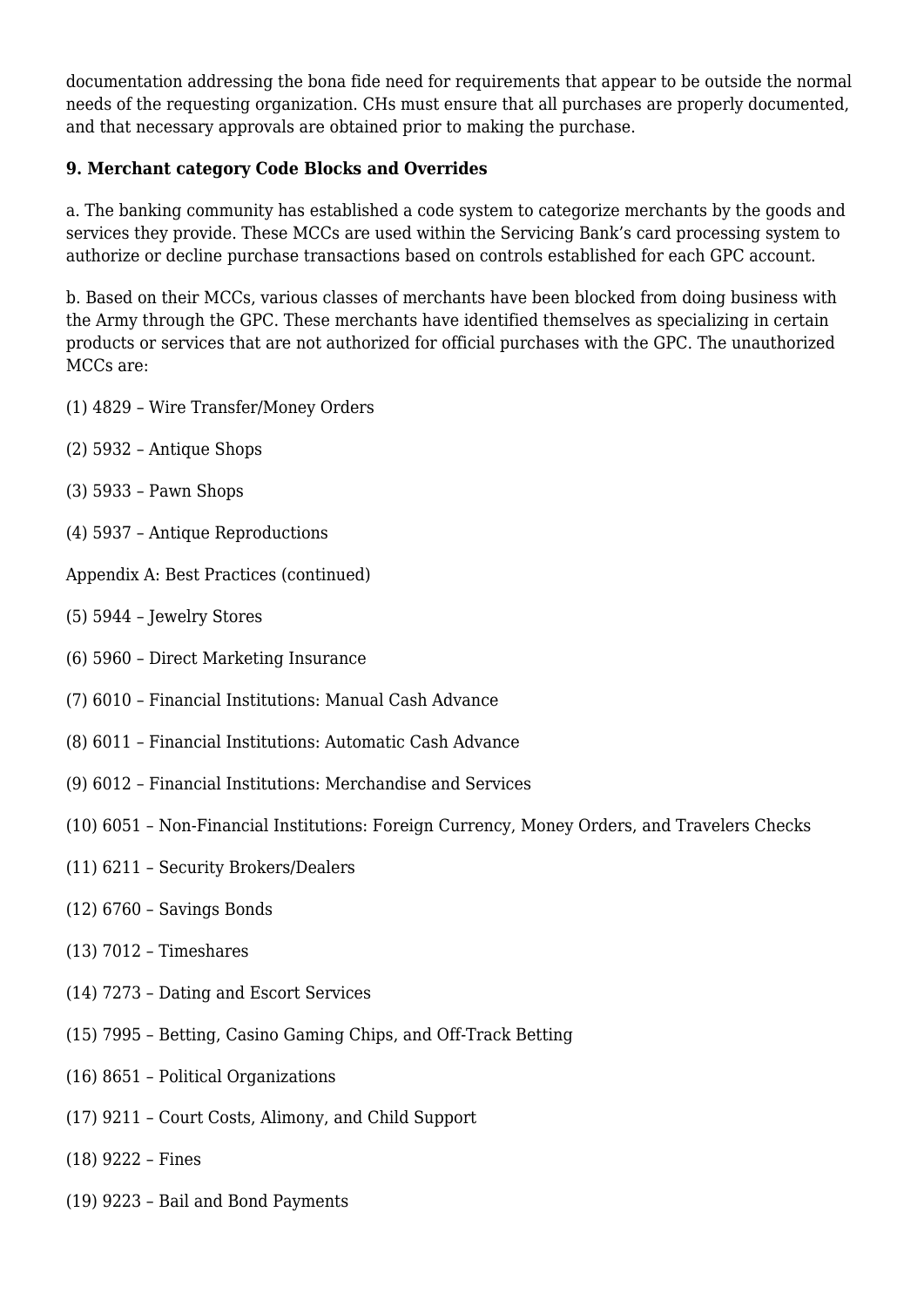#### (20) 9311 – Tax Payments

#### (21) 9700 – Automated Referral Service

c. A merchant that has been blocked may still sell items that are authorized for purchase with the GPC. If a CH determines that he or she must make a purchase from a source that has been blocked because of its assigned MCC, the following procedures apply. The request to override a merchant's blocked MCC must be prepared by the BO of the CH who wants to make the purchase. The request must contain the name and masked account number (show only the last 10 digits of the account number) of the CH, a description of the item(s) to be purchased, the merchant's exact name and address, the MCC that must be overridden, the estimated dollar amount of the purchase, the estimated date of the purchase, and a description of efforts to locate a source other than the merchant with the blocked MCC. In addition, the request must specify the need for the particular requirement (for example, a special magnifying glass, available only from a jewelry store, needed to examine circuit card wiring). The request is routed through the appropriate Level 4 A/OPC to the Level 3 A/OPC for approval. Approvals are granted on a transaction-by-transaction basis. This process does not allow recurring purchases from a restricted merchant. If the request is approved, the Level 4 A/OPC contacts the Servicing Bank to have the specific transaction approved from the restricted merchant. The CH has five days to make the purchase. At the time of purchase, the CH advises the merchant to call the Servicing Bank's Customer Service Department and provide the following information:

- (2) GPC number, CH name and billing address.
- (3) GPC expiration date.
- (4) Purchase amount.
- (5) Advise that this transaction has been coordinated through the Army Level 4 A/OPC.

Appendix A: Best Practices (continued)

#### **10. Monitoring and Surveillance**

a. Monitoring and surveillance of the GPC program are shared responsibilities. All stakeholders in the program, including RMs, PBOs, and local audit and oversight organizations, have a part in ensuring that the GPC is used in the proper manner and only authorized and necessary official purchases are made. The Servicing Bank's EAS gives all A/OPCs and RMs the capability to electronically review CH transaction details on a daily basis. This tool must be used to maintain the highest level of visibility over this program.

b. Level 4 A/OPCs annually inspects 100% of Billing Officials and a representative, randomly selected sample of transactions of each BO account. Hands-on reviews are preferred, but alternative methods are allowable. The Level 4 A/OPCs reviews the selected transactions to verify that the BOs and CHs are following correct procedures and processes. The Level 4 A/OPCs are encouraged to include participation from representatives of the local Resource Management Office as well as other local oversight organizations in their surveillance programs. At a minimum, these reviews must address compliance with formal GPC purchase and payment procedures, appropriateness of spending limits, span of control, and property accountability. Review guidelines and checklists are provided in Appendix D. The A/OPC will utilize the surveillance tools in the Servicing Bank's EAS.

c. The A/OPC performs an annual review of the ongoing need for existing cards and makes a determination to cancel or allow unused cards to remain open. Cards with no activity for more than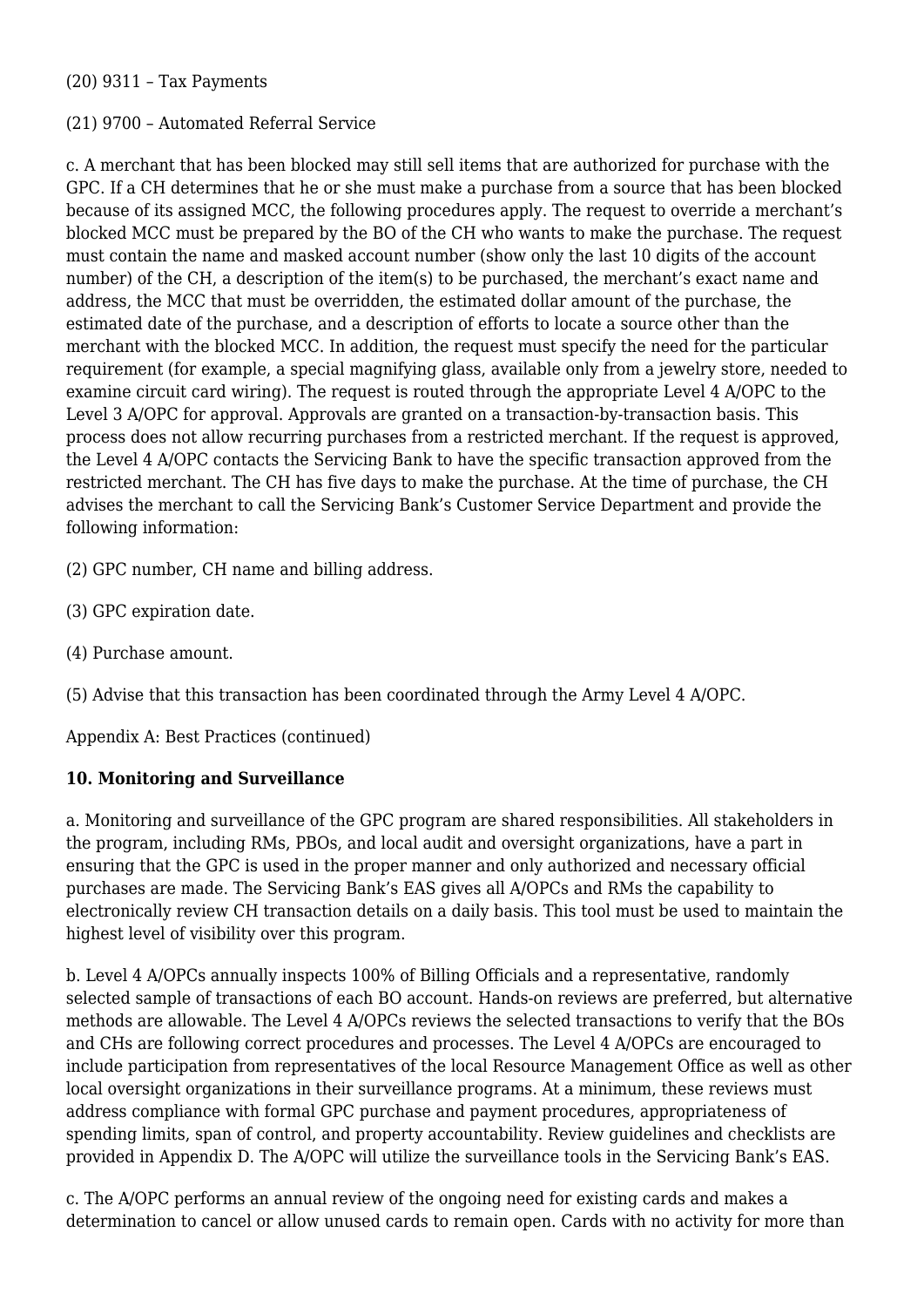6 months should be cancelled or the continued need documented. An annual review of credit limits on each CH account must be performed and credit limits adjusted based on an analysis of individual CH expected usage or past spending patterns.

# **11. Metrics and Reporting**

There are many reports available through the Servicing Bank's EAS to assist all A/OPCs in the management and oversight of the GPC program. In addition to reviewing these reports, A/OPCs at all levels collect and maintain certain metrics to assess the performance of their program. These include the following:

(1) Metrics listed in OMB Circular A-123 Appendix B Chapter 5.3

(2) Army Level 2 A/OPC reporting requirements listed in Appendix G.

(3) Span of control ratios for accounts listed under the A/OPC and BO.

(4) Data mining reports available through the Servicing Bank's EAS which focus on purchase card activity for indications of potentially fraudulent, improper, or questionable purchases.

(5) The number and dollar amount of transactions.

Appendix A: Best Practices (continued)

(6) GPC centralized training database – monitor adherence to GPC program training requirements.

(7) Annually assess relevancy and appropriateness of GPC training.

(8) Financial Controls – at a minimum every 6 months monitor and assess single and monthly purchase limits.

(9) File Retention – annually review A/OPC files for up-to-date delegation letters for BOs and CHs, corrective action plans, documentation for application for cards and approvals, account maintenance, ethics certification, required training certifications, and results of annual reviews.

(10) Succession Planning – at a minimum annually assess available resources/workforce to ensure continuity of needed skills and abilities at a grade level commensurate with responsibilities to perform and fulfill GPC duties and responsibilities.

(11) The reporting for purchases for special operations or contingency operations (such as Hurricane Katrina). American Recovery and Reinvestment Act (ARRA) funding may also be used with the GPC. The CH must keep track of ARRA funding purchases through choosing the selection in the drop-down list in EAS.

(12) A/OPC Matrix of internal control weaknesses resulting from the annual reviews of the BOs and CHs.

# **12. Payment Delinquency Monitoring.**

a. A/OPC's and Financial Managers can view in Access Online which accounts have not been approved before U.S. Bank takes suspension action. By using the Managing Account Approval Status Report, you can see which accounts are still outstanding for any cycle. This report can be found in the Reports listing under – "Financial Management Reports". Additionally, a faster method would be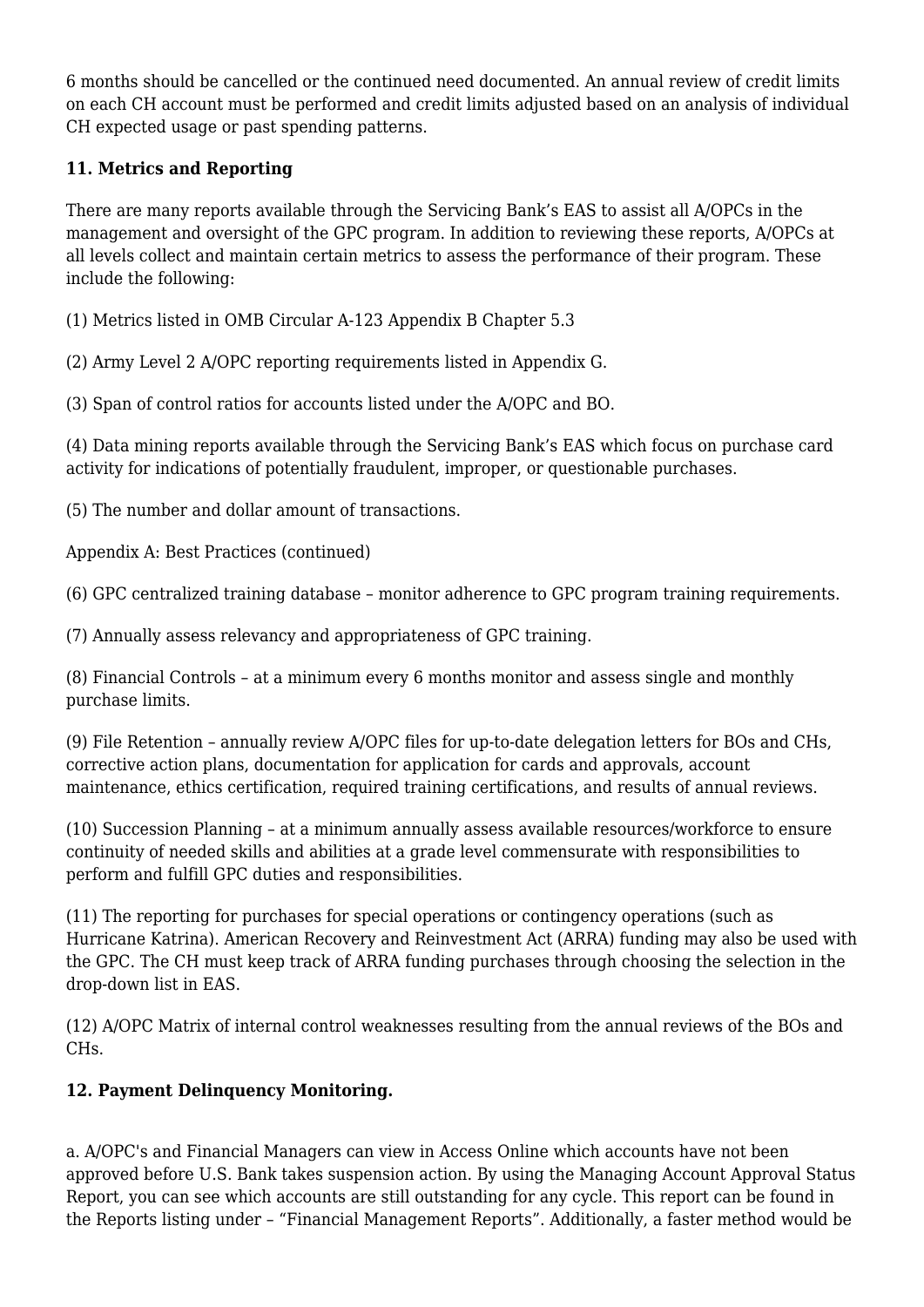to scan the Managing Account List screen in Transaction Management for the cycle in question. Another report you can access is the "Past Due Report" by going through "Access Online Reporting-Program Management-Past Due". Please ensure all A/OPCs and RMs take advantage of the Servicing Bank's reporting capabilities to assist them in identifying and resolving delinquent accounts.

b. The Army goal is to pay all accounts on time. Level 4 A/OPCs who have a history of more than 5 percent of BO accounts delinquent during four or more billing cycles in the reporting period must report, on a semi-annual basis to their Level 3 A/OPCs, what corrective actions they have taken to improve payments. Delinquencies as a percentage of the outstanding balance due also should be tracked. The Army may not have more than 0.75 percent of its total receivables at the bank over 60 days past due. The Army maintains a zero tolerance for any percentage of receivables over 180 days past due.

# **Appendix B: References**

**Section 1**

**Required Publications:** Per DA Pamphlet (PAM) 25-40, a *required* publication is one that the user needs to read in order to understand or comply with the publication being written.

a. Army Regulation (AR) 11-2, Manager's Internal Control Program.

b. AFARS 5113.202-90 - Purchase guidelines.

c. AR 710-2, Supply Policy Below the National Level

d. AR 735-5, Policies and Procedures for Property Accountability

e. FAR 8, Required Sources of Supplies and Services.

f. FAR 13.301, Government-wide Commercial Purchase Card.

g. DFARS 208, Required Sources of Supplies and Services.

h. DFARS 213.301, Simplified Acquisition Methods.

i. DOD Directive 7000.14-R, DOD Accountable Officials and Certifying Officers.

j. DOD FMR, Volume 5 - Disbursing Policy and Procedures, Chapter 33 - Accountable Officials and Certifying Officers; also Paragraph 3308.

k. DOD FMR, Volume 10, Ch. 23, "Purchase Card Payments"

l. DOD FMR Vol. 10, Ch. 23, Annex 1, "Purchase Card Certification Statements"

m. DOD FMR Vol. 10, Ch. 2, "Discount Offers and Rebates/Refunds"

n. AR 25-1 and DA PAM 25-1-1 designate Computer Hardware, Enterprise Software and Solutions (CHESS) as the primary source for the purchase of COTS software, desktops, and notebook computers regardless of dollar value.

o. DOD Government Charge Card Guidebook for Establishing and Managing Purchase, Travel, and Fuel Card Programs (DOD Guidebook)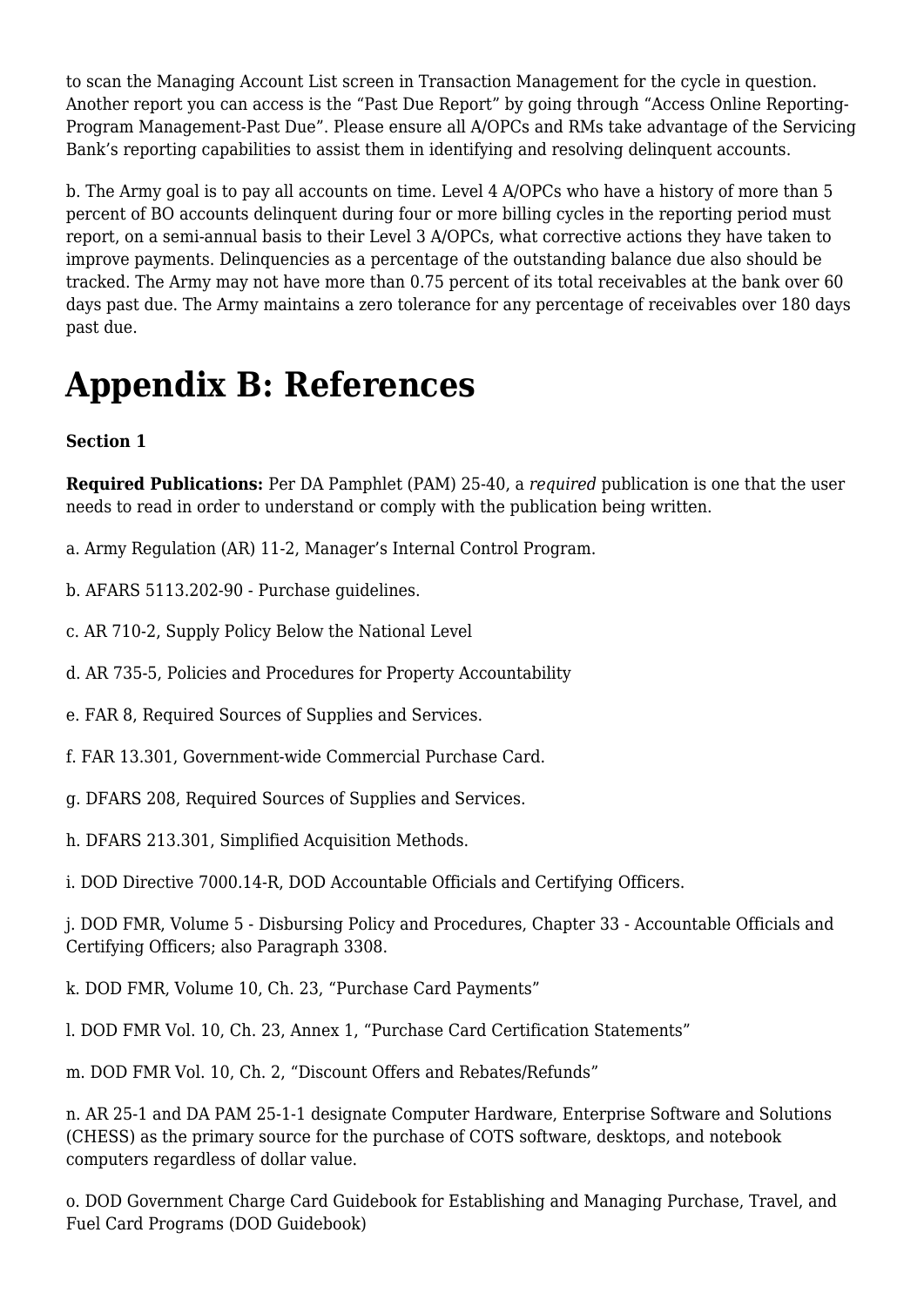p. OMB Circular No. A-123, Appendix B Revised

#### **Section 2**

**Related Publications:** Per DA PAM 25-40, a *related* reference informs the reader of a source of additional information.

a. AR 37-47, Representation Funds of the Secretary of the Army.

b. AR 725-50, Requisition, Receipt, and Issue System.

c. DOD Charge Card Task Force Final Report, June 27, 2002.

d. DOD, "Department of Defense (DOD Charge Card Programs," Policy Memorandum (Paul Wolfowitz, June 21, 2002)

e. DOD, "Disciplinary Guidelines for Misuse of Government Charge Cards by Military Personnel," Policy Memorandum (David Chu, June 10, 2003)

f. DOD, "Government Charge Card Disciplinary Guide for Civilian Employees," Policy Memorandum (Ginger Groeber, April 21, 2003)

g. DOD, "Guidance for the Investigation of Fraud, Waste, and Abuse Involving the Use of Purchase Cards and Travel Cards," Policy Memorandum (Joseph Schmitz, September 25, 2002).

h. DOD, "Inclusion on Personnel Departure Checklists of the Requirement to Turn in Government Charge Cards," Policy Memorandum (David Chu, June 23, 2003)

Appendix B: References (continued)

i. DOD, "Suspension of Access to Classified Information Due to Abuse or Misuse of Government Charge Cards," Policy Memorandum (John Stenbit, November 4, 2002).

j. Executive Order 12931, Federal Procurement Reform, October 13, 1993.

k. FAR 2.101, Definitions.

l. FAR 4.805, Storage, Handling, and Disposal of Contract Files.

m. FAR 52.232-25, Prompt Payment.

n. Federal Acquisition Streamlining Act of 1994, P.L. 103-355, Title IV—Simplified Acquisition Threshold, Subtitle D—Micro-Purchase Procedures.

o. Government Accountability Office (GAO), Audit Guide: Auditing and Investigating the Internal Controls of GPC Programs, November 2003. GAO Report Number GAO-04-87G.

p. GAO, General Accounting Office Policy and Procedures Manual for Guidance of Federal Agencies.

q. GAO, Appropriations Law, Volume I, Nature of Appropriations Law.

r. GSA SmartPay master contract, Section CC.8, Authorization Controls for the Purchase Card Program.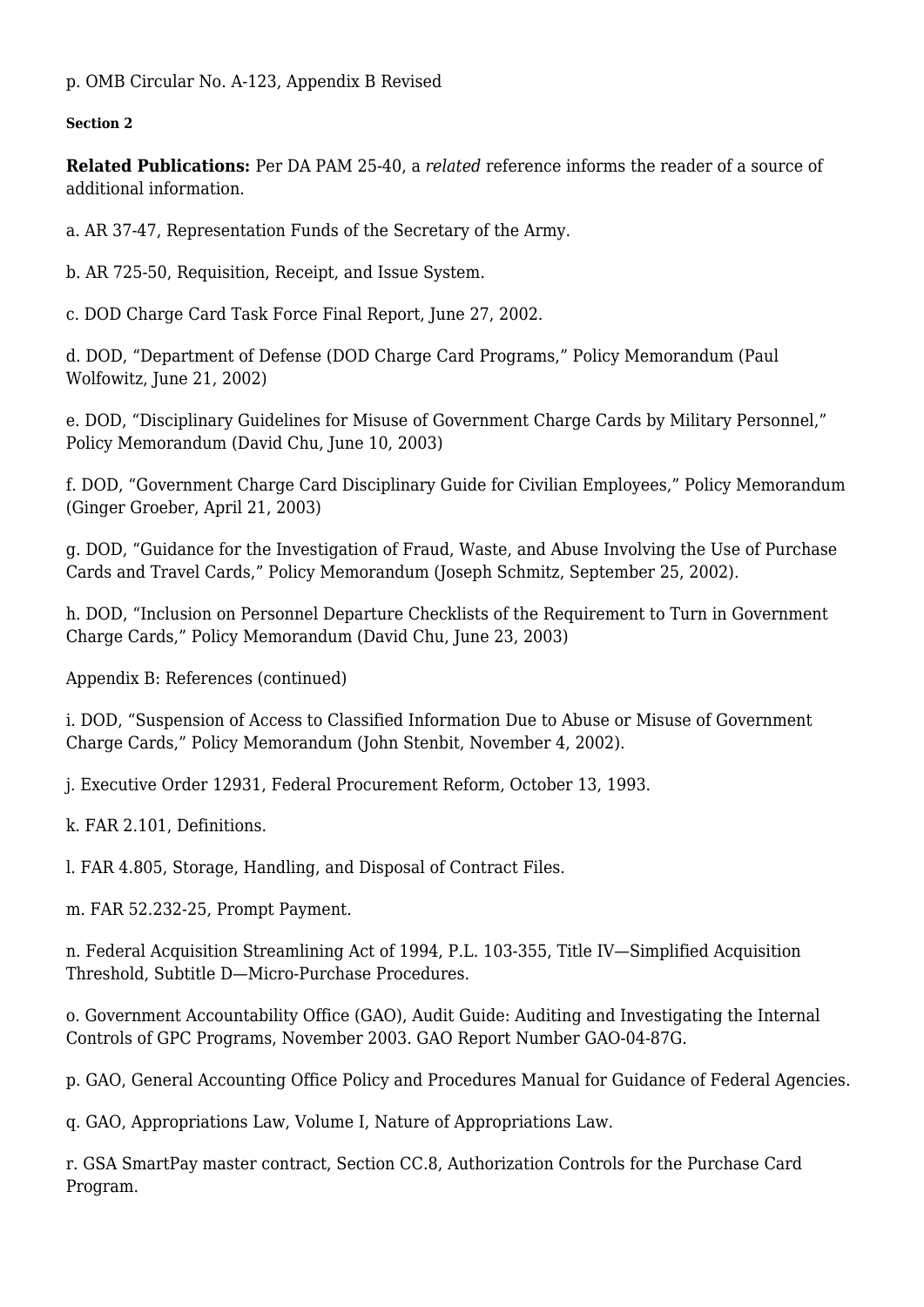s. OSD Memo for Secretaries of the Military Departments Attn: Acquisition Executives Directors of the Defense Agencies: Subject: Internal Controls for the Purchase Card Program, 19 Dec 2005

t. Management Initiative Decision No. 904, DOD Charge Card Management, December 18, 2002.

u. Office of the Assistant Secretary of the Army Financial Management and Comptroller Memorandum, Foreign Draft Checks, February 4, 1998.

v. Office of the Under Secretary of Defense, "Acquisition Policy on Facilitating Merchant Shipments in the DOD Organic Distribution System," Memo July 23, 2003.

w. Office of the Under Secretary of Defense (Comptroller), "Purchase Card Reengineering Implementation Memorandum #1, Certifying Officer Guidance, Change 1," Memorandum.

x. Treasury Financial Manual, Volume 1, Part 4, Chapter 4500—Government Purchase Cards.

y. U.S. Army Non-Appropriated Fund Instrumentalities Standing Operating Procedure, Purchase Card and Convenience Checks, 22 June 2004

z. U.S.C., Title 5, §5514, Withholding Pay – Installment Deduction for Indebtedness to the United States.

aa. U.S.C., Title 10, §2302b, Implementation of Simplified Acquisition Procedures.

bb. U.S.C., Title 10, §2304, Contracts: Competition Requirements, note Requirements Relating to Micro-Purchases.

cc. U.S.C., Title 10, Chapter 47, Uniform Code of Military Justice.

dd. U.S.C., Title 18, §208, Acts Affecting a Personal Financial Interest.

ee. U.S.C., Title 18, §287, False, Fictitious, or Fraudulent Claims.

ff. U.S.C., Title 18, §371, Conspiracy to Commit Offense or to Defraud United States.

gg. U.S.C., Title 18, §641, Public Money, Property, or Records.

hh. U.S.C., Title 18, §1001, Fraud and False Statements—Statements or Entries Generally.

Appendix B: References (continued)

ii. U.S.C., Title 18, §1031, Major Fraud against the United States.

jj. U.S.C., Title 18, §1341, Frauds and Swindles.

kk. U.S.C., Title 18, §1343, Fraud by Wire, Radio, or Television.

ll. U.S.C., Title 31, §3528, Responsibilities and Relief from Liability of Certifying Officials.

mm. U.S.C., Title 31, §3729, False Claims.

nn. U.S.C., Title 31, §3801, Administrative Remedies for False Claims and Statements—Definitions.

oo. USC, Title 37, §1007, Pay and Allowances of the Uniformed Services – Deductions from Pay.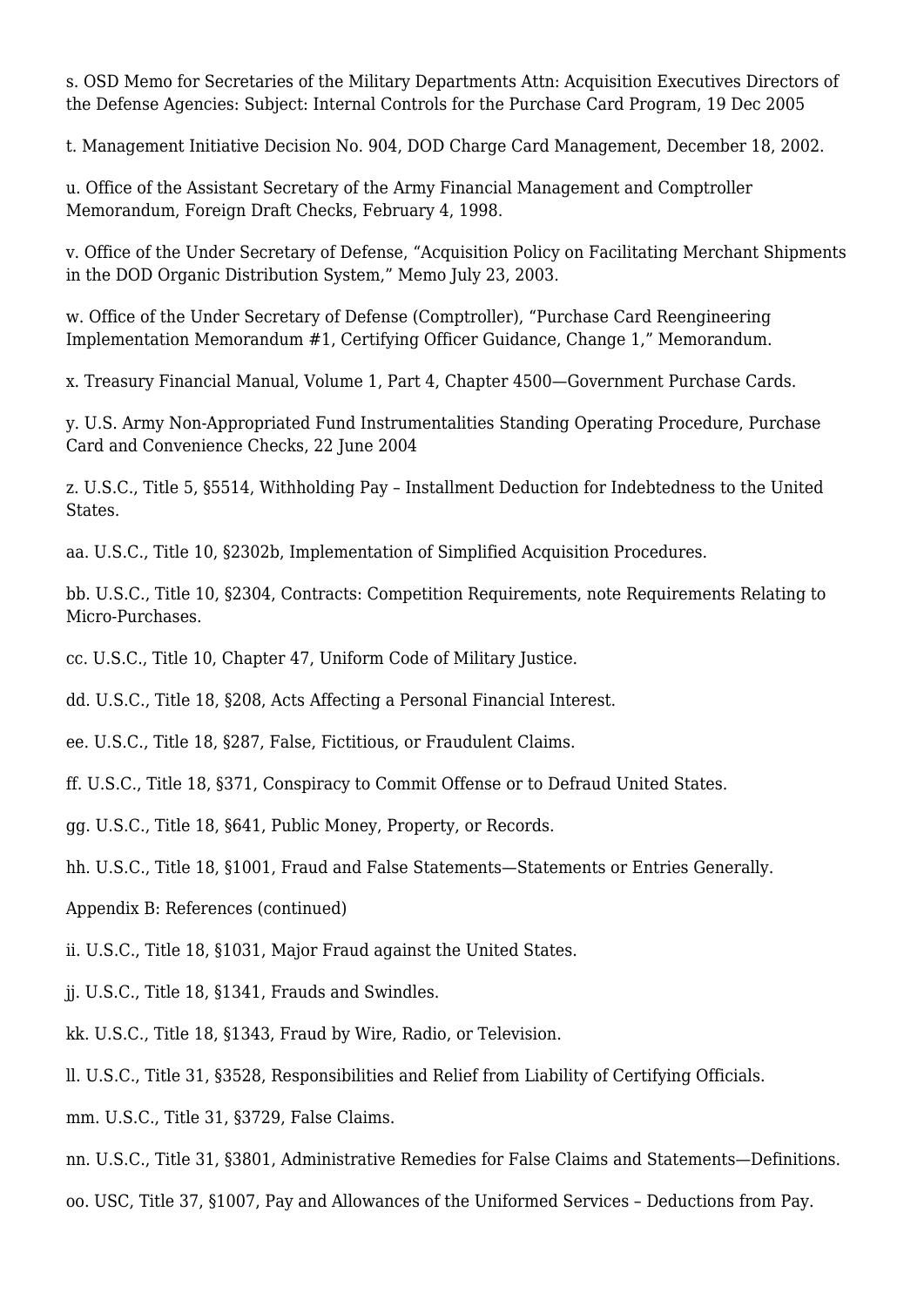pp. U.S.C., Title 41, §8701 to 8707, Kickbacks statute.

qq. U.S.C., Title 41, §1901, Simplified Acquisition Procedures.

rr. U.S.C., Title 41, §1902, Procedures Applicable to Purchases Below Micro-purchase Threshold.

# **Appendix C: Prohibited Purchases**

This section identifies prohibited transactions. CHs should first contact local authorities (e.g., Legal, RM, Level 3 or Level 4 A/OPC) prior to purchasing any items that seem questionable or may have the appearance of being inappropriate. Contact the Level 2 A/OPC through the ASAALT central mailbox for further guidance if necessary. The following list, which is not all-inclusive, identifies some services and supplies that are prohibited from purchase with the GPC (this list also applies to convenience checks):

a. Items purchased for other than official Government use.

b. Making purchases and returning them to the merchant for cash or merchant credit slips.

c. Use of the GPC as a procurement method above the micro-purchase threshold is prohibited; however, use of the GPC as the payment method after the contract is procured is permissible.

d. Cash advances, including money orders and travelers' checks.

e. Gift certificates and gift cards are also considered to be cash advances and will not be purchased with the GPC, even to obtain items from merchants that do not accept the GPC.

f. Long-term lease of land and buildings: Use of the GPC to lease real property (i.e., land and/or buildings) for a term longer than 30 days is prohibited.

g. Repair of leased GSA vehicles.

h. Vehicle-related expenses: Vehicle-related expenses are to be paid with the travel or fleet cards (as appropriate).

i. Telecommunication systems: The purchase of major telecommunications systems, such as the Federal Telecommunications System or DSN system, is prohibited.

j. Fines: Use of the GPC to settle a commercial or governmental fine is prohibited.

k. Auto Insurance: Use of the GPC to purchase auto insurance for government-owned vehicles is prohibited. Government-owned vehicles are insured by the government.

l. Aircraft fuel and oil.

m. Vehicle fuel is prohibited; however, the following exceptions apply: (1) the purchase card may be used for fuel for special purpose vehicles (i.e. fork lift, tractor, lawn mower) and vehicles rented 30 days or less for official purposes.

n. Wire transfers.

o. Training Vouchers for Prepayment of Training (charging the GPC to reserve training slots prior to establishing the legitimate government need and requirement).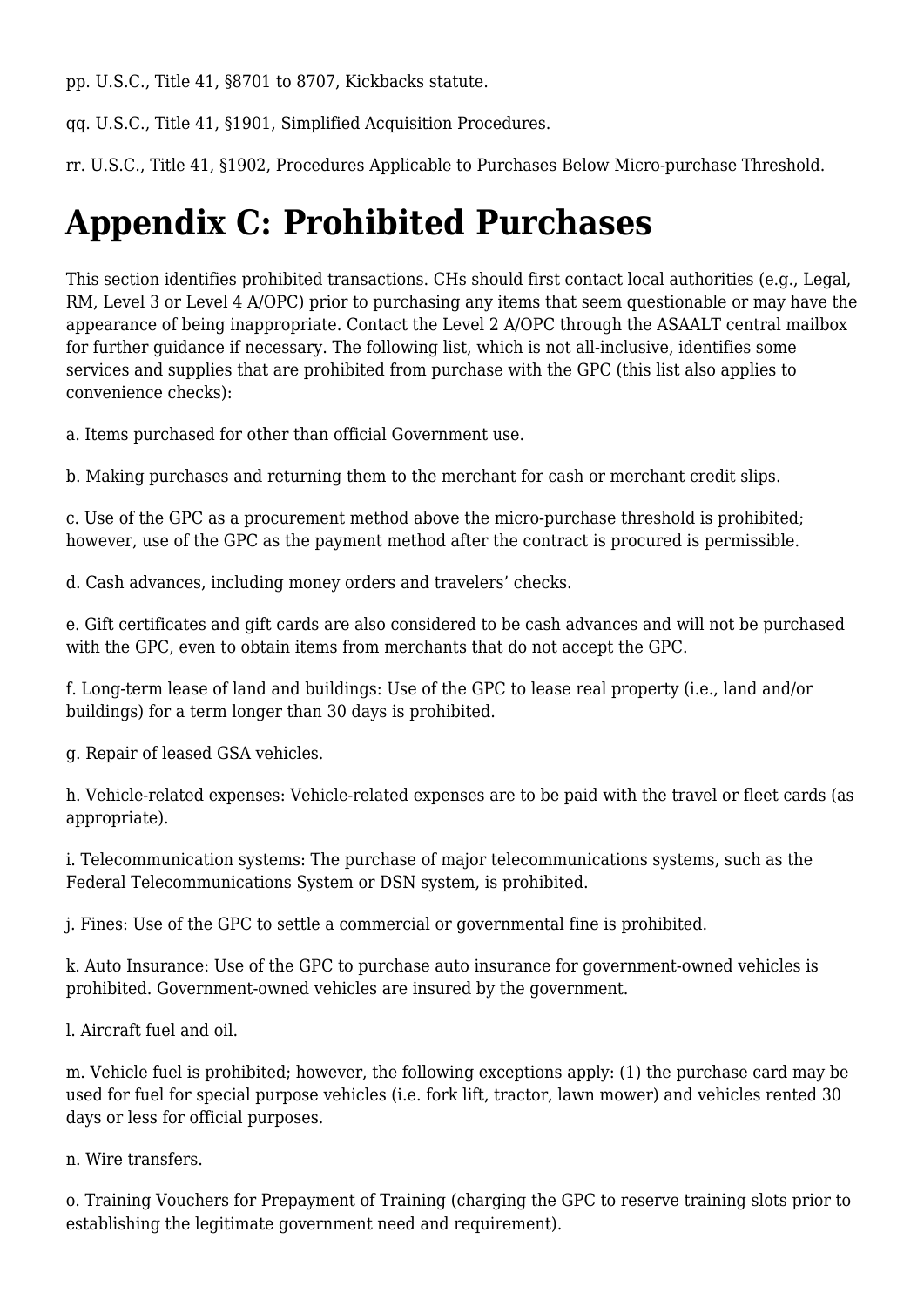p. Food or refreshments; however, exceptions below apply: Organizations are highly encouraged to check with their local servicing JAG or attorney's office, before purchasing food, or applying the exceptions listed below. Your agency's guidance may be more restrictive than this provision. An event may qualify for appropriated funding if certain requirements are satisfied and documented. The justification for use of the purchase card under one of these exceptions must be authorized in an MFR and signed by an activity director (O-6 or above) or civilian equivalent. Include a copy of this in the cardholders purchase files. If you are authorized to use appropriated funds to purchase food, the disposable serving materials are authorized. Fine china and other luxury materials are not authorized and are considered wasteful and abusive.

Appendix C: Prohibited Purchases (continued)

(1) Light Refreshments at Conferences. Sponsoring Agency/Conference proponent may use its purchase card to purchase light refreshments on breaks at Government sponsored conferences only for Government employees on travel orders (TDY status). The purchase card may not be used to purchase refreshments for non-Government employees, or for Government employees who are not on travel orders.

(2) Meals at Formal Meetings or Conferences. Sponsoring agency may provide a meal at a formal meeting or conference when: 1) the meal would be incidental to the meeting; 2) attendance by employees at the meal is necessary to full participation in the conference or meeting and 3) employees may not take meals elsewhere without being absent from an essential part of the meeting. This exception is limited to formal meetings or conferences, typically organized or sponsored externally, which cover topical matters of general interest to both Government and Non-Government employees. This exception does not apply to purely internal business meetings.

(3) Training. Sponsoring agency may serve refreshments/meals at training where the food is necessary to achieve the objectives of the training program. The food must be incidental to the training session, i.e., don't conduct training for the purpose of serving a meal. Actual training must be conducted, not just discussions or open forums relating to problems and day-to-day operations of the agency. Attendees would fail to complete the training if they miss the meal.

(4) Award Ceremonies. Sponsoring agency may serve light refreshments at award ceremonies honoring individuals recognized under your Civilian Employee Incentive Award Program. CHs are prohibited from using purchase cards for refreshments at events such as retirement, promotion, PCS and longevity ceremonies. To avoid any confusion in addition to the above, graduations, recurring quarterly recognitions, and commanders' call are also not award ceremonies for serving of refreshments using appropriated funds.

(5) Formal Ethnic Awareness Program Sponsored by your EEO Office where food samples relating to the particular ethnicity are served as part of an education program.

(6) Food and/or refreshments served using Official Representational Funds (ORF) in accordance with AR 37-47 or appropriate agency regulations. Note: Card must be dedicated solely for use of ORF expenditures for this exception to apply.

q. Savings bonds.

p. Foreign currency.

Appendix C: Prohibited Purchases (continued)

q. Coins not in compliance with DA Memo 600-70. Coins may be procured with operating funds and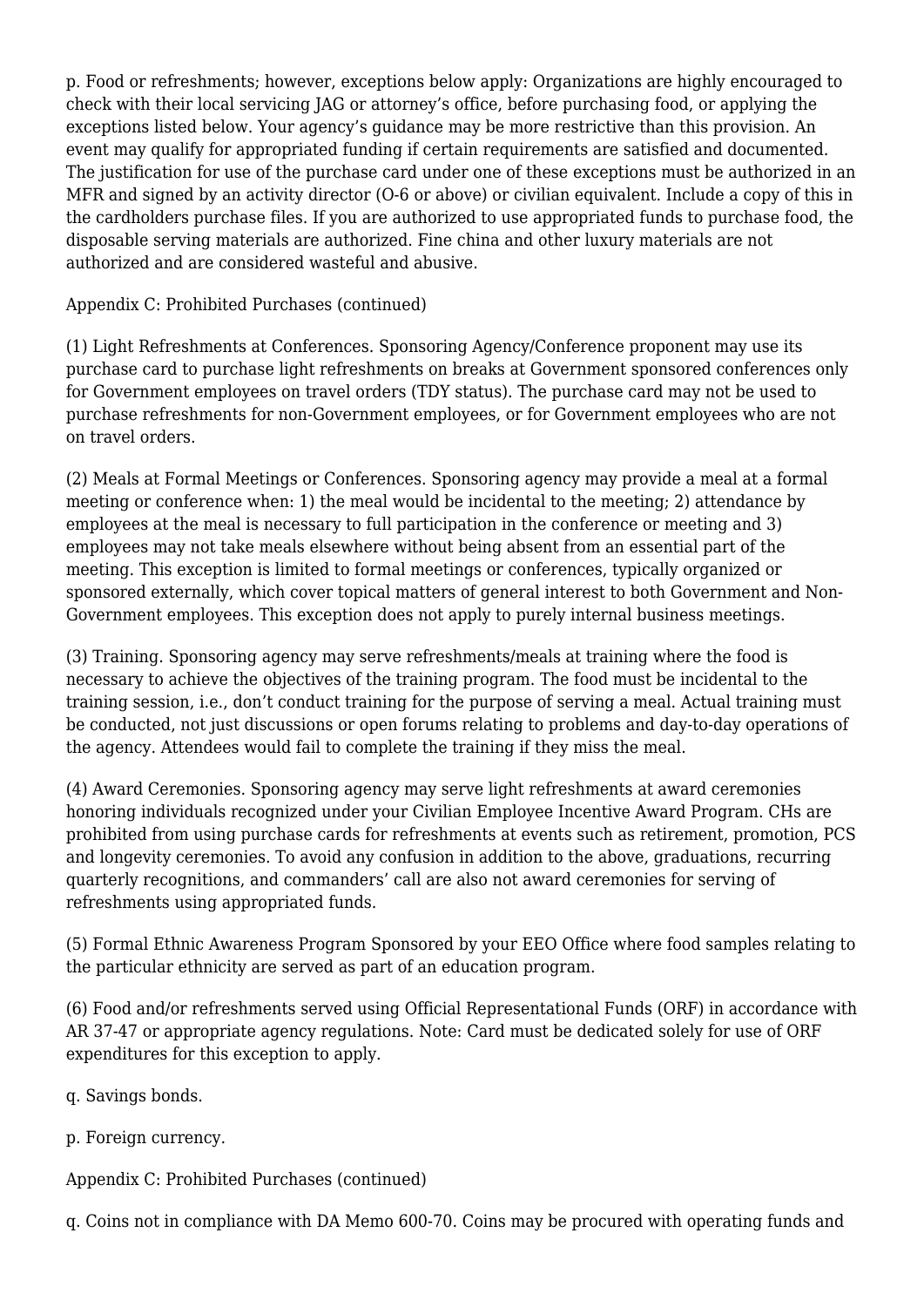presented pursuant to the following authorities: Recognition for accomplishments, award of trophies (10 USC 1125), and Agency Awards (5 USC 4503).

- r. Dating and escort services.
- s. Betting, casino gaming chips, and off-track betting.
- t. Court costs, alimony, and child support.
- u. Bail and bond payment*s.*
- v. Tax payments. i*.e.* personal taxes
- w. Payment of salaries and wages.

x. Airline, bus, or travel-related expenses. Exception 1: the GPC may be used for Electronic Toll Collection (i.e. toll roads, bridges, tunnels using EZPass) for official business in government vehicles. The GPC shall not be used to pay for tolls while on Temporary Duty Assignment (TDY). The Government Travel Card is still the appropriate vehicle for paying tolls accrued during TDY. Exception 2: Lodging is allowable when purchased by Casualty and Mortuary Affairs Operations Center (CMAOC) or by a Casualty Assistance Center (CAC) for a family member entitled to invitational travel to a funeral, the bedside of an injured soldier, a unit memorial event, or to attend the dignified transfer of remains at Dover Air Force Base when the following conditions are met:

(1) The persons for whom lodging is procured are eligible for the travel benefit as defined in JFTR, Vol. 1, Para. U5242 and 5246.

(2) The CMAOC or CAC has issued Invitational Travel Authorizations to those persons for whom lodging is procured.)

- y. Travel advances.
- z. Payment of travel claim.

aa. Purchases of Explosives, Munitions, Toxins, and Firearms. This specifically includes weapons (and parts), small arms, and ammunition. (Exception: PEO-Ammunition; Aberdeen Test Center , U.S. Army Accessions Support Brigade (for non-combat weapons under micropurchase threshold in support of the U.S. Army Marksmanship Unit IAW 710-2), NAFI MWR activities at Fort Benning, Fort Campbell, Fort Knox, Fort Stewart, Fort Jackson, Fort Gordon, and Redstone Arsenal; the U.S. Army Criminal Investigation Lab (USCIL); U.S. Army Special Operations Command (USSOCOM); and the U.S. Army Research, Development and Engineering Command (ARDEC), have been granted a waiver to purchase small quantities of commercial off-the-shelf non-standard ammunition.)

bb. Purchases from contractors or contractor agents who are military personnel or civilian employees of the Government.

cc. Non-rotation of sources by making repetitive purchases with the same merchant or contractor when other sources are available. This is not applicable to mandatory sources such as installation AbilityOne Base Supply Centers that replaced legacy SSSCs.

dd. Split purchases (FAR 13.003(c) (1)). The requirement is the quantity known at the time of the buy. If an individual purchases as [s]he becomes aware of a requirement, the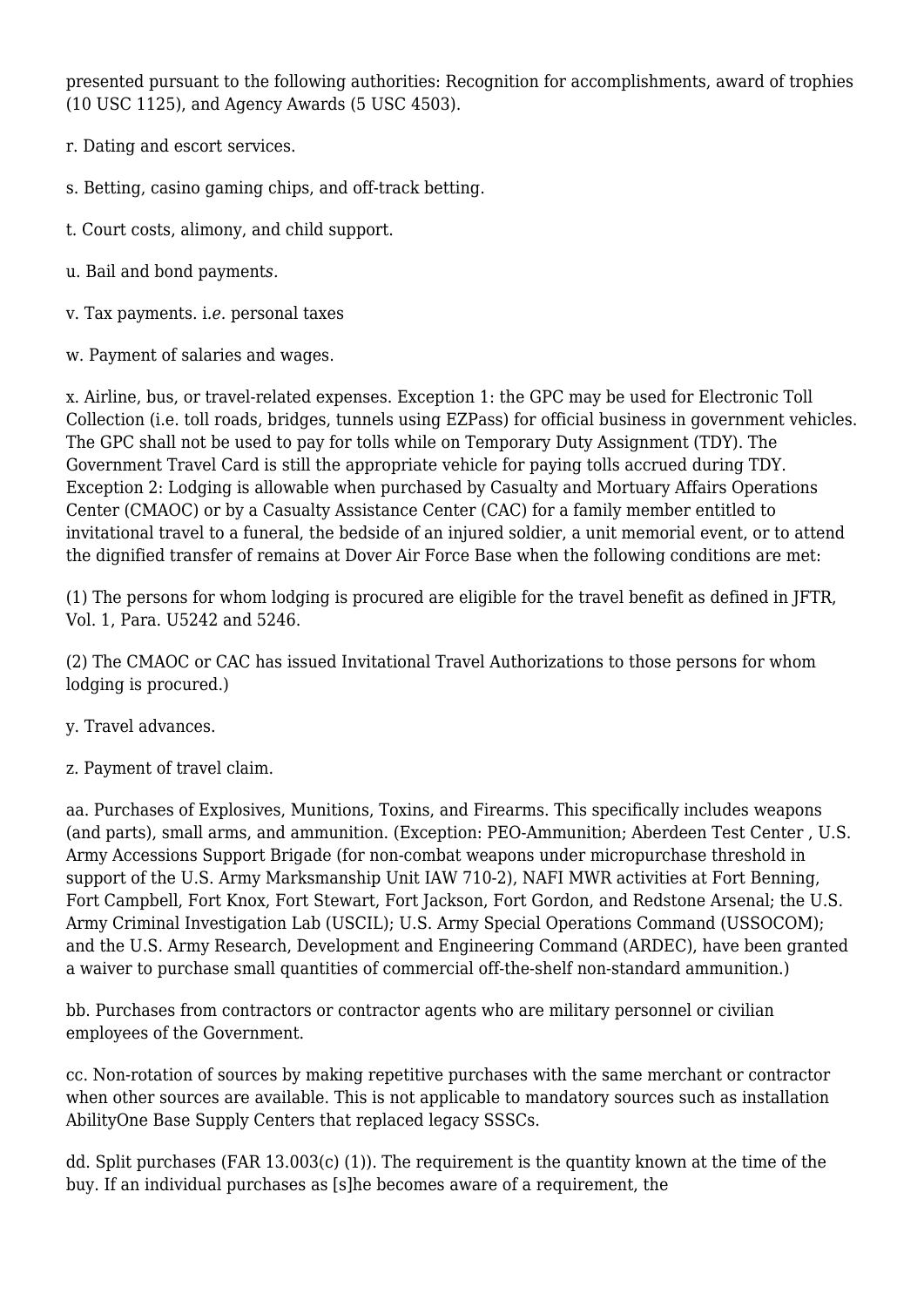Appendix C: Prohibited Purchases (continued)

requirement is each. If the person consolidates purchases and buys once a day, the requirement becomes what was received during the day. Splitting is the intentional breaking down of a known requirement to stay within a cardholders single purchase limit to avoid other procurement methods or competition requirements. Examples of split purchases or split requirements include the following:

(1) A single CH making multiple purchases from the same merchant on the same day, the total of which exceeds the single purchase limit and the total requirement was known at the time of the first purchase.

(2) A single CH purchasing the same/similar item(s) from multiple merchants on the same day, the total of which exceeds the single purchase limit and the total was known at the time of the first purchase.

(3) A single CH making multiple purchases of similar items from the same or multiple merchants over a period of time when the total requirement was known at time of the first purchase and the value exceeds the single purchase limit.

(4) Multiple CHs under the same supervision or BO purchasing the same/similar item(s) the same day or in a compressed timeframe when the total requirement is known at a given time and exceeds the single purchase limit.

(5) Requirements exceeding the micro-purchase threshold. (i.e. yearly requirement where the monthly recurring services are less than the micro-purchase threshold but the known yearly total exceed the micro-purchase threshold.)

# **Appendix D: Department of Defense (DoD) Purchase Card Checklist and Certification Template**

**Function:** The function covered by this checklist is the administration of the Government Purchase Card Program.

**Purpose:** The Army GPC Operating Procedures mandates a review of each Billing Official account annually, to include a representative sample of associated card transactions. The purpose of these reviews is to ensure compliance with GPC program policy/guidance and other applicable government regulations, policies, and procedures; and to identify any GPC misuse, fraud, waste, and abuse. The attached checklist below is designed to help reviewers perform the required review. Each activity is encouraged to supplement and tailor their review checklist to include any unique requirements. It may be necessary to complete one check list for each CH associated with the BO account. Place a copy in each CH's file.

**Instructions:** Answers must be based on the actual testing of key internal controls (e.g., document analysis, direct observation, sampling, simulation, and other). Answers that indicate deficiencies must be explained and corrective action indicated in supporting documentation.

[Click here](http://www.acq.osd.mil/dpap/pdi/pc/docs/DOD_PCPO_GPC_Review_Best-Practice_Checklist_2012.07.26_(editable).docx) for the Department of Defense (DoD) Purchase Card Policy Office (PCPO) Government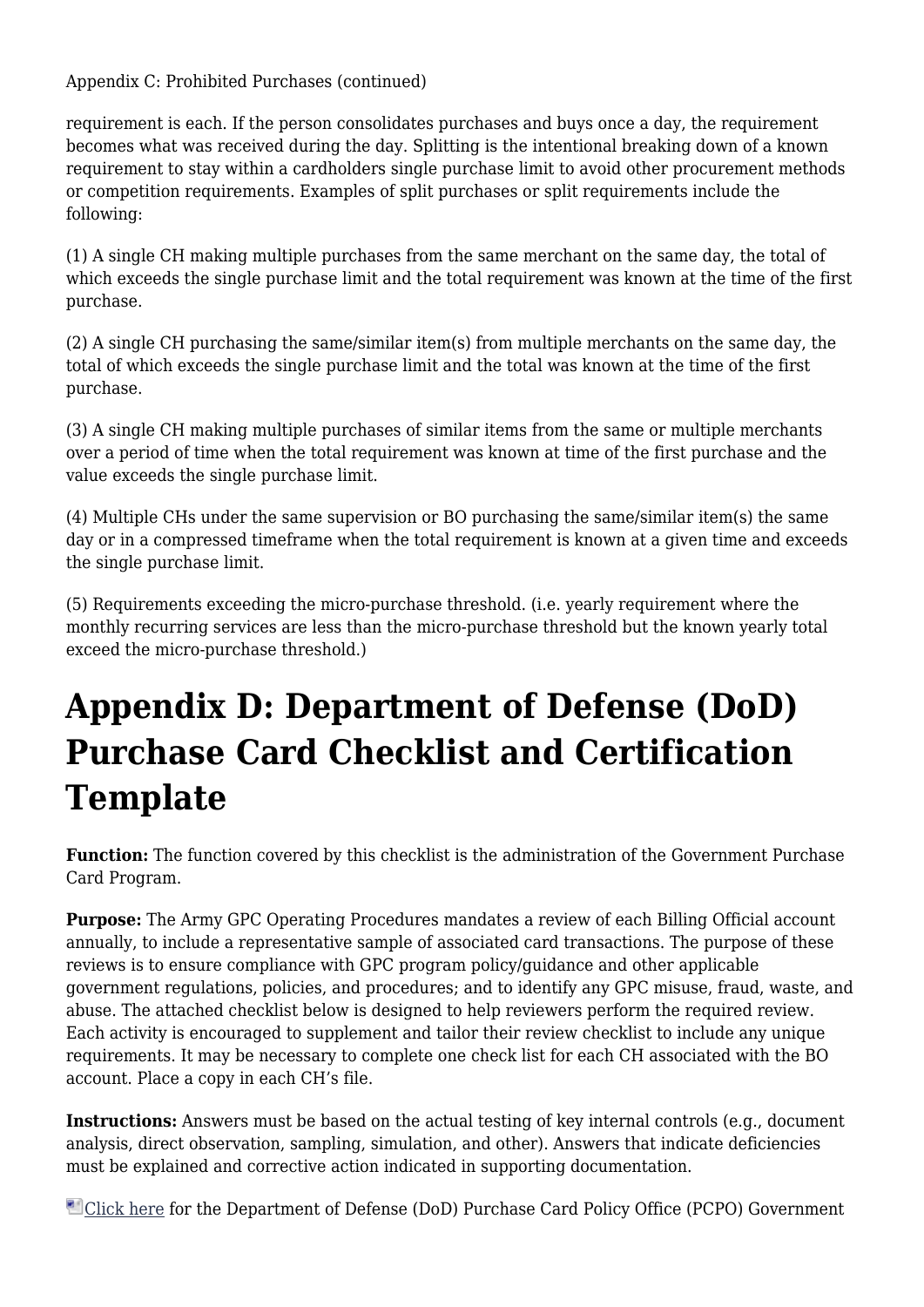Purchase Card (GPC) Review Best Practice Checklist (July 2012).

The checklist is located at: [http://www.acq.osd.mil/dpap/pdi/pc/policy\\_documents.html](http://www.acq.osd.mil/dpap/pdi/pc/policy_documents.html)

**Retention Requirements:** A minimum of six years and three months from the date of the review or corrective action report date.

#### **Appendix E: DD Form 577 for Appointing a Certifying Officer**

The DD Form 577 and instructions for completing the form can be found on the official website for Department of Defense forms at:

**<http://www.dtic.mil/whs/directives/infomgt/forms/eforms/dd0577.pdf>**

#### **NOTE: Use the language in Block 14 and 15 in all DD Form 577s**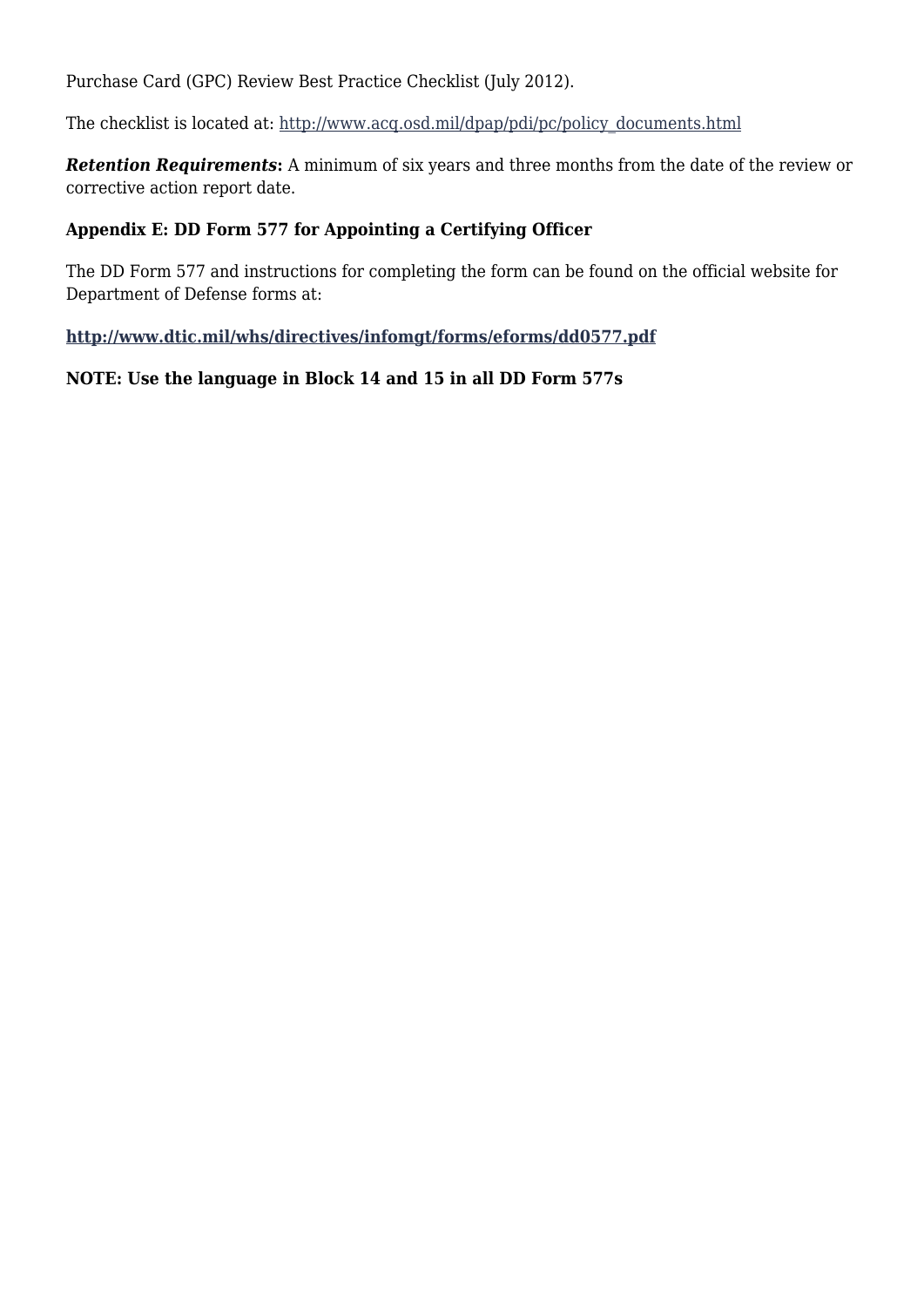|                                                                                                                                                                                                                                                                                                                                                                                                                                                                                                                                                                                                                                                                                                                                                                                                                                                                                                                                                                                                                                                                                                                                                                                                                                                                                                                                                                                                                                                                                                                                                                                                                                                                                                                                                    |              | APPOINTMENT/TERMINATION RECORD - AUTHORIZED SIGNATURE<br>(Read Privacy Act Statement and Instructions before completing form.) |                                |          |                                                                                                                                                                                                    |                               |
|----------------------------------------------------------------------------------------------------------------------------------------------------------------------------------------------------------------------------------------------------------------------------------------------------------------------------------------------------------------------------------------------------------------------------------------------------------------------------------------------------------------------------------------------------------------------------------------------------------------------------------------------------------------------------------------------------------------------------------------------------------------------------------------------------------------------------------------------------------------------------------------------------------------------------------------------------------------------------------------------------------------------------------------------------------------------------------------------------------------------------------------------------------------------------------------------------------------------------------------------------------------------------------------------------------------------------------------------------------------------------------------------------------------------------------------------------------------------------------------------------------------------------------------------------------------------------------------------------------------------------------------------------------------------------------------------------------------------------------------------------|--------------|--------------------------------------------------------------------------------------------------------------------------------|--------------------------------|----------|----------------------------------------------------------------------------------------------------------------------------------------------------------------------------------------------------|-------------------------------|
| <b>AUTHORITY:</b> E.O. 9397, 31 U.S.C. Sections 3325, 3528, DoDFMR, 7000.14-R, Vol. 5.<br>PRINCIPAL PURPOSE(S): To maintain a record of certifying and accountable officers' appointments, and termination of those appointments. The<br>information will also be used for identification purposes associated with certification of documents and/or liability of public records and funds.<br>ROUTINE USE(S): The information on this form may be disclosed as generally permitted under 5 U.S.C Section 552a(b) of the Privacy Act of 1974,<br>as amended. It may also be disclosed outside of the Department of Defense (DoD) to the the Federal Reserve banks to verify authority of the<br>accountable individual to issue Treasury checks. In addition, other Federal, State and local government agencies, which have identified a need to<br>know, may obtain this information for the purpose(s) identified in the DoD Blanket Routine Uses published in the Federal Register.<br>DISCLOSURE: Voluntary; however, failure to provide the requested information may preclude appointment.                                                                                                                                                                                                                                                                                                                                                                                                                                                                                                                                                                                                                                                  |              | PRIVACY ACT STATEMENT                                                                                                          |                                |          |                                                                                                                                                                                                    |                               |
| 1. NAME (First, Middle Initial, Last)                                                                                                                                                                                                                                                                                                                                                                                                                                                                                                                                                                                                                                                                                                                                                                                                                                                                                                                                                                                                                                                                                                                                                                                                                                                                                                                                                                                                                                                                                                                                                                                                                                                                                                              |              | <b>SECTION I - FROM: APPOINTING AUTHORITY</b><br>$2.$ TITLE                                                                    |                                |          |                                                                                                                                                                                                    | 3. DOD COMPONENT/ORGANIZATION |
|                                                                                                                                                                                                                                                                                                                                                                                                                                                                                                                                                                                                                                                                                                                                                                                                                                                                                                                                                                                                                                                                                                                                                                                                                                                                                                                                                                                                                                                                                                                                                                                                                                                                                                                                                    |              |                                                                                                                                |                                |          |                                                                                                                                                                                                    |                               |
| 4. DATE (YYYYMMDD)                                                                                                                                                                                                                                                                                                                                                                                                                                                                                                                                                                                                                                                                                                                                                                                                                                                                                                                                                                                                                                                                                                                                                                                                                                                                                                                                                                                                                                                                                                                                                                                                                                                                                                                                 | 5. SIGNATURE |                                                                                                                                |                                |          |                                                                                                                                                                                                    |                               |
|                                                                                                                                                                                                                                                                                                                                                                                                                                                                                                                                                                                                                                                                                                                                                                                                                                                                                                                                                                                                                                                                                                                                                                                                                                                                                                                                                                                                                                                                                                                                                                                                                                                                                                                                                    |              | <b>SECTION II - TO: APPOINTEE</b>                                                                                              |                                |          |                                                                                                                                                                                                    |                               |
| 6. NAME (First, Middle Initial, Last)                                                                                                                                                                                                                                                                                                                                                                                                                                                                                                                                                                                                                                                                                                                                                                                                                                                                                                                                                                                                                                                                                                                                                                                                                                                                                                                                                                                                                                                                                                                                                                                                                                                                                                              |              | 7. SSN                                                                                                                         |                                | 8. TITLE |                                                                                                                                                                                                    |                               |
| 9. DOD COMPONENT/ORGANIZATION                                                                                                                                                                                                                                                                                                                                                                                                                                                                                                                                                                                                                                                                                                                                                                                                                                                                                                                                                                                                                                                                                                                                                                                                                                                                                                                                                                                                                                                                                                                                                                                                                                                                                                                      |              |                                                                                                                                | 10. ADDRESS (Include ZIP Code) |          |                                                                                                                                                                                                    |                               |
| 11. TELEPHONE NUMBER (Include Area Code)                                                                                                                                                                                                                                                                                                                                                                                                                                                                                                                                                                                                                                                                                                                                                                                                                                                                                                                                                                                                                                                                                                                                                                                                                                                                                                                                                                                                                                                                                                                                                                                                                                                                                                           |              |                                                                                                                                |                                |          | 12. EFFECTIVE DATE OF APPOINTMENT (YYYYMMDD)                                                                                                                                                       |                               |
| 13. POSITION TO WHICH APPOINTED (X as applicable (one only))<br><b>DISBURSING OFFICER</b><br><b>PAYING AGENT</b><br>CHANGE FUND CUSTODIAN<br>DEPARTMENTAL ACCOUNTABLE OFFICIAL<br>14. YOU ARE HEREBY APPOINTED TO SERVE IN THE CAPACITY IDENTIFIED IN ITEM 13. YOUR RESPONSIBILITIES INCLUDE:<br>A. Ensure transactions are legal, proper, correct, and satisfy a bona fide need; retain adequate documentation; cardholders must reconcile all<br>transactions with purchase log entries; ensure facts presented in documents for payment are complete and accurate to include designation of the<br>proper funds; ensure all items and services have been received, ensure procedures in place for items or services not received by the next billing<br>cycle are disputed within the designated dispute timeline; and ensure billing statement invoice transactions are reallocated to other accounting<br>classifications, if necessary, prior to the actual certification of the invoice.<br>B. Verify the line item detail on the invoices matches the amount certified for payment. Do not certify a known or suspected fraudulent transaction.<br>C. Take appropriate action to prevent submission of duplicate invoices for the same transaction.<br>D. Certify authorized transactions and forward the official invoice for timely payment processing.<br>E. Follow agency procedures for addressing all fraudulent, improper, abusive, or questionable transactions.<br>15. YOU ARE ADVISED TO REVIEW AND ADHERE TO THE FOLLOWING REGULATION(S) NEEDED TO ADEQUATELY PERFORM THE<br>DUTIES TO WHICH YOU HAVE BEEN ASSIGNED:<br>A. DOD Government Charge Card Guidebook<br>B. DOD Financial Management Regulation Volume 10, Chapter 23 |              | DEPUTY DISBURSING OFFICER<br><b>CASHIER</b><br><b>IMPREST FUND CASHIER</b>                                                     |                                |          | <b>DISBURSING AGENT</b><br><b>COLLECTION AGENT</b><br><b>CERTIFYING OFFICER</b><br>D. Army Government Purchase Card Operating Procedures<br>E. DOD FMR, Volume 5, Chapter 33, Certifying Officers, |                               |
| C. Army Federal Acquisition Regulation Supplement, Section 5113.2                                                                                                                                                                                                                                                                                                                                                                                                                                                                                                                                                                                                                                                                                                                                                                                                                                                                                                                                                                                                                                                                                                                                                                                                                                                                                                                                                                                                                                                                                                                                                                                                                                                                                  |              |                                                                                                                                |                                |          | Departmental Accountable Officials, and Review Officials                                                                                                                                           |                               |
|                                                                                                                                                                                                                                                                                                                                                                                                                                                                                                                                                                                                                                                                                                                                                                                                                                                                                                                                                                                                                                                                                                                                                                                                                                                                                                                                                                                                                                                                                                                                                                                                                                                                                                                                                    |              | SECTION III - ACKNOWLEDGEMENT OF APPOINTMENT                                                                                   |                                |          |                                                                                                                                                                                                    |                               |
| I acknowledge and accept the position and responsibilities defined above. I understand that I am strictly liable to the United States<br>for all public funds under my control. I have been counseled on my pecuniary liability and have been given written operating<br>instructions. I certify that my official signature is shown in item 17 below.                                                                                                                                                                                                                                                                                                                                                                                                                                                                                                                                                                                                                                                                                                                                                                                                                                                                                                                                                                                                                                                                                                                                                                                                                                                                                                                                                                                             |              |                                                                                                                                |                                |          |                                                                                                                                                                                                    |                               |
| 16. PRINTED NAME (First. Middle Initial, Last)                                                                                                                                                                                                                                                                                                                                                                                                                                                                                                                                                                                                                                                                                                                                                                                                                                                                                                                                                                                                                                                                                                                                                                                                                                                                                                                                                                                                                                                                                                                                                                                                                                                                                                     |              |                                                                                                                                | 17. SIGNATURE                  |          |                                                                                                                                                                                                    |                               |
|                                                                                                                                                                                                                                                                                                                                                                                                                                                                                                                                                                                                                                                                                                                                                                                                                                                                                                                                                                                                                                                                                                                                                                                                                                                                                                                                                                                                                                                                                                                                                                                                                                                                                                                                                    |              | SECTION IV - TERMINATION OF APPOINTMENT                                                                                        |                                |          |                                                                                                                                                                                                    | <b>19. APPOINTEE INITIALS</b> |
| The appointment of the individual named above is hereby revoked.                                                                                                                                                                                                                                                                                                                                                                                                                                                                                                                                                                                                                                                                                                                                                                                                                                                                                                                                                                                                                                                                                                                                                                                                                                                                                                                                                                                                                                                                                                                                                                                                                                                                                   |              |                                                                                                                                |                                |          | 18. DATE (YYYYMMDD)                                                                                                                                                                                |                               |
| 20. NAME OF APPOINTING AUTHORITY                                                                                                                                                                                                                                                                                                                                                                                                                                                                                                                                                                                                                                                                                                                                                                                                                                                                                                                                                                                                                                                                                                                                                                                                                                                                                                                                                                                                                                                                                                                                                                                                                                                                                                                   |              | 21. TITLE                                                                                                                      |                                |          | 22. SIGNATURE                                                                                                                                                                                      |                               |
| <b>DD FORM 577, FEB 2011</b>                                                                                                                                                                                                                                                                                                                                                                                                                                                                                                                                                                                                                                                                                                                                                                                                                                                                                                                                                                                                                                                                                                                                                                                                                                                                                                                                                                                                                                                                                                                                                                                                                                                                                                                       |              | PREVIOUS EDITION IS OBSOLETE.                                                                                                  |                                |          | Reset                                                                                                                                                                                              | Adobe Professional 8.0        |

# **Appendix F: Sample GPC Appointment Letters**

MEMORANDUM FOR CARDHOLDER NAME/ADDRESS (include level 5 number)

SUBJECT: Delegation of Procurement Authority to Use the Government Purchase Card (GPC)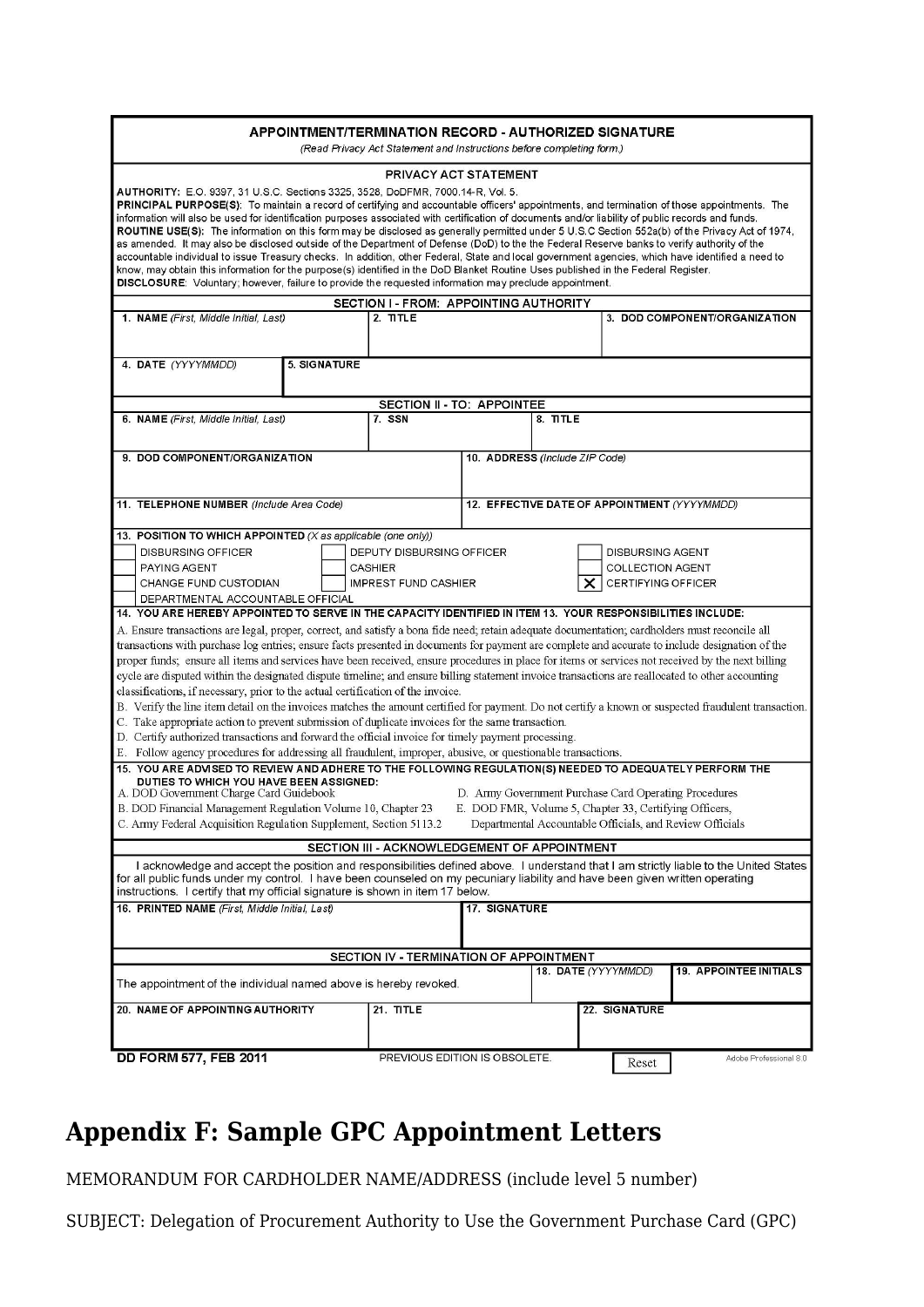1. You are advised to review and adhere to the following regulations needed to adequately perform the duties to which you have been assigned:

a. Army Government Purchase Card Operating Procedures

b. Army Federal Acquisition Regulation Supplement (AFARS), Part 5113.2 "Simplified Acquisition Procedures"

c. Defense Federal Acquisition Regulation Supplement (DFARS) Part 213.301 "Government-wide Commercial Purchase Card"

d. Federal Acquisition Regulation (FAR), Part 13 "Simplified Acquisition Procedures"

e. Department of Defense (DOD) Financial Management Regulation (FMR) Vol. 10, Ch. 23, "Purchase Card Payments"

2. You are hereby delegated procurement authority as a GPC Program Cardholder. You have successfully completed the mandatory GPC training, and you are authorized to purchase supplies and non personal services using the purchase card. Your **single purchase limit** has been established at *\$3,000*. You cannot exceed this limit without written approval of your Agency/Organization Program Coordinator (A/OPC). These limits below are set by statutes and may not be exceeded:

a. Purchases of construction covered under the Construction Wage Rate Requirements statute shall not exceed *\$2,000*.

b. Purchases of services covered under the Service Contract Labor Standards statute shall not exceed *\$2,500*.

c. Purchases of services specifically exempted from the SCA such as training services, utility services, installation services, repair and maintenance services, etc. shall not exceed *\$3,000*. If you are uncertain whether the SCA applies to your purchase, you must contact you're A/OPC for guidance prior to making the purchase. Purchases of supplies shall not exceed *\$3,000*.

3. Monthly purchase limits must be established by the billing official in coordination with the resource manager/advisor designated to review the purchases. All purchases must satisfy a legitimate government need. The supplies and non-personal services you obtain with the GPC must be for official Government requirements and must be consistent with your assigned responsibilities and your card purchase limits, including commodity restrictions. This authorization does not exempt you from the requirement to obtain certain supplies from required sources of supply listed in Federal

Appendix F: Sample GPC Appointment Letters (Continued)

4. Regulation (FAR) Part 8, or from other organizations that have been given exclusive contracting authority for that commodity or service. You are required to obtain any pre-

purchase approval required by your organization's policy and also to ensure that all accountable property is reported to the Property Book Officer. You are responsible for all transactions made with this card. You alone are authorized to use this card. You are subject to disciplinary action for misusing the Government Purchase Card.

5. Disciplinary action, to include the reduction of spending limits or suspension or termination of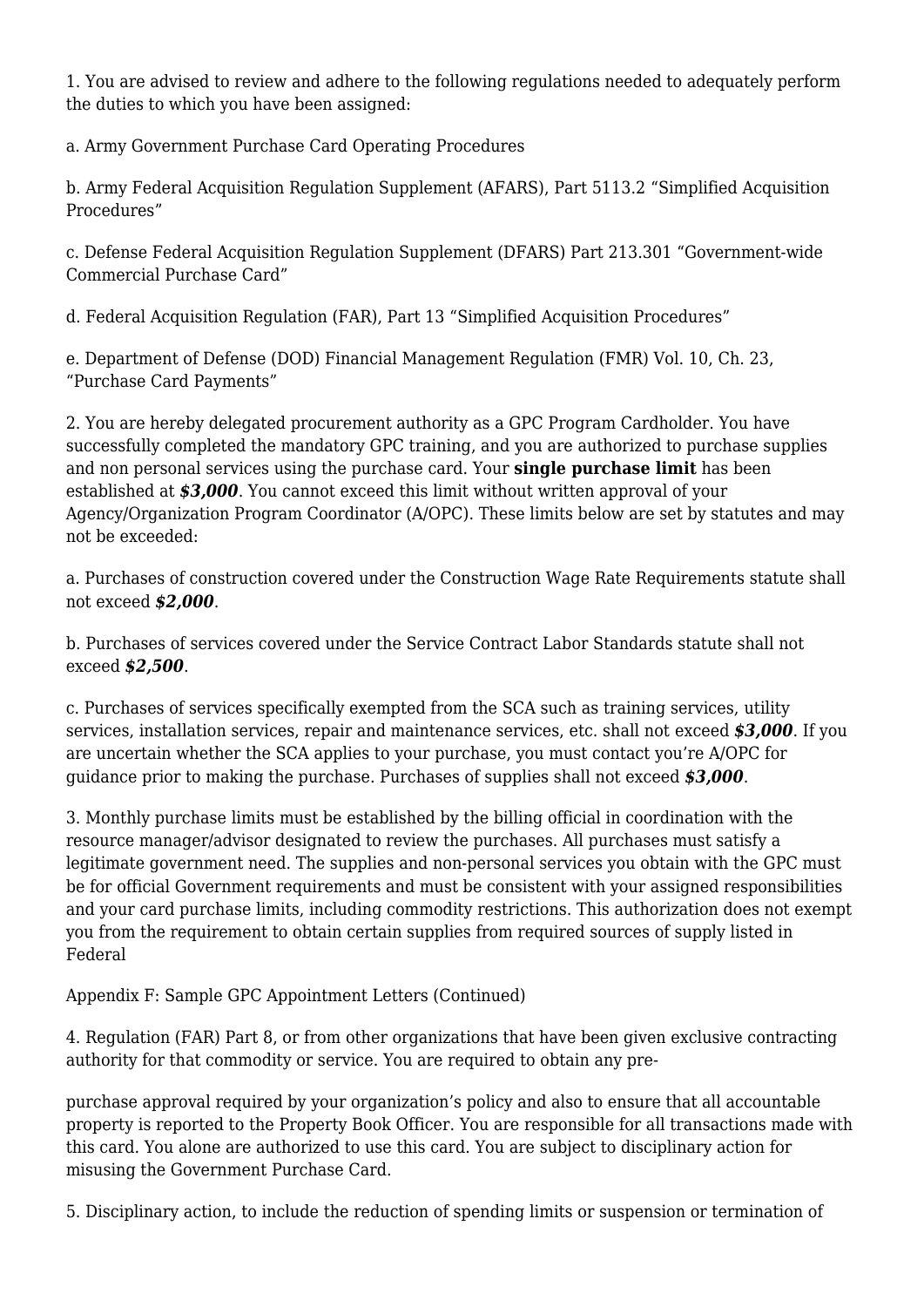your card privileges, will occur if violations are identified. This delegation is valid until it is formally modified, suspended or canceled, and shall automatically terminate upon separation from the agency or upon reassignment to another office within the agency.

6. For assistance please contact the undersigned at (phone number) or by e-mail at (email address). Thank you in advance for effectively managing an important Army purchasing program.

COC or designee (A/OPC)

Activity

**Title** 

I HAVE REVIEWED THE ABOVE AND UNDERSTAND AND CONCUR WITH MY RESPONSIBILITIES IN CONNECTION WITH THE GPC PROGRAM

\_\_\_\_\_\_\_\_\_\_\_\_\_\_\_\_\_\_\_\_\_\_\_\_\_\_\_\_\_\_\_\_\_\_\_\_\_\_\_\_\_\_\_\_\_\_\_\_\_\_\_\_\_\_\_\_\_\_\_\_\_\_\_\_\_\_\_\_\_\_\_\_(SIGNATURE) (DATE)

Appendix F: Sample GPC Appointment Letters (Continued)

MEMORANDUM FOR BILLING OFFICIAL NAME and Address

SUBJECT: Appointment as Primary Billing Official for the level 5 (number) Account Ending in (XXXX) for the (Activity) Government Purchase Card Program

1. You are advised to review and adhere to the following regulations needed to adequately perform the duties to which you have been assigned:

a. Army Government Purchase Card Operating Procedures

b. Army Federal Acquisition Regulation Supplement (AFARS), Part 5113.2 "Simplified Acquisition Procedures

c. Defense Federal Acquisition Regulation Supplement (DFARS) Part 213.301 "Government-wide Commercial Purchase Card"

d. Federal Acquisition Regulation (FAR), Part 13 "Simplified Acquisition Procedures"

e. Department of Defense (DOD) Financial Management Regulation (FMR) Vol. 10, Ch. 23, "Purchase Card Payments"

f. Section 3325 and 3528 of Title 31, United States Code

g. DoD Directive 7000.14R, DoD Departmental Accountable Officials and Certifying Officers

h. DoD FMR, Volume 5, Chapter 33, Certifying Officers, Departmental Accountable Officials, and Review Officials

2. You have successfully completed the mandatory training requirements, and occupy a position where your duties include the functions of a billing official/certifying official for (Activity's) purchase card program. Therefore, in accordance with the references in paragraph 1, and pursuant to the authority vested in the undersigned, I hereby appoint you as a billing official for your agency cited above.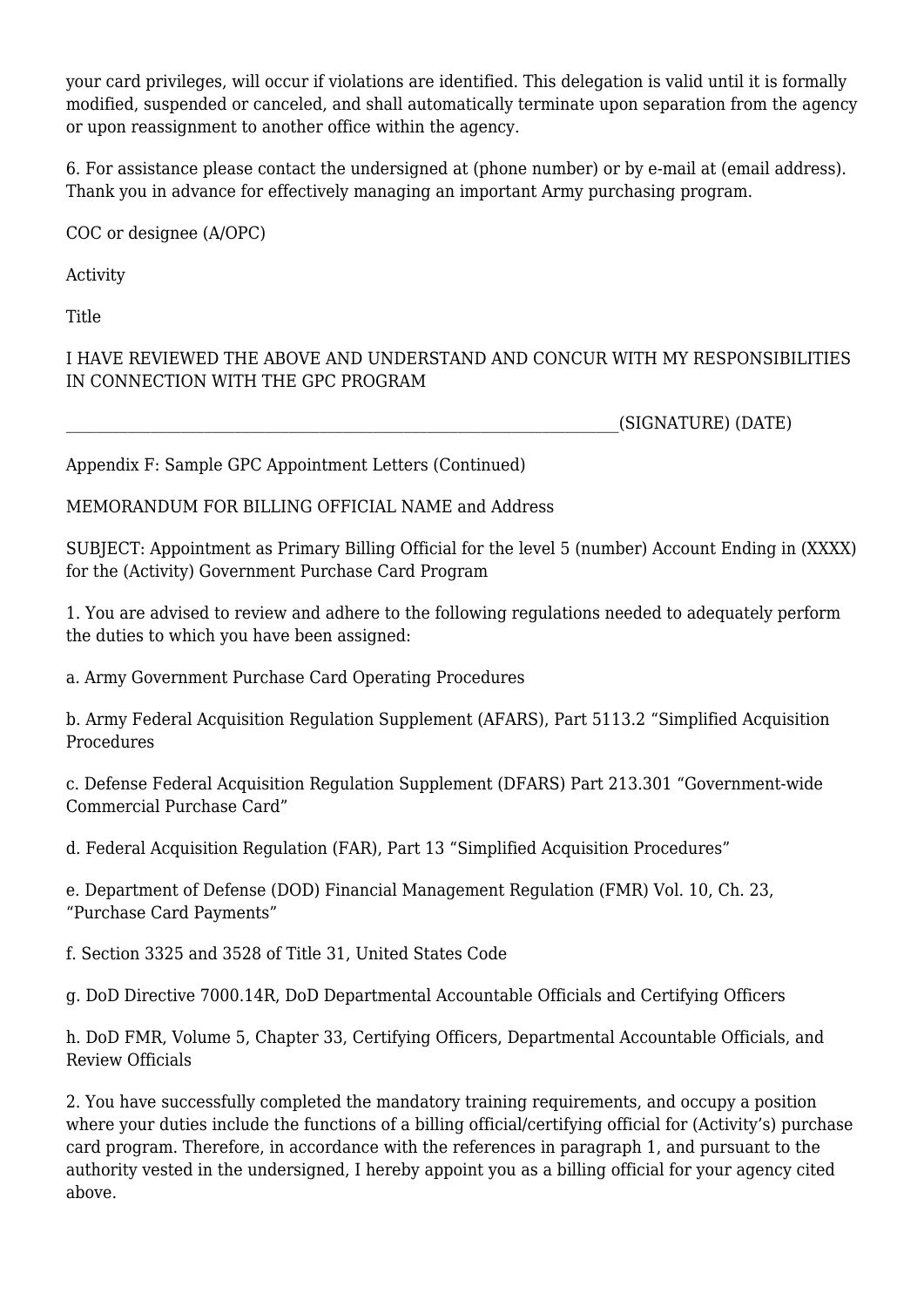3. This account is for supplies, non-personal services, and training purchases in accordance with the mission of your agency. As the primary billing official, you are responsible for certifying your cardholders' purchases for payment to:

#### DFAS INDIANAPOLIS

4. Your appointment is effective upon your signature and remains in effect until formally revoked in writing by the appointing official. Pre-purchase approval from you is required of your cardholders in accordance with the Army Government Purchase Card Operating Procedures and your local standard operating procedures. .

5. Appointed certifying officers must complete an approved Certifying Officer Legislation training course within 2 weeks of their appointment and before actually

Appendix F: Sample GPC Appointment Letters (Continued)

performing as certifying officers, and provide a printed copy of the course completion certificate to their supervisor, who may specify any of these sources of training:

**A.** *<http://www.dfas.mil/fastrac/coltraining.html>*.

**B.** *[https://fm.csd.disa.mil/kc/login/login.asp?kc\\_ident=kc0014&blnAccess=TRUE](https://fm.csd.disa.mil/kc/login/login.asp?kc_ident=kc0014&blnAccess=TRUE)*.

#### **C.** *<https://www.defensetravel.dod.mil/Passport>*

6. As an individual involved in approving the spending of public funds, you are held to a high standard of responsibility and accountability. Be advised that billing officials have pecuniary liability for any illegal, improper, or incorrect payment processed by the organization as a result of any payment that is found to be illegal, improper or incorrect. You must become thoroughly familiar with your responsibilities and accountability. Non-compliance with applicable laws and regulations may result in suspension of your account.

7. By signature below you acknowledge this appointment, and affirm you have read and understand your responsibilities as described in the following references:

a. Title 31, US Code, Section 3325, Vouchers [\(http://www4.law.cornell.edu/uscode/31/3325.html\)](http://www4.law.cornell.edu/uscode/31/3325.html)

b. Title 31, US Code, Section 3528, Responsibilities and Relief from liability of certifying officials [\(http://www4.law.cornell.edu/uscode/31/3528.html](http://www4.law.cornell.edu/uscode/31/3528.html))

c. DoD Directive 7000.14R, DoD Departmental Accountable Officials and Certifying Officers [\(http://comptroller.defense.gov/fmr/12/12\\_19.pdf\)](http://comptroller.defense.gov/fmr/12/12_19.pdf)

d. DoD FMR, Volume 5, Chapter 33, Certifying Officers, Departmental Accountable Officials, and Review Officials ([http://comptroller.defense.gov/fmr/05/05\\_33.pdf](http://comptroller.defense.gov/fmr/05/05_33.pdf))

8. Planning succession is crucial and required. When you process out, you must notify the A/OPC. Accounts without a primary and alternate billing official or have an alternate billing official without a primary billing official longer than 45 days will be suspended. Further, you must notify this office of any changes to your managing account so that your account can be brought up to date in a timely manner. NOTE: All nominations for account holders and changes to your current account must be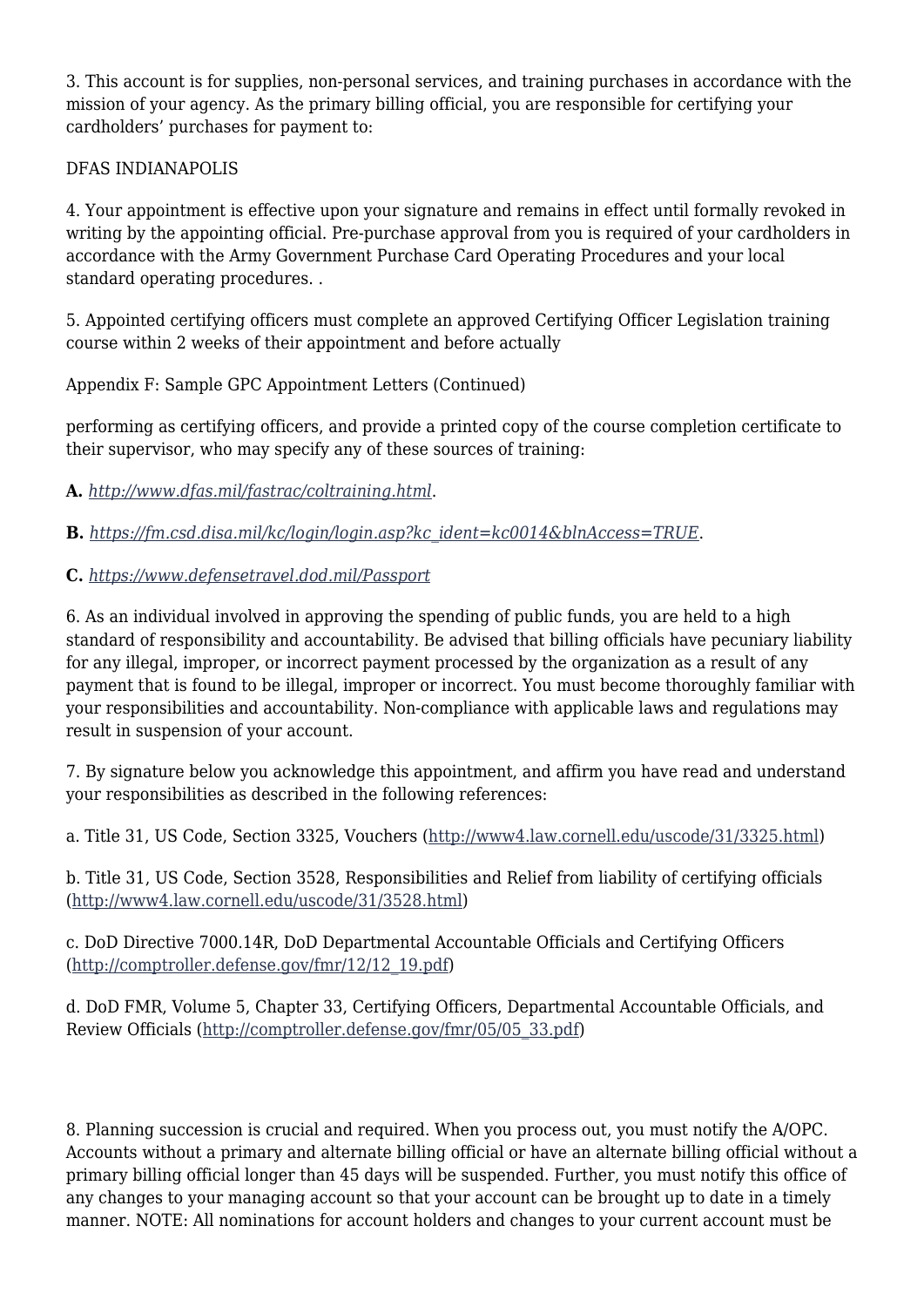submitted to your A/OPC.

- 9. Please promptly complete the following actions:
- a. Sign and date Enclosure 1, and return to your Level 4 A/OPC.
- b. Complete a DD Form 577 (Encl 2), and submit to the DFAS office cited below and your A/OPC.

Appendix F: Sample GPC Appointment Letters (Continued)

*DEFENSE FINANCE AND ACCOUNTING SERVICE*

*VENDOR PAY PRODUCT LINE*

*ATTN: DEPT 3275 (IMPAC/CARE)*

*8899 EAST 56TH STREET*

*INDIANAPOLIS, INDIANA 46249-3275*

c. Retain a copy of all documents for your records for audit review purposes.

10. You are required to return your acknowledgement statement to your Level 4 A/OPC immediately upon signing and dating below.

1. Thank you in advance for ensuring the U.S. Army maintains a sound Government Purchase Card Program.

COC or designee (Level 4 A/OPC)

Activity

**Title** 

ENCL DD Form 577

#### BILLING OFFICIAL/CERTIFYING OFFICER'S ACKNOWLEDGEMENT OF RECEIPT, UNDERSTANDING AND CONCURRENCE OF HIS/HER APPOINTMENT AND RESPONSIBILITIES:

By signature hereon, I acknowledge my appointment as a purchase card billing official/certifying officer. I have read and understand my responsibilities as cited above. I understand my right to request relief of liability for payments certified due to an inadvertent administrative error. I further understand that this appointment remains in effect until revoked in writing by the appointing official (or his/her successor).

Attached is the completed DD Form(s) 577

(Insert Name) (Billing Official/Certifying Officer Signature) (Date)

Appendix F: Sample Appointment Letters (continued)

MEMORANDUM FOR *(Name of Official)*, *(Command)*, *(Address).*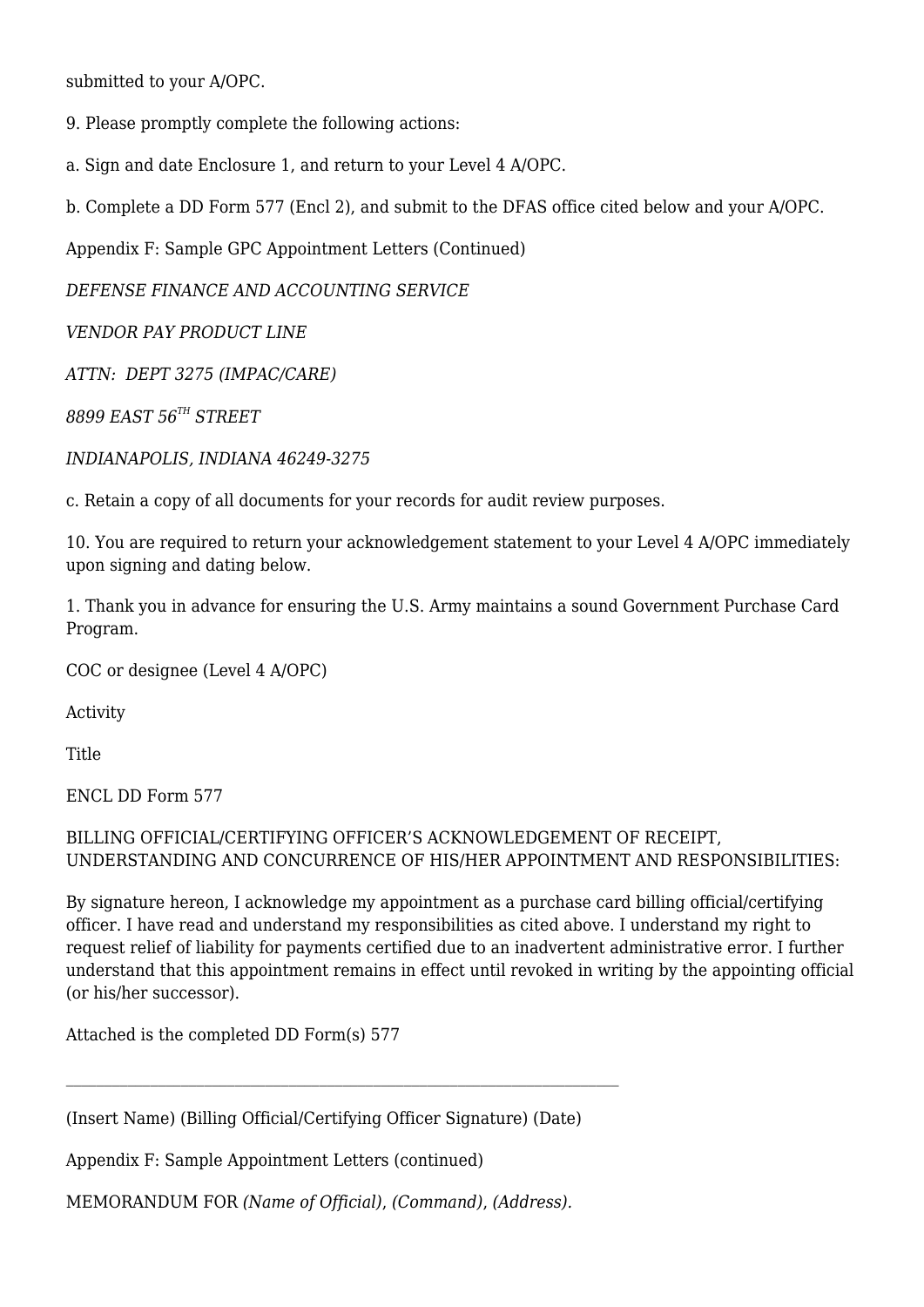SUBJECT: Appointment of Government Purchase Card (GPC) Level 3 Agency/Organization Program Coordinator (A/OPC)

1. As the \_\_\_\_\_\_\_\_\_\_\_\_\_\_\_, I hereby appoint you as the GPC Level 3 A/OPC for the *Command.* This designation remains in effect until you vacate this position or a formal memorandum rescinding this appointment is issued. You are advised to review and adhere to the following regulations needed to adequately perform the duties to which you have been assigned:

a. Army Government Purchase Card Operating Procedures

b. Army Federal Acquisition Regulation Supplement (AFARS), Part 5113.2 "Simplified Acquisition Procedures

c. Defense Federal Acquisition Regulation Supplement (DFARS) Part 213.301 "Government-wide Commercial Purchase Card"

d. Federal Acquisition Regulation (FAR), Part 13 "Simplified Acquisition Procedures"

e. Department of Defense (DOD) Financial Management Regulation (FMR) Vol. 10, Ch. 23, "Purchase Card Payments"

f. OMB Circular A-123, Appendix B

g. Chapter 4500 of Treasury Financial Manual

2. Army Government Purchase Card Operating Procedures (AGPCOP), Section 1-7, prescribes the references for your role as the Level 3 A/OPC and describes the associated responsibilities, knowledge, skills, abilities, education, and training requirements as summarized below.

3. *Responsibilities:* Your Level 3 A/OPC responsibilities include the following:

 $\Box$  Implementing, administering, and monitoring the Army Command (ACOM) GPC program subject to DoD and Army policies;

 $\Box$  Serving as a liaison with Army Headquarters, the Servicing Bank, ACOM staff, and field organizations;

 $\Box$  Providing program support to ACOM and installation GPC focal points;

Establishing and implementing ACOM-specific policy and guidelines; and,

 Developing the GPC program internal control requirements, reporting mechanisms and surveillance plan.

4. *Knowledge, skills, and abilities:* Your Level 3 A/OPC knowledge, skills and abilities include the following:

Appendix F: Sample Appointment Letters (continued)

Understanding of the relevant policies, procedures, and commercial contracting practices;

 $\Box$  Understanding of the relevant procurement laws and regulations;

Understanding of what constitutes and authorized purchase transaction;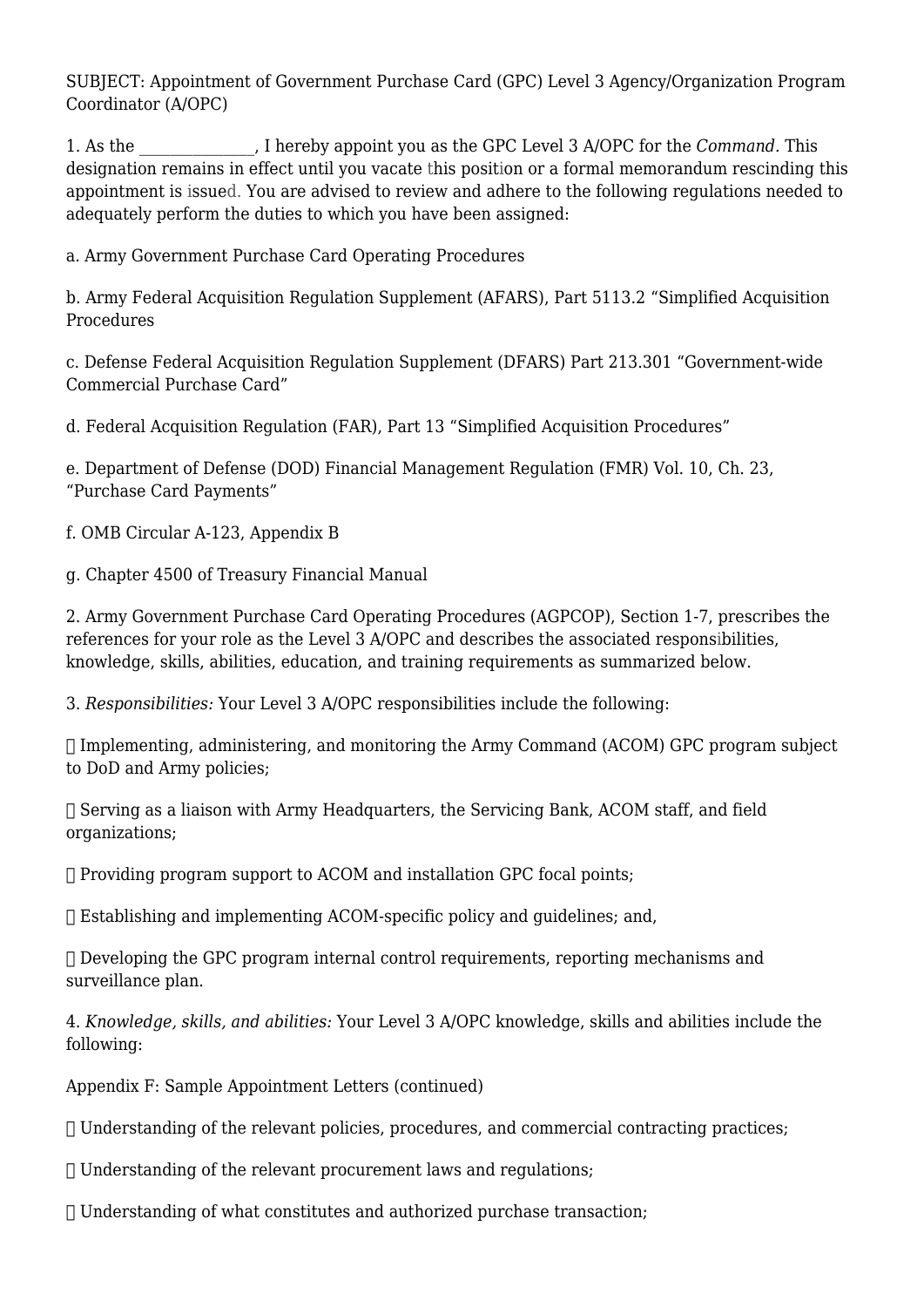Understanding of procurement methods and standards;

 $\Box$  Ability to communicate, organize, and manage effectively;

 $\Box$  Basic analytical and computer skills; and,

 Ability to analyze, research, and provide concise recommendations to the chain of command on required actions to anticipate, prevent, or correct problems in business processes that are supported by the GPC.

5. *Education requirements:* In conjunction with appointment, Level 3 A/OPC has achieved DAWIA Level II certification in contracting or will complete DAWIA Level 2 Contracting or DAWIA Level 2 Purchasing training requirements within 24 months of this appointment. Level 3 A/OPC is a GS-13 or higher or in a grade conducive to the responsibilities, complexity, and volume of the Command's GPC program.

6. *Training Requirements:* Level 3 A/OPC has completed the following mandatory GPC training requirements within the twelve months prior to this appointment.

 $\Box$  Ethics training (AR 350-1 paragraph G-18, DOD 5500.7-R, the Joint Ethics Regulation);

DAU DoD GPC Tutorial;

U.S. Bank Access Online web based training;

DAU online training course CLG 005 Purchase Card Online System (PCOLS);

DAU initial and refresher training (Basic (CLG001)/Refresher (CLG004);

*DAU purchase card courses are online at <http://clc.dau.mil/>.*

7. Congratulations on your designation as the GPC Level 3 A/OPC for the *Command.* My staff and I stand ready to support you in this important part of your mission.

\_ Signature Signature

\_ Appointee Appointing Official

Date Date

Appendix F: Sample Appointment Letters (continued)

MEMORANDUM FOR *(insert individual's name), (insert individual's title), (insert Command), (insert Command address).*

SUBJECT: Letter of Endorsement for the Appointment of Department of the Army Government Purchase Card (GPC) Level 3 Agency/Organization Program Coordinator (A/OPC)

1. I recommend and endorse *(insert individual's name)* for the position of GPC Level 3 A/OPC for the *(insert Command)*.

2. It has been determined that *(insert individual's name)* possesses the required knowledge, skills, abilities, and education and training requirements to fill the Level 3 A/OPC role and to successfully carry out the responsibilities of managing the GPC Program throughout (*insert Command)* as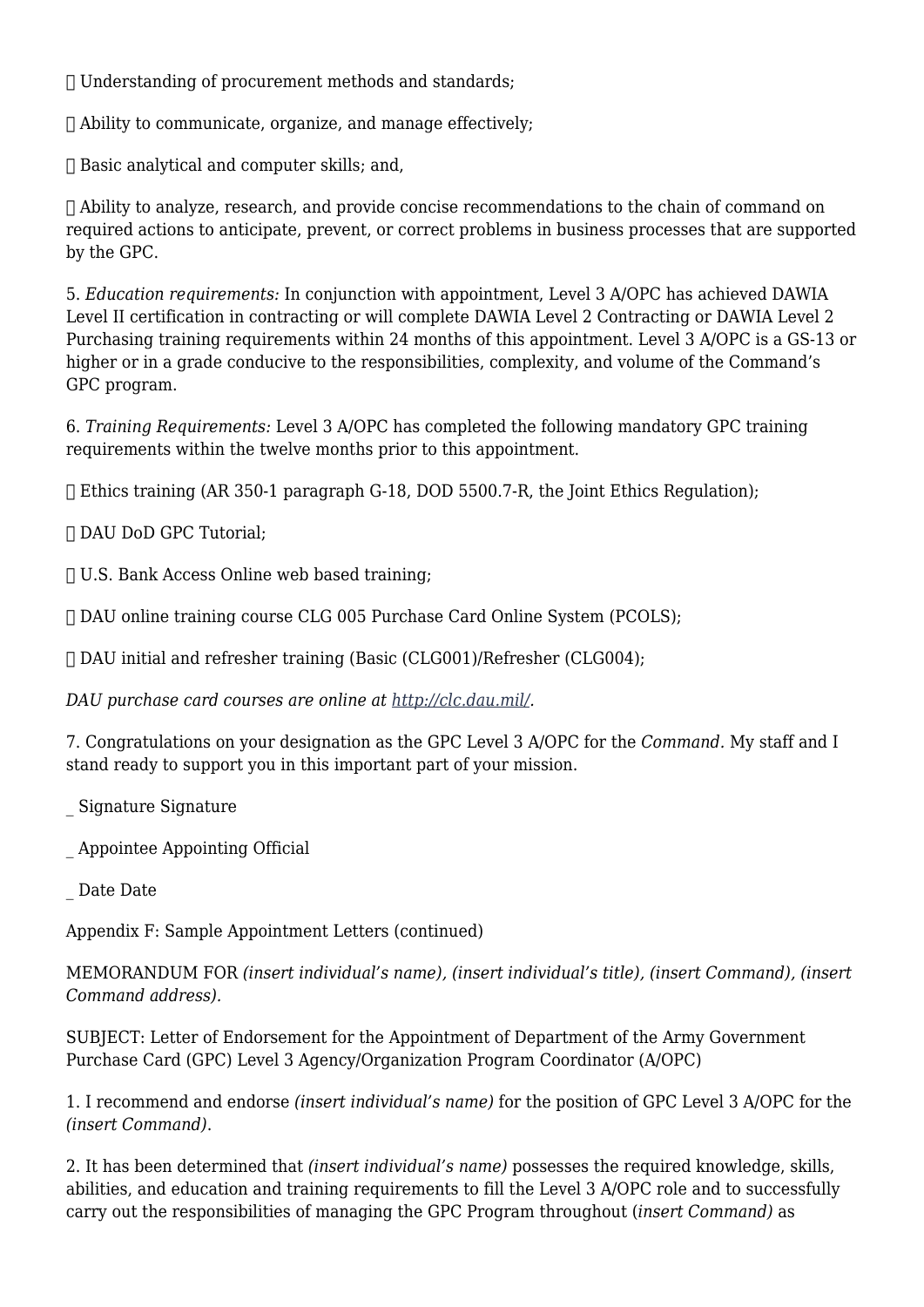defined in the Army Government Purchase Card Operating Procedures (AGPCOP).

3. As Level 3 A/OPC, *(insert individual's name), (insert individual's title)* will serve as the primary liaison between Army Headquarters and Level 4 A/OPCs throughout *(insert Command)*.

4. Welcome to the GPC Program and congratulations on your appointment as Level 3 A/OPC!

(*insert signature)*

*(insert name)*

Level 2 A/OPC

#### **Appendix G: Formal Reporting Requirements**

1. Surveillance program results are prepared by each Level 3 A/OPC and provided to the Army Level 2 A/OPC no later than April  $21<sup>st</sup>$  and October  $21<sup>st</sup>$ . The report identifies data collected during the two previous quarters of the fiscal year.

2. A list of the number of waivers to the Army Standard Span of Control that have been requested (broken down to CH to BO, 300 accounts per Level 4 A/OPC, and so on), and the disposition of these requests, must be reported.

3. Level 3 A/OPCs must submit a summary of the corrective actions taken by the Level 4 A/OPC to reduce the number of delinquent accounts. In subsequent reports, the Level 4 A/OPC advises the results of the corrective actions.

4. Level 3 A/OPCs outlines routine reviews of their program, identifying compliance reviews, reports, adverse actions, and exceptional activities.

5. Reports due to the Army Level 2 A/OPC. A sample semi-annual surveillance report format is provided below.

| <b>Report Name</b> | <b>Frequency</b> | <b>Army Suspense Date</b>                                                                 | Data Coverage                                              |
|--------------------|------------------|-------------------------------------------------------------------------------------------|------------------------------------------------------------|
| <b>OMB</b>         | Quarterly        | January 5 <sup>th</sup><br>April 5 <sup>th</sup><br>July 5 <sup>th</sup><br>October $5th$ | Each previous quarter                                      |
| Surveillance       | Semi-Annually    | April 21 $^{\rm st}$<br>October 21 <sup>st</sup>                                          | $1st$ & $2nd$ Qtr<br>$3^{\text{rd}}$ & $4^{\text{th}}$ Otr |

*Reports due to the Army Level 2 A/OPC Office*

Appendix G: Formal Reporting Requirements (continued)

Department of the Army

Government Purchase Card (GPC) Program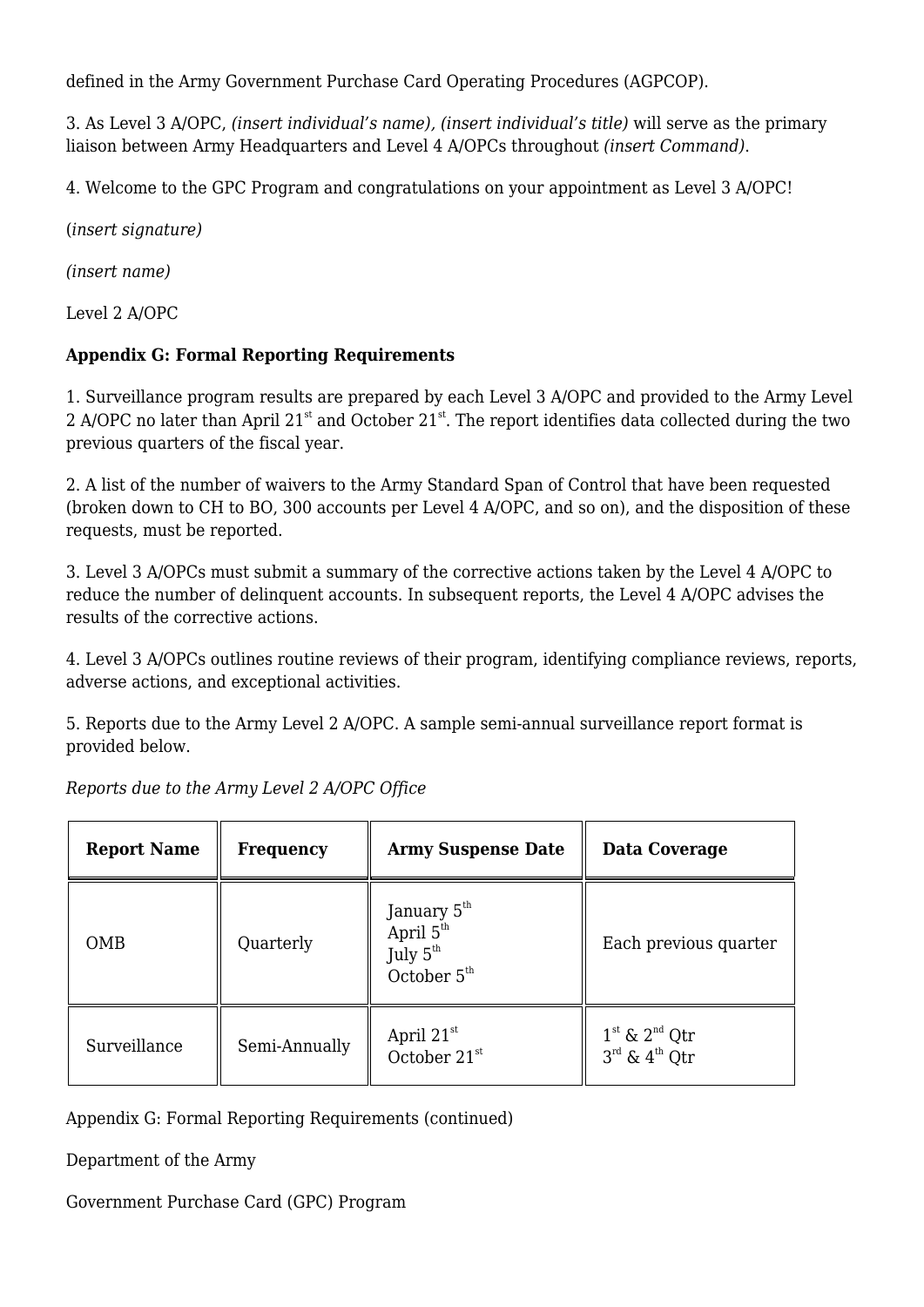| As of End of Quarter                                                              | 21 Apr 21 Oct<br>$(1 Oct - (1 Apr -$ | $\bf C$ |
|-----------------------------------------------------------------------------------|--------------------------------------|---------|
| <b>Span of Control Waivers</b>                                                    |                                      |         |
| Phone Number                                                                      |                                      |         |
| Person Preparing Report (if different than A/OPC) _______________________________ |                                      |         |
|                                                                                   |                                      |         |
| A/OPC Name:                                                                       |                                      |         |
| Reporting Activity ____________                                                   |                                      |         |
|                                                                                   |                                      |         |
| Report _____ for Fiscal Year ______                                               |                                      |         |
| Semi-Annual Surveillance Report                                                   |                                      |         |

(1 Oct – 31 Mar) (1 Apr – 30 Sep) **Comments FY Total**

A. Total Number of Waiver Requests

A1. Total Number of Waivers Approved

A2. Total Number of Waivers Disapproved

B. Number of Open but Inactive Accounts (more than 3 months)

Appendix G: Formal Reporting Requirements (continued)

#### **Detailed Span of Control Waiver Report**

| <b>Entry</b><br>No. | <b>Organization</b><br>Name/Code | Span of<br>Control<br><b>Waiver</b><br><b>Request</b><br><b>Summary</b><br>and Reason<br>for Waiver<br><b>Request</b> | <b>Date Waiver</b><br><b>Submitted to</b><br>A/OPC<br>(ddmmyyyy) | <b>Status/Disposition</b><br>of Waiver Request |
|---------------------|----------------------------------|-----------------------------------------------------------------------------------------------------------------------|------------------------------------------------------------------|------------------------------------------------|
|---------------------|----------------------------------|-----------------------------------------------------------------------------------------------------------------------|------------------------------------------------------------------|------------------------------------------------|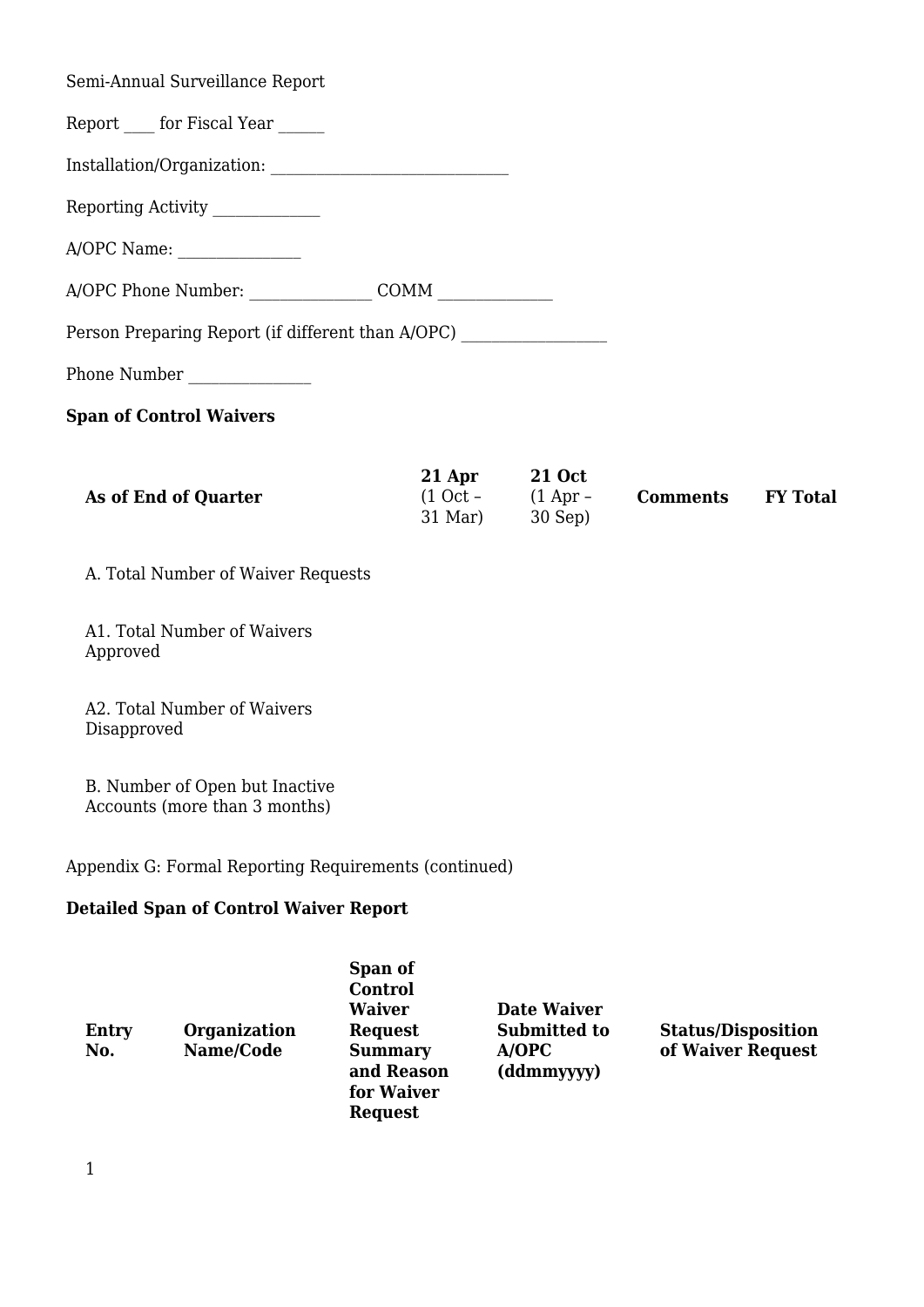| $\overline{a}$ |  |  |  |
|----------------|--|--|--|
| 3              |  |  |  |
| $\overline{4}$ |  |  |  |
| 5              |  |  |  |
| $\overline{6}$ |  |  |  |
| $\overline{7}$ |  |  |  |
| 8              |  |  |  |

# **Inactivity**

|                      | 21 Apr     | <b>21 Oct</b> |                 |                 |
|----------------------|------------|---------------|-----------------|-----------------|
| As of End of Quarter | $(1$ Oct – | $(1$ Apr –    | <b>Comments</b> | <b>FY Total</b> |
|                      | $31$ Mar)  | $30$ Sep)     |                 |                 |

A. Total Number of Open but Inactive accounts

B. Number of Open but Inactive Accounts (more than 3 months)

#### **Detailed Inactivity Report**

#### **(List all Open but Inactive accounts over 3 months**

#### **excluding accounts terminated or those in a V9 status)**

| <b>Organization</b> | GPC<br><b>Account</b>     | <b>Date Opened</b> | <b>Beginning</b><br>Date of     | Disposition of<br><b>Account and</b> |
|---------------------|---------------------------|--------------------|---------------------------------|--------------------------------------|
| Name/Code           | <b>Number</b><br>(masked) | (ddmmyyyy)         | <b>Inactivity</b><br>(ddmmyyyy) | <b>Reason for</b><br>inactivity      |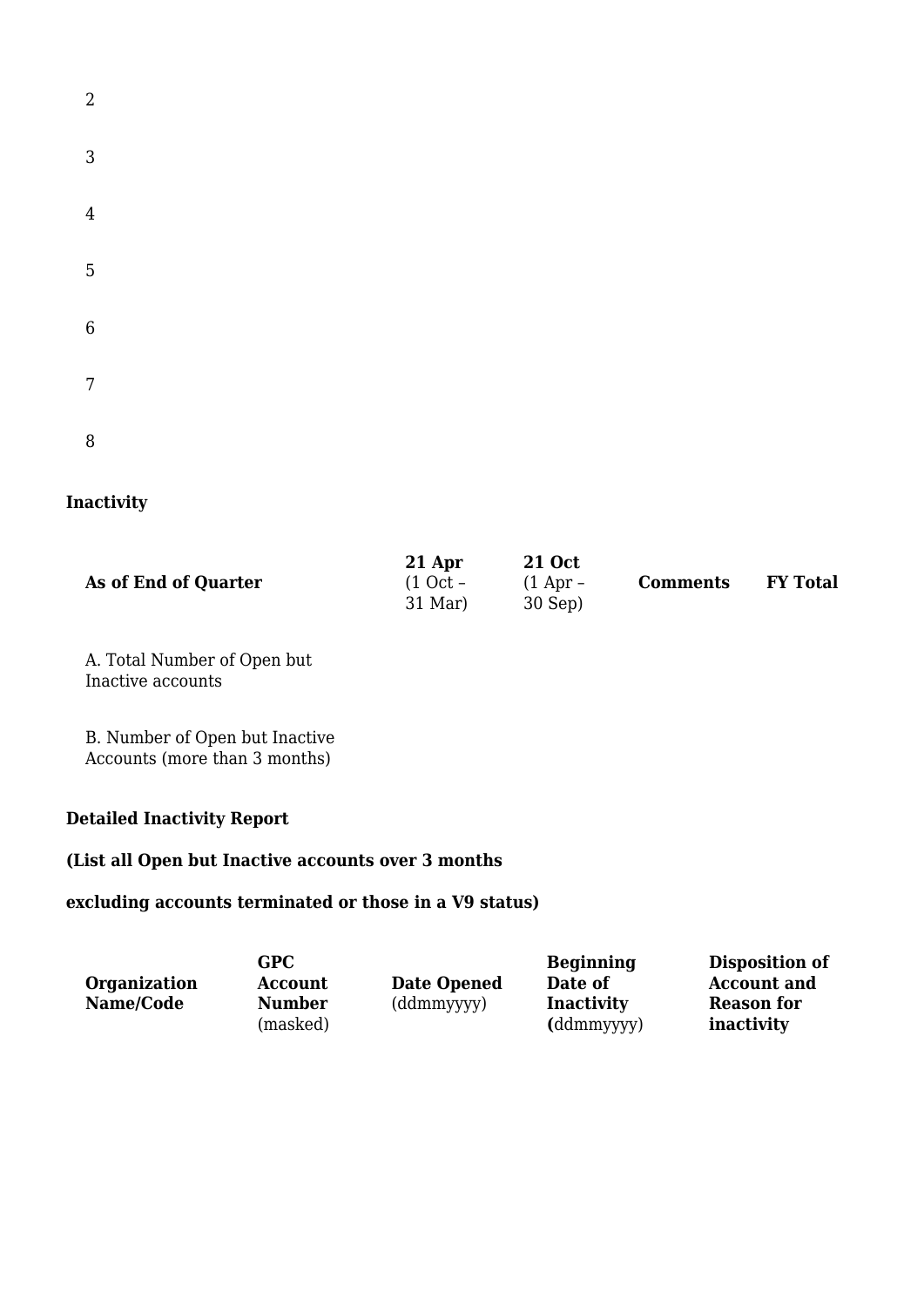Appendix G: Formal Reporting Requirements (continued)

#### **Reviews**

| <b>21 Oct</b><br>21 Apr<br>As of End of Quarter<br>$(1$ Oct –<br>$(1$ Apr –<br>$31$ Mar)<br>30 Sep) | <b>FY</b><br><b>Total</b> | <b>Significant</b><br><b>Findings</b> |
|-----------------------------------------------------------------------------------------------------|---------------------------|---------------------------------------|
|-----------------------------------------------------------------------------------------------------|---------------------------|---------------------------------------|

A. Total Number of Level 4 A/OPC Programs Inspected

B. Number of BO Accounts under Level 3

C. Number of BO Accounts reviewed

D. Number of transactions reviewed

E. Number of formal reports issued to COC

F. Summary of Repetitive, or Systemic Weaknesses by Activity Explicitly state by activity where no repetitive problems or systemic weaknesses were found during the review period.

G. Summary of Adverse Actions by Activity

H. Exceptional GPC Programs or Performance

# **Appendix H: Semi-Annual Surveillance Report Template**

MEMORANDUM FOR ARMY LEVEL II A/OPC *insert Level 2 A/OPC*, HQ, Department of the Army, ATTN: DASA(P) (SAAL-PB), 2800 Crystal Drive, Arlington, VA 22202.

SUBJECT: Semi-Annual Surveillance Report for *insert agency,* Government Purchase Card Program (GPC) *insert period* Quarter Fiscal Year *insert year*.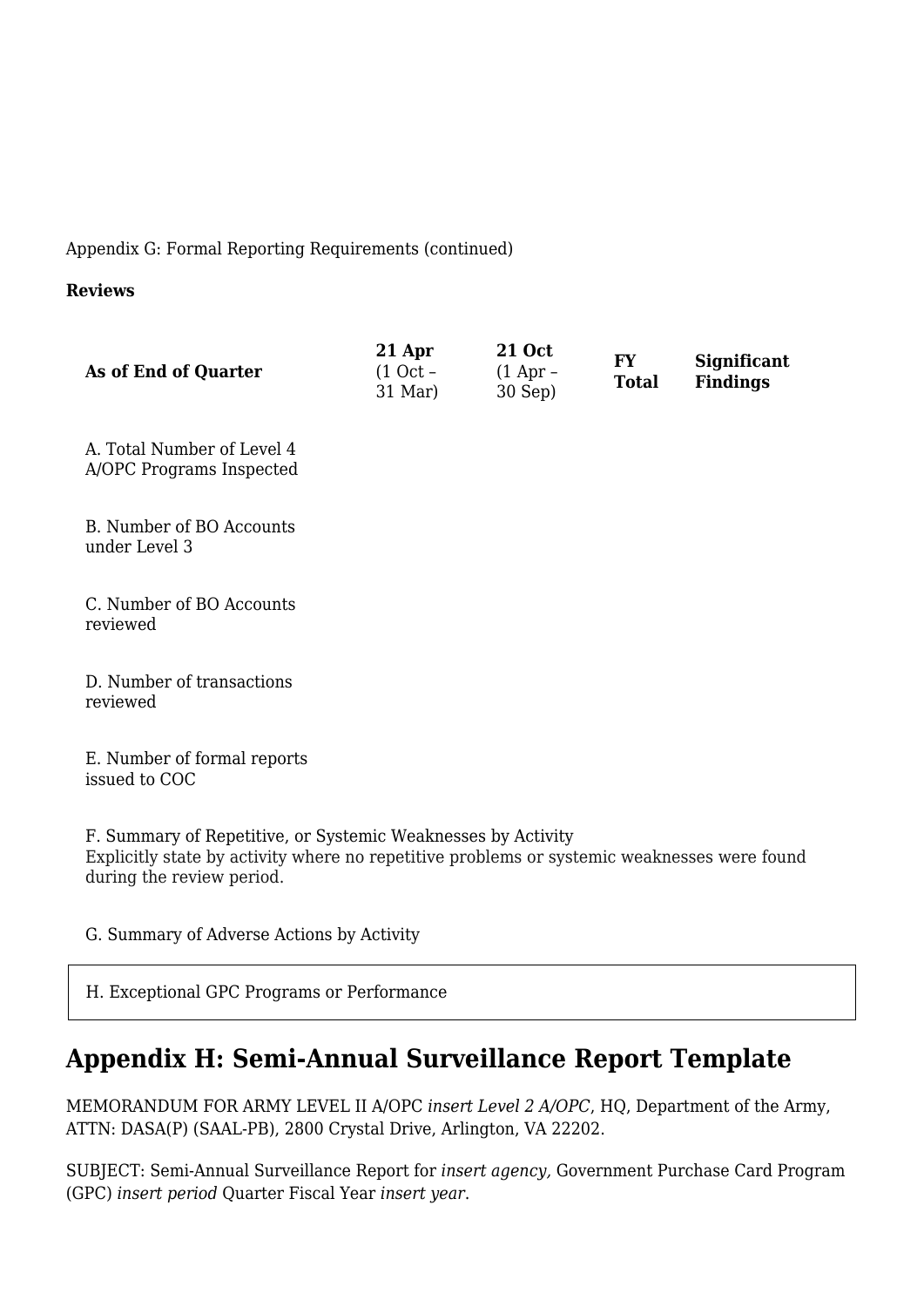ENCLS: (A) Department of Defense Purchase Card Review Checklist and Certification, Department of the Army Government Purchase Card Operating Procedures (AGPCOP) 22 July 2015, Appendix D

(B) Formal Reporting Requirements, AGPCOP Appendix G

1. Subject report is provided in accordance with AGPCOP, 22 July 2015, Chapter 4-2 Program Oversight and Reviews. The following provides an analysis and summary of findings identified in Enclosures (A) and (B) for *insert agency*. The subject report explains GPC Program systemic weaknesses, corrective actions, and lessons learned. The review was conducted by *insert reviewer name* for the period *insert time period*.

#### 2. *Formal Reporting Requirements: Address reporting requirements found in Enclosure (B). Analysis should include the following:*

 *Span of Control Waivers (BO:A/OPC=7:1, A/OPC:BO=300:1; Is justification sufficient/approved for increased span of control?*

*Accounts inactive > 3 months-justification sufficient?*

 *Number of BO accounts inspected, number of transactions reviewed for each BO, number of BO accounts reviewed during prior reporting period*

*Compliant with 100% yearly BO review?*

 *Number of CH accounts inspected, number of transactions reviewed for each CH (1 per CH preferred/6% sample size is DoD standard)*

 *Method of compliance review for BO and CH (PCOLS, Bank's EAS, in person, remotely, or electronically)*

*Mandatory transaction log review of new CHs within initial 4 months of CH appointment?*

 *What metrics are being utilized to manage your GPC Program (i.e. Delinquency (0.75), Financial Exposure)?*

Appendix H: Semi-Annual Surveillance Report Template (continued)

3. *Appointment and Account Issuance and Maintenance for A/OPCs, BOs, and CHs: Address Section A, 1-14 of Enclosure (A). In addition to items on the checklist, address the following:*

*Level 3 and 4 A/OPC training requirement*

 *Is Level 4 A/OPC certified at Level II in Contracting or Purchasing or will individual have acquired the certification within 24 months of appointment?*

 *Organization's Delegation of Authority (i.e. SCO CCO, SCO Level III A/OPC and Alternate, CCO Level 4 A/OPC and Alternate, Level 4 A/OPC or CCO BO and CH)*

*Are appointment letters current?*

4. *GPC Usage Requirements: Address Section B, 1-39 of Enclosure (A). In addition to items on the checklist, address the following:*

*Adherence to GPC Program requirements: transaction activity; systemic problems, delinquencies*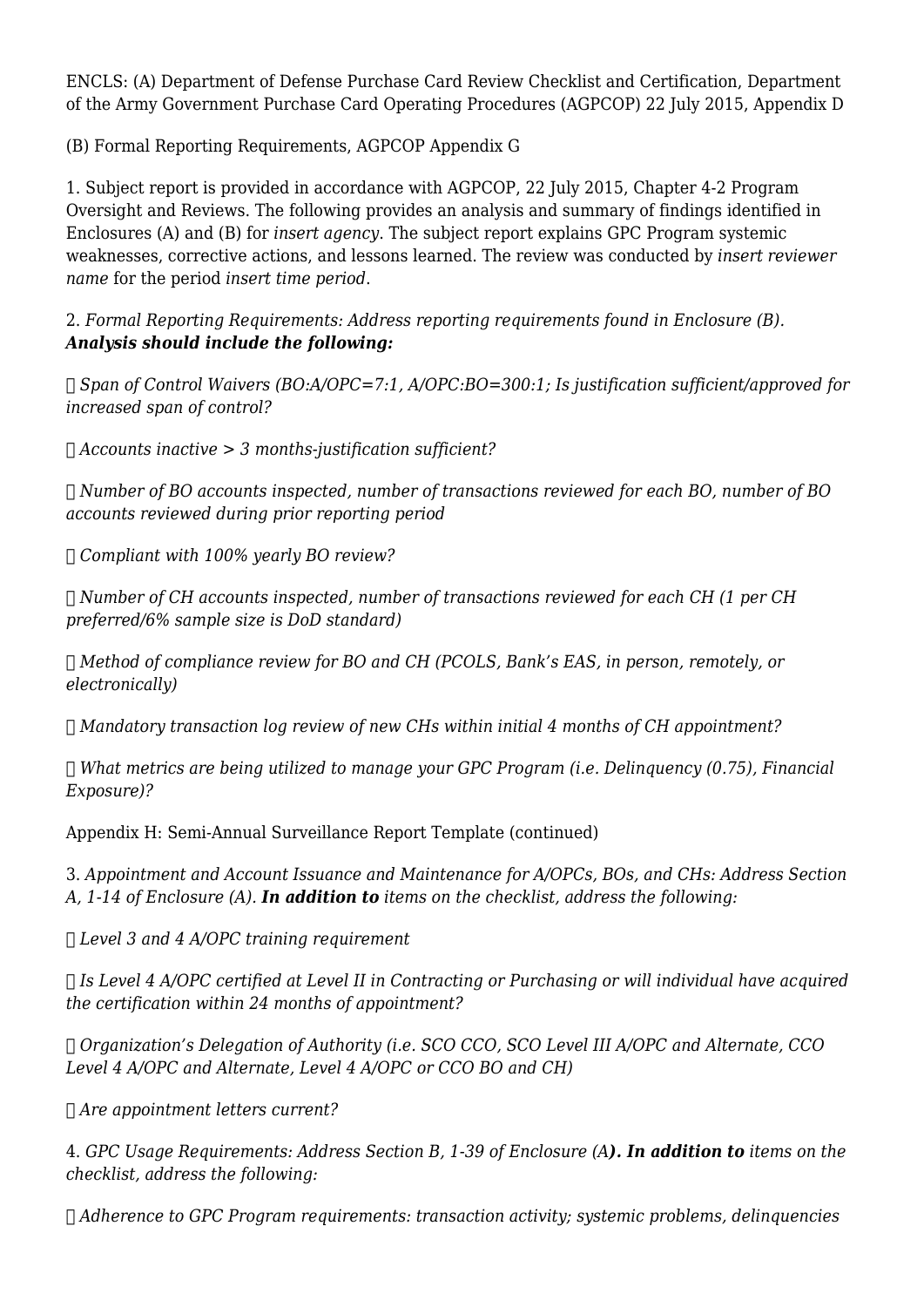*and corrective action, abuse, or fraud; summary of adverse actions (type and number) against the responsible individual; formal reports issued to the Chief of the Contracting Office (CCO)*

*Incidents of splitting purchases to override purchase threshold*

*Incidents of "After the fact" buys*

*Rotating sources in order to give vendors a fair opportunity*

*Use of mandatory sources, specifically CHESS, AbilityOne, FSSI BPAs on DoD EMALL Corridor*

*Credits and rebates-were they adequately accounted for*

*What Strategic Sourcing initiatives are in place?*

5. *Documentation Requirements: Address Section C, 1-14 of Enclosure (A). In addition to items on the checklist, address the following:*

 *File Documentation (hard copy)-Does Level 4 A/OPC file contain purchase card applications and approvals, account maintenance, CH and BO delegation of appointment letters, ethics and training certifications, results of annual reviews?*

 *Do BO files contain hard copy CH statements, original receipts, invoices, logs, approvals, supporting documentation, CH delegation of authority letters, BO appointment letters?*

 *Do CH files contain purchase logs, statements of record, billing statements, documentation supporting purchase (fair and reasonable, competition, legitimate need, receipt and acceptance), appointment letter, training certificates?*

Appendix H: Semi-Annual Surveillance Report Template (continued)

6. *Processing Requirements: Address Section D, 1-3 of Enclosure (A). In addition to items on the checklist, address the following:*

*Reconciliation and certification of invoice payments-review and reconciliation of CH statement against receipt documentation within 5 days; prior bills paid; purchases necessary, mission essential, meet minimum need of the Government; contains valid line of accounting*

7. *Financial Requirements: Address Section E, 1-2 of Enclosure (A).*

8. *Convenience Check Writer Requirements: Address Section F, 1-10 of Enclosure (A).*

9. *GPC Accounts Used to Place Orders by Ordering Officer:* A*ddress Section G, 1-9 of Enclosure (A).*

10. *Contract Payment Requirements: Address Section H, 1-10 of Enclosure (A).*

11. *Payments to Document and Automation Production Services (DAPS) or Other Government Entities:* A*ddress Section I, 1-4 of Enclosure (A).*

12. *Training Payments: Address Section J, 1-7 of Enclosure (A).*

13. *Previous Findings: Address adverse findings from previous quarterly reviews, corrective actions taken, and results.*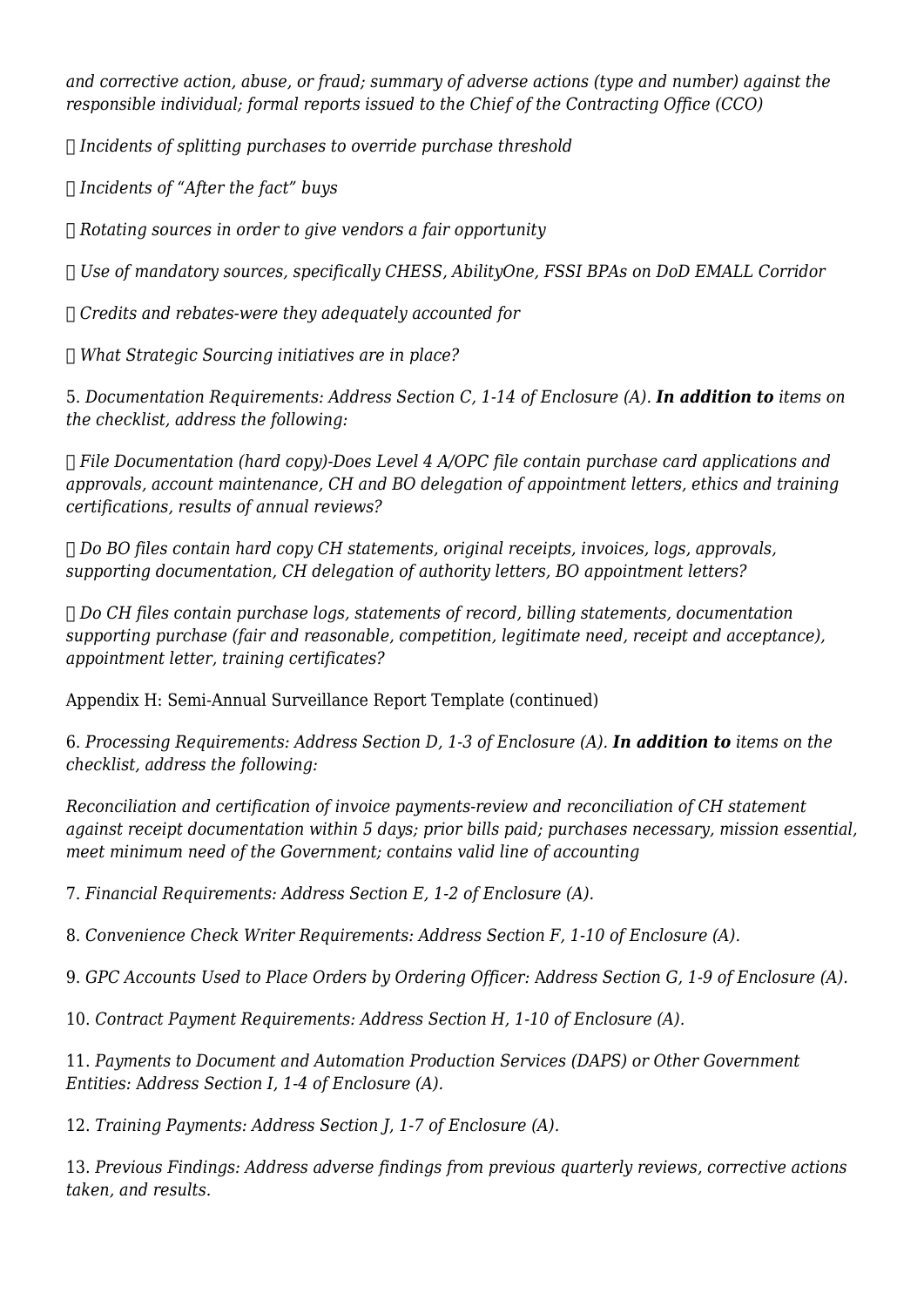14. *Surveillance Reporting: Have all Level 4 A/OPCs received proper training and oversight for conducting surveillance? How is information transferred from Level 3 A/OPC to Level 4 A/OPCs; how is information packaged and presented to Level 2 A/OPC? To what extent is PCOLS used to collect surveillance data. What tools within PCOLS were utilized (EMMA, AIM, DM, Risk Assessment)?*

15. *Program Summary: Summarize repetitive or systemic weaknesses at the individual command and organizational level. What corrective actions will be taken and how will corrective actions be tracked?*

16. *Exceptional Performance: Identify examples of exceptional GPC programs or performance and/or lessons learned.*

17. Any questions may be directed to the undersigned at *insert Level 3 A/OPC* at *(XXX)XXX-XXXX*.

Level 3 Agency/Organizational Coordinator

*Insert A/OPC Signature*

# **Appendix I: GPC Thresholds**

| <b>GPC THRESHOLDS</b> |                  |                    |                  |
|-----------------------|------------------|--------------------|------------------|
| <b>TYPE</b>           | <b>THRESHOLD</b> | <b>DESCRIPTION</b> | <b>REFERENCE</b> |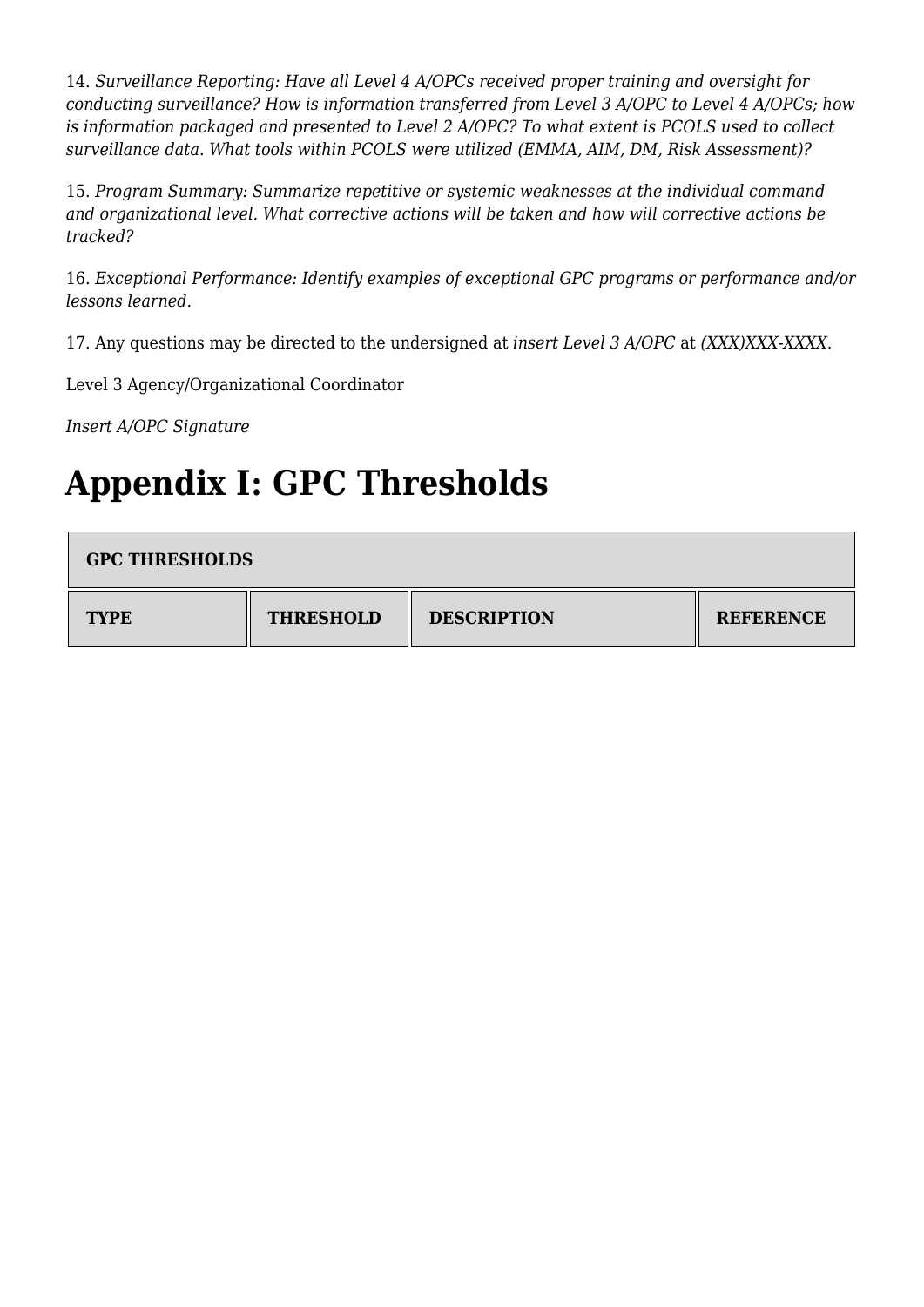| <b>Micropurchases</b> | \$3,000<br>\$2,500 | Supplies or services<br>- If purchases are made from<br>CONUS vendors for use<br>overseas, the micro-purchase<br>threshold of \$3,000 remains in<br>effect.<br>purchases covered by Service<br>Contract<br>Labor Standards statute                                                                                                                                                                  | FAR 2.101<br>48 CFR Part IV<br><b>AFARS</b><br>5113.270-90<br>paragraph                                                                               |
|-----------------------|--------------------|-----------------------------------------------------------------------------------------------------------------------------------------------------------------------------------------------------------------------------------------------------------------------------------------------------------------------------------------------------------------------------------------------------|-------------------------------------------------------------------------------------------------------------------------------------------------------|
|                       | \$2,000            | purchases covered by<br><b>Construction Wage Rate</b><br>Requirements statute                                                                                                                                                                                                                                                                                                                       | (h)(1)                                                                                                                                                |
|                       | \$15,000           | <b>CONUS</b><br>1. Contingency Operation<br>2. Defense or Recovery from<br>Certain Attacks (nuclear,<br>biological, chemical, or<br>radiological)                                                                                                                                                                                                                                                   |                                                                                                                                                       |
|                       | \$25,000           | <b>OCONUS</b><br>DFARS 213.301 - CH appointed<br>per $201.603-3(b)$ may use the<br>GPC up to \$25,000, if-A<br>commercial item purchase-<br>made outside the United States<br>for use outside the United<br>States; cardholder is trained,<br>complies with FAR 8.002, seeks<br>maximum practicable<br>competition for the purchase in<br>accordance with FAR 13.104(b)<br>- get at least 3 quotes. | FAR 13.201<br>paragraph<br>$(g)(1)(i) \& (ii)$<br>FAR Part 18.2<br>FAR 2.101<br>FAC 2005-45<br><b>FAR Case</b><br>2008-024<br><b>DFARS</b><br>213.301 |
|                       | \$30,000           | <b>OCONUS</b><br>1. Contingency Operation<br>2. Defense or Recovery from<br>Certain Attacks (nuclear,<br>biological, chemical, or<br>radiological)                                                                                                                                                                                                                                                  |                                                                                                                                                       |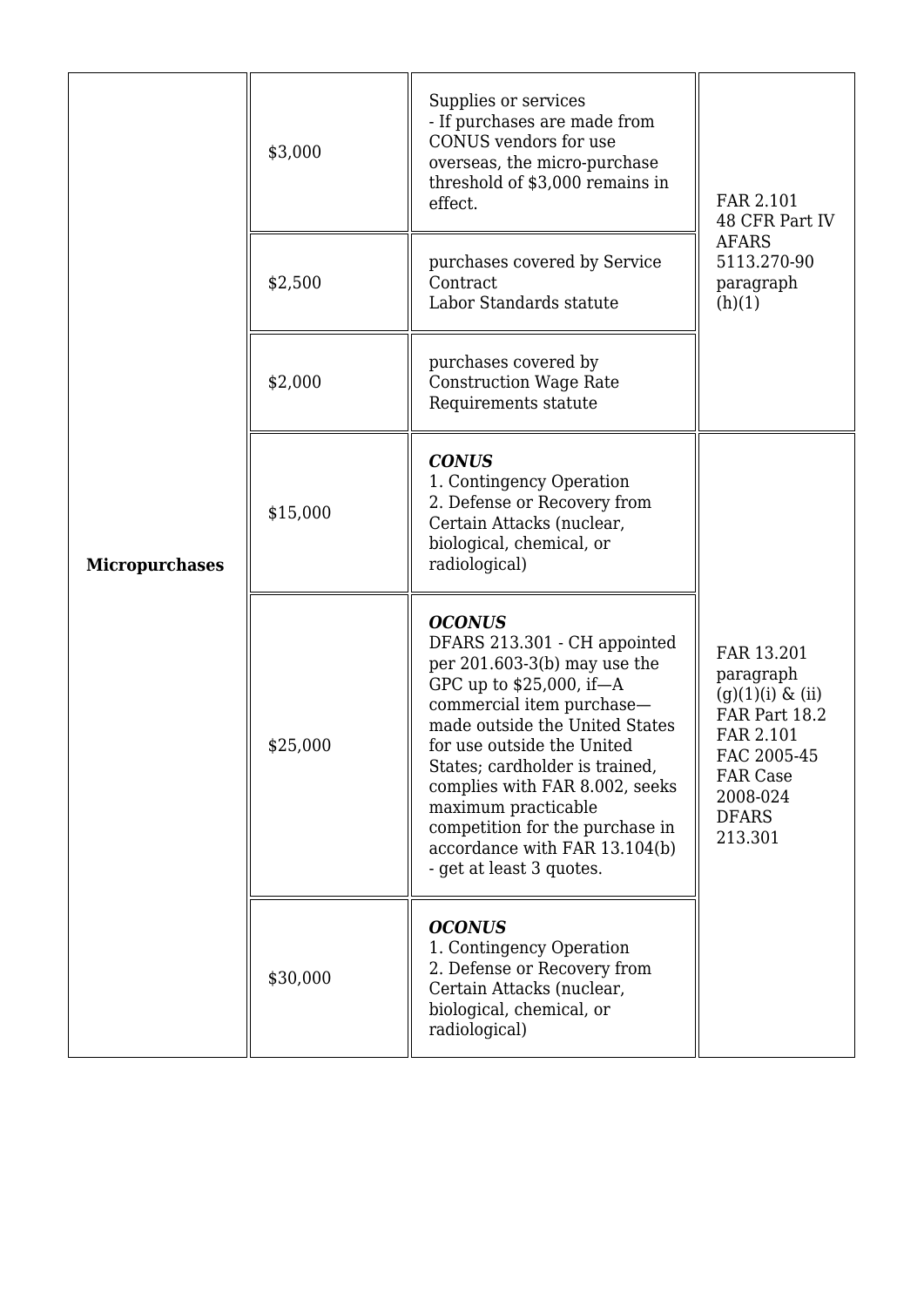| <b>Contract</b><br><b>Payments</b>                                          | As identified<br>in Contract                         | Warranted contracting officers<br>may use the GPC as a contract<br>payment method up to the limit<br>of their warrant. Written<br>contracts to be paid by<br>purchase card should include<br>the clause at 52.232-36,<br>Payment by Third Party, as<br>prescribed by FAR 32.1110(d).                                                                                                                                             | <b>AFARS</b><br>5113.270-90<br>paragraph<br>(h)(2)<br>FAR 32.1108<br>FAR 52-232-36 |
|-----------------------------------------------------------------------------|------------------------------------------------------|----------------------------------------------------------------------------------------------------------------------------------------------------------------------------------------------------------------------------------------------------------------------------------------------------------------------------------------------------------------------------------------------------------------------------------|------------------------------------------------------------------------------------|
| <b>Cardholders</b><br>(CHs)<br>designated as<br>Ordering<br><b>Officers</b> | \$25,000                                             | CHs not in contracting<br>organizations may use the GPC<br>only to obtain items from pre-<br>priced government contracts<br>and agreements (e.g., FSS,<br>BPAs, Indefinite<br>Delivery/Indefinite Quantity<br>ID/IQ contracts etc.). When<br>purchasing from FSSs and<br>BPAs, cardholders must review<br>prices on at least three<br>contracts/agreements. A record<br>of this review is be kept with<br>the GPC documentation. | <b>AFARS</b><br>5113.202-90 (<br>$\mathbf{C}$ )                                    |
|                                                                             | \$3,000                                              | With the exception of<br>contingency or emergency<br>operations, convenience checks<br>shall not be written over:<br>$\Box$ \$3,000 for supplies,                                                                                                                                                                                                                                                                                | <b>AFARS</b><br>5113.270-90<br>paragraph<br>(h)(3)                                 |
| Convenience<br><b>Checks</b>                                                | \$2,500<br>\$2,000                                   | □ \$2,500 for services covered<br>by the Service Contract Labor<br>Standards statute, and<br>$\Box$ \$2,000 for construction<br>covered by the Construction<br><b>Wage Rate Requirements</b>                                                                                                                                                                                                                                     | <b>DOD</b><br>Guidebook<br>DOD FMR Vol.<br>10 Ch. 23,<br>230505                    |
|                                                                             |                                                      | Statute.                                                                                                                                                                                                                                                                                                                                                                                                                         |                                                                                    |
| Contingency,<br>Humanitarian,<br>or<br>Peacekeeping<br><b>Operations</b>    | May be<br>adjusted IAW<br>applicable act<br>or order | As authorized by a specific<br>appropriation or an Executive<br>Order, the micro-purchase<br>threshold may be adjusted in<br>accordance with the applicable<br>act or the order.                                                                                                                                                                                                                                                 | <b>AFARS</b><br>5113.270-90<br>paragraph<br>(h)(4)<br><b>DOD</b><br>Guidebook      |

Appendix I: GPC Thresholds (continued)

# **GPC THRESHOLDS (Continued)**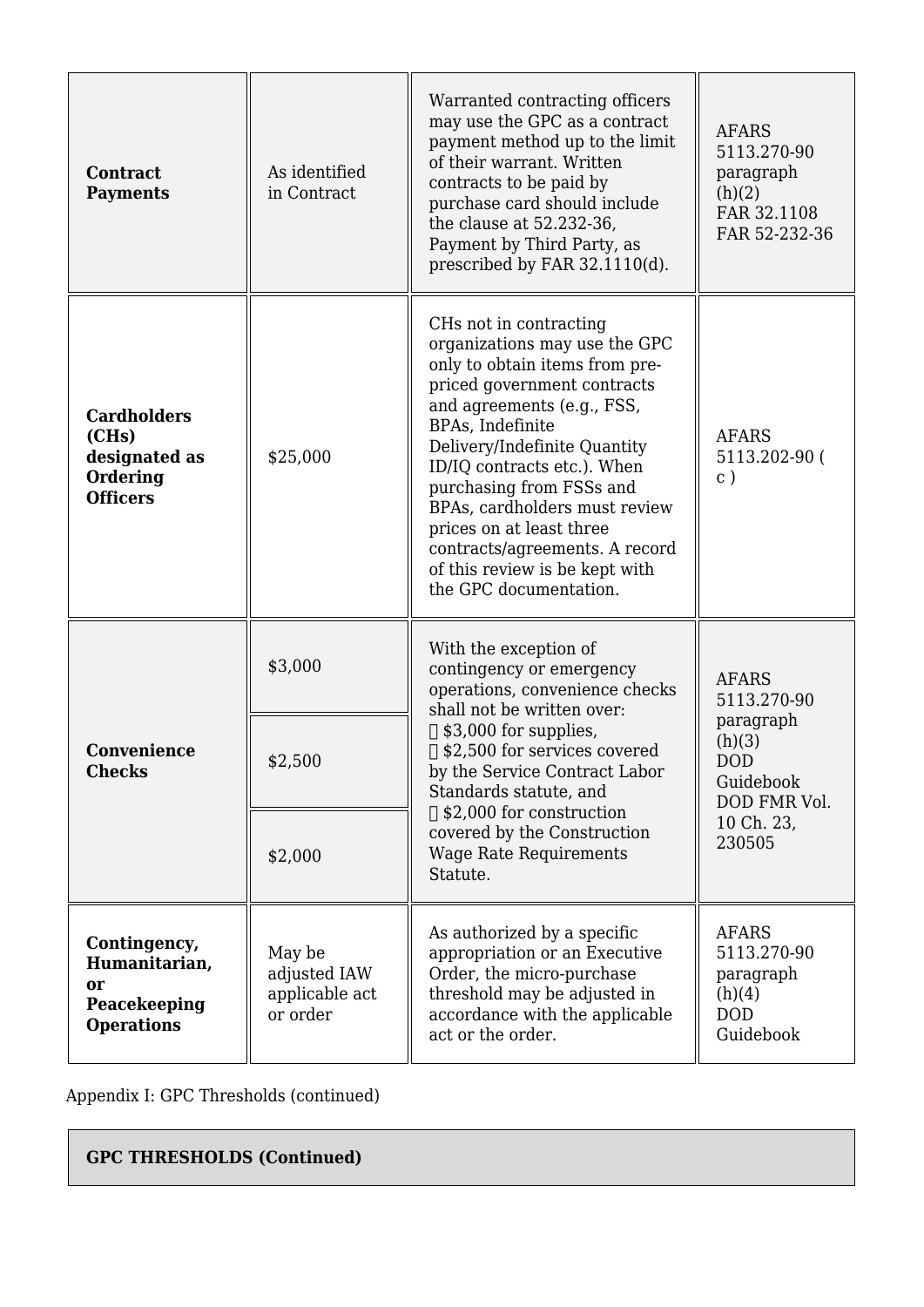| <b>TYPE</b>                                      | <b>THRESHOLD</b>                                                                                                     | <b>DESCRIPTION</b>                                                                                                                                                                                                                                                                                                                                                                                                                                                                                                                                             | <b>REFERENCE</b>                             |
|--------------------------------------------------|----------------------------------------------------------------------------------------------------------------------|----------------------------------------------------------------------------------------------------------------------------------------------------------------------------------------------------------------------------------------------------------------------------------------------------------------------------------------------------------------------------------------------------------------------------------------------------------------------------------------------------------------------------------------------------------------|----------------------------------------------|
| <b>Commercial</b><br><b>Training</b>             | \$25,000                                                                                                             | Off-the-shelf Training and<br>Education - The GPC shall be<br>used by training and education<br>office personnel to pay for<br>government, non-government<br>and/or off-the-shelf training and<br>education up to \$25,000 for an<br>individual or planned series of<br>the same training event,<br>activity, or course material.<br>Advance payments are<br>authorized under Tuition<br>Assistance.                                                                                                                                                           | <b>AFARS</b><br>5113.270-90<br>paragraph (g) |
|                                                  | Equal to invoice<br>submitted by<br>institution                                                                      | <b>Military Tuition Assistance</b><br>$(MTA)$ - Single purchase limits<br>for MTA is set commensurate to<br>the level of the consolidated<br>GPC invoice submitted by each<br>university or college.                                                                                                                                                                                                                                                                                                                                                           | <b>AFARS</b><br>5113.270-90<br>paragraph (q) |
| Government<br>to<br><b>Government</b>            | No thresholds<br>when making<br>payment with<br>GPC: however,<br>CHs can't<br>exceed their<br>delegated<br>authority | When requisitioning for<br>supplies/services from other<br>government sources (i.e. DLA<br>Document Services, GSA stores<br>or depots, DLA, Interagency<br>Agreements), payment by GPC<br>can be used up to the CHs<br>delegated authority.                                                                                                                                                                                                                                                                                                                    | <b>AFARS</b><br>5113.270-90(e)               |
| <b>DLA</b><br><b>Document</b><br><b>Services</b> | Thresholds do<br>not apply                                                                                           | Self-service copiers are used<br>only when necessary to satisfy<br>needs that are impractical for<br>sending to DLA Document<br>Services due to size or time<br>constraints. The GPC is not<br>used to purchase printing and<br>reproduction services directly<br>from a commercial vendor<br>unless a waiver has been<br>obtained through DLA<br>Document Services. The<br>Lighthouse for the Blind, Inc.,<br>and UNICOR, may be used<br>(without a waiver) as an<br>alternate source of procuring<br>services when it is clearly less<br>costly to the Army. | <b>AFARS</b><br>5113.270-90(e)<br>AR 25-30   |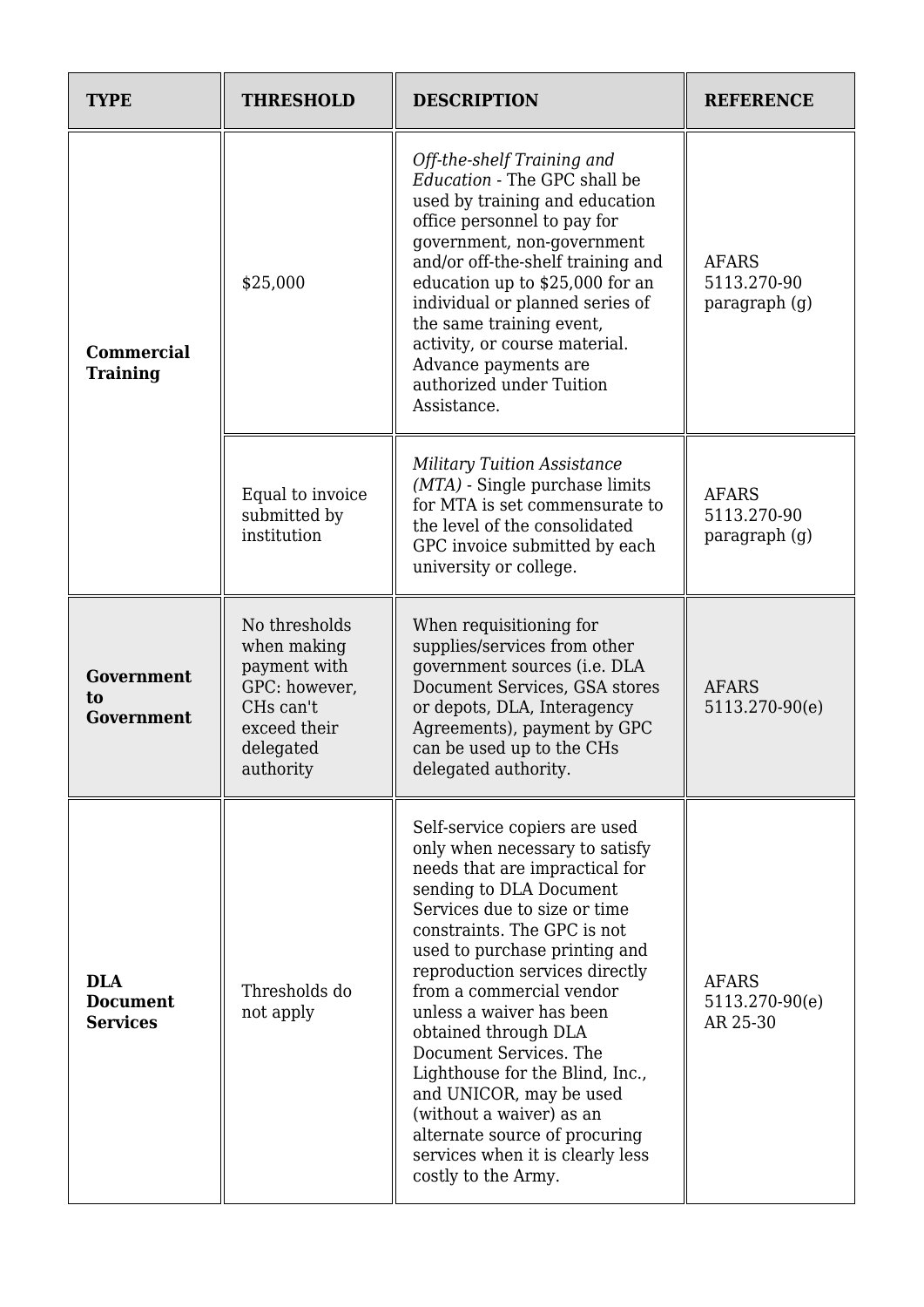| <b>Emergency</b><br><b>Acquisition</b><br><b>Flexibilities</b><br><b>Warranted</b><br>Contracting<br><b>Officer</b> | \$300,000   | <b>CONUS</b><br><b>Can't exceed SAT</b><br>1. Contingency Operation<br>2. Defense or Recovery from<br>Certain Attacks (nuclear,<br>biological, chemical, or<br>radiological)  | <b>DFARS</b><br>$213-301(3)$<br>FAR 2.101<br>"Definitions"<br>10 U.S.C.<br>101(a)(13)<br>10 U.S.C.<br>\$2302(8)<br>41 U.S.C. §1903<br>FAC 2005-45<br><b>FAR Case</b><br>2008-024 |
|---------------------------------------------------------------------------------------------------------------------|-------------|-------------------------------------------------------------------------------------------------------------------------------------------------------------------------------|----------------------------------------------------------------------------------------------------------------------------------------------------------------------------------|
|                                                                                                                     | \$1,000,000 | <b>OCONUS</b><br><b>Can't exceed SAT</b><br>1. Contingency Operation<br>2. Defense or Recovery from<br>Certain Attacks (nuclear,<br>biological, chemical, or<br>radiological) |                                                                                                                                                                                  |
| <b>NAFI</b>                                                                                                         | \$50,000    | Purchases up to \$50,000 maybe<br>made from exchanges only (vice<br>NAFI's) by overseas<br>organizations and the purchase<br>card can be used as a method of<br>payment.      | <b>AFARS</b><br>5113.270-90 (f)                                                                                                                                                  |

# **Appendix J: Glossary – Sections I and II**

#### **Section I: Acronyms**

# **ACOM**

Army Command

# **AFARS**

Army Federal Acquisition Regulation Supplement

#### **A/OPC**

Agency/Organization Program Coordinator

#### **ARRA**

American Recovery and Reinvestment Act

# **ASA(ALT)**

Assistant Secretary of the Army (Acquisition, Logistics, and Technology)

#### **AXOL**

Access Online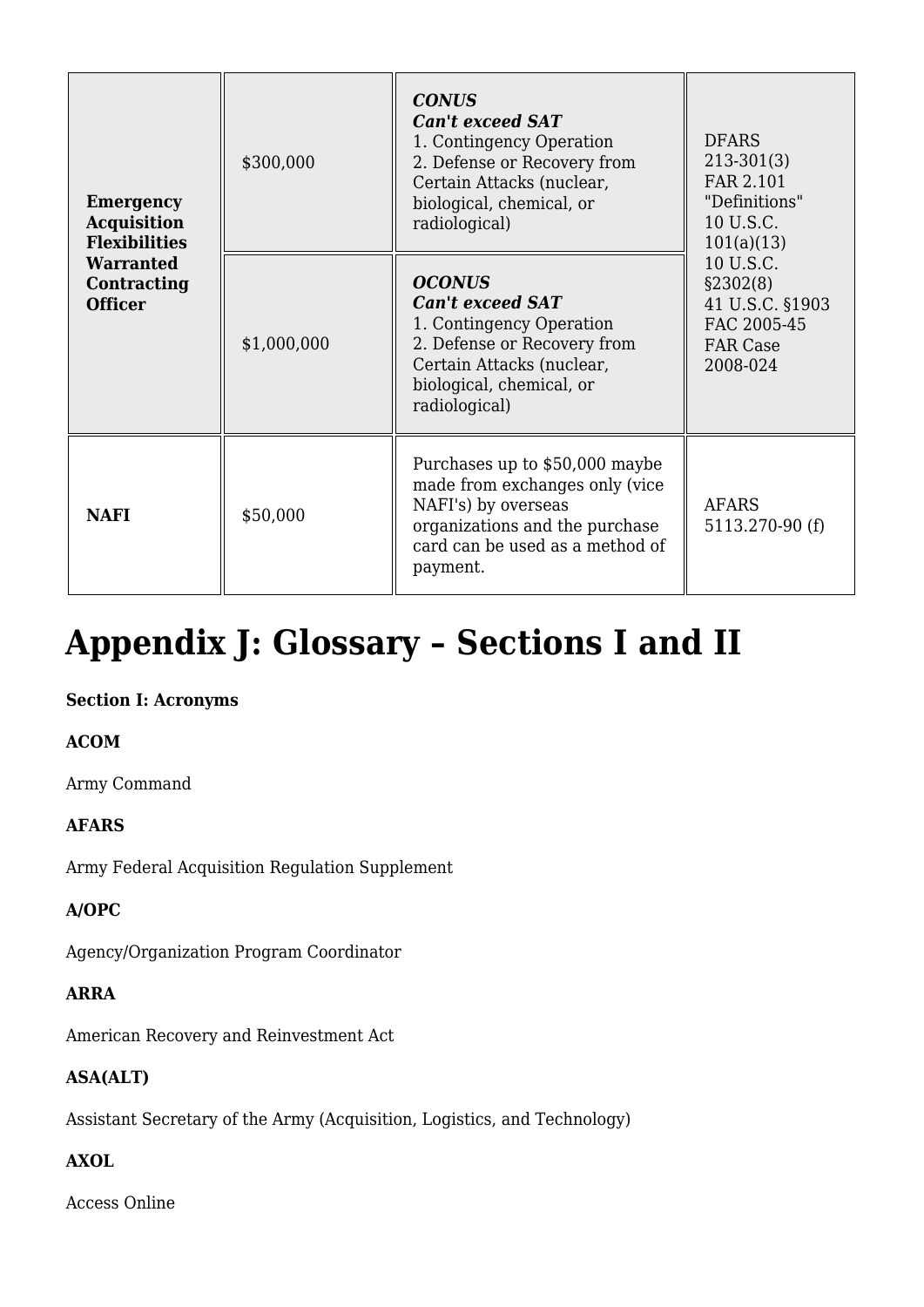# **BO**

Billing Official

# **BPA**

Blanket Purchase Agreement

# **CAP**

Computer/Electronic Accommodations Program

# **CCO**

Chief of Contracting Office

# **CH**

Cardholder

# **CHESS**

Computer Hardware, Enterprise Software and Solutions

# **C.O.D.**

Cash on delivery

# **DA**

Department of the Army

Appendix J: Glossary (continued)

# **DAWIA**

Defense Acquisition Workforce Improvement Act

# **DAU**

Defense Acquisition University

#### **DFARS**

Defense Federal Acquisition Regulation Supplement

# **DFAS**

Defense Finance and Accounting Service

# **DOD**

Department of Defense

#### **DD Form**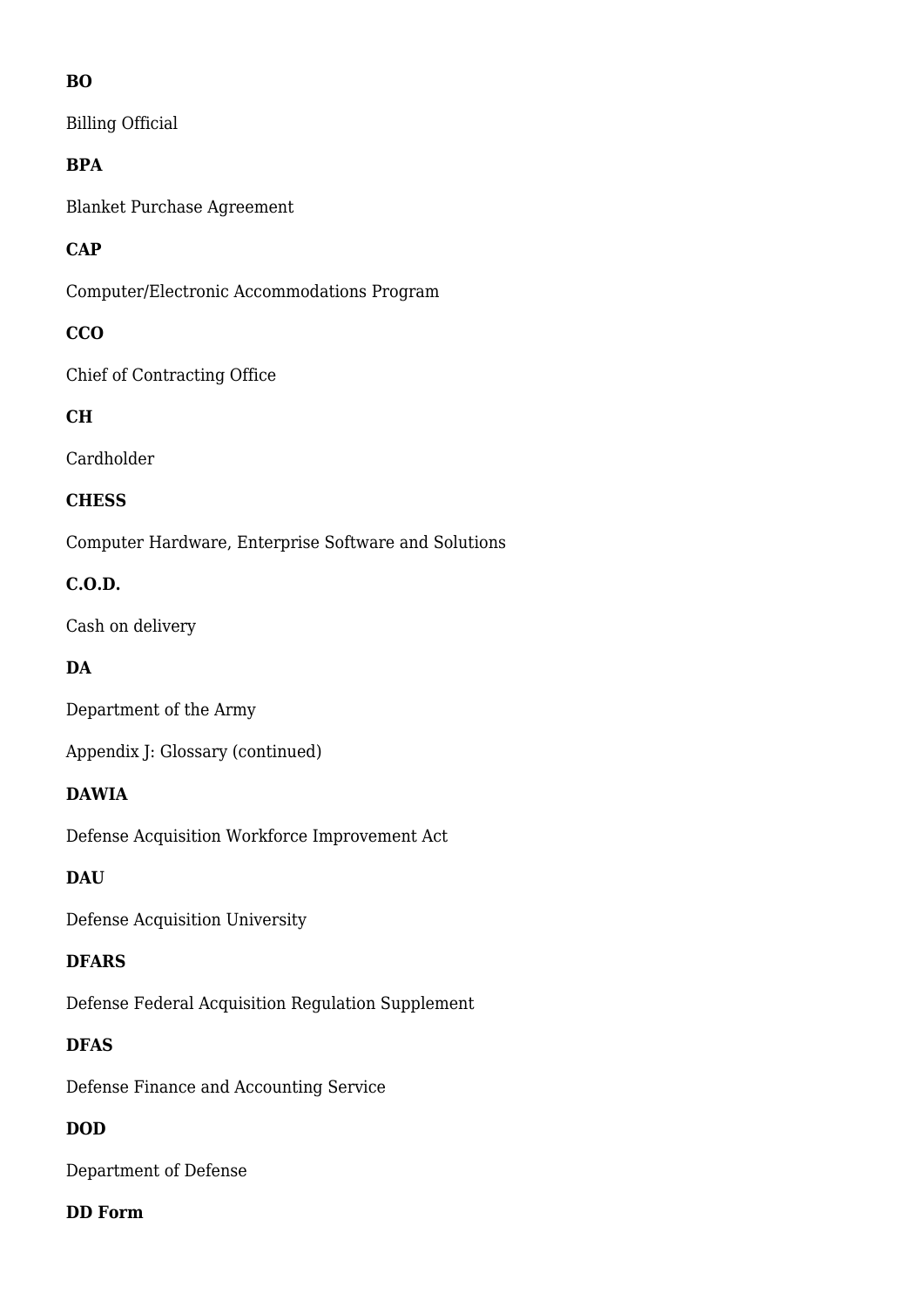Department of Defense Form

# **DTMO**

Defense Travel Management Office

# **DSN**

Defense Switched Network

# **EAS**

Electronic Access System

# **EEO**

Equal Employment Opportunity

# **EDI**

Electronic Data Interchange

# **FAR**

Federal Acquisition Regulation

# **FDC**

Foreign Draft Checks

# **FORSCOM**

Forces Command

Appendix J: Glossary (continued)

# **FMR**

Financial Management Regulation

# **FPDS-NG**

Federal Procurement Data System – Next Generation

# **GAO**

Government Accountability Office

# **GFEBS**

General Financial Enterprise Business System

# **GPC**

Government Purchase Card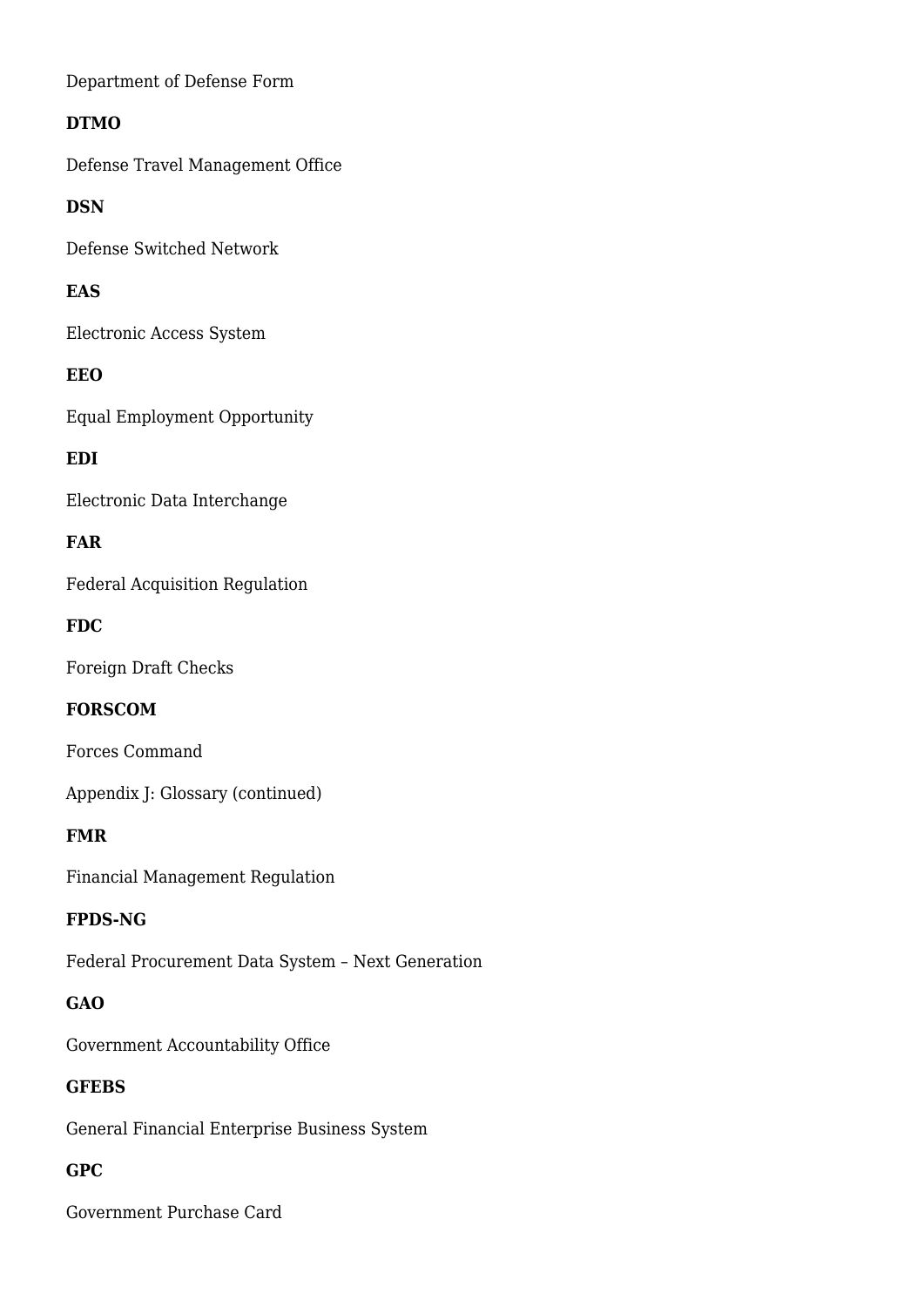# **GSA**

General Services Administration

# **HA**

Head of Activity

# **IRS**

Internal Revenue Service

# **IT**

Information Technology

**JWOD** Javits-Wagner-O'Day

# **MCC**

Merchant Category Code

# **MBA**

Military Bus Agreement

# **OCONUS**

Outside the Continental United States

# **OMB**

Office of Management and Budget

Appendix J: Glossary (continued)

# **SCO**

Senior Contracting Official

# **PAM**

Pamphlet

# **PBO**

Property Book Officer

# **PCOLS**

Purchase Card Online System

#### **PCPMO**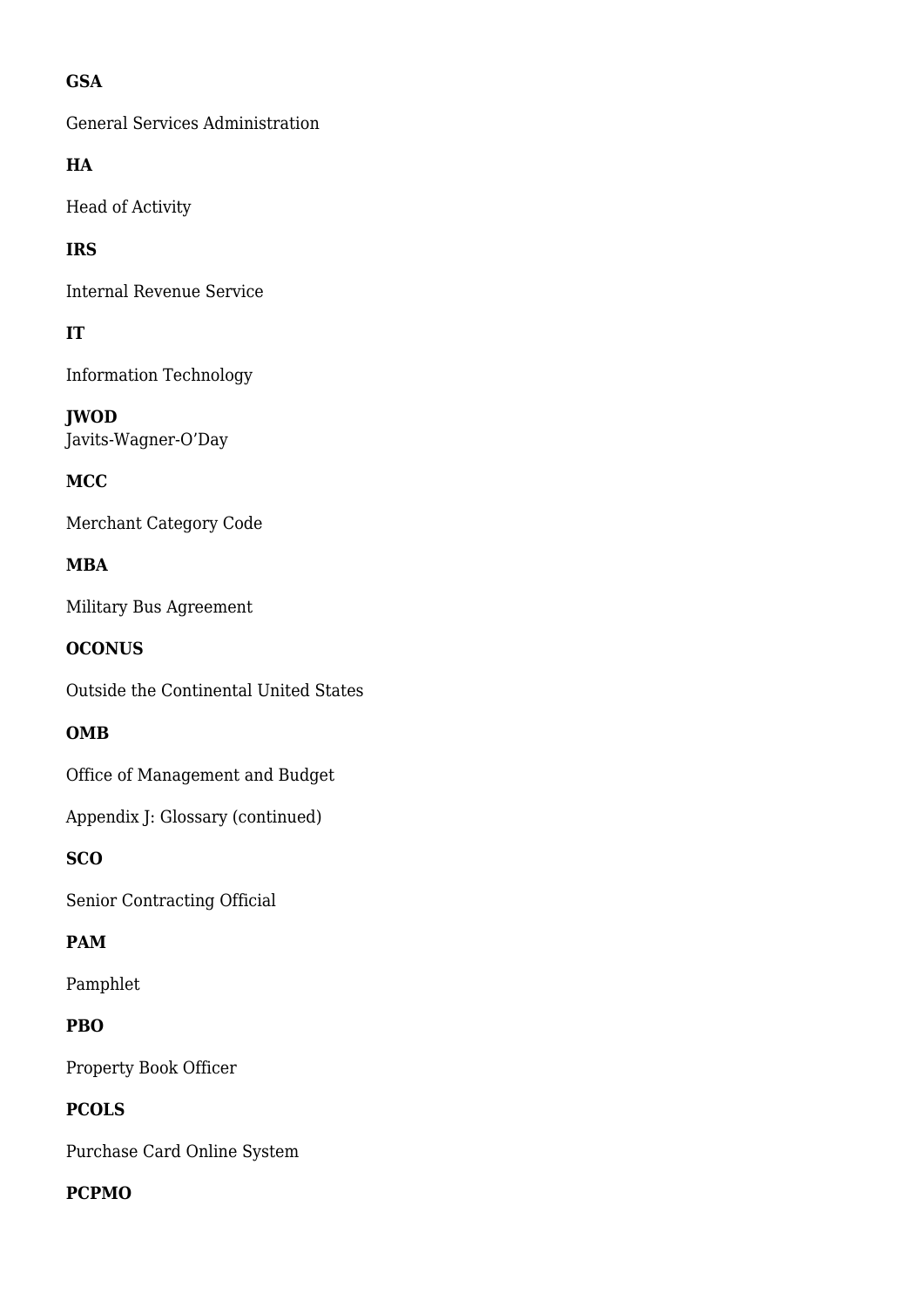Purchase Card Program Management Office

# **RM**

Resource Manager

#### **SDDC**

Surface Deployment and Distribution Command

# **SF**

Standard Form

# **TRP**

Tax Reporting Process

**U.S.C.**

United States Code

Appendix J: Glossary (continued)

# **Section II**

#### **Terms**

The following definitions are provided for terms used in this regulation. Other definitions that are not detailed below are contained in the training manuals provided by the Servicing Bank.

**AbilityOne Program** - FAR Subpart 8.7 - formerly Javits-Wagner-O'Day (JWOD), this socioeconomic program provides employment opportunities for over 40,000 Americans who are blind or have other severe disabilities by orchestrating government purchases of products and services provided by nonprofit agencies employing such individuals throughout the country. The Committee for Purchase from People Who Are Blind or Severely Disabled statute, (41 U.S.C.§ 8501-8506) requires the Government to purchase supplies or services on the Procurement List, at prices established by the Committee, from AbilityOne participating nonprofit agencies if they are available within the period required.

**Accountable Official (AO)** - A member of DOD, military or civilian personnel, designated in writing and not otherwise accountable under applicable law, who provides source information, data, or service (such as an RO, a CH, and an Automated Information System Administrator) to a reviewing or disbursing official in support of the payment process. The AO has pecuniary liability for erroneous payments resulting from his/her negligent actions.

**Accountable Property** - Army Regulation 735-5 - A term used to identify property recorded in a formal property management or accounting system. Accountable property includes all property purchased, leased (capital leases), or otherwise obtained having a unit acquisition cost of \$5,000 or more (land, regardless of cost), and items that are sensitive. Sensitive items require a high degree of protection and control due to statutory requirements or regulations, such as narcotics and drug abuse items; precious metals; items which are of a high value, highly technical, or a hazardous nature; and small arms, ammunition, explosives, and demolition material or classified (See Volume 10, Table 61 of DOD 4100.39-M reference (k)). Additional and/or separate records or other record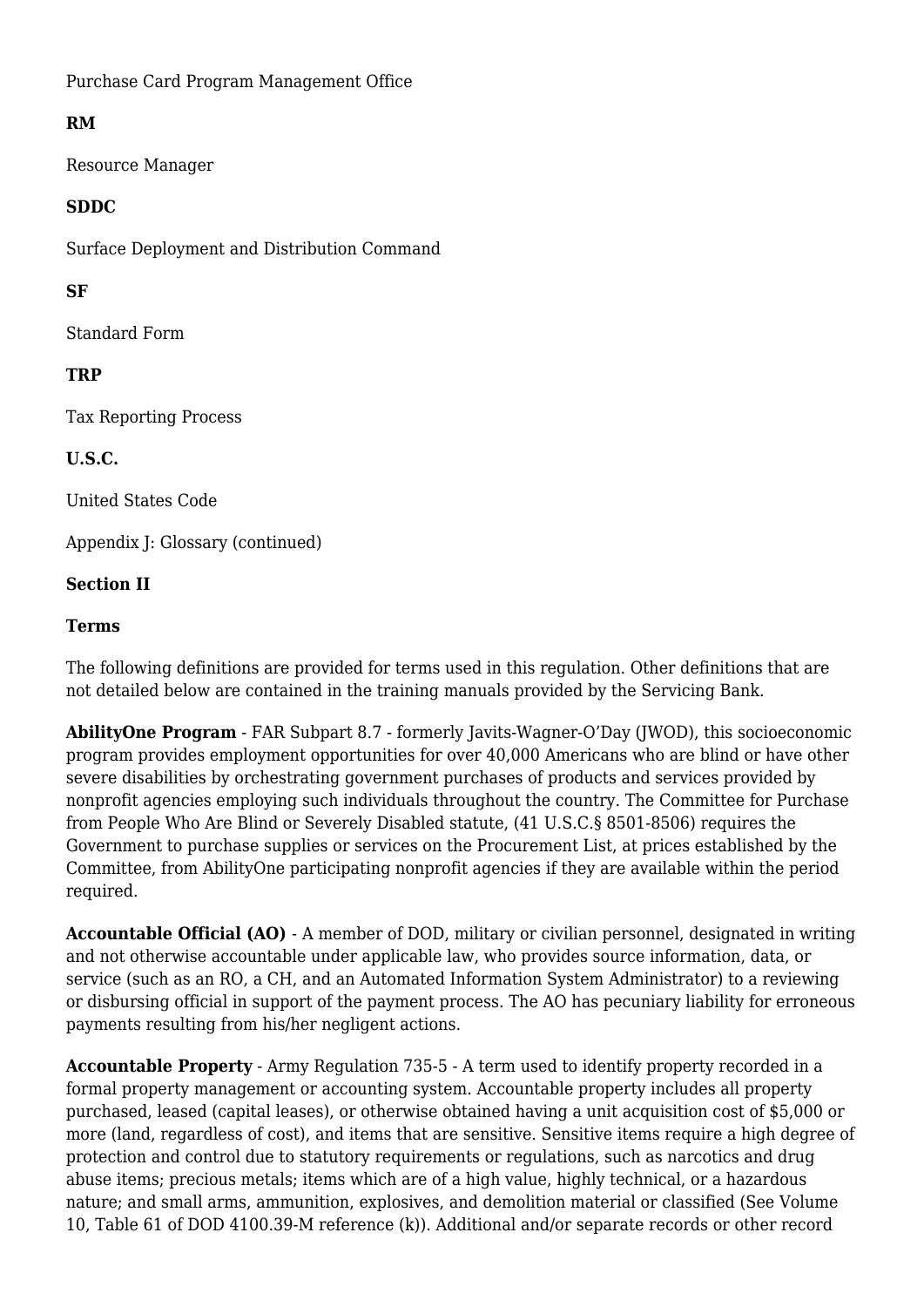keeping instruments shall be established for management purposes, or when otherwise required by law, policy, regulation, or agency direction, including, but not limited to pilferable items. Pilferable items have a ready resale value or application to personal possession and are, therefore, especially subject to theft. Screening by the Property Book Officer (PBO) is required to determine the accounting requirements of the purchased property. The installation PBO provides guidance on specific local property accountability procedures to the A/OPC, BOs, and CHs related to GPC purchases.

**Agency/Organization Program Coordinator (A/OPC)** - A Government employee responsible for the implementation and execution of his/her agency/organization

Appendix J: Glossary (continued)

purchase card program in accordance with established regulations, policies and procedures. The A/OPC has overall administration to include developing and implementing policy, establishing and making changes to accounts, as well as training CHs and BOs. Multiple levels of Agency/Organization Program Coordinators exist at different hierarchical levels within the program for each agency/organization.

**Assessable Unit Manager** - A Head of Activity designated by the head of the reporting organization to provide leadership and support needed to ensure that internal controls are in place and operating effectively.

**Billing Invoice** - The billing invoice identifies all of the purchase card transactions made by the CHs assigned to a particular BO that are posted during a billing cycle. The invoice can be paper based or presented through the Electronic Access System (EAS) of the issuing bank.

**Billing Official (BO)** - A Government employee who has been nominated by his or her activity/organization to have oversight responsibility over the CHs assigned to his or her managing account. The BO is responsible for: oversight of CHs; certifying officer for the accounts assigned; review CHs' monthly statements and verify all transactions made were necessary and were accomplished in accordance with regulations and all other agency policies and procedures; and certify monthly invoices (billing statements) for payment processing. Installation, unit, and local Heads of Activities or their designees nominates individuals from their organizations as BOs. The nominating official must be in the supervisory chain of the individual being nominated, and the nomination must be forwarded to the Chief of the Contracting Office (CCO) for issuance of an appointment letter. Issuing appointments to BOs may be redelegated in writing to the A/OPC. The BO is at Level 5 in the GPC reporting hierarchy.

**Bulk Funding Method** - The bulk funding method requires posting specific funds to the official accounting records prior to payment of a CH's account. Bulk funding may be made as appropriate to the funding environment of the activity.

**Cardholder (CH)** - An individual designated by an agency/organization to be issued a card. The card bears the individual's name and can be used only by that individual for official purchases in compliance with agency internal procedures. The term "CH" also applies to check writers on convenience check accounts. CHs are responsible for the timely and accurate processing of monthly CH statements and maintaining a purchase log or the servicing bank's automated system to record purchases. CHs must adequately control access to the card to preclude unauthorized use and take timely and proper action when unauthorized charges occur. Installation, unit, and local Heads of Activities or their designees nominates individuals from their organizations as CHs. The nominating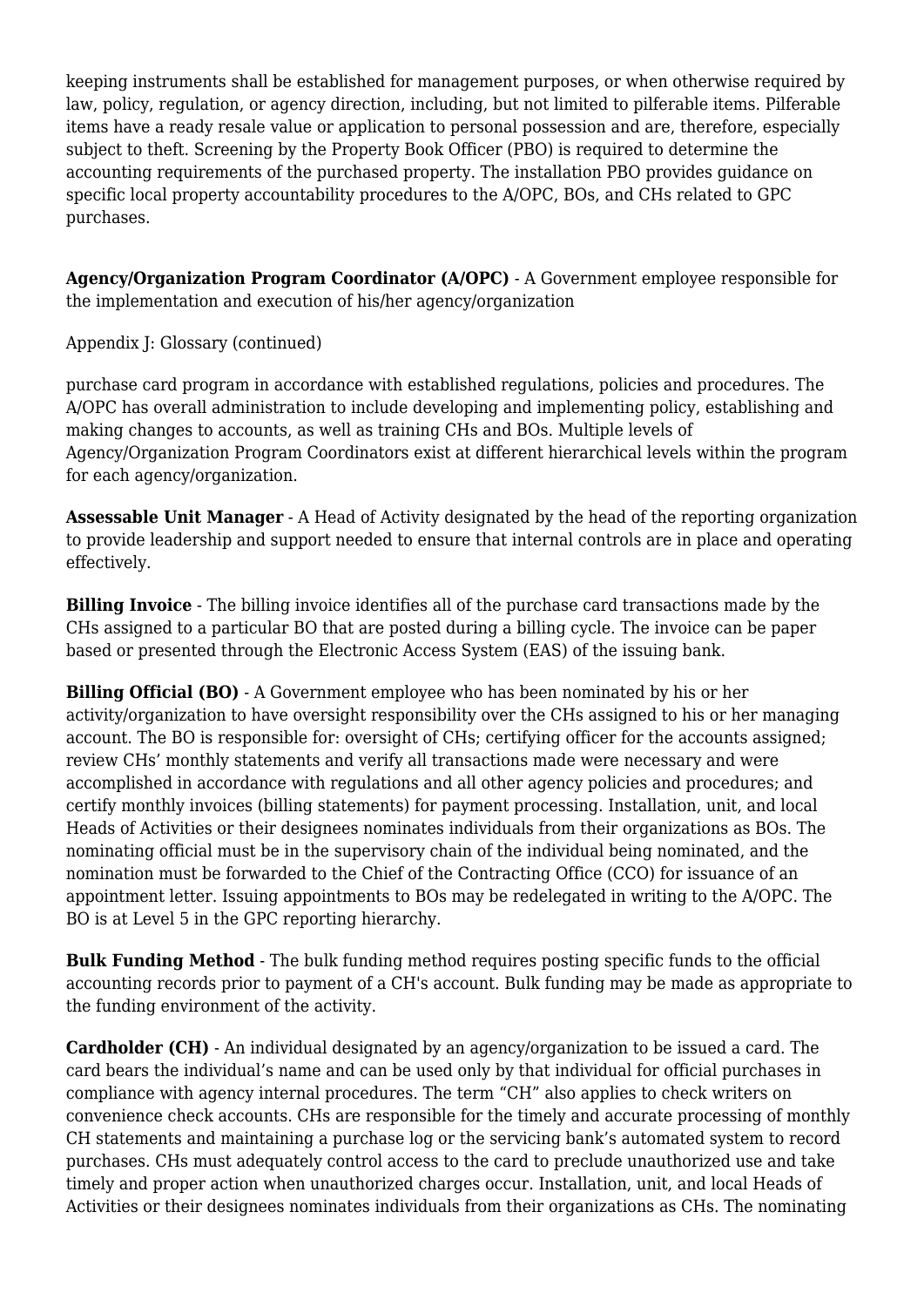official must be in the supervisory chain of the individual being nominated, and the nomination must be forwarded to the Chief of the Contracting Office (CCO) for issuance of a delegation of micropurchase authority. Issuing delegations of authority to CHs may be

Appendix J: Glossary (continued)

redelegated in writing to the A/OPC. The CH is at Level 6 in the GPC reporting hierarchy.

**Cardholder Statement** - The statement of charges provided to a CH detailing all of the transactions posted to his or her account during a billing cycle.

**Certifying Officer** - Certain Government employees (Resource Managers, Billing Officials) are held accountable for Federal Payments responsible to verify that payments made by the Federal Government are legal, proper and correct. Certifying officers are responsible for the accuracy and legality of the payments made from Federal funds that they approve (31 U.S.C. §3528). Certifying Officers review payment vouchers before certification to ensure that the information on the vouchers agrees with all supporting documentation. See DOD FMR Volume 5, Chapter 330308 A.2.c. *For GPC purposes, certifying officer and certifying official are synonymous.*

**Computer Hardware, Enterprise Software and Solutions (CHESS)** - The CHESS program is the Army's primary source for commercial information technology (IT) hardware and software. Memorandum signed by the Army CIO/G-6 and the Acting ASA (ALT), dated May 4, 2009 informed of the requirement to use CHESS for IT hardware and software purchases. The CHESS website is located at URL:<https://chess.army.mil/ascp/commerce/disclaimer/disclaimer.jsp>

**Computer/Electronic Accommodations Program (CAP)** - A centrally funded program that provides ergonomic-related and low-vision equipment for all DOD employees.

**Contract Action Report (CAR)** - Form used to report contract actions on the FPDS-NG web site.

**Convenience Checks** - Third-party drafts issued using the GPC account. Third-party drafts may be used to acquire and pay for supplies or services.

**Delegation of Procurement Authority Letter** - A document issued by the CCO that gives an individual the authority to place orders with the GPC. This delegation of procurement authority specifies the single-purchase and monthly purchase limitations unique to that CH.

**Direct-Hire -** Authorities: 5 U.S.C. §3304 and 5 CFR Part 337, Subpart B Using OPM–approved government wide or agency specific direct-hire authorities, agencies may appoint candidates to positions without regard to the requirements in title 5 U.S.C. §3309 through §3318. In order for an agency to use direct hire, OPM must determine that there is either a severe shortage of candidates or a critical hiring need for a position or group of positions.

Appendix J: Glossary (continued)

**Disinterested 3rd Party** - An independent, impartial, neutral, and competent person in both action and appearance, independent of the office maintaining the convenience check account, responsible for reviewing and providing an unbiased review of the convenience

check account(s) quarterly. This internal control activity provides safeguards against threats to a reviewer's impartiality and pressures posed in the environment that may compromise or reasonably be expected to compromise the effectiveness and ability of the reviewer to maintain an unbiased comprehensive review report.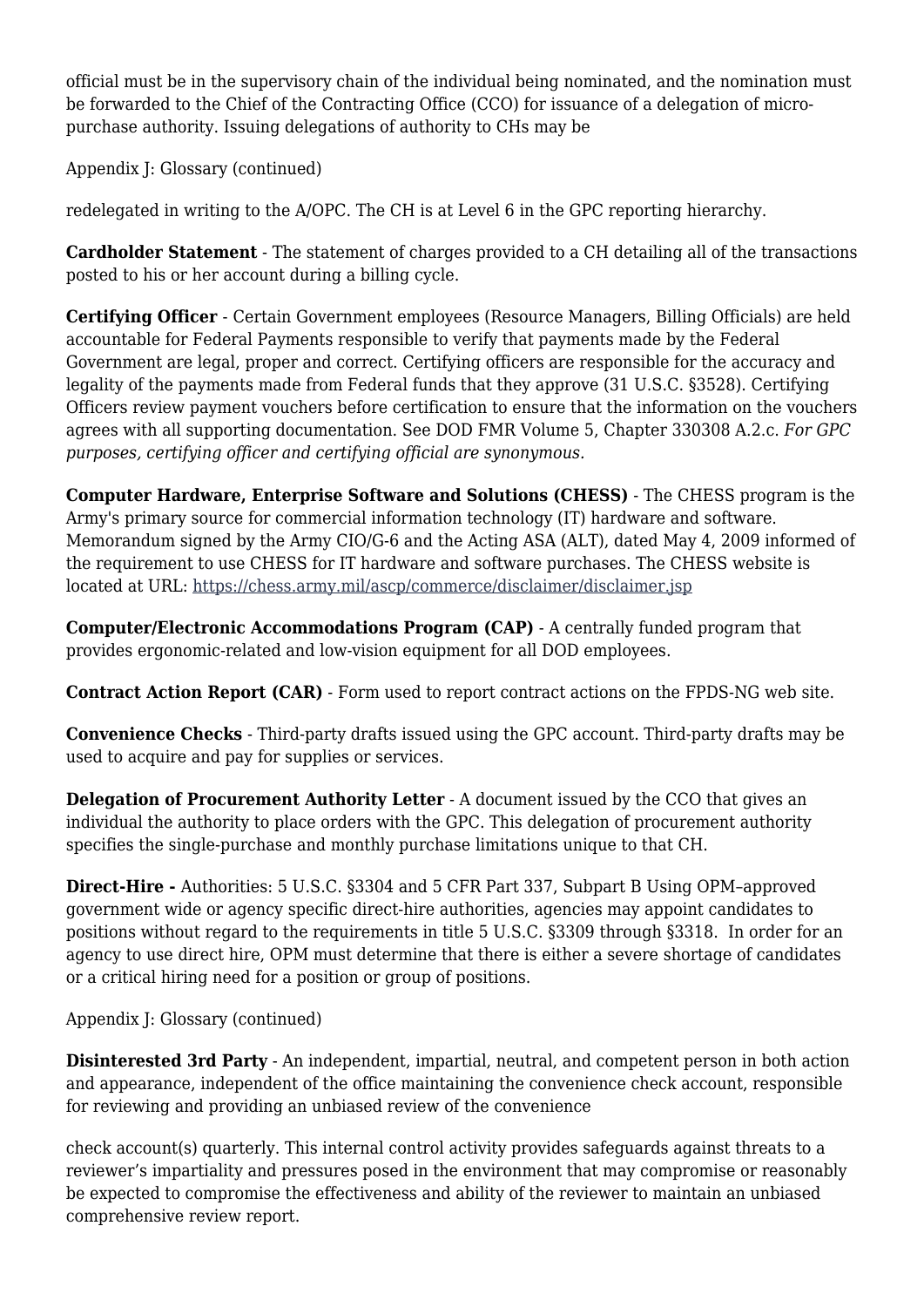**Electronic Access System (EAS)** - is a web-based computer system required by the task order with the issuing Bank for account set-up, maintenance, reporting, and electronic bill presentment and certification.

**Electronic data interchange (EDI)** - The automatic process of receiving electronic obligation and invoice records directly from the Servicing Bank into a DOD accounting system.

**Erroneous Payment** - Illegal, improper, or incorrect payment. DOD FMR Vol. 5 Ch. 33 paragraph 330903.

**Federal Procurement Data System Next Generation (FPDS-NG) -** a computer-based Federal Procurement Data System for collecting, developing and disseminating procurement data to the Congress, Executive Branch and private sector in compliance with 41 U.S.C. §1101 et seq. and FAR Subpart 4.6. The data is used to measure and assess the impact of Federal procurement on the nation's economy, the extent to which awards are made to businesses in the various socio-economic categories, the impact of full and open competition on the acquisition process and other procurement policy purposes. The Office of Federal Procurement Policy (OFPP) requires that each Department and Agency certify annually that all data within FPDS-NG is valid and complete.

File Turn Time - The average number of calendar days between the time a charge (purchase) is posted and payment is received by the issuing Bank.

**Fraud** - Any intentional deception designed to deprive the Government unlawfully of something of value or to secure from the Government for an individual a benefit, privilege, allowance, or consideration to which he or she is not entitled.

**General Fund Enterprise Business System (GFEBS)** - a web-enabled enterprise resource planning (ERP) system allowing the U.S. Army to share financial, asset and accounting data across the Service. The system will standardize transactional input and business processes across the Army to enable cost management activities; provide accurate, reliable, and real-time data; and tie budgets to execution. GFEBS moves the Army from a 'spend and consume culture' - to a 'cost and control culture' by providing value-added, decision-support tools. GFEBS benefits the Army by reducing and

Appendix J: Glossary (continued)

eliminating waste; reducing variation and improving quality, and complying with regulatory and legislative directives.

**Hand Receipt Holder** - An individual responsible for property listed on a signed document, thereby acknowledging acceptance and responsibility for items therein.

**Head of Activity (HA)** - The military officer in command or the civilian executive in charge of the mission of a command or activity. This individual has disciplinary authority over CHs and BOs in his or her organization and is responsible for having proper internal controls that deter fraud and ensuring that those who violate the policies are properly sanctioned or counseled.

**Head of the Agency** - means, for DOD, the Secretary of Defense, the Secretary of the Army, the Secretary of the Navy, and the Secretary of the Air Force. Subject to the direction of the Secretary of Defense, the Under Secretary of Defense (Acquisition, Technology, and Logistics), and the Director of Defense Procurement and Acquisition Policy, the directors of the defense agencies have been delegated authority to act as head of the agency for their respective agencies (i.e., to perform functions under the FAR or DFARS reserved to a head of agency or agency head), except for such actions that by terms of statute, or any delegation, must be exercised within the Office of the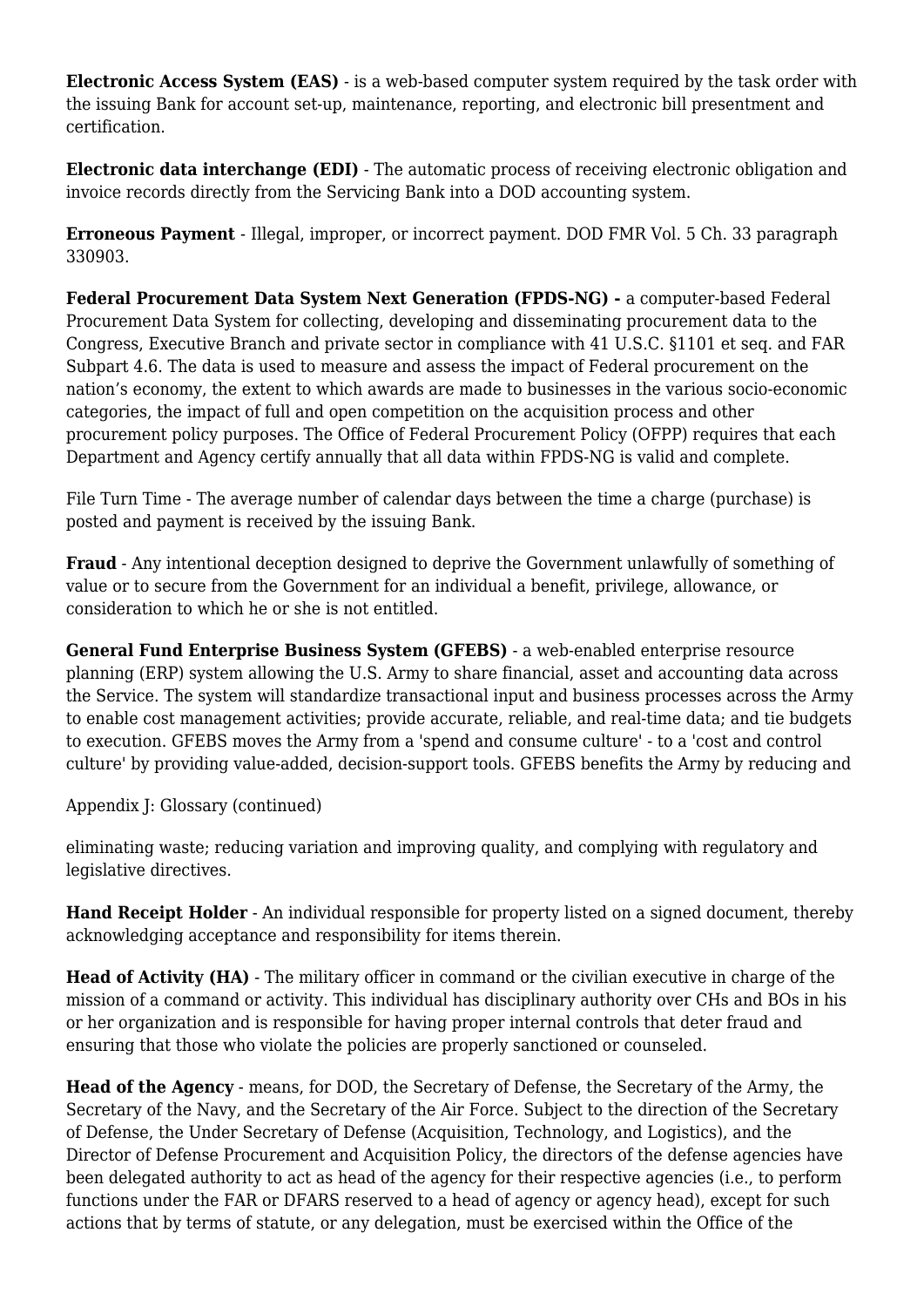Secretary of Defense. (For emergency acquisition flexibilities, see DFARS 218.270). (DFARS 202.101 Definitions)

**Head of Contracting Activity** - The official who has overall responsibility for managing the contracting activity, including use of the GPC by personnel under his or her contracting cognizance. (FAR 2.101) "Contracting activity" for DOD also means an element of a Defense agency, designated by the Head of Activity for that Defense agency that has been delegated contracting authority through its agency charter. (FAR 2.101)

**Committee for Purchase from People Who Are Blind or Severely Disabled statute** - A law that establishes mandatory sources for supplies and services, administered by the Committee for Purchase from People Who Are Blind or Severely Disabled. Two national, independent organizations, National Industries for the Blind (NIB) and **National Institute for the Severely Handicapped (NISH)**, help state and private nonprofit agencies participate in the AbilityOne Program.

**Merchant Category Code (MCC)** - A code used by the issuing bank to categorize each merchant according to the type of business in which the merchant is engaged and the kinds of goods and services provided. MCC codes are used as authorized-transaction-type codes on a card/account to identify authorized types of businesses from which purchases may be made with the GPC. The DOD PCPMO maintains the list of DOD-wide blocked codes. The Army Level 2 A/OPC is responsible to administer and record any waiver requests to these blocks.

Appendix J: Glossary (continued)

**Packing List/Slip -** (also known as a bill of parcel, unpacking note, packaging slip, (delivery) docket, delivery list), is a shipping document that accompanies delivery packages, usually inside an attached shipping pouch or inside the package itself. It commonly includes an itemized detail of the package contents and does not include

**customer** pricing. It serves to inform all parties, including transport agencies, government authorities, and customers, about the contents of the package. It helps them deal with the package accordingly.

**Pre-Purchase Approval** - When required and identified by Army or local procedures, documentation showing authority has been obtained to purchase special-use items such as hazardous material or information technology.

**Prompt Payment Act** - A law that requires prompt payment of invoices (billing statements) within 30 days of receipt (FAR Clause 52.232-25, Prompt Payment, (May 1997)). An automatic interest penalty is required if payment is not timely.

**Purchase Card Online System (PCOLS)** - a DOD-wide, DOD-operated data mining electronic system that Government Purchase Card (GPC) participants use to improve the management and accountability of their GPC Program organizations. It is comprised of five web-enabled automated tools: Enterprise Monitoring and Management of Accounts (EMMA); Authorization, Issuance and Maintenance (AIM); Data Mining (DM); Risk Assessment (RA); and PCOLS Reporting.

**Receipt** - A receipt is a written record of a transaction documenting proof of payment. The receipt acts as the title to the property obtained in the exchange. A receipt is a legal document which serves as a permanent record of the transaction that can be used to support financial records (i.e. billing official invoice). Internet shopping has led to the creation of [electronic](http://www.wisegeek.com/what-is-electronic-cash.htm) receipts. Many online businesses provide the cardholder with the option of printing a receipt of the transaction as soon as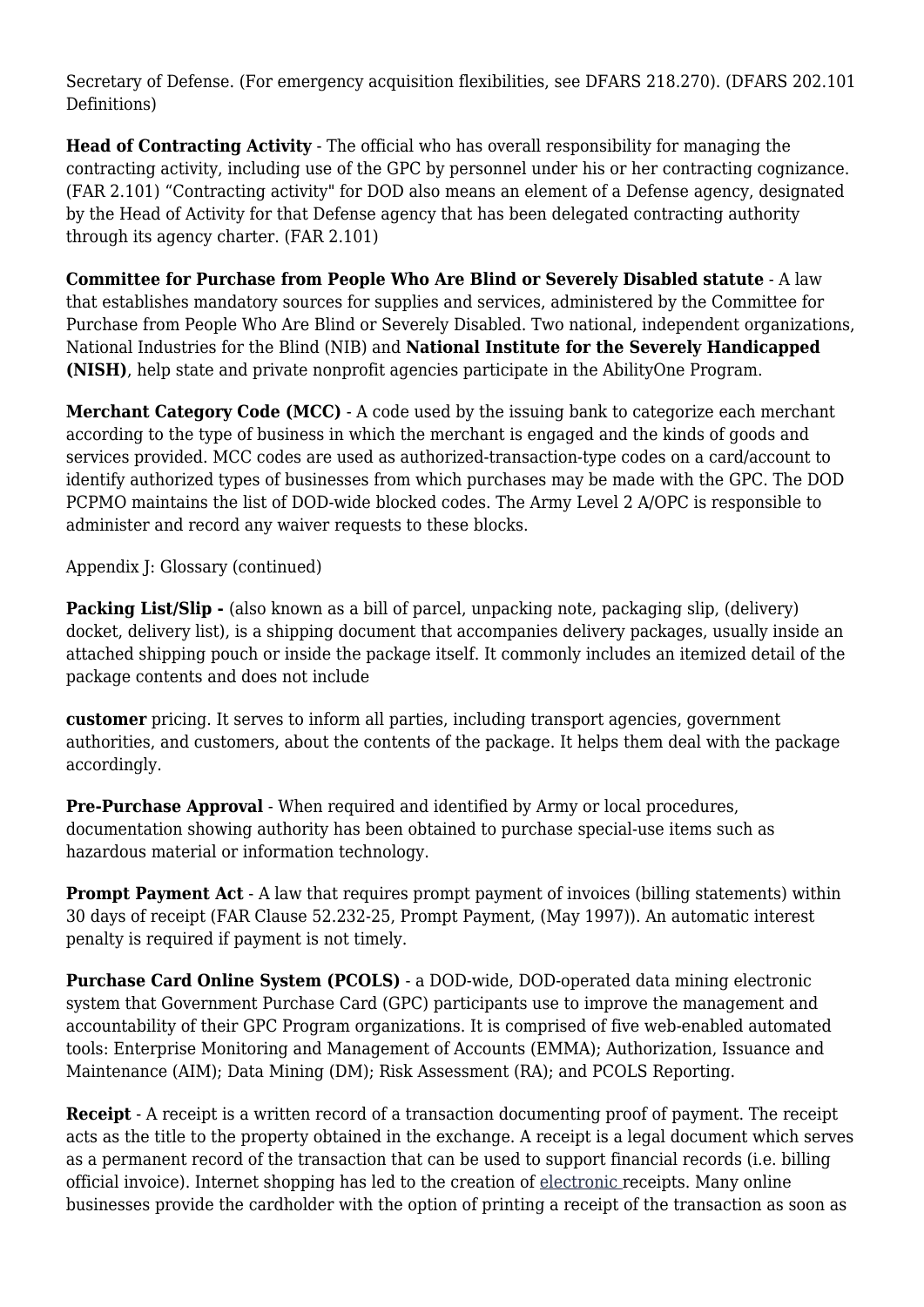the payment is approved. In addition, the vendor may provide the cardholder with an [email](http://www.wisegeek.com/what-is-email.htm) copy of the receipt. The receipt includes basic information about the nature of the sale. This essential detail includes the date of the transaction, a list of the prices of the items purchased, subtotal, applicable taxes, and a final total. Some receipts will provide unit prices and extended prices when multiple units of the same item are purchased, as well as a detailed description of each item.

**Required or Mandatory Sources of Supply** - The priority of sources is dictated by FAR Part 8, Required Sources of Supplies and Services, Subpart 8.001, Priorities for Use of Government Supply Sources, and DFARS 208. Mandatory sources must be considered before an open-market source can be considered. Other mandatory sources include DLA Printing Services, Army CHESS, Army BPAs.

**Resource Manager (RM)** - RM is a Certifying Officer who certifies that funds are available for the GPC program and establishes lines of accounting used on the GPC

Appendix J: Glossary (continued)

program. The RM is responsible for the proper assignment of funding on an obligation document before the obligation is incurred, and for maintaining a system of positive funds control.

**Split Purchase** - Occurs when a CH splits a known requirement at the time of the purchase into several transactions in order to: circumvent dollar thresholds in order to use the GPC; to avoid competitive bids for purchases over the micro-purchase threshold; or to avoid other established credit limits (this is prohibited). When a known small purchase requirement exceeds the micropurchase threshold, it must be purchased through a contract using simplified acquisition procedures. Examples of Split Purchases or Split Requirements include the following:

(1) A single CH making multiple purchases from the same merchant on the same day, the total of which exceeds the single purchase limit and the total requirement was known at the time of the first purchase.

(2) A single CH purchasing the same/similar item(s) from multiple merchants on the same day, the total of which exceeds the single purchase limit and the total was known at the time of the first purchase.

(3) A single CH making multiple purchases of similar items from the same or multiple merchants over a period of time when the total requirement was known at time of the first purchase and the value exceeds the single purchase limit.

(4) Multiple CHs under the same supervision/billing official purchasing the same/similar item(s) the same day or in a compressed timeframe when the total requirement is known at a given time and exceeds the single purchase limit.

**Third Party Payments** – An online payment processor (i.e. PayPal, 2Checkout.com) provides ways for a merchant to accept credit cards and other payments online without the extra cost and obligation of a merchant account. Where it is identified that a purchase will be processed via a third party merchant (i.e. PayPal), the CH should make every attempt to choose another merchant with whom to procure the goods and/or services. If still found necessary to procure using a third party payment merchant, the CH and BO must ensure there is adequate supporting documentation to prove that there was a detailed review of the purchase and that the use of the third party payment merchant was unavoidable. Transactions made with a third party payment merchant are considered high risk for both subsequent audit and data mining screening.

**Training – Commercial Off-the-Shelf Training** - is defined as training products and services